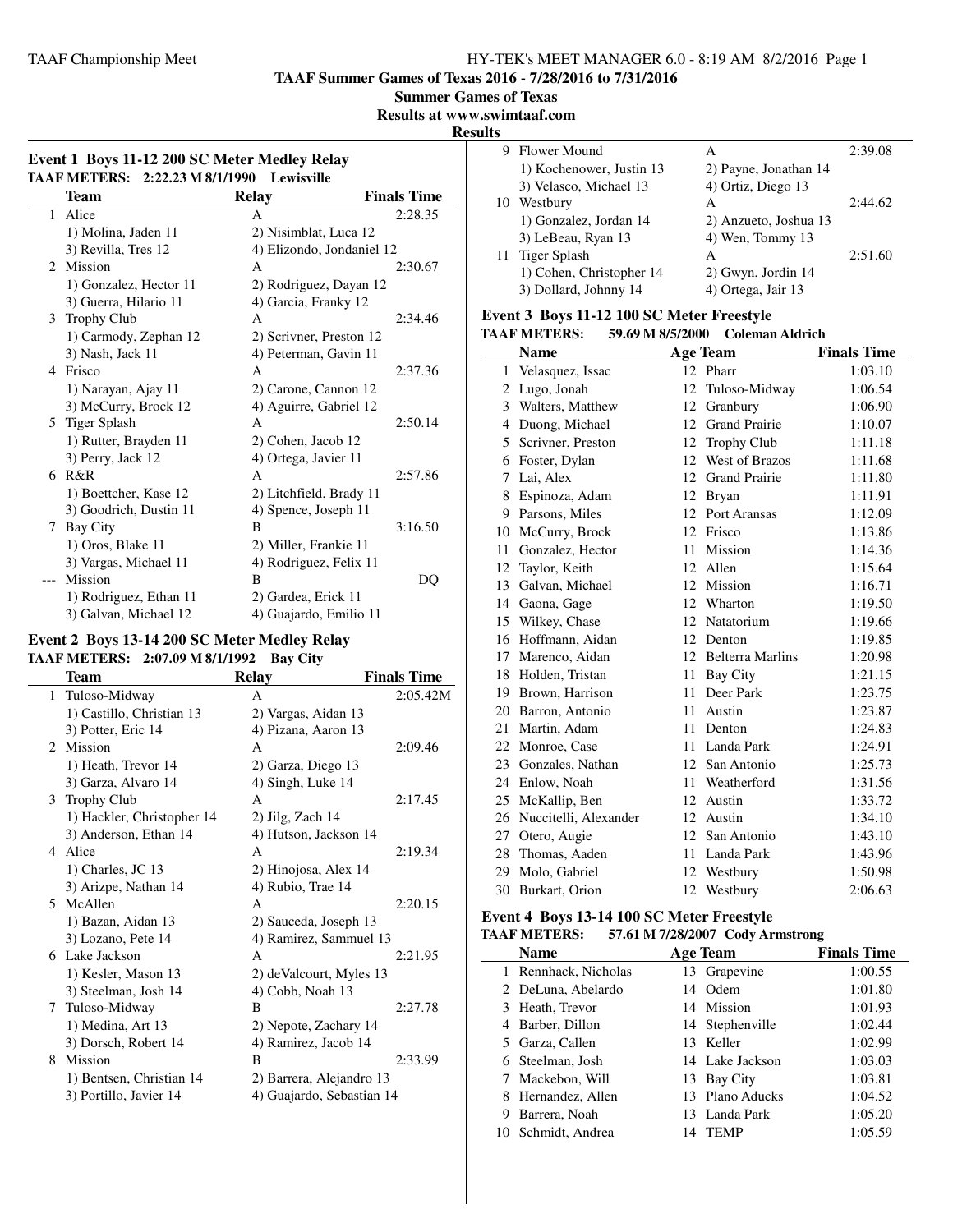**Event 6 Boys 13-14 50 SC Meter Backstroke**

**TAAF Summer Games of Texas 2016 - 7/28/2016 to 7/31/2016**

**Summer Games of Texas**

**Results at www.swimtaaf.com**

#### **Results**

| (Event 4 Boys 13-14 100 SC Meter Freestyle) |                   |    |                         |                    |  |  |
|---------------------------------------------|-------------------|----|-------------------------|--------------------|--|--|
|                                             | <b>Name</b>       |    | Age Team                | <b>Finals Time</b> |  |  |
| 11                                          | Hughes, Justin    | 14 | Grapevine               | 1:05.82            |  |  |
| 12                                          | Ursini, Milo      | 13 | Carrollton              | 1:06.13            |  |  |
| 13                                          | Medeiros, Michael | 13 | Midothian               | 1:06.38            |  |  |
| 14                                          | Abell, Luke       |    | 14 Landa Park           | 1:07.54            |  |  |
| 15                                          | Dorsch, Robert    |    | 14 Tuloso-Midway        | 1:08.92            |  |  |
| 16                                          | Dombroski, Jack   | 14 | <b>Belterra Marlins</b> | 1:09.09            |  |  |
| 17                                          | Rutledge, Trenton | 13 | <b>Bryan</b>            | 1:09.40            |  |  |
| 18                                          | Pedraza, Anthony  | 14 | Pharr                   | 1:09.86            |  |  |
| 19                                          | Young, Jonathan   | 14 | Plano Piranhas          | 1:10.04            |  |  |
| 20                                          | Palmquist, Ean    | 13 | Victoria                | 1:11.59            |  |  |
| 21                                          | Lindsay, Seth     | 14 | Rowlett                 | 1:12.62            |  |  |
| 22                                          | Pham, Lex         | 13 | W. Houston              | 1:13.38            |  |  |
| 23                                          | Krall, Roby       |    | 14 Golden Triangle      | 1:14.69            |  |  |
| 24                                          | Rodriguez, Rowan  | 14 | Austin                  | 1:19.04            |  |  |
| 25                                          | Vargas, Michael   | 14 | South Belt              | 1:20.30            |  |  |
| 26                                          | Gonzalez, Jordan  | 14 | Westbury                | 1:22.32            |  |  |
| 27                                          | Mendoza, Tomas    | 13 | San Antonio             | 1:27.16            |  |  |
|                                             |                   |    |                         |                    |  |  |

#### **Event 5 Boys 11-12 50 SC Meter Backstroke TAAF METERS: 32.76 M 8/5/2000 Byron Carlisle**

| 17171 1111 11110.       |    |                      |                                                                                                                                                                                                                                           |
|-------------------------|----|----------------------|-------------------------------------------------------------------------------------------------------------------------------------------------------------------------------------------------------------------------------------------|
| Name                    |    |                      | <b>Finals Time</b>                                                                                                                                                                                                                        |
| Staten, Jamil           |    | Woodlands            | 35.78                                                                                                                                                                                                                                     |
| 2 Crocker, Jackson      | 12 |                      | 36.71                                                                                                                                                                                                                                     |
| Fowers, Jackson         | 12 | Carrollton           | 37.03                                                                                                                                                                                                                                     |
| Boettcher, Kase         | 12 |                      | 37.46                                                                                                                                                                                                                                     |
| Gonzalez, Hector        | 11 | Mission              | 39.38                                                                                                                                                                                                                                     |
| Brown, Marshall         | 12 | Frisco               | 39.38                                                                                                                                                                                                                                     |
| Carmody, Zephan         |    |                      | 39.41                                                                                                                                                                                                                                     |
| Taylor, Keith           | 12 | Allen                | 39.42                                                                                                                                                                                                                                     |
| Bowers, V, Harry        |    |                      | 39.53                                                                                                                                                                                                                                     |
| Lugo, Jonah             |    |                      | 40.09                                                                                                                                                                                                                                     |
| Narayan, Ajay           | 11 | Frisco               | 40.27                                                                                                                                                                                                                                     |
| Sharer, Jason<br>12     | 12 | Woodlands            | 41.53                                                                                                                                                                                                                                     |
| 13 Owens, Kole          | 11 | Lake Jackson         | 42.87                                                                                                                                                                                                                                     |
| Afflerbach, Jacob<br>14 |    | Granbury             | 42.88                                                                                                                                                                                                                                     |
| 15 Padilla, Jeshua      |    | <b>Grand Prairie</b> | 43.07                                                                                                                                                                                                                                     |
| Monroe, Case            | 11 | Landa Park           | 43.80                                                                                                                                                                                                                                     |
| Cargo, Daniel           | 11 | <b>Flower Mound</b>  | 43.82                                                                                                                                                                                                                                     |
| Gonzalez, Zachary<br>18 |    |                      | 46.26                                                                                                                                                                                                                                     |
| Rodriguez, Ethan<br>19  | 11 | Mission              | 47.79                                                                                                                                                                                                                                     |
| 20 Wolf, Brock          | 12 | Borne                | 49.76                                                                                                                                                                                                                                     |
| Nuccitelli, Joseph      | 12 |                      | 50.19                                                                                                                                                                                                                                     |
| Johnson, Daniel         | 12 | Austin               | 51.22                                                                                                                                                                                                                                     |
| Brooks, Quinton         |    |                      | 51.61                                                                                                                                                                                                                                     |
| Guajardo, Emilio        | 11 | Mission              | 52.56                                                                                                                                                                                                                                     |
| Friedman, Carson        | 12 | Austin               | 53.85                                                                                                                                                                                                                                     |
| Kolijn, Noah            |    | San Antonio          | 58.15                                                                                                                                                                                                                                     |
| Brubaker, Ryan          | 12 | Flower Mound         | 58.38                                                                                                                                                                                                                                     |
| Molo, Gabriel           | 12 |                      | 59.07                                                                                                                                                                                                                                     |
| Nogle, Tristan          | 11 | Killeen              | 1:01.38                                                                                                                                                                                                                                   |
| Dangore, Parth          | 12 |                      | 1:02.51                                                                                                                                                                                                                                   |
|                         |    |                      | $52.70$ M $0/5/2000$ Dyron Carnsic<br><b>Age Team</b><br>12 <sup>12</sup><br>Victoria<br>R&R<br>12 Trophy Club<br>11 Landa Park<br>12 Tuloso-Midway<br>12<br>$11 -$<br>12 Keller<br>Austin<br>12 Victoria<br>12<br>Westbury<br>W. Houston |

|    | <b>TAAF METERS:</b>   |    | 30.04 M 8/1/1992 Joshua Ihde/Tclub |                    |
|----|-----------------------|----|------------------------------------|--------------------|
|    | <b>Name</b>           |    | <b>Age Team</b>                    | <b>Finals Time</b> |
| 1  | Hackler, Christopher  | 14 | Trophy Club                        | 33.36              |
|    | 2 Castillo, Christian | 13 | Tuloso-Midway                      | 33.52              |
|    | 3 Barcellano, Miguel  |    | 13 Carrollton                      | 34.04              |
|    | 4 Heath, Trevor       | 14 | Mission                            | 34.72              |
| 5  | Hardaway, Hayden      |    | 14 Landa Park                      | 34.90              |
|    | 6 Wang, Benjamin      |    | 13 College Station                 | 35.51              |
| 7  | Hughes, Justin        | 14 | Grapevine                          | 36.22              |
| 8  | DeLuna, Abelardo      | 14 | Odem                               | 36.55              |
| 9. | Allen, John           |    | 14 Frisco                          | 36.69              |
|    | 10 Hernandez, Allen   |    | 13 Plano Aducks                    | 36.73              |
| 11 | Ursini, Milo          | 13 | Carrollton                         | 36.80              |
|    | 12 Monroe, Hunter     |    | 13 Landa Park                      | 37.05              |
|    | 13 Carlo, Liam        |    | 14 Westbury                        | 37.24              |
|    | 14 Garner, Gage       | 13 | El Campo                           | 37.39              |
|    | 15 Johnston, Lance    |    | 14 Denison                         | 37.64              |
|    | 16 Neireiter, Aidan   |    | 13 Golden Triangle                 | 37.80              |
|    | 17 Medina, Art        | 13 | Tuloso-Midway                      | 38.67              |
|    | 18 Rutledge, Trenton  |    | 13 Bryan                           | 38.79              |
| 19 | Kesler, Mason         |    | 13 Lake Jackson                    | 39.07              |
| 20 | Ortiz, Diego          | 13 | Flower Mound                       | 39.24              |
| 21 | Epling, Seth          |    | 14 Mission                         | 39.35              |
|    | 22 Galvan, Yahir      |    | 13 Mission                         | 39.62              |
|    | 23 Ortega, Jair       | 13 | <b>Tiger Splash</b>                | 40.10              |
|    | 24 Vargas, Michael    |    | 14 South Belt                      | 40.51              |
| 25 | Heldt, Joshua         | 13 | Killeen                            | 40.87              |
| 26 | Ford, Nicolas         | 13 | Austin                             | 42.77              |
| 27 | Nguyen, Dylan         |    | 13 Golden Triangle                 | 44.14              |
|    | 28 Adams, Ryan        |    | 14 San Antonio                     | 47.15              |
| 29 | Mendoza, Tomas        | 13 | San Antonio                        | 50.67              |
|    | 30 Wen, Tommy         | 13 | Westbury                           | 55.57              |

#### **Event 7 Boys 11-12 50 SC Meter Breaststroke**

| <b>TAAF METERS:</b> | 36.03 M 7/30/2006 Grant Wilkinson |  |
|---------------------|-----------------------------------|--|
|---------------------|-----------------------------------|--|

|       | Name              |    | Age Team             | <b>Finals Time</b> |
|-------|-------------------|----|----------------------|--------------------|
| 1     | Parsons, Miles    |    | 12 Port Aransas      | 38.51              |
| 2     | Spaeth, Kyler     |    | 12 Port Aransas      | 38.61              |
| 3     | Walters, Matthew  |    | 12 Granbury          | 38.77              |
| 4     | Fowers, Jackson   |    | 12 Carrollton        | 40.67              |
| 5     | Rodriguez, Dayan  | 12 | Mission              | 42.09              |
| 6     | Rall, Jack        | 12 | Ridglea              | 43.29              |
| 7     | Wetherold, Ian    |    | 12 Austin            | 43.59              |
| 8     | Nisimblat, Luca   |    | 12 Alice             | 43.63              |
| 9     | Gomez, Sabastian  |    | 12 Bellaire          | 44.35              |
| 10    | Liu, Jesse        |    | 12 Flower Mound      | 44.89              |
| 11    | Galvan, Michael   |    | 12 Mission           | 45.05              |
| 12    | Scrivner, Preston |    | 12 Trophy Club       | 45.60              |
| $*13$ | Ortega, Javier    | 11 | Tiger Splash         | 45.72              |
| $*13$ | Carone, Cannon    | 12 | Frisco               | 45.72              |
| 15    | Woodley, Thomas   | 12 | Austin               | 45.75              |
| 16    | Phung, Alan       | 12 | <b>Grand Prairie</b> | 46.73              |
| 17    | Peterman, Gavin   | 11 | <b>Trophy Club</b>   | 49.66              |
| 18    | Cohen, Jacob      | 12 | Tiger Splash         | 50.27              |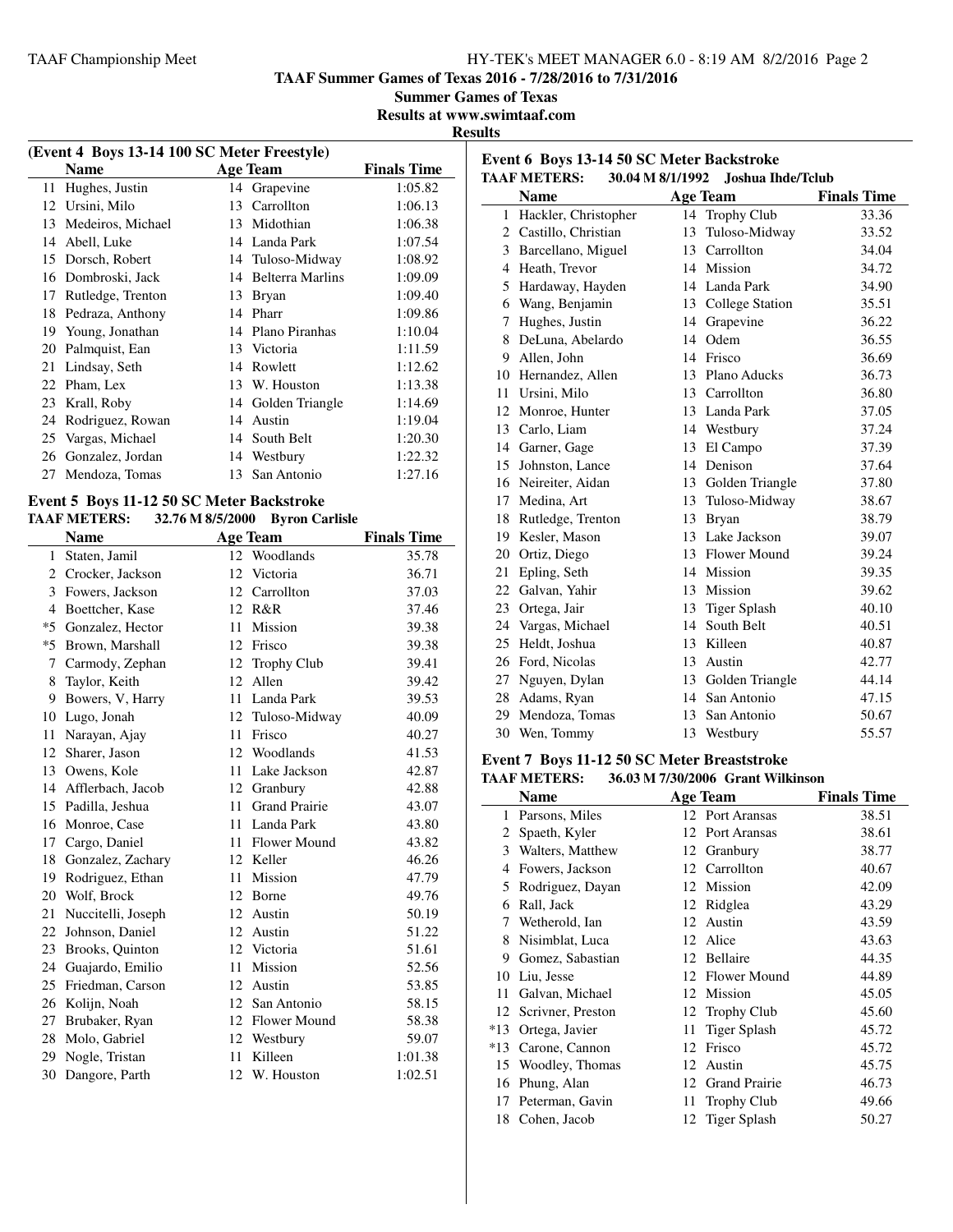**TAAF Summer Games of Texas 2016 - 7/28/2016 to 7/31/2016**

**Summer Games of Texas Results at www.swimtaaf.com**

**Results**

|    | (Event 7 Boys 11-12 50 SC Meter Breaststroke) |                 |                    |  |  |
|----|-----------------------------------------------|-----------------|--------------------|--|--|
|    | <b>Name</b>                                   | <b>Age Team</b> | <b>Finals Time</b> |  |  |
|    | 19 Coufal, Ryan                               | 12 Landa Park   | 50.35              |  |  |
|    | 20 Arcayna, Sam                               | 11 Frisco       | 50.48              |  |  |
| 21 | Johnson, Daniel                               | 12. Austin      | 50.67              |  |  |
|    | 22 Gardea, Erick                              | 11 Mission      | 52.89              |  |  |
|    | 23 Litchfield, Brady                          | 11 $R\&R$       | 1:02.03            |  |  |
|    | 24 Hajousky, Hayden                           | 12 San Antonio  | 1:02.30            |  |  |
|    | 25 Spence, Joseph                             | R&R<br>11       | 1:03.05            |  |  |
|    | 26 Dangore, Parth                             | 12 W. Houston   | 1:03.42            |  |  |
|    | --- Kubecka, Mark                             | Palacios        | DO.                |  |  |

#### **Event 8 Boys 13-14 50 SC Meter Breaststroke TAAF METERS: 34.08 M 8/1/1992 Wes Frontz/Bcs**

|       | <b>Name</b>         |    | <b>Age Team</b>         | <b>Finals Time</b> |
|-------|---------------------|----|-------------------------|--------------------|
| 1     | Vargas, Aidan       | 13 | Tuloso-Midway           | 35.51              |
| 2     | Pizana, Aaron       | 13 | Tuloso-Midway           | 36.80              |
| 3     | de Valcourt, Myles  | 13 | Lake Jackson            | 37.07              |
| 4     | Tran, Ethan         | 13 | Frisco                  | 37.35              |
| 5     | Sauceda, Joseph     | 13 | McAllen                 | 38.56              |
| 6     | Jilg, Zach          | 14 | <b>Trophy Club</b>      | 38.97              |
| 7     | Darlington, Preston | 14 | Landa Park              | 39.00              |
| 8     | Garza, Diego        | 13 | Mission                 | 39.23              |
| 9     | Abell, Luke         | 14 | Landa Park              | 39.50              |
| 10    | Pham, Lex           | 13 | W. Houston              | 39.74              |
| 11    | Liu, Yuzhou         | 14 | Bedford                 | 39.94              |
| $*12$ | Steelman, Josh      | 14 | Lake Jackson            | 40.16              |
| $*12$ | Barnes, Brodie      | 14 | Rowlett                 | 40.16              |
| 14    | Rutledge, Trenton   | 13 | <b>Bryan</b>            | 40.24              |
| 15    | Hinojosa, Alex      | 14 | Alice                   | 40.99              |
| 16    | Dombroski, Jack     | 14 | <b>Belterra Marlins</b> | 41.11              |
| 17    | Krall, Roby         | 14 | Golden Triangle         | 41.25              |
| 18    | Garner, Gage        | 13 | El Campo                | 41.43              |
| 19    | Hutson, Jackson     | 14 | <b>Trophy Club</b>      | 41.99              |
| 20    | Johnston, Lance     | 14 | Denison                 | 42.21              |
| 21    | Szipocs, Steven     | 13 | Austin                  | 45.61              |
| 22    | Heldt, Joshua       | 13 | Killeen                 | 46.09              |
| 23    | Adams, Ryan         | 14 | San Antonio             | 49.98              |
| 24    | Barrera, Alejandro  |    | 13 Mission              | 53.82              |
| 25    | Rodriguez, Jensen   | 14 | Killeen                 | 54.10              |
|       | 26 Wen, Tommy       |    | 13 Westbury             | 1:02.69            |

# **Event 9 Boys 11-12 50 SC Meter Butterfly**

| <b>TAAF METERS:</b> | 29.94 M 8/5/2000 | Coleman Aldrich |
|---------------------|------------------|-----------------|
|                     |                  |                 |

| <b>Name</b>        |     | <b>Age Team</b>   | <b>Finals Time</b> |
|--------------------|-----|-------------------|--------------------|
| 1 Velasquez, Issac |     | 12 Pharr          | 32.19              |
| 2 Carmody, Jarrod  |     | 12 Trophy Club    | 32.38              |
| 3 Spaeth, Kyler    |     | 12 Port Aransas   | 33.09              |
| 4 Walters, Matthew |     | 12 Granbury       | 33.53              |
| 5 Staten, Jamil    |     | 12 Woodlands      | 34.45              |
| 6 Revilla, Tres    |     | 12 Alice          | 34.55              |
| 7 Woodley, Thomas  |     | 12 Austin         | 34.64              |
| 8 Lai, Alex        |     | 12 Grand Prairie  | 34.73              |
| 9 Foster, Dylan    |     | 12 West of Brazos | 36.94              |
| 10 Espinoza, Adam  | 12  | Bryan             | 37.11              |
| Sharer, Jason      | 12. | Woodlands         | 37.96              |

| w  |                         |     |                    |       |
|----|-------------------------|-----|--------------------|-------|
|    | 12 McCurry, Brock       |     | 12 Frisco          | 38.08 |
| 13 | Nash, Jack              |     | 11 Trophy Club     | 39.13 |
|    | 14 Phung, Alan          |     | 12 Grand Prairie   | 39.17 |
|    | 15 Rodriguez, Rey       |     | 12 McAllen         | 40.33 |
|    | 16 Diehl, Wyland        |     | 11 Tiger Splash    | 40.75 |
|    | 17 Taylor, Keith        |     | 12 Allen           | 40.78 |
| 18 | Perry, Jack             |     | 12 Tiger Splash    | 40.92 |
| 19 | Galvan, Michael         |     | 12 Mission         | 41.63 |
|    | 20 Maclachlan, David    |     | 11 Santa Fe        | 42.06 |
| 21 | Bowers, V, Harry        |     | 11 Landa Park      | 42.11 |
|    | 22 Narayan, Ajay        |     | 11 Frisco          | 42.41 |
|    | 23 Landry, Shannon Luke |     | 12 Golden Triangle | 42.46 |
|    | 24 LeBoeuf, Robert      |     | 12 Stephenville    | 42.59 |
|    | 25 Mullender, John      |     | 12 Ridglea         | 44.02 |
|    | 26 Davis, David         | 11  | Austin             | 48.46 |
| 27 | Barron, Antonio         | 11. | Austin             | 55.57 |

#### **Event 10 Boys 13-14 50 SC Meter Butterfly TAAF METERS: 28.02 M 7/28/2007 Ian Rea**

|              | <b>Name</b>        |    | <b>Age Team</b>   | <b>Finals Time</b> |
|--------------|--------------------|----|-------------------|--------------------|
| $\mathbf{1}$ | Potter, Eric       |    | 14 Tuloso-Midway  | 28.48              |
| 2            | Barber, Dillon     | 14 | Stephenville      | 29.03              |
| 3            | Garza, Alvaro      | 14 | Mission           | 29.43              |
| 4            | Rennhack, Nicholas | 13 | Grapevine         | 30.67              |
| 5            | Lozano, Pete       | 14 | McAllen           | 31.49              |
| 6            | Arizpe, Nathan     | 14 | Alice             | 31.54              |
| 7            | Barcellano, Miguel |    | 13 Carrollton     | 31.97              |
| 8            | Carlo, Liam        |    | 14 Westbury       | 32.37              |
| 9            | Rubio, Sergio      | 13 | Edinst            | 32.64              |
| 10           | Schmidt, Andrea    | 14 | <b>TEMP</b>       | 32.74              |
| 11           | Wang, Benjamin     | 13 | College Station   | 32.85              |
| 12           | Liu, Yuzhou        |    | 14 Bedford        | 33.10              |
| 13           | Hardaway, Hayden   |    | 14 Landa Park     | 33.23              |
| 14           | Heiner, Jeremy     | 14 | Granbury          | 33.76              |
| 15           | Anderson, Ethan    | 14 | Trophy Club       | 33.83              |
| 16           | Barrera, Noah      | 13 | Landa Park        | 33.88              |
| 17           | Hudgins, Cole      | 13 | Natatorium        | 34.24              |
| 18           | Johnston, Lance    | 14 | Denison           | 35.26              |
| 19           | Litchfield, Jake   | 13 | R&R               | 35.46              |
| 20           | Young, Jonathan    |    | 14 Plano Piranhas | 36.31              |
| 21           | Jobes, Brian       | 14 | Allen             | 37.47              |
| 22           | Lindsay, Seth      | 14 | Rowlett           | 38.07              |
| 23           | Youngblood, Keaton |    | 14 Landa Park     | 38.12              |
| 24           | Ford, Nicolas      |    | 13 Austin         | 38.38              |
| 25           | Rodriguez, Rowan   | 14 | Austin            | 41.33              |
|              | 26 Cobb, Noah      |    | 13 Lake Jackson   | 47.12              |

# **Event 11 Boys 11-12 50 SC Meter Freestyle**

# **TAAF METERS: 27.20 M 8/5/2000 Coleman Aldrich**

| <b>Name</b>        | <b>Age Team</b>  | <b>Finals Time</b> |
|--------------------|------------------|--------------------|
| 1 Velasquez, Issac | 12 Pharr         | 28.91              |
| 2 Carmody, Jarrod  | 12 Trophy Club   | 29.59              |
| 3 Woodley, Thomas  | 12 Austin        | 29.71              |
| 4 Walters, Matthew | 12 Granbury      | 30.15              |
| 5 Lugo, Jonah      | 12 Tuloso-Midway | 30.33              |
| 6 Staten, Jamil    | 12 Woodlands     | 30.50              |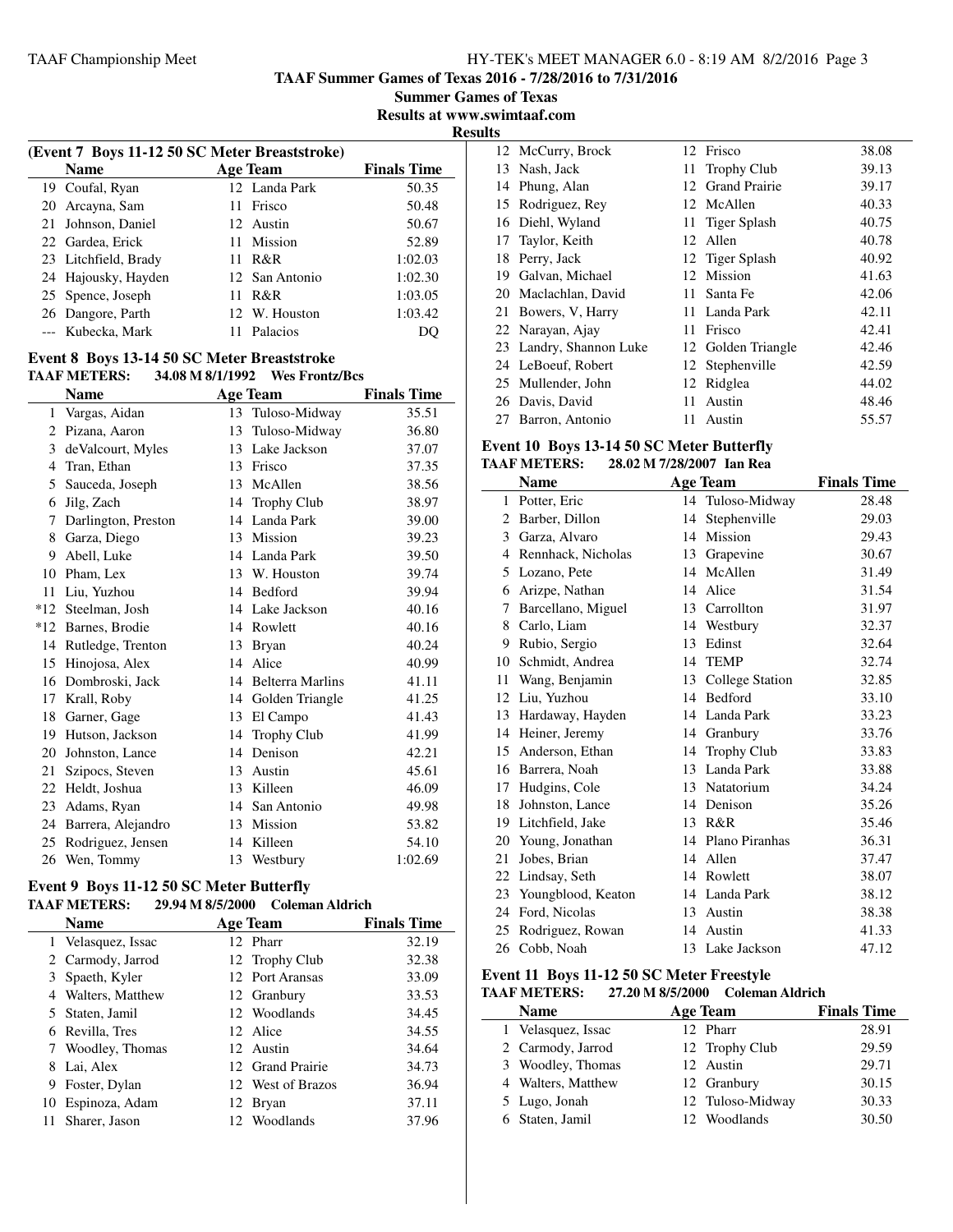**TAAF Summer Games of Texas 2016 - 7/28/2016 to 7/31/2016**

**Summer Games of Texas**

**Results at www.swimtaaf.com Results** 

| (Event 11 Boys 11-12 50 SC Meter Freestyle) |                           |    |                      |                    |
|---------------------------------------------|---------------------------|----|----------------------|--------------------|
|                                             | <b>Name</b>               |    | Age Team             | <b>Finals Time</b> |
| 7                                           | Elizondo, Jondaniel       |    | 12 Alice             | 30.77              |
| 8                                           | Duong, Michael            | 12 | <b>Grand Prairie</b> | 31.82              |
| 9                                           | Rodriguez, Rey            | 12 | McAllen              | 32.11              |
| 10                                          | Parsons, Miles            | 12 | Port Aransas         | 32.17              |
| 11                                          | Burris, Gavin             | 12 | Bay City             | 32.43              |
| 12                                          | Garcia, Franky            | 12 | Mission              | 32.76              |
| 13                                          | Sharer, Jason             | 12 | Woodlands            | 32.93              |
| 14                                          | Nash, Jack                | 11 | <b>Trophy Club</b>   | 33.01              |
| 15                                          | Foster, Dylan             | 12 | West of Brazos       | 33.06              |
| 16                                          | Espinoza, Adam            | 12 | <b>Bryan</b>         | 33.09              |
| 17                                          | Peterman, Gavin           | 11 | <b>Trophy Club</b>   | 33.15              |
| 18                                          | Carmody, Zephan           | 12 | <b>Trophy Club</b>   | 34.03              |
| 19                                          | Padilla, Jeshua           | 11 | <b>Grand Prairie</b> | 35.87              |
| 20                                          | Wetherold, Ian            | 12 | Austin               | 36.53              |
| 21                                          | Gonzales, Nathan          | 12 | San Antonio          | 37.27              |
| 22                                          | Clark, Soren              | 12 | Farmers Branch       | 37.39              |
| 23                                          | Perry, Jack               | 12 | <b>Tiger Splash</b>  | 37.69              |
| $*24$                                       | Diehl, Wyland             | 11 | <b>Tiger Splash</b>  | 38.58              |
| $*24$                                       | Davis, David              | 11 | Austin               | 38.58              |
| 26                                          | Martinez-Galarza, Emilian | 12 | Borne                | 39.77              |
| 27                                          | Molo, Gabriel             | 12 | Westbury             | 43.78              |
| 28                                          | Aguirre, Gabriel          | 12 | Frisco               | 45.56              |
| 29                                          | Nogle, Tristan            | 11 | Killeen              | 53.34              |
| 30                                          | Burkart, Orion            | 12 | Westbury             | 56.37              |

#### **Event 12 Boys 13-14 50 SC Meter Freestyle TAAF METERS: 26.15 M 7/28/2007 Ian Rea**

|                       | <b>Name</b>          |    | <b>Age Team</b>    | <b>Finals Time</b> |
|-----------------------|----------------------|----|--------------------|--------------------|
|                       | 1 Potter, Eric       |    | 14 Tuloso-Midway   | 26.85              |
| $\mathbf{2}^{\prime}$ | Singh, Luke          | 14 | Mission            | 27.28              |
| 3                     | Barber, Dillon       | 14 | Stephenville       | 27.59              |
| 4                     | DeLuna, Abelardo     | 14 | Odem               | 27.78              |
| 5                     | Pizana, Aaron        | 13 | Tuloso-Midway      | 28.39              |
| 6                     | Garza, Callen        | 13 | Keller             | 28.52              |
| 7                     | Mackebon, Will       | 13 | <b>Bay City</b>    | 28.87              |
| 8                     | Rubio, Sergio        | 13 | Edinst             | 28.89              |
| 9                     | Hackler, Christopher | 14 | <b>Trophy Club</b> | 29.67              |
| 10                    | Barcellano, Miguel   | 13 | Carrollton         | 29.71              |
| 11                    | Abell, Luke          | 14 | Landa Park         | 29.75              |
| 12                    | Szipocs, Steven      |    | 13 Austin          | 29.80              |
| 13                    | Hardaway, Hayden     |    | 14 Landa Park      | 29.81              |
| 14                    | Monroe, Hunter       | 13 | Landa Park         | 29.99              |
| 15                    | Pedraza, Anthony     |    | 14 Pharr           | 30.14              |
|                       | 16 Carlo, Liam       |    | 14 Westbury        | 30.18              |
| 17                    | Schmidt, Andrea      | 14 | <b>TEMP</b>        | 30.63              |
| 18                    | Neireiter, Aidan     | 13 | Golden Triangle    | 30.67              |
| 19                    | Allen, John          | 14 | Frisco             | 30.74              |
| 20                    | Medeiros, Michael    | 13 | Midothian          | 30.97              |
| 21                    | Young, Jonathan      | 14 | Plano Piranhas     | 31.26              |
| 22                    | Pham, Lex            | 13 | W. Houston         | 31.30              |
| 23                    | Lindsay, Seth        | 14 | Rowlett            | 31.88              |
| 24                    | Gonzalez, Jordan     |    | 14 Westbury        | 32.38              |
| 25                    | Krall, Roby          | 14 | Golden Triangle    | 32.96              |
|                       | 26 Wang, Benjamin    | 13 | College Station    | 33.13              |
|                       |                      |    |                    |                    |

| 27 Mendoza, Tomas | 13 San Antonio | 35.49 |
|-------------------|----------------|-------|
| 28 Adams, Ryan    | 14 San Antonio | 38.37 |

#### **Event 13 Boys 11-12 100 SC Meter IM TAAF METERS: 1:13.29 M 7/1/1994 John Zimmerman/Grapevine**

|              | <b>Name</b>              |    | <b>Age Team</b>      | <b>Finals Time</b> |
|--------------|--------------------------|----|----------------------|--------------------|
| $\mathbf{1}$ | Carmody, Jarrod          |    | 12 Trophy Club       | 1:16.20            |
| 2            | Spaeth, Kyler            | 12 | Port Aransas         | 1:17.15            |
| $*3$         | Lugo, Jonah              | 12 | Tuloso-Midway        | 1:23.22            |
| $*3$         | Lai, Alex                | 12 | <b>Grand Prairie</b> | 1:23.22            |
| 5            | Staten, Jamil            | 12 | Woodlands            | 1:23.83            |
| 6            | Woodley, Thomas          | 12 | Austin               | 1:24.42            |
| 7            | Espinoza, Adam           |    | 12 Bryan             | 1:24.54            |
| 8            | McCurry, Brock           | 12 | Frisco               | 1:24.76            |
| 9            | Gonzalez, Hector         | 11 | Mission              | 1:24.77            |
| 10           | Fowers, Jackson          |    | 12 Carrollton        | 1:25.42            |
| 11           | Rodriguez, Dayan         | 12 | Mission              | 1:25.74            |
| 12           | Guerra, Hilario          | 11 | Mission              | 1:26.65            |
| 13           | Sharer, Jason            | 12 | Woodlands            | 1:26.76            |
| 14           | Crocker, Jackson         | 12 | Victoria             | 1:27.44            |
| 15           | Taylor, Keith            | 12 | Allen                | 1:29.71            |
| 16           | Phung, Alan              | 12 | <b>Grand Prairie</b> | 1:30.03            |
| 17           | Goodrich, Dustin         | 11 | R&R                  | 1:30.57            |
| 18           | Ortega, Javier           | 11 | <b>Tiger Splash</b>  | 1:31.37            |
| 19           | Bowers, V, Harry         | 11 | Landa Park           | 1:32.52            |
| 20           | LeBoeuf, Robert          | 12 | Stephenville         | 1:32.66            |
| 21           | Coufal, Ryan             |    | 12 Landa Park        | 1:39.98            |
| 22           | Davis, David             | 11 | Austin               | 1:40.92            |
| 23           | Gonzalez, Zachary        | 12 | Keller               | 1:43.40            |
| 24           | Johnson, Daniel          | 12 | Austin               | 1:46.87            |
|              | 25 Enlow, Noah           | 11 | Weatherford          | 1:52.84            |
|              | --- Landry, Shannon Luke | 12 | Golden Triangle      | DQ                 |

# **Event 14 Boys 13-14 100 SC Meter IM**

|    | TAAF METERS: 1:06.19 M 8/1/1992 Joshua Ihde/Trophy Club |    |                    |                    |
|----|---------------------------------------------------------|----|--------------------|--------------------|
|    | <b>Name</b>                                             |    | <b>Age Team</b>    | <b>Finals Time</b> |
| 1  | Rennhack, Nicholas                                      | 13 | Grapevine          | 1:09.03            |
| 2  | Garza, Alvaro                                           | 14 | Mission            | 1:12.01            |
| 3  | de Valcourt, Myles                                      | 13 | Lake Jackson       | 1:12.65            |
| 4  | Garza, Callen                                           | 13 | Keller             | 1:15.62            |
| 5  | Lozano, Pete                                            | 14 | McAllen            | 1:16.66            |
| 6  | DeLuna, Abelardo                                        | 14 | Odem               | 1:16.89            |
| 7  | Jilg, Zach                                              | 14 | <b>Trophy Club</b> | 1:17.86            |
| 8  | Mackebon, Will                                          | 13 | Bay City           | 1:18.10            |
| 9  | Charles, JC                                             | 13 | Alice              | 1:18.31            |
| 10 | Hudgins, Cole                                           | 13 | Natatorium         | 1:18.32            |
| 11 | Wang, Benjamin                                          | 13 | College Station    | 1:19.98            |
| 12 | Hutson, Jackson                                         | 14 | <b>Trophy Club</b> | 1:19.99            |
| 13 | Medeiros, Michael                                       | 13 | Midothian          | 1:20.42            |
| 14 | Barnes, Brodie                                          | 14 | Rowlett            | 1:21.43            |
| 15 | Pham, Lex                                               | 13 | W. Houston         | 1:22.09            |
| 16 | Garner, Gage                                            | 13 | El Campo           | 1:22.38            |
| 17 | Walenciak, Ross                                         | 14 | Allen              | 1:22.90            |
| 18 | Barrera, Alejandro                                      | 13 | Mission            | 1:23.55            |
| 19 | Monroe, Hunter                                          | 13 | Landa Park         | 1:24.63            |
| 20 | Szipocs, Steven                                         |    | 13 Austin          | 1:26.03            |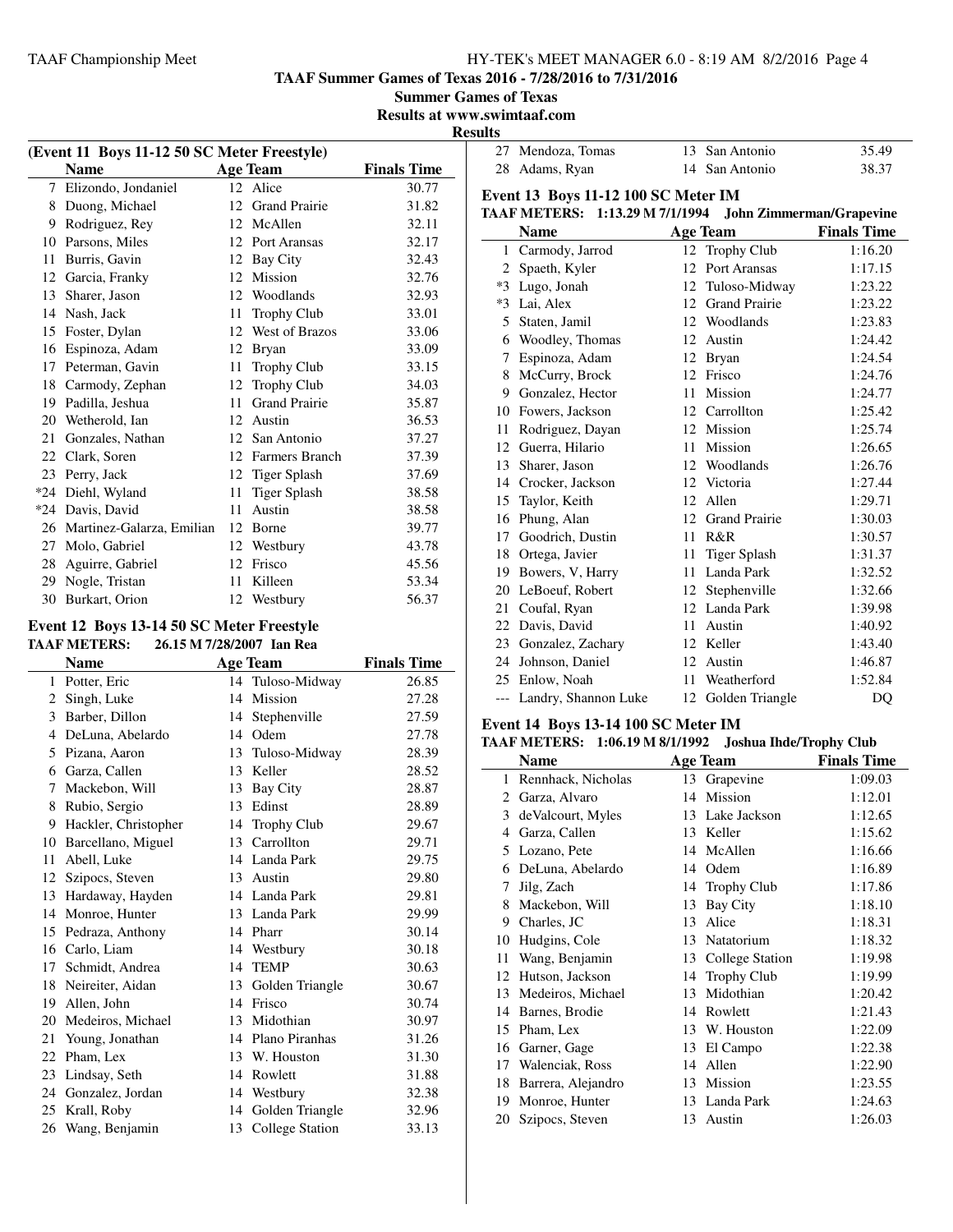**TAAF Summer Games of Texas 2016 - 7/28/2016 to 7/31/2016**

**Summer Games of Texas**

**Results at www.swimtaaf.com**

**Results**

#### **(Event 14 Boys 13-14 100 SC Meter IM) Name Age Team Finals Time** 21 Darlington, Preston 14 Landa Park 1:29.28 22 Wilburn, John 13 Carrollton 1:30.57 23 Youngblood, Keaton 14 Landa Park 1:34.98 24 Vargas, Michael 14 South Belt 1:39.96 --- Kesler, Mason 13 Lake Jackson DQ --- Wen, Tommy 13 Westbury DQ

### **Event 15 Boys 13-14 200 SC Meter Freestyle**

#### **TAAF METERS: 2:15.95 M 8/1/1992 Joey Broussard/Fst**

|    | <b>Name</b>         |    | Age Team                | <b>Finals Time</b> |
|----|---------------------|----|-------------------------|--------------------|
| 1  | Vargas, Aidan       |    | 13 Tuloso-Midway        | 2:13.09M           |
| 2  | Singh, Luke         | 14 | Mission                 | 2:14.35M           |
| 3  | Barrera, Noah       | 13 | Landa Park              | 2:21.27            |
| 4  | Schmidt, Andrea     | 14 | <b>TEMP</b>             | 2:21.32            |
| 5  | Castillo, Christian | 13 | Tuloso-Midway           | 2:22.82            |
| 6  | Hernandez, Allen    | 13 | Plano Aducks            | 2:26.52            |
| 7  | Ursini, Milo        | 13 | Carrollton              | 2:27.78            |
| 8  | Neireiter, Aidan    | 13 | Golden Triangle         | 2:31.80            |
| 9  | Hudgins, Cole       | 13 | Natatorium              | 2:31.82            |
| 10 | Allen, John         | 14 | Frisco                  | 2:32.07            |
| 11 | Epling, Seth        | 14 | Mission                 | 2:36.21            |
| 12 | Wilson, Daniel      | 13 | <b>Trophy Club</b>      | 2:38.58            |
| 13 | Dombroski, Jack     | 14 | <b>Belterra Marlins</b> | 2:42.10            |
| 14 | Slaughter, Jonathan | 13 | Carrollton              | 2:42.67            |
| 15 | Garza, Emmanuel     | 13 | Mission                 | 2:42.90            |
| 16 | Ortega, Jair        | 13 | Tiger Splash            | 2:53.10            |
| 17 | Johnson, Luke       | 13 | <b>Trophy Club</b>      | 2:59.76            |
| 18 | Cobb, Noah          | 13 | Lake Jackson            | 3:24.62            |
| 19 | Anzueto, Joshua     | 13 | Westbury                | 3:26.42            |

#### **Event 16 Boys 11-12 200 SC Meter Freestyle Relay TAAF METERS: 2:07.06 M 8/1/1989 Bedford**

|              | Team                    | Relay                  | <b>Finals Time</b>          |
|--------------|-------------------------|------------------------|-----------------------------|
| $\mathbf{1}$ | Alice                   | A                      | 2:07.76                     |
|              | 1) Molina, Jaden 11     | 2) Nisimblat, Luca 12  |                             |
|              | 3) Revilla, Tres 12     |                        | 4) Elizondo, Jondaniel 12   |
|              | 2 Trophy Club           | A                      | 2:08.57                     |
|              | 1) Nash, Jack 11        | 2) Peterman, Gavin 11  |                             |
|              | 3) Scrivner, Preston 12 | 4) Carmody, Jarrod 12  |                             |
|              | 3 Victoria              | A                      | 2:21.65                     |
|              | 1) Young, Garrett 12    | 2) Nunley, Ross 12     |                             |
|              | 3) Rainey, Branton 12   | 4) Crocker, Jackson 12 |                             |
|              | 4 Frisco                | A                      | 2:26.88                     |
|              | 1) Aguirre, Gabriel 12  | 2) Brown, Marshall 12  |                             |
|              | 3) Arcayna, Sam 11      |                        | 4) Bunion, Thedore Caleb 11 |
|              | 5 Tiger Splash          | A                      | 2:26.91                     |
|              | 1) Perry, Jack 12       | 2) Diehl, Wyland 11    |                             |
|              | 3) Rutter, Brayden 11   | 4) Ortega, Javier 11   |                             |
|              | 6 Bay City              | A                      | 2:27.58                     |
|              | 1) Wright, Jordan 12    | 2) Brooks, Mathew 11   |                             |
|              | 3) Holden, Tristan 11   | 4) Burris, Gavin 12    |                             |
| 7            | R&R                     | A                      | 2:27.61                     |
|              | 1) Spence, Joseph 11    | 2) Boettcher, Kase 12  |                             |
|              | 3) Mareka, Trampus 12   | 4) Goodrich, Dustin 11 |                             |
|              |                         |                        |                             |

| 8  | Landa Park              | А                      | 2:37.78 |
|----|-------------------------|------------------------|---------|
|    | 1) Coufal, Ryan 12      | 2) Monroe, Case 11     |         |
|    | 3) Thomas, Aaden 11     | 4) Bowers, V, Harry 11 |         |
| 9  | McAllen                 | А                      | 2:41.65 |
|    | 1) Izaguirre, Aaron 11  | 2) Lozano, Julian 11   |         |
|    | 3) Garcia, Moses 11     | 4) Rodriguez, Rey 12   |         |
| 10 | Alice                   | в                      | 2:44.81 |
|    | 1) Ruvalcaba, Joshua 11 | 2) Barrera, Brandon 12 |         |
|    | 3) Perez, Emerico 11    | 4) Gaza, Hector 11     |         |
|    | <b>Grand Prairie</b>    | А                      |         |
|    | 1) Duong, Michael 12    | 2) Padilla, Jeshua 11  |         |
|    | 3) Phung, Alan 12       | 4) Lai, Alex 12        |         |

#### **Event 17 Boys 13-14 200 SC Meter Freestyle Relay TAAF METERS: 1:51.18 M 8/1/1992 Bay City**

|              | Team                       | <b>Relay</b>              | <b>Finals Time</b> |
|--------------|----------------------------|---------------------------|--------------------|
| $\mathbf{1}$ | Mission                    | A                         | 1:50.26M           |
|              | 1) Singh, Luke 14          | 2) Portillo, Javier 14    |                    |
|              | 3) Garza, Alvaro 14        | 4) Heath, Trevor 14       |                    |
| 2            | Tuloso-Midway              | А                         | 1:51.08M           |
|              | 1) Vargas, Aidan 13        | 2) Castillo, Christian 13 |                    |
|              | 3) Pizana, Aaron 13        | 4) Potter, Eric 14        |                    |
| 3            | Landa Park                 | A                         | 1:59.24            |
|              | 1) Monroe, Hunter 13       | 2) Barrera, Noah 13       |                    |
|              | 3) Abell, Luke 14          | 4) Hardaway, Hayden 14    |                    |
| 4            | Tuloso-Midway              | B                         | 2:01.18            |
|              | 1) Dorsch, Robert 14       | 2) Ramirez, Jacob 14      |                    |
|              | 3) Medina, Art 13          | 4) Nepote, Zachary 14     |                    |
| 5            | <b>Trophy Club</b>         | А                         | 2:01.37            |
|              | 1) Hackler, Christopher 14 | 2) Hutson, Jackson 14     |                    |
|              | 3) Anderson, Ethan 14      | 4) Jilg, Zach 14          |                    |
|              | 6 Alice                    | A                         | 2:03.82            |
|              | 1) Rubio, Trae 14          | 2) Arizpe, Nathan 14      |                    |
|              | 3) Charles, JC 13          | 4) Hinojosa, Alex 14      |                    |
|              | 7 Lake Jackson             | А                         | 2:04.14            |
|              | 1) deValcourt, Myles 13    | 2) Cobb, Noah 13          |                    |
|              | 3) Kesler, Mason 13        | 4) Steelman, Josh 14      |                    |
| 8            | Carrollton                 | A                         | 2:04.23            |
|              | 1) Ursini, Milo 13         | 2) Slaughter, Jonathan 13 |                    |
|              | 3) Wilburn, John 13        | 4) Barcellano, Miguel 13  |                    |
| 9.           | Mission                    | B                         | 2:05.88            |
|              | 1) Barrera, Alejandro 13   | 2) Guajardo, Sebastian 14 |                    |
|              | 3) Epling, Seth 14         | 4) Ramirez, Rosember 13   |                    |
| 10           | Landa Park                 | B                         | 2:09.10            |
|              | 1) Youngblood, Keaton 14   | 2) Pannell, Timothy 13    |                    |
|              | 3) Myers, Kyle 14          | 4) Darlington, Preston 14 |                    |
| 11           | Flower Mound               | А                         | 2:12.77            |
|              | 1) Velasco, Michael 13     | 2) Kochenower, Justin 13  |                    |
|              | 3) Ortiz, Diego 13         | 4) Payne, Jonathan 14     |                    |
| 12           | Westbury                   | A                         | 2:23.93            |
|              | 1) Gonzalez, Jordan 14     | 2) Carlo, Liam 14         |                    |
|              | 3) LeBeau, Ryan 13         | 4) Anzueto, Joshua 13     |                    |
| 13           | <b>Tiger Splash</b>        | А                         | 2:41.36            |
|              | 1) Ortega, Jair 13         | 2) Dollard, Johnny 14     |                    |
|              | 3) Gwyn, Jordin 14         | 4) Cohen, Christopher 14  |                    |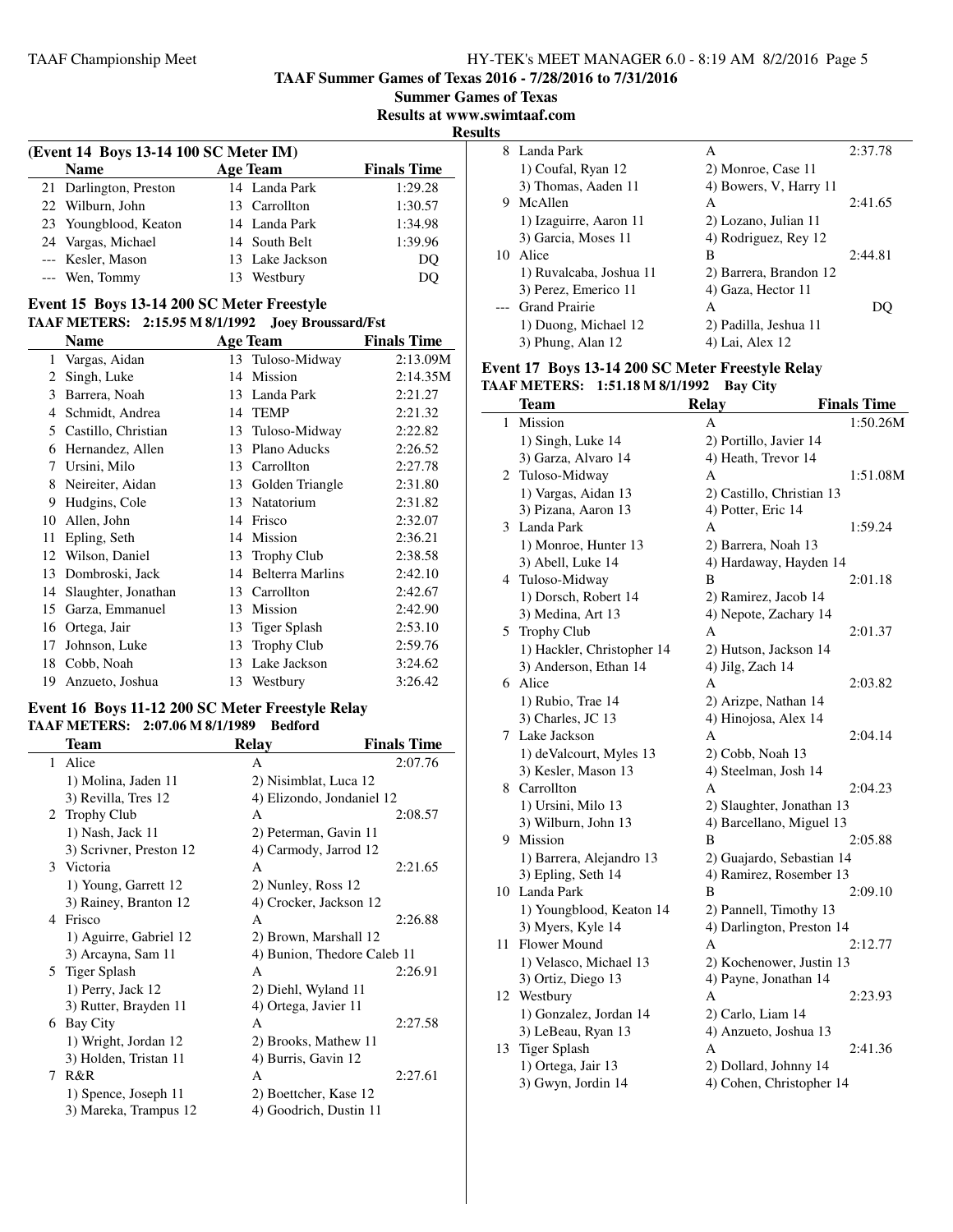**TAAF Summer Games of Texas 2016 - 7/28/2016 to 7/31/2016**

**Summer Games of Texas**

**Results at www.swimtaaf.com**

**Results**

 $\overline{a}$ 

| Event 18 Boys 9-10 100 SC Meter Medley Relay<br><b>TAAF METERS:</b><br>1:10.30 M 8/1/1992<br>Lewisville |                           |                         |                    |  |  |
|---------------------------------------------------------------------------------------------------------|---------------------------|-------------------------|--------------------|--|--|
|                                                                                                         | <b>Team</b>               | <b>Relay</b>            | <b>Finals Time</b> |  |  |
| 1                                                                                                       | Frisco                    | А                       | 1:14.59            |  |  |
|                                                                                                         | 1) Gierkey, Jake 9        | 2) Gulledge, Travis 10  |                    |  |  |
|                                                                                                         | 3) Hammons, Zachary 10    | 4) Knippenberg, Kade 10 |                    |  |  |
|                                                                                                         | 2 R&R                     | A                       | 1:14.69            |  |  |
|                                                                                                         | 1) Esparza, Ethan 9       | 2) Sugawara, Connor 10  |                    |  |  |
|                                                                                                         | 3) Spurlock, Britt 9      | 4) Masters, George 9    |                    |  |  |
|                                                                                                         | 3 Southlake               | А                       | 1:18.86            |  |  |
|                                                                                                         | 1) O'Brian, Cole 10       | 2) Cruger, Brandon 10   |                    |  |  |
|                                                                                                         | 3) Dollins, Eli 10        | 4) O'Brian, Jack 10     |                    |  |  |
|                                                                                                         | 4 Austin                  | A                       | 1:22.66            |  |  |
|                                                                                                         | 1) Unberhagen, Jack 10    | 2) Seiler, Bennett 9    |                    |  |  |
|                                                                                                         | 3) Myers, Aaron 10        | 4) Arredondo, Luke 10   |                    |  |  |
|                                                                                                         | 5 El Campo                | A                       | 1:22.73            |  |  |
|                                                                                                         | 1) Garner, Zane 10        | 2) Bures, Luke 10       |                    |  |  |
|                                                                                                         | 3) Beal, Kaden 9          | 4) Kocian, Cameron 9    |                    |  |  |
|                                                                                                         | 6 Flower Mound            | A                       | 1:22.86            |  |  |
|                                                                                                         | 1) Cargo, Luke 9          | 2) Walker, Tyler 9      |                    |  |  |
|                                                                                                         | 3) Gordon, Billy 10       | 4) Smith, Ryan 10       |                    |  |  |
|                                                                                                         | 7 W. Houston              | A                       | 1:22.89            |  |  |
|                                                                                                         | 1) Des Jardins, Luke 10   | 2) Daigre, Samuel 10    |                    |  |  |
|                                                                                                         | 3) Wright, Nicholes 9     | 4) Wright, Tyler 10     |                    |  |  |
|                                                                                                         | 8 Frisco                  | В                       | 1:23.29            |  |  |
|                                                                                                         | 1) May, Kole 10           | 2) Sharma, Sanyam 10    |                    |  |  |
|                                                                                                         | 3) Lewis, Sawyer 9        | 4) Gonzales, Jay 10     |                    |  |  |
|                                                                                                         | 9 Alice                   | A                       | 1:23.93            |  |  |
|                                                                                                         | 1) Nisimblat, Matteo 10   | 2) Molina, Joaquin 10   |                    |  |  |
|                                                                                                         | 3) Urrutia, Zander 10     | 4) Munoz, Marco 9       |                    |  |  |
| 10                                                                                                      | R&R                       | В                       | 1:25.25            |  |  |
|                                                                                                         | 1) Gage, Spencer 9        | 2) Arellano, Alwin 9    |                    |  |  |
|                                                                                                         | 3) Sugawara, Ian 10       | 4) Miller, Lance 9      |                    |  |  |
| 11                                                                                                      | Frisco                    | C                       | 1:27.08            |  |  |
|                                                                                                         | 1) Lacy, Luke 9           | 2) Flores, Jacek 9      |                    |  |  |
|                                                                                                         | 3) McGowan, Grant 10      | 4) Boyle, Michael 9     |                    |  |  |
|                                                                                                         | 12 Mission                | A                       | 1:27.57            |  |  |
|                                                                                                         | 1) Rodriguez, Roehl 9     | 2) Gonzalez, Pablo 9    |                    |  |  |
|                                                                                                         | 3) Rodriguez, Nickolas 10 | 4) Serda, Noah 10       |                    |  |  |
| 13                                                                                                      | <b>Trophy Club</b>        | А                       | 1:27.66            |  |  |
|                                                                                                         | 1) Bryant, Michael 9      | 2) Stutz, Logan 10      |                    |  |  |
|                                                                                                         | 3) McDonald, Jack 10      | 4) Black, Evan 10       |                    |  |  |
|                                                                                                         | 14 Pharr                  | A                       | 1:31.88            |  |  |
|                                                                                                         | 1) Padron, Cesar 9        | 2) Espinoza, Joaquin 10 |                    |  |  |
|                                                                                                         | 3) Cruz, Matias 10        | 4) Ramos, Rafael 10     |                    |  |  |
| 15                                                                                                      | Keller                    | А                       | 1:31.92            |  |  |
|                                                                                                         | 1) Castillo, London 10    | 2) Garza, Jack 9        |                    |  |  |
|                                                                                                         | 3) Burk, Benjamin 10      | 4) Nors, Garrett 10     |                    |  |  |
|                                                                                                         | 16 Austin                 | B                       | 1:35.27            |  |  |
|                                                                                                         | 1) Nuccitelli, Benjamin 9 | 2) Burgett, Andrew 9    |                    |  |  |
|                                                                                                         | 3) Dubrow, Jacob 9        | 4) Postelnicu, David 10 |                    |  |  |
| 17                                                                                                      | Portland                  | A                       | 1:43.11            |  |  |
|                                                                                                         | 1) Brymer, Ethan 10       | 2) Miller, Peyton 9     |                    |  |  |
|                                                                                                         | 3) Hesseltine, Huston 9   | 4) Southern, Wade 9     |                    |  |  |

**Event 19 Men 15-17 200 SC Meter Medley Relay TAAF METERS: 1:55.36 M 7/27/2007 Frisco B Blandford, C Nix, J Nix, J Pena**

|     | <b>Team</b>               | <b>Relay</b>              | <b>Finals Time</b> |
|-----|---------------------------|---------------------------|--------------------|
| 1   | Victoria                  | A                         | 1:54.44M           |
|     | 1) Svatek, Brandon 17     | 2) Williams, Tanner 16    |                    |
|     | 3) Sievers, Dillan 15     | 4) Sanchez, Drew 15       |                    |
|     | 2 Golden Triangle         | А                         | 1:57.72            |
|     | 1) Satre, Alec 16         | 2) Contreras, Salvador 16 |                    |
|     | 3) Ross, Gavin 16         | 4) Fletcher, Vincent 15   |                    |
| 3   | Pharr                     | A                         | 2:02.63            |
|     | 1) Velasquez, Joshua 17   | 2) Rodriguez, Andre 17    |                    |
|     | 3) Hinojosa, Betsehim 17  | 4) Garza, Zach 15         |                    |
|     | 4 Mission                 | A                         | 2:06.38            |
|     | 1) Salinas, Deigo 17      | 2) Hernandez, Ricardo 16  |                    |
|     | 3) Velador, Eddie 15      | 4) Pena, Gabriel 16       |                    |
|     | 5 Westbury                | A                         | 2:07.45            |
|     | 1) Cooney, Tyler 16       | 2) Ramirez, Joel 15       |                    |
|     | 3) Ding, Xiaoyang 16      | 4) Wen, Gary 15           |                    |
| 6   | Mission                   | B                         | 2:12.67            |
|     | 1) Perrera, Santiago 16   | 2) McCormick, Brandon 16  |                    |
|     | 3) Vela, Moseis 15        | 4) Herrera, Jae 15        |                    |
| 7   | W. Houston                | A                         | 2:16.56            |
|     | 1) Dangore, Athary 15     | 2) McDaniel, Braeden 15   |                    |
|     | 3) McBride, Christian 16  | 4) Thomas, Chris 16       |                    |
| 8   | Victoria                  | B                         | 2:16.58            |
|     | 1) Immenhauser, Willie 16 | 2) Kocian, Jared 17       |                    |
|     | 3) Noriega, Pablo 16      | 4) Flores, Eric 15        |                    |
| --- | Pharr                     | B                         | DQ                 |
|     | 1) Solis, Julian 16       | 2) Maldonado, Enrique 16  |                    |
|     | 3) Gomez, Jose 15         | 4) Sanchez, Ervey 15      |                    |

#### **Event 20 Boys 9-10 50 SC Meter Freestyle**

| <b>TAAF METERS:</b> |  | 30.59 M 8/1/1992 John Zimmerman/Grapevine |
|---------------------|--|-------------------------------------------|
|---------------------|--|-------------------------------------------|

|    | Name              |    | <b>Age Team</b>    | <b>Finals Time</b> |
|----|-------------------|----|--------------------|--------------------|
| 1  | Gierkey, Jake     | 9  | Frisco             | 33.21              |
| 2  | Morales, Joseph   | 10 | Denton             | 33.42              |
| 3  | Bures, Luke       | 10 | El Campo           | 34.50              |
| 4  | Devillier, Andrew | 10 | Plano Aducks       | 34.51              |
| 5  | Nisimblat, Matteo | 10 | Alice              | 35.22              |
| 6  | Powell, Cooper    | 10 | Grapevine          | 35.34              |
| 7  | Knippenberg, Kade | 10 | Frisco             | 35.42              |
| 8  | Craig, Alex       | 10 | Dolphins           | 36.46              |
| 9  | Nickler, Nate     | 10 | <b>Trophy Club</b> | 36.53              |
| 10 | Stunz, Hunter     | 10 | Port Aransas       | 36.56              |
| 11 | Tomancak, Hayden  | 10 | Carrollton         | 36.58              |
| 12 | Chaney, Donovan   | 10 | Golden Triangle    | 36.73              |
| 13 | Des Jardins, Luke | 10 | W. Houston         | 36.75              |
| 14 | Serda, Noah       | 10 | Mission            | 37.01              |
| 15 | Oliver, Nathan    | 9  | Landa Park         | 37.06              |
| 16 | Myers, Aaron      | 10 | Austin             | 37.31              |
| 17 | Tatum, Peyton     | 10 | Unattached 4       | 37.66              |
| 18 | Arredondo, Luke   | 10 | Austin             | 38.26              |
| 19 | Song, Randy       | 9  | Farmers Branch     | 38.53              |
| 20 | Slimpin, Ryan     | 10 | Landa Park         | 39.05              |
| 21 | Gordon, Billy     | 10 | Flower Mound       | 39.10              |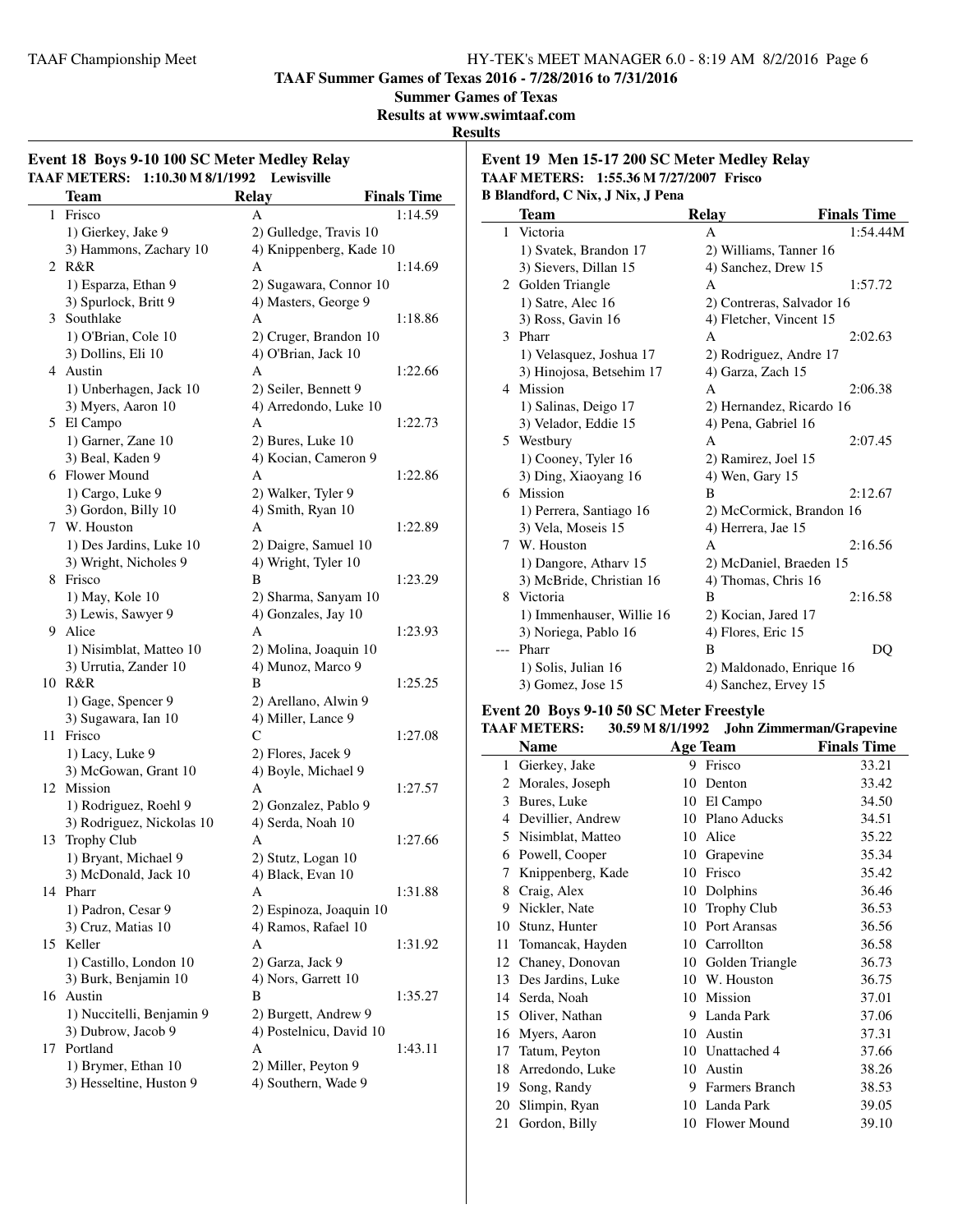**TAAF Summer Games of Texas 2016 - 7/28/2016 to 7/31/2016**

**Summer Games of Texas Results at www.swimtaaf.com**

**Results**

| (Event 20 Boys 9-10 50 SC Meter Freestyle) |     |                 |                    |
|--------------------------------------------|-----|-----------------|--------------------|
| <b>Name</b>                                |     | <b>Age Team</b> | <b>Finals Time</b> |
| 22 Ware, Grant                             | 10  | Wharton         | 39.40              |
| 23 Wolf, Lance                             | 1() | <b>Borne</b>    | 39.82              |
| 24 Sugawara, Ian                           |     | 10 R&R          | 40.42              |
| 25 Wyrtzen, Noah                           |     | 10 Austin       | 40.50              |
| 26 Adams, James                            |     | 10 San Antonio  | 44.20              |
| 27 Willbanks, Nathaniel                    |     | 10 San Antonio  | 46.86              |
| 28 Boor, Zachary                           | 10  | Killeen         | 54.01              |
|                                            |     |                 |                    |

#### **Event 21 Men 15-17 100 SC Meter Freestyle TAAF METERS: 56.46 M 8/6/2000 Dan Kulle**

|    | Name                    |    | <b>Age Team</b>    | <b>Finals Time</b> |
|----|-------------------------|----|--------------------|--------------------|
| 1  | Barrera, Isaac          |    | 15 Unat3           | 52.89M             |
|    | 2 Chang, Ryan           |    | 17 Natatorium      | 53.58M             |
|    | 3 Contreras, Salvador   |    | 16 Golden Triangle | 55.26M             |
|    | 4 Velasquez, Joseph     |    | 16 Pharr           | 56.30M             |
|    | 5 Dykehouse, Caleb      |    | 15 Portland        | 56.69              |
|    | 6 Fletcher, Vincent     |    | 15 Golden Triangle | 56.80              |
|    | 7 Satre, Alec           |    | 16 Golden Triangle | 58.23              |
|    | 8 Sievers, Dillan       | 15 | Victoria           | 58.27              |
| 9  | Pena, Gabriel           |    | 16 Mission         | 58.63              |
|    | 10 Rivera, Justice      |    | 15 Edinst          | 58.98              |
|    | 11 Garza, Eloy          |    | 17 Edinst          | 59.01              |
|    | 12 Ramirez, Joel        |    | 15 Westbury        | 59.43              |
|    | 13 Durio, Trey          |    | 16 Palacios        | 59.52              |
|    | 14 Enriquez, Samuel     |    | 17 McAllen         | 59.83              |
|    | 15 Walker, James        |    | 17 Northwest       | 1:00.00            |
|    | 16 Ursini, Anthony      |    | 15 Carrollton      | 1:00.96            |
|    | 17 Tee, Jan             |    | 15 R&R             | 1:01.49            |
| 18 | Thomas, Chris           | 16 | W. Houston         | 1:01.93            |
|    | 19 Ferrell, Justin      |    | 17 Denison         | 1:02.40            |
|    | 20 Garza, Zach          |    | 15 Pharr           | 1:02.44            |
|    | 21 Aranda, Nathanial    |    | 17 TEMP            | 1:02.68            |
|    | 22 Cosper, Ty           |    | 17 Killeen         | 1:02.79            |
|    | 23 Lugo, Leo            |    | 17 Tuloso-Midway   | 1:02.85            |
|    | 24 Flores, Eric         | 15 | Victoria           | 1:03.74            |
|    | 25 Gomez, Jose          |    | 15 Pharr           | 1:03.91            |
|    | 26 Russell, Zyan        |    | 17 Killeen         | 1:03.92            |
|    | 27 Flores, Eric         |    | 16 Mission         | 1:04.00            |
|    | 28 Gamboa, Gerardo      |    | 16 Farmers Branch  | 1:04.27            |
|    | 29 Novak, Dalton        |    | 15 Palacios        | 1:04.59            |
|    | 30 Trahan, Tristen      |    | 16 Golden Triangle | 1:04.85            |
| 31 | Ding, Xiaoyang          |    | 16 Westbury        | 1:04.97            |
|    | 32 Rodriguez, Justin    |    | 16 Alice           | 1:04.98            |
|    | 33 Perez, Angel         | 15 | Alice              | 1:06.31            |
|    | 34 Salinas, Deigo       |    | 17 Mission         | 1:06.48            |
|    | *35 Sanchez, Ervey      |    | 15 Pharr           | 1:06.52            |
|    | *35 Kocian, Jared       | 17 | Victoria           | 1:06.52            |
|    | 37 Roscero, Luis        | 16 | Tomball            | 1:06.53            |
| 38 | McDaniel, Braeden       |    | 15 W. Houston      | 1:06.62            |
|    | 39 Vela, Moseis         |    | 15 Mission         | 1:07.09            |
|    | 40 Escobar, Christopher |    | 17 Austin          | 1:07.38            |
| 41 | Money, Chance           |    | 16 Alice           | 1:07.82            |
|    | 42 Garza, Michael       |    | 16 Mission         | 1:08.85            |
| 43 | Wen, Gary               | 15 | Westbury           | 1:08.99            |

| 44 | Wilson, Montana   | 15 | Denison                 | 1:09.92 |
|----|-------------------|----|-------------------------|---------|
| 45 | Elias, Austin     | 15 | <b>Belterra Marlins</b> | 1:09.98 |
| 46 | Elias, Jacob      | 17 | Belterra Marlins        | 1:10.13 |
| 47 | Salinas, Benito   | 15 | Edinst                  | 1:10.43 |
| 48 | Johnson, Colt     | 15 | Tuloso-Midway           | 1:10.56 |
| 49 | Mackebon, Ben     | 15 | Bay City                | 1:10.99 |
| 50 | Vasquez, Alfredo  | 16 | South Belt              | 1:12.68 |
| 51 | Tran, Sam         | 15 | Westbury                | 1:14.06 |
| 52 | Carpenter, Gavyn  | 15 | Stephenville            | 1:14.43 |
| 53 | Flores, Luis      | 15 | Mission                 | 1:14.78 |
| 54 | Landry, Noah      | 16 | Golden Triangle         | 1:17.10 |
| 55 | Unerfusser, James | 16 | Denison                 | 1:18.00 |
| 56 | Courtney, Thomas  | 15 | McAllen                 | 1:18.05 |
| 57 | Molo, Cameron     | 15 | Westbury                | 1:18.39 |
| 58 | Ortiz, Nathan     | 16 | Marble Falls            | 1:18.74 |
| 59 | Ramirez, Marco    | 15 | McAllen                 | 1:18.83 |
| 60 | Contreras, Chris  | 17 | Pharr                   | 1:19.15 |
| 61 | Flores, Armando   | 15 | Mission                 | 1:19.50 |
| 62 | Ly, Kevin         | 16 | <b>Grand Prairie</b>    | 1:19.84 |
| 63 | Young, Phillip    | 15 | Plano Piranhas          | 1:22.23 |
| 64 | Martinez, Joshua  | 15 | San Antonio             | 1:46.83 |
| 65 | Fang, Junxiang    |    | 16 Westbury             | 1:47.08 |
|    |                   |    |                         |         |

#### **Event 22 Boys 9-10 25 SC Meter Backstroke**

| <b>TAAF METERS:</b> | 17.63 M 8/1/1989 | <b>Brandon Moore</b> |
|---------------------|------------------|----------------------|
|                     |                  |                      |

|                | <b>Name</b>         |    | <b>Age Team</b>         | <b>Finals Time</b> |
|----------------|---------------------|----|-------------------------|--------------------|
| 1              | Morales, Joseph     |    | 10 Denton               | 17.02M             |
| 2              | Devillier, Andrew   | 10 | Plano Aducks            | 18.10              |
| 3              | Esparza, Ethan      | 9  | R&R                     | 19.31              |
| $\overline{4}$ | Garner, Zane        |    | 10 El Campo             | 19.51              |
| 5              | Bognar, Sullivan    |    | 10 W. Houston           | 19.55              |
| 6              | Gardiner, Gavin     | 10 | <b>Belterra Marlins</b> | 20.13              |
| 7              | Merrifield, Matthew | 9  | Weatherford             | 20.70              |
| *8             | VanGundy, Townes    | 10 | Victoria                | 20.88              |
| $*8$           | Tatum, Peyton       | 10 | Unattached 4            | 20.88              |
| 10             | Powell, Cooper      |    | 10 Grapevine            | 20.91              |
| 11             | Johnson, Camden     |    | 10 Texas City           | 21.47              |
| 12             | Tomancak, Hayden    | 10 | Carrollton              | 21.55              |
| 13             | Bristol, Tyler      | 10 | Plano Piranhas          | 21.59              |
|                | 14 Unberhagen, Jack |    | 10 Austin               | 21.69              |
| 15             | Yoon, Taegeon       |    | 10 Farmers Branch       | 21.74              |
| 16             | Molina, Joaquin     |    | 10 Alice                | 22.36              |
| 17             | Nolan, Jack         | 10 | Mesquite                | 22.51              |
| 18             | O'Brian, Cole       | 10 | Southlake               | 22.62              |
|                | 19 Beal, Kaden      |    | 9 El Campo              | 22.63              |
| 20             | Kirchhoff, Cooper   |    | 10 Landa Park           | 22.66              |
| 21             | Wetherold, Eric     | 9  | Austin                  | 22.88              |
| 22             | Rodriguez, Roehl    | 9  | Mission                 | 23.18              |
| 23             | Fenton, Jack        | 10 | Austin                  | 23.19              |
| 24             | Quimby, Jackson     | 9  | Victoria                | 23.65              |
| 25             | Slimpin, Ryan       |    | 10 Landa Park           | 23.91              |
|                | 26 Cruz, Matias     |    | 10 Pharr                | 24.44              |
| 27             | Delgado, Julio      | 10 | Mission                 | 26.30              |
| 28             | Monteiro, Marcos    | 9  | W. Houston              | 26.79              |
|                | 29 Bolle, Christian | 9  | Killeen                 | 26.80              |
| 30             | Ibarra, Claudio     |    | 10 San Antonio          | 27.02              |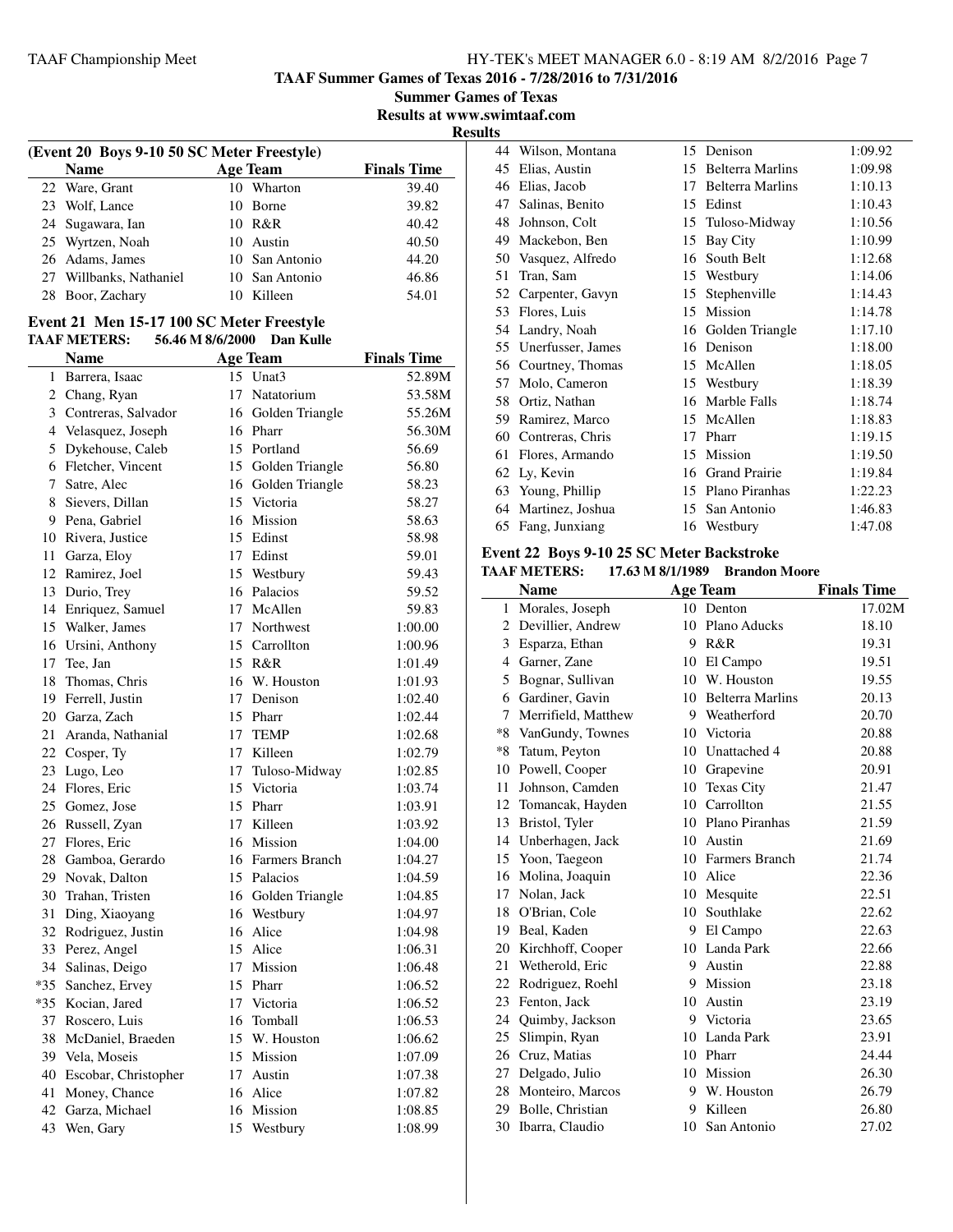**TAAF Summer Games of Texas 2016 - 7/28/2016 to 7/31/2016**

**Summer Games of Texas**

**Results at www.swimtaaf.com**

## **Results**

|    | <b>Name</b>                               |    | <b>Age Team</b>       | <b>Finals Time</b> |
|----|-------------------------------------------|----|-----------------------|--------------------|
| 31 | Roach, Evan                               | 9  | <b>TACCM</b>          | 29.94              |
|    | Event 23 Men 15-17 50 SC Meter Backstroke |    |                       |                    |
|    | 29.18 M 8/6/2000<br><b>TAAF METERS:</b>   |    | <b>William Reufle</b> |                    |
|    | <b>Name</b>                               |    | <b>Age Team</b>       | <b>Finals Time</b> |
|    | 1 Velasquez, Joshua                       |    | 17 Pharr              | 27.72M             |
|    | 2 Barrera, Isaac                          |    | 15 Unat3              | 28.03M             |
|    | 3 Perez, Aaren                            |    | 17 Alice              | 29.79              |
|    | 4 McManus, Ryan                           |    | 17 Grapevine          | 30.07              |
|    | 5 Garza, Tyler                            |    | 16 Tuloso-Midway      | 31.17              |
|    | 6 Svatek, Brandon                         |    | 17 Victoria           | 31.24              |
|    | 7 Peterson, Kyle                          |    | 16 El Campo           | 31.27              |
|    | 8 Ross, Gavin                             |    | 16 Golden Triangle    | 31.29              |
|    | 9 Carmagnola, Chris                       |    | 16 Austin             | 31.98              |
|    | 10 Walker, James                          |    | 17 Northwest          | 33.36              |
| 11 | Salinas, Deigo                            |    | 17 Mission            | 33.50              |
|    | 12 Thomas, Chris                          |    | 16 W. Houston         | 34.22              |
|    | 13 Aranda, Nathanial                      |    | 17 TEMP               | 34.29              |
|    | 14 Cooney, Tyler                          |    | 16 Westbury           | 34.42              |
|    | 15 Rodriguez, Andre                       |    | 17 Pharr              | 34.94              |
|    | 16 Perrera, Santiago                      |    | 16 Mission            | 35.01              |
|    | 17 McBride, Christian                     |    | 16 W. Houston         | 35.44              |
|    | 18 Solis, Julian                          |    | 16 Pharr              | 35.68              |
|    | 19 Perez, Angel                           |    | 15 Alice              | 35.79              |
|    | 20 Alexander, Nathan                      |    | 15 Denison            | 35.93              |
|    | 21 Tee, Jan                               |    | 15 R&R                | 36.11              |
|    | 22 Dangore, Atharv                        |    | 15 W. Houston         | 36.22              |
|    | 23 Lara, Matthew                          |    | 16 Alice              | 36.69              |
|    | 24 Cosper, Ty                             |    | 17 Killeen            | 36.75              |
|    | 25 Davis, Joseph                          |    | 17 Edinst             | 36.89              |
|    | 26 Fowler, Jackson                        |    | 15 Southlake          | 36.97              |
|    | 27 McCormick, Brandon                     |    | 16 Mission            | 36.99              |
|    | 28 Wigley, Joshua                         |    | 15 Flour Bluff        | 37.23              |
|    | 29 Trahan, Tristen                        |    | 16 Golden Triangle    | 37.28              |
|    | 30 McDaniel, Braeden                      |    | 15 W. Houston         | 37.57              |
|    | 31 Wen, Gary                              |    | 15 Westbury           | 37.82              |
|    | 32 Verner, Paul                           |    | 15 Borne              | 38.84              |
|    | 33 Tran, Sam                              |    | 15 Westbury           | 39.11              |
|    | 34 Money, Chance                          |    | 16 Alice              | 39.76              |
| 35 | Sprinkle, Josh                            | 17 | Santa Fe              | 39.83              |
| 36 | Johnson, Colt                             |    | 15 Tuloso-Midway      | 40.63              |
| 37 | Wilson, Montana                           |    | 15 Denison            | 42.24              |
| 38 | Ortiz, Nathan                             |    | 16 Marble Falls       | 43.09              |
|    | 39 Guzman, Mauricio                       |    | 15 Pharr              | 43.38              |
| 40 | Matthews, Andrew                          |    | 15 San Antonio        | 45.48              |
| 41 | Molo, Cameron                             |    | 15 Westbury           | 47.73              |
|    | 42 Flores, Armando                        |    | 15 Mission            | 51.65              |
| 43 | Horton, DaeVon                            |    | 15 Grand Prairie      | 1:04.20            |

#### **Event 24 Boys 9-10 25 SC Meter Breaststroke**

### **TAAF METERS: 18.29 M 8/1/1992 Jordon Kramer/Lewisville**

| <b>Name</b>      | Age Team      | <b>Finals Time</b> |
|------------------|---------------|--------------------|
| 1 Daigre, Samuel | 10 W. Houston | 21.09              |
| 2 Sharma, Sanyam | 10 Frisco     | 21.17              |

| 3  | Young, Grant      | 10 | Victoria                | 22.39 |
|----|-------------------|----|-------------------------|-------|
| 4  | Coleman, Isaac    | 9  | Plano Piranhas          | 22.61 |
| 5  | Gonzales, Jay     | 10 | Frisco                  | 22.62 |
| *6 | Gardiner, Gavin   | 10 | <b>Belterra Marlins</b> | 22.79 |
| *6 | Travis, Nathan    | 10 | Denton                  | 22.79 |
| 8  | Myers, Mason      | 9  | Golden Triangle         | 23.09 |
| 9  | Ware, Grant       | 10 | Wharton                 | 23.13 |
| 10 | Griffin, Alec     | 10 | Plano Piranhas          | 23.14 |
| 11 | Espinoza, Joaquin | 10 | Pharr                   | 23.52 |
| 12 | Calvert, Jonathan | 10 | Tiger Splash            | 23.75 |
| 13 | Straub, Daniel    | 10 | <b>Bellaire</b>         | 23.92 |
| 14 | Gonzalez, Pablo   | 9  | Mission                 | 24.51 |
| 15 | Burns, Jacob      | 9  | Landa Park              | 24.54 |
| 16 | Johnson, Camden   | 10 | <b>Texas City</b>       | 24.67 |
| 17 | Garza, Jack       | 9  | Keller                  | 24.90 |
| 18 | Postelnicu, David | 10 | Austin                  | 24.99 |
| 19 | Wright, Nicholes  | 9  | W. Houston              | 25.05 |
| 20 | Person, Luke      | 10 | Frisco                  | 25.25 |
| 21 | Horine, Beck      | 9  | Portland                | 25.48 |
| 22 | Walker, Tyler     | 9  | Flower Mound            | 26.59 |
| 23 | Tolbirt, Sterling | 9  | Tuloso-Midway           | 26.60 |
| 24 | Seiler, Bennett   | 9  | Austin                  | 27.96 |
| 25 | Burgett, Andrew   | 9  | Austin                  | 28.33 |
| 26 | Krider, John      | 9  | Mission                 | 28.43 |
| 27 | Ibarra, Claudio   | 10 | San Antonio             | 30.59 |
| 28 | Boor, Zachary     | 10 | Killeen                 | 31.84 |
| 29 | Monteiro, Daniel  | 10 | W. Houston              | 33.03 |

#### **Event 25 Men 15-17 50 SC Meter Breaststroke TAAF METERS: 31.77 M 8/6/2000 Joe Salinas**

|    | <b>Name</b>         |    | <b>Age Team</b>    | <b>Finals Time</b> |
|----|---------------------|----|--------------------|--------------------|
| 1  | Velasquez, Joseph   |    | 16 Pharr           | 30.98M             |
| 2  | Williams, Tanner    | 16 | Victoria           | 31.03M             |
| 3  | Velasquez, Joshua   | 17 | Pharr              | 32.20              |
| 4  | Sanchez, Drew       | 15 | Victoria           | 32.23              |
| 5  | Criddle, Alan       | 15 | Landa Park         | 33.37              |
| 6  | Merrilat, Daniel    | 17 | Deer Park          | 33.70              |
| 7  | Enriquez, Samuel    | 17 | McAllen            | 33.83              |
| 8  | Russell, Zyan       | 17 | Killeen            | 34.03              |
| 9  | Davis, Luke         | 15 | Landa Park         | 34.47              |
| 10 | Olguin, Daniel      | 17 | Rowlett            | 34.50              |
| 11 | Satre, Alec         | 16 | Golden Triangle    | 34.80              |
| 12 | Russum, John        | 17 | Weatherford        | 36.86              |
| 13 | Lara, Matthew       | 16 | Alice              | 37.22              |
| 14 | Hernandez, Ricardo  | 16 | Mission            | 37.52              |
| 15 | Immenhauser, Willie | 16 | Victoria           | 37.80              |
| 16 | Noriega, Pablo      | 16 | Victoria           | 38.13              |
| 17 | Ding, Xiaoyang      | 16 | Westbury           | 38.22              |
| 18 | Gomez, Jose         | 15 | Pharr              | 38.69              |
| 19 | Flores, Eric        | 16 | Mission            | 39.02              |
| 20 | Rodriguez, Justin   | 16 | Alice              | 39.04              |
| 21 | Mercer, Robby       | 17 | Alice              | 39.19              |
| 22 | Myers, Daniel       | 16 | Austin             | 39.31              |
| 23 | Damron, Carson      | 15 | <b>Trophy Club</b> | 39.90              |
| 24 | Carpenter, Gavyn    | 15 | Stephenville       | 40.00              |
| 25 | McDaniel, Braeden   | 15 | W. Houston         | 40.14              |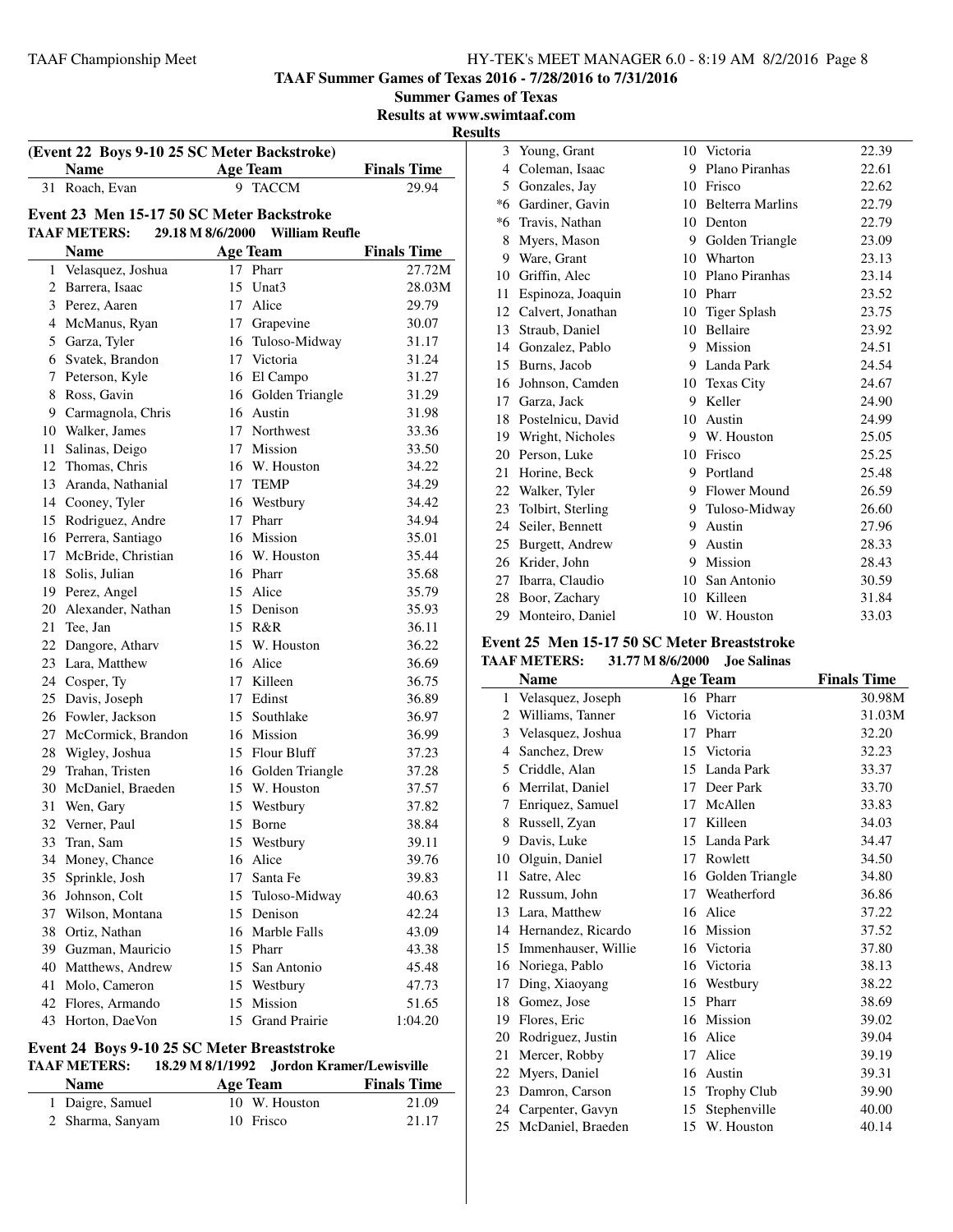**Event 27 Men 15-17 50 SC Meter Butterfly**

**TAAF Summer Games of Texas 2016 - 7/28/2016 to 7/31/2016**

**Summer Games of Texas**

**Results at www.swimtaaf.com**

#### **Results**

 $\overline{\phantom{a}}$ 

| (Event 25 Men 15-17 50 SC Meter Breaststroke) |                    |    |                      |                    |  |
|-----------------------------------------------|--------------------|----|----------------------|--------------------|--|
|                                               | Name               |    | <b>Age Team</b>      | <b>Finals Time</b> |  |
| 26                                            | Sanchez, Ervey     |    | 15 Pharr             | 40.30              |  |
| 27                                            | Alexander, Nathan  | 15 | Denison              | 40.40              |  |
| 28                                            | Dangore, Athary    | 15 | W. Houston           | 40.95              |  |
| *29                                           | Davis, Joseph      | 17 | Edinst               | 41.01              |  |
| *29                                           | Baldridge, Michael | 17 | Bay City             | 41.01              |  |
| 31                                            | Pena, Gavin        | 17 | Lake Jackson         | 41.12              |  |
| 32                                            | Sprinkle, Daniel   | 15 | Santa Fe             | 41.33              |  |
| 33                                            | Young, Phillip     | 15 | Plano Piranhas       | 41.79              |  |
| 34                                            | Trahan, Tristen    | 16 | Golden Triangle      | 41.81              |  |
| 35                                            | Wigley, Joshua     | 15 | Flour Bluff          | 42.74              |  |
| 36                                            | Garza, Michael     | 16 | Mission              | 42.78              |  |
| 37                                            | Matthews, Andrew   | 15 | San Antonio          | 43.37              |  |
| 38                                            | Landry, Noah       | 16 | Golden Triangle      | 43.66              |  |
| 39                                            | Tran, Sam          | 15 | Westbury             | 44.22              |  |
| 40                                            | Unerfusser, James  | 16 | Denison              | 45.02              |  |
| 41                                            | Mackebon, Ben      | 15 | Bay City             | 45.49              |  |
| 42                                            | Ly, Kevin          | 16 | <b>Grand Prairie</b> | 45.85              |  |
| 43                                            | Courtney, Thomas   | 15 | McAllen              | 46.74              |  |
| 44                                            | Flores, Luis       | 15 | Mission              | 46.89              |  |

## **Event 26 Boys 9-10 25 SC Meter Butterfly**

#### **TAAF METERS: 16.11 M 7/1/1994 Blake Bryant/Rosenberg**

|       | Name                |    | <b>Age Team</b>       | <b>Finals Time</b> |
|-------|---------------------|----|-----------------------|--------------------|
| 1     | Craig, Alex         | 10 | Dolphins              | 17.77              |
| 2     | Hammons, Zachary    | 10 | Frisco                | 17.86              |
| 3     | Spurlock, Britt     | 9  | R&R                   | 17.91              |
| 4     | Garner, Zane        | 10 | El Campo              | 18.04              |
| 5     | Dollins, Eli        | 10 | Southlake             | 18.50              |
| 6     | Beal, Kaden         | 9  | El Campo              | 18.71              |
| 7     | Myers, Mason        | 9  | Golden Triangle       | 18.73              |
| 8     | Rodriguez, Rayhan   | 10 | McAllen               | 18.77              |
| 9     | Myers, Aaron        | 10 | Austin                | 19.09              |
| 10    | Gordon, Billy       | 10 | <b>Flower Mound</b>   | 19.15              |
| 11    | Medina, Luke        | 10 | Tuloso-Midway         | 19.39              |
| 12    | Nickler, Matt       | 10 | <b>Trophy Club</b>    | 19.79              |
| 13    | Wright, Tyler       | 10 | W. Houston            | 19.92              |
| 14    | McNamera, Julian    | 9  | McAllen               | 20.05              |
| 15    | Wetherold, Eric     | 9  | Austin                | 20.18              |
| 16    | Wolf, Lance         | 10 | <b>Borne</b>          | 20.28              |
| 17    | Cordero, Nicolas    | 9  | Mesquite              | 20.39              |
| 18    | Tatum, Peyton       |    | 10 Unattached 4       | 20.40              |
| 19    | Song, Randy         | 9  | <b>Farmers Branch</b> | 20.46              |
| 20    | Stucky, Noah        | 10 | Mesquite              | 20.60              |
| 21    | Bognar, Sullivan    | 10 | W. Houston            | 20.67              |
| 22    | Urrutia, Zander     | 10 | Alice                 | 21.40              |
| 23    | Wyrtzen, Noah       | 10 | Austin                | 22.07              |
| 24    | Burk, Benjamin      | 10 | Keller                | 22.94              |
| 25    | Calvert, Jonathan   | 10 | <b>Tiger Splash</b>   | 25.15              |
| 26    | Boor, Nicholas      | 10 | Killeen               | 25.50              |
| 27    | Rodriguez, Nickolas | 10 | Mission               | 26.27              |
| 28    | Burns, Caleb        | 10 | Landa Park            | 27.34              |
| $---$ | Monteiro, Marcos    |    | 9 W. Houston          | DQ                 |
|       |                     |    |                       |                    |

|     | 26.96 M 8/6/2000<br><b>TAAF METERS:</b>  |                 | <b>Matt Broussard</b> |                    |
|-----|------------------------------------------|-----------------|-----------------------|--------------------|
|     | <b>Name</b>                              |                 | <b>Age Team</b>       | <b>Finals Time</b> |
|     | 1 McManus, Ryan                          | 17              | Grapevine             | 26.17M             |
|     | 2 Velasquez, Joshua                      | 17              | Pharr                 | 26.85M             |
|     | 3 Perez, Aaren                           | 17 <sup>7</sup> | Alice                 | 27.33              |
|     | *4 Chang, Ryan                           |                 | 17 Natatorium         | 27.70              |
|     | *4 Dykehouse, Caleb                      |                 | 15 Portland           | 27.70              |
|     | *6 Ross, Gavin                           |                 | 16 Golden Triangle    | 28.51              |
|     | *6 Durio, Trey                           |                 | 16 Palacios           | 28.51              |
|     | 8 Davis, Luke                            |                 | 15 Landa Park         | 28.69              |
|     | 9 Rivera, Justice                        |                 | 15 Edinst             | 28.70              |
|     | 10 Ramirez, Joel                         |                 | 15 Westbury           | 29.13              |
|     | 11 Criddle, Alan                         |                 | 15 Landa Park         | 29.24              |
|     | 12 Peterson, Kyle                        |                 | 16 El Campo           | 29.46              |
|     | 13 Hinojosa, Betsehim                    |                 | 17 Pharr              | 29.72              |
|     | 14 Cooney, Tyler                         |                 | 16 Westbury           | 30.07              |
|     | 15 Russum, John                          |                 | 17 Weatherford        | 30.08              |
|     | 16 Ferrell, Justin                       |                 | 17 Denison            | 30.49              |
| 17  | Ursini, Anthony                          |                 | 15 Carrollton         | 30.58              |
|     | 18 Merrilat, Daniel                      |                 | 17 Deer Park          | 30.59              |
|     | 19 Olguin, Daniel                        |                 | 17 Rowlett            | 31.08              |
|     |                                          |                 |                       |                    |
|     | 20 Carmagnola, Chris<br>21 Walker, James |                 | 16 Austin             | 31.16              |
|     |                                          |                 | 17 Northwest          | 31.26              |
|     | 22 Vela, Moseis                          |                 | 15 Mission            | 31.33              |
|     | 23 Garcia, Dominic                       |                 | 16 Tuloso-Midway      | 31.64              |
|     | 24 Pena, Gavin                           |                 | 17 Lake Jackson       | 31.78              |
| 25  | Russell, Zyan                            |                 | 17 Killeen            | 31.89              |
|     | 26 Fowler, Jackson                       |                 | 15 Southlake          | 32.03              |
|     | 27 Thomas, Chris                         |                 | 16 W. Houston         | 32.51              |
| 28  | Anaya, Matthew                           |                 | 15 Edinst             | 32.84              |
|     | 29 Gomez, Jose                           |                 | 15 Pharr              | 32.90              |
| 30  | Myers, Daniel                            |                 | 16 Austin             | 33.00              |
| 31  | Tee, Jan                                 |                 | 15 R&R                | 33.07              |
|     | 32 Roscero, Luis                         |                 | 16 Tomball            | 33.58              |
|     | 33 Lara, Matthew                         |                 | 16 Alice              | 33.73              |
|     | 34 Escobar, Christopher                  |                 | 17 Austin             | 34.10              |
|     | 35 McBride, Christian                    |                 | 16 W. Houston         | 34.23              |
|     | 36 Roberson, Alvin Mark II               |                 | 15 Plano Piranhas     | 34.28              |
| 37  | Perrera, Santiago                        |                 | 16 Mission            | 34.40              |
| 38  | Noriega, Pablo                           |                 | 16 Victoria           | 34.44              |
| 39  | Solis, Julian                            |                 | 16 Pharr              | 34.58              |
| 40  | Elias, Jacob                             |                 | 17 Belterra Marlins   | 34.82              |
| 41  | Perez, Jonathan                          |                 | 16 Mission            | 34.91              |
|     | 42 Perez, Angel                          |                 | 15 Alice              | 34.94              |
| 43  | Lorenz, Quintin                          |                 | 16 McAllen            | 35.07              |
| 44  | Vasquez, Alfredo                         |                 | 16 South Belt         | 35.49              |
| 45  | Dangore, Atharv                          |                 | 15 W. Houston         | 37.18              |
|     | 46 Flores, Luis                          |                 | 15 Mission            | 38.21              |
|     | 47 Landry, Noah                          |                 | 16 Golden Triangle    | 38.56              |
|     | 48 Courtney, Thomas                      |                 | 15 McAllen            | 39.88              |
| 49  | Money, Chance                            |                 | 16 Alice              | 41.42              |
|     | 50 Garza, Michael                        |                 | 16 Mission            | 44.01              |
| 51  | Ramirez, Marco                           |                 | 15 McAllen            | 44.79              |
| --- | Gamboa, Gerardo                          |                 | 16 Farmers Branch     | DQ                 |
|     |                                          |                 |                       |                    |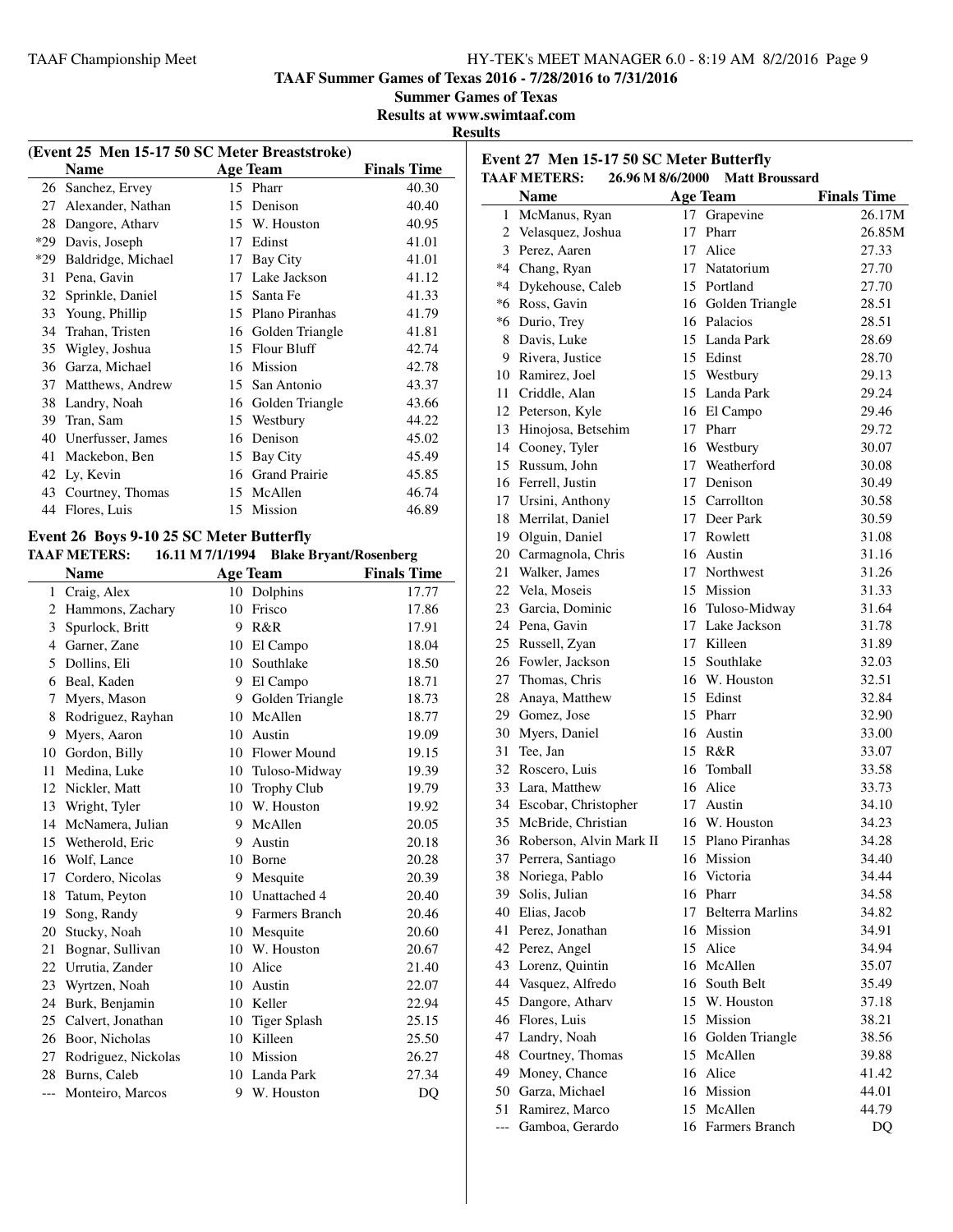**TAAF Summer Games of Texas 2016 - 7/28/2016 to 7/31/2016**

**Summer Games of Texas**

**Results at www.swimtaaf.com**

### **Results**

|                                                                                                                        | <b>Name</b>                              |   | <b>Age Team</b>     | <b>Finals Time</b> |  |  |
|------------------------------------------------------------------------------------------------------------------------|------------------------------------------|---|---------------------|--------------------|--|--|
|                                                                                                                        | --- Fletcher, Vincent                    |   | 15 Golden Triangle  | DQ                 |  |  |
|                                                                                                                        |                                          |   |                     |                    |  |  |
| Event 28 Boys 9-10 25 SC Meter Freestyle<br><b>TAAF METERS:</b><br>14.23 M 8/1/1992<br><b>John Zimmerman/Grapevine</b> |                                          |   |                     |                    |  |  |
|                                                                                                                        | <b>Name</b>                              |   | <b>Age Team</b>     | <b>Finals Time</b> |  |  |
| 1                                                                                                                      | Smith, Ryan                              |   | 10 Flower Mound     | 14.71              |  |  |
|                                                                                                                        | 2 Bognar, Sullivan                       |   | 10 W. Houston       | 15.32              |  |  |
|                                                                                                                        | 3 Gierkey, Jake                          |   | 9 Frisco            | 15.36              |  |  |
|                                                                                                                        | 4 Morales, Joseph                        |   | 10 Denton           | 15.38              |  |  |
|                                                                                                                        | 5 Masters, George                        |   | 9 R&R               | 15.53              |  |  |
|                                                                                                                        | 6 Medina, Luke                           |   | 10 Tuloso-Midway    | 15.77              |  |  |
|                                                                                                                        | 7 Rodriguez, Rayhan                      |   | 10 McAllen          | 15.85              |  |  |
|                                                                                                                        | 8 Devillier, Andrew                      |   | 10 Plano Aducks     | 16.05              |  |  |
|                                                                                                                        | 9 Gardiner, Gavin                        |   | 10 Belterra Marlins | 16.10              |  |  |
|                                                                                                                        | 10 Beeghley, Lance                       |   | 10 Landa Park       | 16.31              |  |  |
|                                                                                                                        | 11 Nickler, Matt                         |   | 10 Trophy Club      | 16.33              |  |  |
|                                                                                                                        | 12 Chaney, Donovan                       |   | 10 Golden Triangle  | 16.37              |  |  |
|                                                                                                                        | 13 Stunz, Hunter                         |   | 10 Port Aransas     | 16.49              |  |  |
|                                                                                                                        | 14 Oliver, Nathan                        |   | 9 Landa Park        | 16.61              |  |  |
|                                                                                                                        | 15 Miller, Patrick                       |   | 10 Woodlands        | 16.79              |  |  |
|                                                                                                                        | 16 Cordero, Nicolas                      |   | 9 Mesquite          | 16.92              |  |  |
|                                                                                                                        | 17 Serda, Noah                           |   | 10 Mission          | 17.02              |  |  |
|                                                                                                                        | 18 Song, Randy                           |   | 9 Farmers Branch    | 17.09              |  |  |
|                                                                                                                        | 19 Young, Grant                          |   | 10 Victoria         | 17.22              |  |  |
|                                                                                                                        | 20 Wright, Tyler                         |   | 10 W. Houston       | 17.33              |  |  |
|                                                                                                                        | 21 McDonald, Jack                        |   | 10 Trophy Club      | 17.74              |  |  |
|                                                                                                                        | 22 Black, Evan                           |   | 10 Trophy Club      | 17.87              |  |  |
|                                                                                                                        | 23 Johnson, Camden                       |   | 10 Texas City       | 18.03              |  |  |
|                                                                                                                        | 24 Inovejas, Ivan                        |   | 10 Austin           | 18.18              |  |  |
|                                                                                                                        | 25 Ramos, Rafael                         |   | 10 Pharr            | 18.28              |  |  |
|                                                                                                                        | 26 Wright, Nicholes                      |   | 9 W. Houston        | 19.23              |  |  |
|                                                                                                                        | 27 Wyrtzen, Noah                         |   | 10 Austin           | 19.25              |  |  |
|                                                                                                                        | 28 Fenton, Jack                          |   | 10 Austin           | 19.87              |  |  |
|                                                                                                                        | 29 Willbanks, Nathaniel                  |   | 10 San Antonio      | 19.90              |  |  |
|                                                                                                                        | 30 Roach, Evan                           |   | 9 TACCM             | 20.32              |  |  |
|                                                                                                                        | 31 Bolle, Christian                      | 9 | Killeen             | 24.64              |  |  |
|                                                                                                                        | Event 29 Men 15-17 50 SC Meter Freestyle |   |                     |                    |  |  |
|                                                                                                                        |                                          |   |                     |                    |  |  |

# **TAAF METERS: 53.88 M 7/27/2007 Joshua Pena**

|              | Name               |    | <b>Age Team</b>    | <b>Finals Time</b> |
|--------------|--------------------|----|--------------------|--------------------|
|              | 1 Chang, Ryan      |    | 17 Natatorium      | 24.51M             |
| $\mathbf{2}$ | McManus, Ryan      | 17 | Grapevine          | 25.24M             |
| 3            | Fletcher, Vincent  | 15 | Golden Triangle    | 25.29M             |
| 4            | Sanchez, Drew      |    | 15 Victoria        | 25.49M             |
| 5            | Garza, Elov        |    | 17 Edinst          | 25.52M             |
| 6            | Perez, Aaren       |    | 17 Alice           | 25.65M             |
|              | Velasquez, Joseph  |    | 16 Pharr           | 25.73M             |
| 8            | Davis, Luke        |    | 15 Landa Park      | 25.78M             |
| 9            | Durio, Trey        |    | 16 Palacios        | 26.09M             |
| 10           | Ramirez, Joel      |    | 15 Westbury        | 26.19M             |
| 11           | Hinojosa, Betsehim | 17 | Pharr              | 26.27M             |
| 12           | Pena, Gabriel      |    | 16 Mission         | 26.42M             |
| 13           | Satre, Alec        |    | 16 Golden Triangle | 26.46M             |
| 14           | Enriquez, Samuel   | 17 | McAllen            | 26.49M             |
|              |                    |    |                    |                    |

|     | 15 Peterson, Kyle      |    | 16 El Campo                            | 26.85M           |
|-----|------------------------|----|----------------------------------------|------------------|
|     | 16 Rivera, Justice     | 15 | Edinst                                 | 26.96M           |
|     | 17 Immenhauser, Willie | 16 | Victoria                               | 27.03M           |
|     | 18 Ferrell, Justin     | 17 | Denison                                | 27.52M           |
|     | 19 Ursini, Anthony     |    | 15 Carrollton                          | 27.63M           |
|     | 20 Aranda, Nathanial   |    | 17 TEMP                                | 27.71M           |
| 21  | Cosper, Ty             | 17 | Killeen                                | 27.80M           |
|     | 22 Merrilat, Daniel    |    | 17 Deer Park                           | 28.00M           |
|     | 23 Russell, Zyan       | 17 | Killeen                                | 28.05M           |
|     | 24 Wen, Gary           | 15 | Westbury                               | 28.08M           |
|     | 25 Walker, James       | 17 | Northwest                              | 28.09M           |
|     | 26 Ding, Xiaoyang      | 16 | Westbury                               | 28.15M           |
|     | 27 Write, Dylan        | 16 | Weatherford                            | 28.22M           |
| 28  | Garza, Zach            |    | 15 Pharr                               | 28.26M           |
| *29 | Anaya, Matthew         |    | 15 Edinst                              | 28.49M           |
|     | *29 Lugo, Leo          |    | 17 Tuloso-Midway                       | 28.49M           |
| 31  | Novak, Dalton          |    | 15 Palacios                            | 28.51M           |
|     | 32 Carmagnola, Chris   |    | 16 Austin                              | 28.56M           |
| 33  | Lara, Matthew          |    | 16 Alice                               | 28.81M           |
|     | 34 Rodriguez, Justin   |    | 16 Alice                               | 29.02M           |
|     | 35 Olguin, Daniel      | 17 | Rowlett                                | 29.09M           |
| 36  | Alexander, Nathan      | 15 | Denison                                | 29.28M           |
|     | 37 Pena, Gavin         | 17 | Lake Jackson                           | 29.37M           |
|     | *38 Perez, Angel       | 15 | Alice                                  | 29.38M           |
|     | *38 Roscero, Luis      |    | 16 Tomball                             | 29.38M           |
| *38 | Escobar, Christopher   | 17 | Austin                                 | 29.38M           |
| 41  | Perrera, Santiago      | 16 | Mission                                | 29.44M           |
| 42  | Sprinkle, Daniel       |    | 15 Santa Fe                            | 29.56M           |
| 43  | Damron, Carson         | 15 | Trophy Club                            | 29.76M           |
|     | 44 Trahan, Tristen     | 16 | Golden Triangle                        | 29.94M           |
| 45  | Wilson, Montana        |    | 15 Denison                             | 30.00M           |
|     | 46 Elias, Jacob        |    | 17 Belterra Marlins                    | 30.19M           |
|     | *47 Money, Chance      | 16 | Alice                                  | 30.38M           |
|     | *47 Mackebon, Ben      | 15 | Bay City                               | 30.38M           |
|     | 49 Fowler, Jackson     |    | 15 Southlake                           | 30.73M           |
|     | 50 Mercer, Robby       | 17 | Alice                                  | 30.93M           |
| 51  | Garza, Michael         | 16 | Mission                                | 30.95M           |
| 52  | Sanchez, Ervey         | 15 | Pharr                                  | 30.96M           |
| 53  | Ortiz, Nathan          | 16 | Marble Falls                           | 31.06M           |
| 54  | Baldridge, Michael     | 17 | <b>Bay City</b>                        | 31.28M           |
| 55  | Myers, Daniel          | 16 | Austin                                 | 31.41M           |
| 56  | Matthews, Andrew       |    | 15 San Antonio                         | 31.74M           |
| 57  | Elias, Austin          |    | 15 Belterra Marlins                    | 31.94M           |
| 58  | Johnson, Colt          |    | 15 Tuloso-Midway                       | 32.32M           |
| 59  | Carpenter, Gavyn       | 15 | Stephenville                           | 32.35M           |
|     | 60 Contreras, Chris    | 17 | Pharr                                  | 33.09M           |
| 61  | Dangore, Atharv        |    | 15 W. Houston                          | 33.10M           |
| 62  | Sprinkle, Josh         | 17 | Santa Fe                               | 33.30M           |
| 63  | Molo, Cameron          | 15 | Westbury                               |                  |
|     | 64 Young, Phillip      | 15 | Plano Piranhas                         | 33.74M<br>33.86M |
| 65  | Flores, Armando        | 15 | Mission                                | 34.88M           |
| 66  | Landry, Noah           |    |                                        |                  |
| 67  | Ly, Kevin              |    | 16 Golden Triangle<br>16 Grand Prairie | 35.07M           |
| 68  | Ramirez, Marco         |    | 15 McAllen                             | 35.35M           |
|     |                        |    | McAllen                                | 35.85M           |
| 69  | Courtney, Thomas       | 15 |                                        | 36.08M           |
| 70  | Horton, DaeVon         | 15 | Grand Prairie                          | 43.28M           |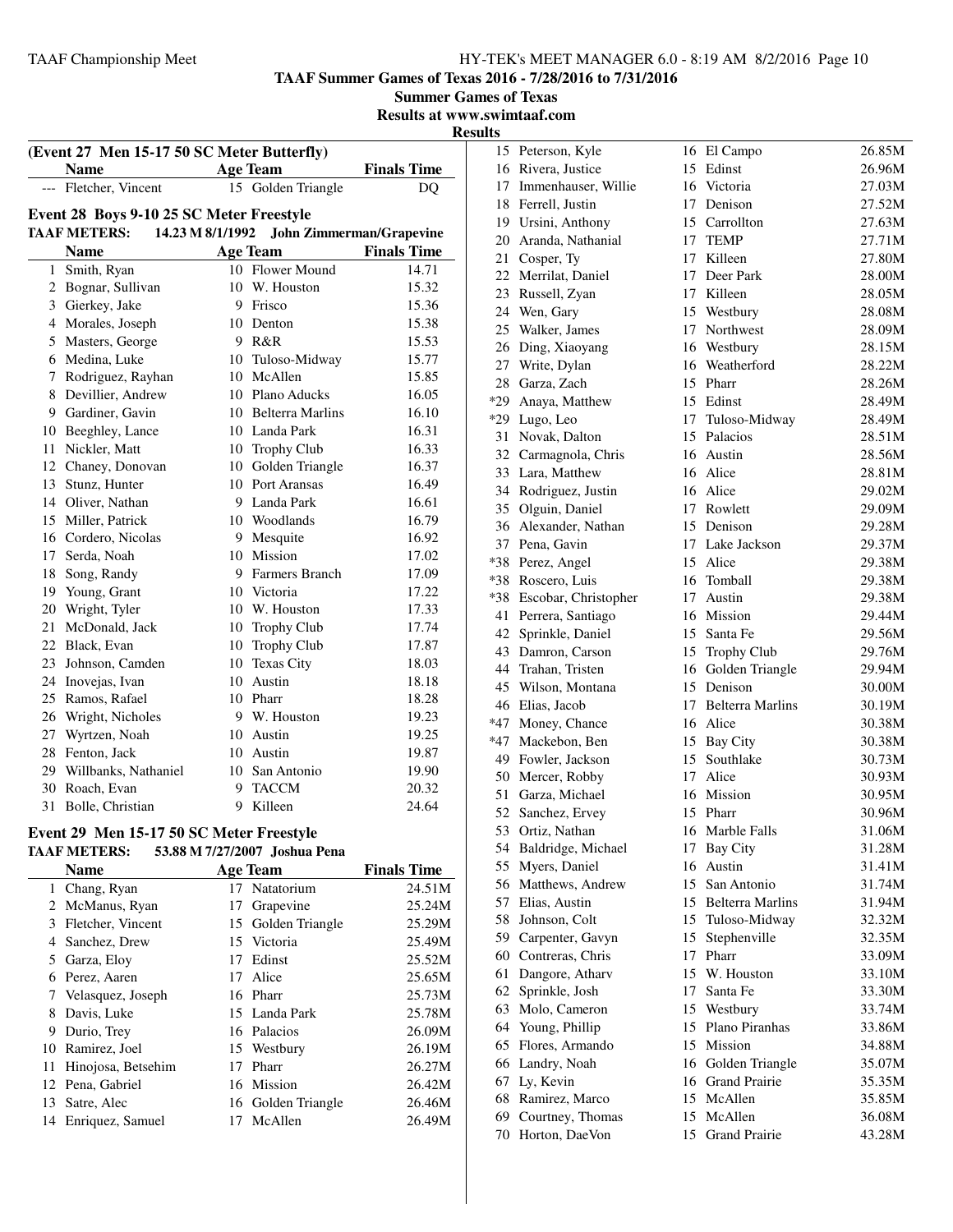**TAAF Summer Games of Texas 2016 - 7/28/2016 to 7/31/2016**

**Results at www.swimtaaf.com**

# **Results**

| (Event 29 Men 15-17 50 SC Meter Freestyle)           |                                    |    |                    |                    |  |  |  |  |
|------------------------------------------------------|------------------------------------|----|--------------------|--------------------|--|--|--|--|
|                                                      | <b>Name</b>                        |    | <b>Age Team</b>    | <b>Finals Time</b> |  |  |  |  |
| 71                                                   | Fang, Junxiang                     |    | 16 Westbury        | 45.71M             |  |  |  |  |
|                                                      | Event 30 Boys 9-10 100 SC Meter IM |    |                    |                    |  |  |  |  |
| TAAF METERS: 1:22.35 M 8/1/1988<br><b>Nate Boyle</b> |                                    |    |                    |                    |  |  |  |  |
|                                                      | <b>Name</b>                        |    | <b>Age Team</b>    | <b>Finals Time</b> |  |  |  |  |
| $\mathbf{1}$                                         | Smith, Ryan                        |    | 10 Flower Mound    | 1:27.71            |  |  |  |  |
|                                                      | 2 Gulledge, Travis                 |    | 10 Frisco          | 1:28.97            |  |  |  |  |
| 3                                                    | Craig, Alex                        |    | 10 Dolphins        | 1:29.00            |  |  |  |  |
| $\overline{4}$                                       | Bures, Luke                        |    | 10 El Campo        | 1:31.03            |  |  |  |  |
| 5                                                    | Nickler, Nate                      | 10 | <b>Trophy Club</b> | 1:34.29            |  |  |  |  |
| 6                                                    | Beeghley, Lance                    |    | 10 Landa Park      | 1:35.35            |  |  |  |  |
| 7                                                    | May, Kole                          |    | 10 Frisco          | 1:36.88            |  |  |  |  |
| 8                                                    | Rodriguez, Rayhan                  |    | 10 McAllen         | 1:37.68            |  |  |  |  |
| 9                                                    | Des Jardins, Luke                  |    | 10 W. Houston      | 1:37.90            |  |  |  |  |
|                                                      | 10 Travis, Nathan                  | 10 | Denton             | 1:40.71            |  |  |  |  |
| 11                                                   | Powell, Cooper                     |    | 10 Grapevine       | 1:41.51            |  |  |  |  |
| 12                                                   | Daigre, Samuel                     |    | 10 W. Houston      | 1:46.42            |  |  |  |  |
| 13                                                   | Cordero, Nicolas                   |    | 9 Mesquite         | 1:47.49            |  |  |  |  |
|                                                      | 14 Gonzalez, Pablo                 |    | 9 Mission          | 1:48.83            |  |  |  |  |
| 15                                                   | Lacy, Luke                         |    | 9 Frisco           | 1:49.76            |  |  |  |  |
|                                                      | 16 Stunz, Hunter                   |    | 10 Port Aransas    | 1:50.13            |  |  |  |  |
|                                                      | 17 Horine, Beck                    | 9  | Portland           | 1:52.97            |  |  |  |  |
| 18                                                   | Wetherold, Eric                    | 9  | Austin             | 1:53.61            |  |  |  |  |
| 19                                                   | Fenton, Jack                       | 10 | Austin             | 1:58.94            |  |  |  |  |
| 20                                                   | Burns, Caleb                       | 10 | Landa Park         | 2:02.68            |  |  |  |  |
| 21                                                   | Monteiro, Daniel                   | 10 | W. Houston         | 2:34.61            |  |  |  |  |
|                                                      | --- Boor, Nicholas                 |    | 10 Killeen         | DQ                 |  |  |  |  |
| ---                                                  | Bristol, Tyler                     |    | 10 Plano Piranhas  | DQ                 |  |  |  |  |
| $---$                                                | Sugawara, Connor                   | 10 | R&R                | DQ                 |  |  |  |  |
| $---$                                                | Roach, Evan                        | 9  | <b>TACCM</b>       | DQ                 |  |  |  |  |
| $---$                                                | Myers, Mason                       | 9  | Golden Triangle    | DQ                 |  |  |  |  |
| $---$                                                | Rodriguez, Roehl                   | 9  | Mission            | DQ                 |  |  |  |  |
|                                                      | --- Unberhagen, Jack               |    | 10 Austin          | DQ                 |  |  |  |  |

#### **Event 31 Men 15-17 100 SC Meter IM TAAF METERS: 1:03.84 M 7/28/2006 Roel Rivera**

|    | TAAF METERS:   1:0 <i>5.</i> 84 M //28/2000  R0el Rivera |    |                  |                    |
|----|----------------------------------------------------------|----|------------------|--------------------|
|    | Name                                                     |    | <b>Age Team</b>  | <b>Finals Time</b> |
| 1  | Barrera, Isaac                                           |    | 15 Unat3         | 1:02.03M           |
| 2  | Velasquez, Joseph                                        | 16 | Pharr            | 1:02.72M           |
| 3  | Contreras, Salvador                                      | 16 | Golden Triangle  | 1:04.64            |
| 4  | McManus, Ryan                                            | 17 | Grapevine        | 1:04.72            |
| 5  | Perez, Aaren                                             | 17 | Alice            | 1:04.85            |
| 6  | Williams, Tanner                                         |    | 16 Victoria      | 1:06.26            |
| 7  | Chang, Ryan                                              | 17 | Natatorium       | 1:06.57            |
| 8  | Velador, Eddie                                           | 15 | <b>Mission</b>   | 1:08.20            |
| 9  | Svatek, Brandon                                          | 17 | Victoria         | 1:08.48            |
| 10 | Garza, Tyler                                             |    | 16 Tuloso-Midway | 1:08.53            |
| 11 | Davis, Luke                                              | 15 | Landa Park       | 1:09.23            |
| 12 | Ross, Gavin                                              | 16 | Golden Triangle  | 1:09.75            |
| 13 | Criddle, Alan                                            | 15 | Landa Park       | 1:09.78            |
| 14 | Garza, Eloy                                              | 17 | Edinst           | 1:10.40            |
| 15 | Merrilat, Daniel                                         | 17 | Deer Park        | 1:10.75            |
| 16 | Garza, Zach                                              | 15 | Pharr            | 1:11.17            |
| 17 | Cooney, Tyler                                            | 16 | Westbury         | 1:11.33            |
|    |                                                          |    |                  |                    |

| 18  | Olguin, Daniel     |    | 17 Rowlett     | 1:12.66 |
|-----|--------------------|----|----------------|---------|
| 19  | Thomas, Chris      | 16 | W. Houston     | 1:14.34 |
| 20  | McCormick, Brandon | 16 | Mission        | 1:15.12 |
| 21  | Rodriguez, Andre   | 17 | Pharr          | 1:15.62 |
| 22  | Rodriguez, Justin  | 16 | Alice          | 1:16.34 |
| 23  | Cosper, Ty         | 17 | Killeen        | 1:16.35 |
| 24  | Herrera, Jae       | 15 | Mission        | 1:17.15 |
| 25  | Roscero, Luis      | 16 | Tomball        | 1:19.55 |
| 26  | Kocian, Jared      | 17 | Victoria       | 1:20.07 |
| *27 | Fowler, Jackson    |    | 15 Southlake   | 1:21.43 |
| *27 | Pena, Gavin        | 17 | Lake Jackson   | 1:21.43 |
| 29  | Mercer, Robby      | 17 | Alice          | 1:22.74 |
| 30  | Wigley, Joshua     | 15 | Flour Bluff    | 1:24.59 |
| 31  | Vasquez, Alfredo   | 16 | South Belt     | 1:25.78 |
| 32  | Carpenter, Gavyn   | 15 | Stephenville   | 1:26.41 |
| 33  | Vela, Moseis       | 15 | Mission        | 1:26.54 |
| 34  | Flores, Luis       | 15 | Mission        | 1:31.08 |
| 35  | Perez, Brian       |    | 16 South Belt  | 1:32.61 |
|     | Carmagnola, Chris  | 16 | Austin         | DQ      |
|     | Damron, Carson     |    | 15 Trophy Club | DQ      |

#### **Event 32 Men 15-17 200 SC Meter Freestyle TAAF METERS: 2:03.01 M 7/27/2007 Ryan Wilcox**

|    | Name                    |    | <b>Age Team</b>      | <b>Finals Time</b> |
|----|-------------------------|----|----------------------|--------------------|
| 1  | Barrera, Isaac          |    | 15 Unat3             | 2:00.13M           |
| 2  | Contreras, Salvador     |    | 16 Golden Triangle   | 2:04.11            |
| 3  | Sievers, Dillan         | 15 | Victoria             | 2:12.04            |
| 4  | Ursini, Anthony         | 15 | Carrollton           | 2:14.70            |
| 5  | Velador, Eddie          |    | 15 Mission           | 2:16.59            |
| 6  | Herrera, Jae            | 15 | Mission              | 2:16.78            |
| 7  | Garcia, Dominic         |    | 16 Tuloso-Midway     | 2:22.22            |
| 8  | Flores, Eric            | 15 | Victoria             | 2:22.81            |
| 9  | Flores, Eric            | 16 | Mission              | 2:26.34            |
| 10 | Salinas, Deigo          | 17 | Mission              | 2:29.54            |
| 11 | McDaniel, Braeden       |    | 15 W. Houston        | 2:31.39            |
|    | 12 Novak, Dalton        | 15 | Palacios             | 2:33.19            |
| 13 | Salinas, Benito         | 15 | Edinst               | 2:45.54            |
| 14 | Roberson, Alvin Mark II | 15 | Plano Piranhas       | 2:48.33            |
|    | 15 Perez, Brian         |    | 16 South Belt        | 2:49.75            |
|    | 16 Unerfusser, James    | 16 | Denison              | 2:55.88            |
|    | 17 Ly, Kevin            | 16 | <b>Grand Prairie</b> | 2:57.50            |
|    | 18 Flores, Armando      |    | 15 Mission           | 2:57.73            |

#### **Event 33 Boys 9-10 100 SC Meter Freestyle Relay TAAF METERS: 1:02.41 M 8/1/1991 Lewisville**

|   | <b>Team</b>             | Relav                   | <b>Finals Time</b> |
|---|-------------------------|-------------------------|--------------------|
|   | Frisco                  | А                       | 1:05.54            |
|   | 1) Knippenberg, Kade 10 | $2)$ May, Kole 10       |                    |
|   | 3) Sharma, Sanyam 10    | 4) Gulledge, Travis 10  |                    |
|   | 2 Southlake             | A                       | 1:05.80            |
|   | 1) O'Brian, Cole 10     | 2) Cruger, Brandon 10   |                    |
|   | 3) O'Brian, Jack 10     | 4) Dollins, Eli 10      |                    |
| 3 | Alice                   | A                       | 1:07.83            |
|   | 1) Munoz, Marco 9       | 2) Urrutia, Zander 10   |                    |
|   | 3) Molina, Joaquin 10   | 4) Nisimblat, Matteo 10 |                    |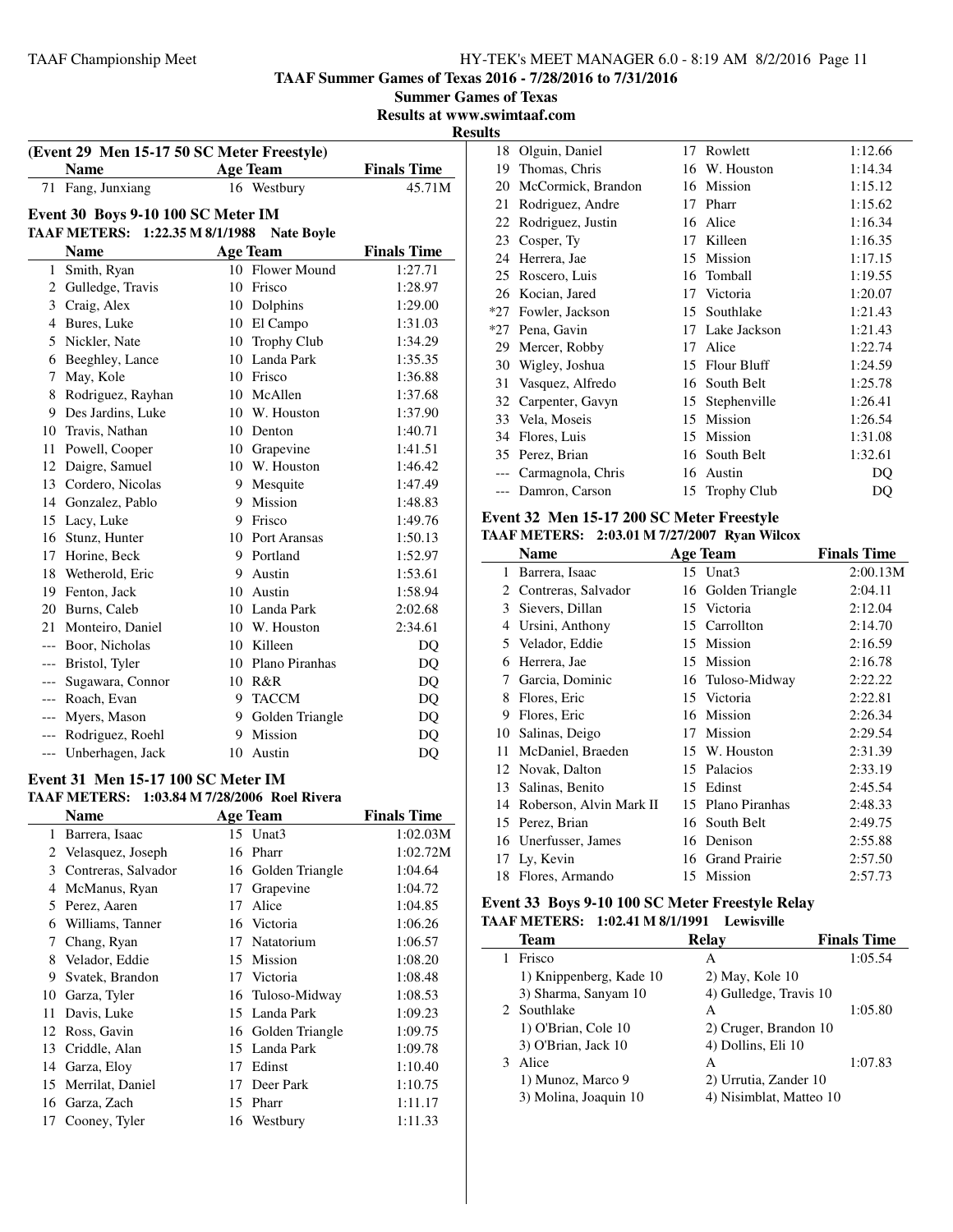**TAAF Summer Games of Texas 2016 - 7/28/2016 to 7/31/2016**

**Summer Games of Texas**

**Results at www.swimtaaf.com**

#### **Results**

| (Event 33 Boys 9-10 100 SC Meter Freestyle Relay) |                         |                          |                    |  |
|---------------------------------------------------|-------------------------|--------------------------|--------------------|--|
|                                                   | Team                    | <b>Relay</b>             | <b>Finals Time</b> |  |
|                                                   | 4 Trophy Club           | A                        | 1:08.28            |  |
|                                                   | 1) Nickler, Nate 10     | 2) McDonald, Jack 10     |                    |  |
|                                                   | 3) Black, Evan 10       | 4) Nickler, Matt 10      |                    |  |
|                                                   | 5 R&R                   | A                        | 1:08.48            |  |
|                                                   | 1) Spurlock, Britt 9    | 2) Esparza, Ethan 9      |                    |  |
|                                                   | 3) Sugawara, Ian 10     | 4) Masters, George 9     |                    |  |
|                                                   | 6 Landa Park            | A                        | 1:08.74            |  |
|                                                   | 1) Oliver, Nathan 9     | 2) Kirchhoff, Cooper 10  |                    |  |
|                                                   | 3) Slimpin, Ryan 10     | 4) Beeghley, Lance 10    |                    |  |
| 7                                                 | Frisco                  | B                        | 1:10.97            |  |
|                                                   | 1) Hammons, Zachary 10  | 2) Boyle, Michael 9      |                    |  |
|                                                   | 3) Lacy, Luke 9         | 4) Gonzales, Jay 10      |                    |  |
|                                                   | 8 Weatherford           | A                        | 1:17.45            |  |
|                                                   | 1) Crickman, Landry 10  | 2) Merrifield, Matthew 9 |                    |  |
|                                                   | 3) Oestreich, Kaleb 10  | 4) Farber, Noah 9        |                    |  |
| 9                                                 | Mission                 | A                        | 1:18.01            |  |
|                                                   | 1) Krider, John 9       | 2) Krider, James 9       |                    |  |
|                                                   | 3) Garza, Robert 9      | 4) Delgado, Julio 10     |                    |  |
|                                                   | 10 Pharr                | A                        | 1:18.67            |  |
|                                                   | 1) Gonzalez, Ethan 9    | 2) Ramos, Rafael 10      |                    |  |
|                                                   | 3) Cruz, Matias 10      | 4) Ramos, Fabian 9       |                    |  |
| 11                                                | <b>Bay City</b>         | A                        | 1:18.72            |  |
|                                                   | 1) Goodman, Curtis 9    | 2) Woods, Adan 10        |                    |  |
|                                                   | 3) Rodriguez, Joey 9    | 4) Garza, Kaiden 10      |                    |  |
| 12                                                | Portland                | А                        | 1:19.22            |  |
|                                                   | 1) Brymer, Ethan 10     | 2) Miller, Peyton 9      |                    |  |
|                                                   | 3) Hesseltine, Huston 9 | 4) Horine, Beck 9        |                    |  |
|                                                   | 13 Frisco               | C                        | 1:19.54            |  |
|                                                   | 1) Lewis, Sawyer 9      | 2) Flores, Jacek 9       |                    |  |
|                                                   | 3) Fiorese, Enzo 9      | 4) McGowan, Grant 10     |                    |  |
|                                                   | 14 Trophy Club          | B                        | 1:25.23            |  |
|                                                   | 1) Bryant, Michael 9    | 2) Mays, Austin 9        |                    |  |
|                                                   | 3) Nava, Gabriel 10     | 4) Stutz, Logan 10       |                    |  |
|                                                   | 15 McAllen              | A                        | 1:26.06            |  |
|                                                   | 1) Townsend, Luke 9     | 2) De Leon, Mario 9      |                    |  |
|                                                   | 3) Joule, Daniel 9      | 4) Acevedo, Christian 10 |                    |  |
|                                                   | 16 Victoria             | A                        | 1:28.57            |  |
|                                                   | 1) Young, Grant 10      | 2) Quimby, Jackson 9     |                    |  |
|                                                   | 3) Atkinson, Brady 9    | 4) VanGundy, Townes 10   |                    |  |
|                                                   | 17 Austin               | A                        | 1:46.90            |  |
|                                                   | 1) Arredondo, Luke 10   | 2) Inovejas, Ivan 10     |                    |  |
|                                                   | 3) Seiler, Bennett 9    | 4) Postelnicu, David 10  |                    |  |

#### **Event 34 Men 15-17 200 SC Meter Freestyle Relay TAAF METERS: 1:41.54 M 7/27/2007 Frisco C Nix, A Loutfy, B Blandford, J Pena**

|   | Team                  | Relay                    | <b>Finals Time</b> |
|---|-----------------------|--------------------------|--------------------|
|   | Victoria              | A                        | 1:46.40            |
|   | 1) Sievers, Dillan 15 | 2) Williams, Tanner 16   |                    |
|   | 3) Svatek, Brandon 17 | 4) Sanchez, Drew 15      |                    |
|   | 2 Mission             | A                        | 1:50.60            |
|   | 1) Velador, Eddie 15  | 2) Hernandez, Ricardo 16 |                    |
|   | 3) Vela, Moseis 15    | 4) Pena, Gabriel 16      |                    |
| 3 | Westbury              | A                        | 1:50.88            |
|   | 1) Cooney, Tyler 16   | 2) Ramirez, Joel 15      |                    |
|   | 3) Ding, Xiaoyang 16  | 4) Wen, Gary 15          |                    |

| ت |                           |                           |         |
|---|---------------------------|---------------------------|---------|
|   | 4 Mission                 | B                         | 1:54.03 |
|   | 1) Martinez, Patrick 15   | 2) Flores, Eric 16        |         |
|   | 3) McCormick, Brandon 16  | 4) Herrera, Jae 15        |         |
|   | 5 Victoria                | B                         | 1:57.97 |
|   | 1) Flores, Eric 15        | 2) Kocian, Jared 17       |         |
|   | 3) Noriega, Pablo 16      | 4) Immenhauser, Willie 16 |         |
|   | 6 Denison                 | A                         | 2:02.12 |
|   | 1) Alexander, Nathan 15   | 2) Unerfusser, James 16   |         |
|   | 3) Wilson, Montana 15     | 4) Ferrell, Justin 17     |         |
|   | 7 W. Houston              | A                         | 2:05.02 |
|   | 1) McBride, Christian 16  | 2) Dangore, Athary 15     |         |
|   | 3) McDaniel, Braeden 15   | 4) Thomas, Chris 16       |         |
| 8 | Pharr                     | B                         | 2:07.12 |
|   | 1) Gonzalez-Cid, Diego 15 | 2) Contreras, Chris 17    |         |
|   | 3) Sanchez, Ervey 15      | 4) Guzman, Mauricio 15    |         |

#### **Event 35 Mixed 15-17 200 SC Meter Medley Relay**

|               | <b>Team</b>              | <b>Relay</b>              | <b>Finals Time</b> |
|---------------|--------------------------|---------------------------|--------------------|
| 1             | Pharr                    | A                         | 2:02.40            |
|               | 1) Wisby, Lourdes W15    | 2) Velasquez, Joseph M16  |                    |
|               | 3) Velasquez, Joshua M17 | 4) Worley, Julia W15      |                    |
|               | 2 Tuloso-Midway          | А                         | 2:09.68            |
|               | 1) Garza, Tyler M16      | 2) Garcia, Dominic M16    |                    |
|               | 3) Turner, Rianna W17    | 4) Land, Abigail W17      |                    |
| $\mathcal{E}$ | Alice                    | A                         | 2:11.48            |
|               | 1) Perez, Aaren M17      | 2) Lara, Matthew M16      |                    |
|               | 3) Hayslip, Hannah W16   | 4) Zambrano, Mariel W15   |                    |
|               | 4 South Belt             | A                         | 2:13.10            |
|               | 1) Acosta, Catherine W15 | 2) Vasquez, Alfredo M16   |                    |
|               | 3) Perez, Brian M16      | 4) Escobar, Gabriella W17 |                    |
| 5.            | Mission                  | A                         | 2:16.50            |
|               | 1) Garza, Clea W16       | 2) Hernandez, Ricardo M16 |                    |
|               | 3) Benavides, Bianca W16 | 4) Salinas, Victoria W16  |                    |
|               | 6 Mission                | B                         | 2:18.14            |
|               | 1) Chandler, Sarah W15   | 2) Velador, Eddie M15     |                    |
|               | 3) Pena, Gabriel M16     | 4) Castillo, Karla W15    |                    |
| 7             | McAllen                  | A                         | 2:21.94            |
|               | 1) Rowland, Tabitha W15  | 2) Mata, Jose M15         |                    |
|               | 3) Delias, Ayanna W17    | 4) Enriquez, Samuel M17   |                    |
| 8             | Alice                    | B                         | 2:29.11            |
|               | 1) Perez, Angel M15      | 2) Rodriguez, Justin M16  |                    |
|               | 3) Cruz, Aryssa W16      | 4) Ramon, Alyssa W16      |                    |
|               | 9 Weatherford            | A                         | 2:31.28            |
|               | 1) Lawler, Olivia W16    | 2) Oestrich, Alyssa W15   |                    |
|               | 3) Russum, John M17      | 4) Write, Dylan M16       |                    |
| 10            | San Antonio              | А                         | 2:58.60            |
|               | 1) Mendoza, Tomas M13    | 2) Villela, Leandra W12   |                    |
|               | 3) Glover, Alaliyah W14  | 4) Martinez, Joshua M15   |                    |

#### **Event 36 Mixed 15-17 100 SC Meter Freestyle Relay**

| <b>Team</b>            | Relay                   | <b>Finals Time</b> |
|------------------------|-------------------------|--------------------|
| 1 Tuloso-Midway        | А                       | 51.98              |
| 1) Garcia, Dominic M16 | 2) Turner, Rianna W17   |                    |
| 3) Land, Abigail W17   | 4) Garza, Tyler M16     |                    |
| 2 Weatherford          | А                       | 1:00.12            |
| 1) Lawler, Olivia W16  | 2) Oestrich, Alyssa W15 |                    |
| 3) Russum, John M17    | 4) Write, Dylan M16     |                    |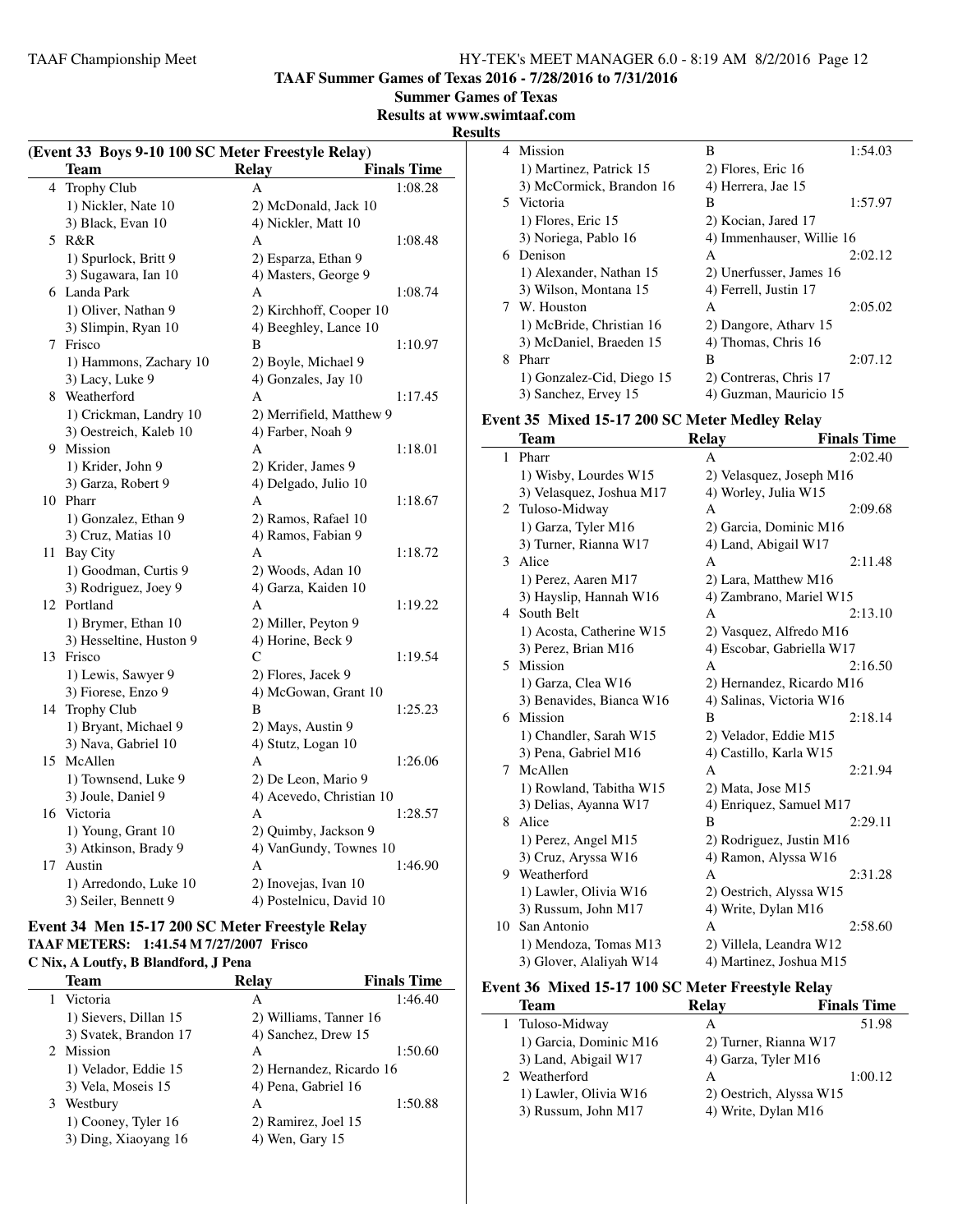**TAAF Summer Games of Texas 2016 - 7/28/2016 to 7/31/2016**

#### **Summer Games of Texas**

**Results at www.swimtaaf.com**

#### **Results**

| Event 37 Mixed 15-17 200 SC Meter Freestyle Relay |                          |                           |                    |
|---------------------------------------------------|--------------------------|---------------------------|--------------------|
|                                                   | Team                     | Relay                     | <b>Finals Time</b> |
|                                                   | 1 Pharr                  | A                         | 1:54.94            |
|                                                   | 1) Worley, Julia W15     | 2) Garza, Zach M15        |                    |
|                                                   | 3) Wisby, Lourdes W15    | 4) Hinojosa, Betsehim M17 |                    |
| $\mathfrak{D}$                                    | Mission                  | $\mathsf{A}$              | 1:56.61            |
|                                                   | 1) Pena, Gabriel M16     | 2) Castillo, Karla W15    |                    |
|                                                   | 3) Chandler, Sarah W15   | 4) Velador, Eddie M15     |                    |
| 3                                                 | Alice                    | A                         | 1:57.66            |
|                                                   | 1) Zambrano, Mariel W15  | 2) Hayslip, Hannah W16    |                    |
|                                                   | 3) Lara, Matthew M16     | 4) Perez, Aaren M17       |                    |
| 4                                                 | Mission                  | B                         | 2:02.68            |
|                                                   | 1) Perrera, Santiago M16 | 2) Garza, Clea W16        |                    |
|                                                   | 3) Benavides, Bianca W16 | 4) Hernandez, Ricardo M16 |                    |
| 5.                                                | Alice                    | B                         | 2:11.16            |
|                                                   | 1) Ramon, Alyssa W16     | 2) Cruz, Aryssa W16       |                    |
|                                                   | 3) Perez, Angel M15      | 4) Rodriguez, Justin M16  |                    |
|                                                   | 6 Weatherford            | A                         | 2:15.09            |
|                                                   | 1) Lawler, Olivia W16    | 2) Oestrich, Alyssa W15   |                    |
|                                                   | 3) Russum, John M17      | 4) Write, Dylan M16       |                    |
| 7                                                 | San Antonio              | A                         | 2:31.54            |
|                                                   | 1) Glover, Alaliyah W14  | 2) Martinez, Joshua M15   |                    |
|                                                   | 3) Mendoza, Tomas M13    | 4) Gonzales, Nathan M12   |                    |

#### **Event 38 Girls 9-10 100 SC Meter Medley Relay TAAF METERS: 1:11.82 M 8/1/1986 Grapevine**

L.

|                       | <b>Team</b>              | <b>Relay</b>            | <b>Finals Time</b> |
|-----------------------|--------------------------|-------------------------|--------------------|
| 1                     | <b>Trophy Club</b>       | A                       | 1:14.05            |
|                       | 1) Brooks, Jordan 10     | 2) Scrivner, Madison 10 |                    |
|                       | 3) Vieceli, Kathryn 10   | 4) Vaughan, Olivia 10   |                    |
| $\mathcal{D}_{\cdot}$ | Southlake                | A                       | 1:16.39            |
|                       | 1) Anderson, Vivian 9    | 2) Ng, Natalie 10       |                    |
|                       | 3) Ciesiolka, Maeve 10   | 4) Sweet, Anjali 9      |                    |
| 3                     | Carrollton               | A                       | 1:16.75            |
|                       | 1) Peele, Lainey 10      | 2) Dillard, Kristen 10  |                    |
|                       | 3) Dyer, Avery 10        | 4) Carlson, Alizay 10   |                    |
| 4                     | Victoria                 | A                       | 1:22.40            |
|                       | 1) Hinojosa, Sophia 10   | 2) Nethery, Kassidy 10  |                    |
|                       | 3) Mitchon, Aimee 9      | 4) Lundy, Lauren 10     |                    |
| 5.                    | Lake Jackson             | A                       | 1:22.80            |
|                       | 1) Kesler, Mallory 9     | 2) Mbaraka, Marya 10    |                    |
|                       | 3) Gambrel, Sarah 10     | 4) Mixon, Emily 9       |                    |
| 6                     | Frisco                   | A                       | 1:25.30            |
|                       | 1) Killian, Gabriella 10 | 2) Shofran, Dorothy 10  |                    |
|                       | 3) Cummings, Katherine 9 | 4) Sennett, Jasmine 10  |                    |
| 7                     | <b>Tiger Splash</b>      | A                       | 1:25.89            |
|                       | 1) Parnell, Perri 10     | 2) Newton, Natasha 10   |                    |
|                       | 3) Perry, Ryan 10        | 4) Sullivan, Madison 10 |                    |
| 8                     | Frisco                   | B                       | 1:30.56            |
|                       | 1) Riley, Faith 10       | 2) Dang, Sophia 10      |                    |
|                       | 3) Harthcock, Emily 10   | 4) Karapurkar, Mauli 10 |                    |
| 9                     | R&R                      | B                       | 1:30.84            |
|                       | 1) Boettcher, Kady 9     | 2) Trevino, Estela 9    |                    |
|                       | 3) Juarez, Abigail 9     | 4) Garza, Amarissa 10   |                    |
| 10                    | <b>Trophy Club</b>       | B                       | 1:31.62            |
|                       | 1) Hutson, Lucy 10       | 2) Bittick, Brianna 10  |                    |
|                       | 3) Delahoz, MiaGrace 9   | 4) Edwards, Anna 10     |                    |
|                       |                          |                         |                    |

|    | 11 Tuloso-Midway       | A                         | 1:32.58 |
|----|------------------------|---------------------------|---------|
|    | 1) Romanczyk, Emma 9   | 2) Villarreal, Jordyn 9   |         |
|    | 3) Ryals, Haley 9      | 4) Trevino, Jasmine 9     |         |
|    | 12 Bay City            | A                         | 1:32.60 |
|    | 1) Lee, Paislei 9      | 2) Moya, Megan 9          |         |
|    | 3) Gibbens, Alexis 10  | 4) Ashworth, Morgan 10    |         |
|    | 13 Alice               | А                         | 1:33.07 |
|    | 1) Rubio, Caitlynn 10  | 2) Garcia, Natalie 9      |         |
|    | 3) Vasquez, Amaris 10  | 4) Jiminian, Suzanne 9    |         |
|    | 14 Frisco              | C                         | 1:33.85 |
|    | 1) Lendrihas, Naia 9   | 2) Bettencourt, Ramsey 10 |         |
|    | 3) Lewis, Elizabeth 10 | 4) Gloier, Cameron 9      |         |
|    | 15 McAllen             | A                         | 1:34.31 |
|    | 1) Garza, Audrina 9    | 2) Guerra, Isa 9          |         |
|    | 3) Garfield, Evelyn 9  | 4) Anaya, Ella 9          |         |
|    | 16 Weatherford         | A                         | 1:36.72 |
|    | 1) Enlow, Elizabeth 9  | 2) Greenfield, Addison 10 |         |
|    | 3) Lawler, Isabel 10   | 4) Smith, Harper 10       |         |
| 17 | Mission                | A                         | 1:40.52 |
|    | 1) Garcia, Sofia 9     | 2) Azcarate, Valeria 10   |         |
|    | 3) De Anda, Lauren 9   | 4) Schumacher, Tera 10    |         |
|    | 18 Landa Park          | A                         | 1:46.31 |
|    | 1) Holder, Eve 9       | 2) Darlington, Paige 10   |         |
|    | 3) Thomas, Rylan 10    | 4) Chaney, Madeleine 9    |         |
|    | R&R                    | A                         | DO      |
|    | $1)$ Gage, Tess $10$   | 2) Light, Ava 9           |         |
|    | 3) O'Connor, Teagon 10 | 4) Masters, Ann Marie 10  |         |
|    |                        |                           |         |

#### **Event 39 Women 15-17 200 SC Meter Medley Relay TAAF METERS: 2:13.02 M 7/28/2006 Frisco**

#### **J Miller, A Johnson, H Blizzard, A Akin**

| <b>Team</b>            | <b>Relay</b>            | <b>Finals Time</b> |
|------------------------|-------------------------|--------------------|
| R&R                    | А                       | 2:24.37            |
| 1) Jaime, Summer 15    | 2) Bone, Lindsey 15     |                    |
| 3) Tee, Ellaine 17     | 4) Chancoco, Gemini 16  |                    |
| --- Victoria           | A                       | DO                 |
| 1) Sparkman, Avery 15  | 2) Wagner, Callee 16    |                    |
| 3) Guerra, Makenzie 15 | 4) Caltzonzin, Daisy 15 |                    |
| --- Mission            | A                       | DO                 |
| 1) Garza, Clea 16      | 2) Benavides, Bianca 16 |                    |
| 3) Chandler, Sarah 15  | 4) Castillo, Karla 15   |                    |

#### **Event 40 Girls 9-10 50 SC Meter Freestyle TAAF METERS: 31.86 M 8/1/1991 A. Broussard**

|    | <b>Name</b>        |     | <b>Age Team</b> | <b>Finals Time</b> |
|----|--------------------|-----|-----------------|--------------------|
| 1  | McAlister, Caitlin | 10  | Denton          | 34.52              |
|    | 2 Sennett, Jasmine | 10. | Frisco          | 34.96              |
|    | 3 Stenning, Lucy   | 9   | Flower Mound    | 36.42              |
| 4  | Ciesiolka, Maeve   | 10. | Southlake       | 36.54              |
|    | 5 Lang, Bailey     |     | 10 Flower Mound | 36.68              |
| 6  | Dillard, Kristen   |     | 10 Carrollton   | 36.79              |
| 7  | Deischl, Paige     |     | 10 Woodlands    | 37.60              |
| 8  | Gibbens, Alexis    | 10  | Bay City        | 37.94              |
| 9. | Manders, Maggie    | 10  | Allen           | 38.28              |
| 10 | Aparicio, Abigail  | 10  | Palacios        | 38.61              |
| 11 | Cisneros, Xytali   |     | 10 San Antonio  | 38.73              |
|    | 12 Estrada, Nicole | 10. | Plano Piranhas  | 38.81              |
|    | 13 Perez, Julianna |     | Dolphins        | 39.04              |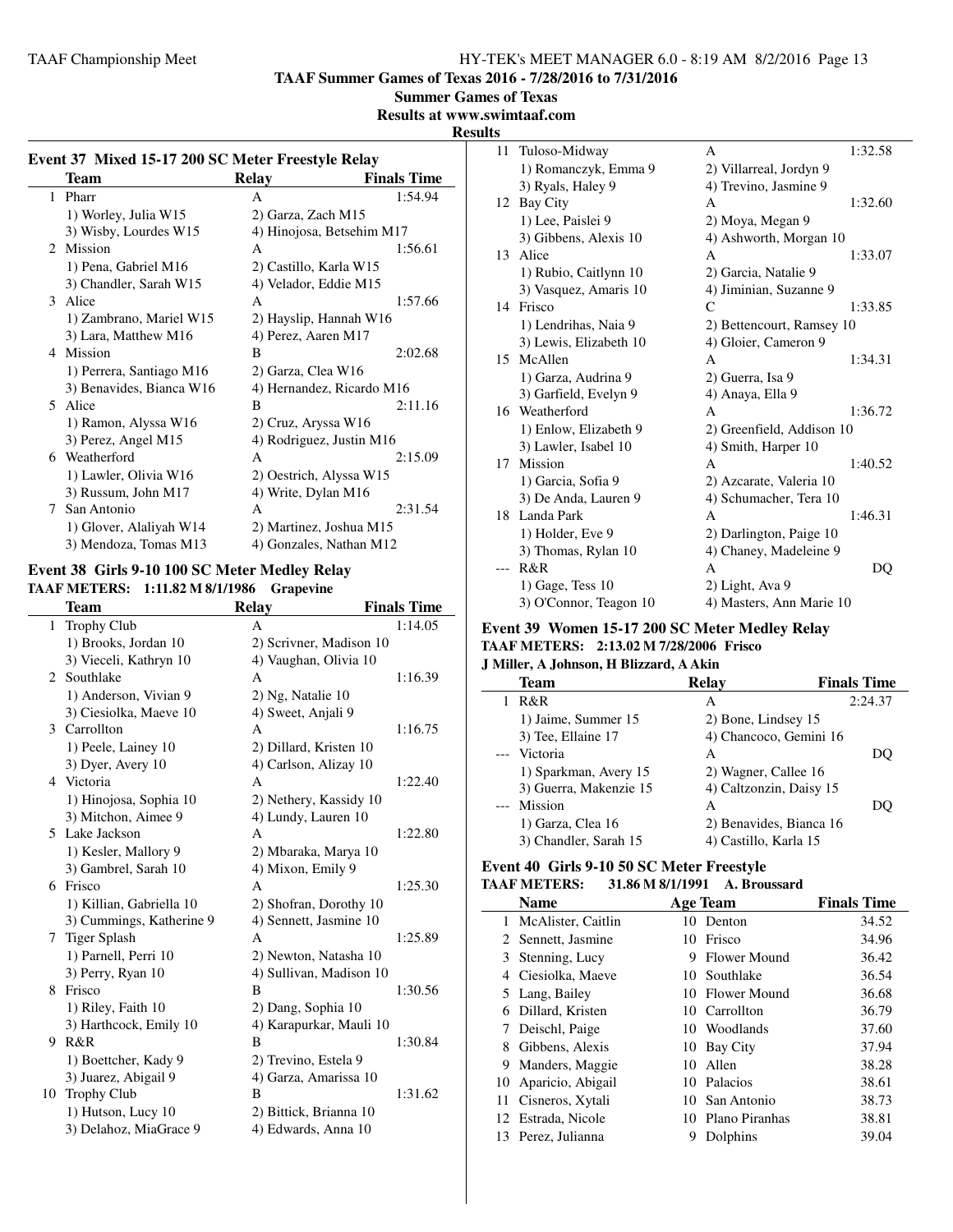**TAAF Summer Games of Texas 2016 - 7/28/2016 to 7/31/2016**

**Summer Games of Texas**

**Results at www.swimtaaf.com**

**Results**

| (Event 40 Girls 9-10 50 SC Meter Freestyle) |                      |    |                |                    |
|---------------------------------------------|----------------------|----|----------------|--------------------|
|                                             | Name                 |    | Age Team       | <b>Finals Time</b> |
| 14                                          | Nugent, Amelia       | 10 | Plano Piranhas | 39.55              |
| 15                                          | Bzibziak, Alexandria | 10 | McAllen        | 39.90              |
| 16                                          | Romanczyk, Emma      | 9  | Tuloso-Midway  | 40.11              |
| 17                                          | Stuesser, Madeline   | 10 | Austin         | 40.36              |
| 18                                          | Navaro, Lauren       | 10 | McAllen        | 40.92              |
| 19                                          | Azcarate, Paola      |    | 10 Mission     | 40.93              |
| 20                                          | Domsch, Piper        | 10 | Austin         | 41.29              |
| 21                                          | Sweet, Anjali        | 9  | Southlake      | 41.44              |
|                                             | 22 Wolter, Emma      | 10 | Landa Park     | 41.85              |
| 23                                          | Amejorado, Cameryn   | 10 | Victoria       | 41.88              |
| 24                                          | Silcox, Kinsey       | 10 | Tiger Splash   | 42.43              |
| 25                                          | Hernandez, Ileana    | 10 | San Antonio    | 43.31              |
|                                             | 26 McNeil, Lindsey   |    | 10 Landa Park  | 43.78              |
| 27                                          | Hunter, Mina         | 9  | Austin         | 43.91              |

#### **Event 41 Women 15-17 100 SC Meter Freestyle TAAF METERS: 28.22 M 7/28/2006 Carrie Greene**

 $\overline{a}$ 

|    | <b>Name</b>            |    | <b>Age Team</b>     | <b>Finals Time</b> |
|----|------------------------|----|---------------------|--------------------|
|    | 1 Medigovich, Lydia    |    | 15 Frisco           | 1:02.50            |
|    | 2 Turner, Rianna       | 17 | Tuloso-Midway       | 1:03.13            |
|    | 3 Hayslip, Hannah      | 16 | Alice               | 1:03.68            |
|    | 4 Craig, Cristina      |    | 15 Dolphins         | 1:05.35            |
| 5  | Voltin, Rose           |    | 15 Plano Aducks     | 1:06.75            |
| 6  | Wisby, Lourdes         |    | 15 Pharr            | 1:08.02            |
| 7  | Worley, Julia          |    | 15 Pharr            | 1:08.93            |
| 8  | Velasco, Luisa         |    | 15 Flower Mound     | 1:09.89            |
|    | 9 Delias, Ayanna       |    | 17 McAllen          | 1:10.22            |
|    | 10 Wolters, Makenzie   |    | 16 Frisco           | 1:10.25            |
| 11 | Sawin, Kassandra       |    | 15 Tiger Splash     | 1:10.55            |
|    | 12 Alonzo, Nicole      | 17 | Tuloso-Midway       | 1:11.01            |
|    | 13 Castillo, Karla     |    | 15 Mission          | 1:11.22            |
|    | 14 Brooks, Summer      |    | 16 Rowlett          | 1:11.47            |
|    | 15 Regalado, Kristine  |    | 15 Natatorium       | 1:12.34            |
|    | 16 Coffin, Shalley     |    | 16 Unat5            | 1:12.61            |
|    | 17 Martinez, Luz       |    | 16 Garland          | 1:13.22            |
|    | 18 Sanchez, Madison    |    | 16 TEMP             | 1:13.35            |
|    | 19 Leaskey, Megan      |    | 15 Midothian        | 1:13.56            |
|    | 20 Larson, Julia       |    | 15 Alvin            | 1:14.06            |
|    | 21 Carlin, Riley       |    | 15 Carrollton       | 1:14.83            |
|    | 22 Miller, Ericka      |    | 16 Mission          | 1:15.66            |
|    | 23 Vieceli, Lauren     | 16 | Trophy Club         | 1:16.13            |
|    | 24 Quach, Amy          |    | 16 Rowlett          | 1:16.34            |
|    | 25 Cagle, Hayley       |    | 15 Midothian        | 1:17.21            |
|    | 26 Bravo, Ariana       |    | 15 Mission          | 1:18.32            |
|    | 27 Gonzales, Marisabel | 15 | Tuloso-Midway       | 1:18.77            |
|    | 28 Buchanan, Natallie  |    | 15 Carrollton       | 1:19.12            |
|    | 29 Cohen, Cayla        | 16 | <b>Tiger Splash</b> | 1:20.44            |
|    | 30 Ramon, Alyssa       | 16 | Alice               | 1:20.69            |
| 31 | Rodriquez, Audrey      | 16 | Tuloso-Midway       | 1:20.74            |
| 32 | Spaeth, Kayla          |    | 15 Port Aransas     | 1:20.75            |
|    | 33 Barron, Tatiana     |    | 15 Austin           | 1:21.06            |
|    | 34 Chaloupka, Aynsley  | 17 | Tuloso-Midway       | 1:24.14            |
|    | 35 Caltzonzin, Daisy   | 15 | Victoria            | 1:24.98            |
| 36 | Alvey, Rachel          | 15 | <b>Flower Mound</b> | 1:25.64            |

| 37 Martell, Viviana   | 15 San Antonio | 1:26.02 |
|-----------------------|----------------|---------|
| 38 Willie, Ally       | 15 Alice       | 1:31.99 |
| 39 Serna, Celine      | 16 Flour Bluff | 1:33.94 |
| 40 Oestrich, Alyssa   | 15 Weatherford | 1:39.94 |
| 41 Pickard, Priscilla | 16 Westbury    | 1:47.68 |

#### **Event 42 Girls 9-10 25 SC Meter Backstroke**

#### **TAAF METERS: 17.70 M 8/1/1991 Aimee Morton**

|    | <b>Name</b>        |                 | <b>Age Team</b>      | <b>Finals Time</b> |
|----|--------------------|-----------------|----------------------|--------------------|
| 1  | Rajoelina, Lola    | 10              | Keller               | 18.14              |
| 2  | Gambrel, Sarah     | 10              | Lake Jackson         | 18.44              |
| 3  | Anderson, Vivian   | 9               | Southlake            | 18.79              |
| 4  | Jackson, Juliana   | 9               | Keller               | 19.39              |
| 5  | Brooks, Jordan     | 10              | <b>Trophy Club</b>   | 19.44              |
| 6  | Winters, Karlie    | 9               | Northwest            | 19.52              |
| 7  | Kochenower, Mattie | 10              | Flower Mound         | 19.71              |
| 8  | Kraan, Miranda     | 10              | <b>TEMP</b>          | 20.11              |
| 9  | Demers, Avery      | 10              | <b>Texas City</b>    | 20.41              |
| 10 | Gage, Tess         | 10              | R&R                  | 20.46              |
| 11 | Little, Juilann    | 10              | El Campo             | 20.71              |
| 12 | Stermer, Teagan    |                 | 9 Carrollton         | 21.03              |
| 13 | Wolter, Emma       | 10              | Landa Park           | 21.14              |
| 14 | Uribe, Lauren      | 9               | Harlingen            | 21.31              |
| 15 | Manders, Maggie    | 10              | Allen                | 21.39              |
| 16 | Parnell, Perri     | 10              | Tiger Splash         | 22.34              |
| 17 | Hinojosa, Sophia   | 10              | Victoria             | 22.49              |
| 18 | Amejorado, Cameryn | 10              | Victoria             | 22.55              |
| 19 | Youn, Rachel       | 9               | Plano Aducks         | 22.74              |
| 20 | Mahat, Sunisha     | 9               | <b>Grand Prairie</b> | 22.82              |
| 21 | McBride, Bailey    | 9.              | W. Houston           | 23.00              |
| 22 | Stuesser, Madeline | 10              | Austin               | 23.12              |
| 23 | Anaya, Ella        | 9               | McAllen              | 23.37              |
| 24 | Vaughan, Olivia    | 10 <sup>1</sup> | Carrollton           | 23.51              |
| 25 | Holder, Eve        | 9               | Landa Park           | 24.61              |
|    | 26 Leos, Madison   | 9               | San Antonio          | 26.11              |

#### **Event 43 Women 15-17 50 SC Meter Backstroke TAAF METERS: 32.62 M 7/28/2006 Seabre Pope**

|    | Name              |    | <b>Age Team</b>     | <b>Finals Time</b> |
|----|-------------------|----|---------------------|--------------------|
| 1  | Tatum, Samantha   |    | 15 Unattached 4     | 34.34              |
| 2  | Warkentin, Emily  |    | 16 Tiger Splash     | 35.07              |
| 3  | Wisby, Lourdes    | 15 | Pharr               | 35.11              |
| 4  | Medigovich, Lydia | 15 | Frisco              | 35.49              |
| 5  | Hayslip, Hannah   | 16 | Alice               | 36.07              |
| 6  | Orsak, Mehgan     | 17 | Bay City            | 36.73              |
| 7  | Palma, Sabrina    | 15 | Rowlett             | 36.90              |
| 8  | Chhay, Taylor     |    | 15 Grand Prairie    | 37.25              |
| 9  | Garza, Clea       |    | 16 Mission          | 37.73              |
| 10 | Cagle, Hayley     |    | 15 Midothian        | 37.77              |
| 11 | Velasco, Luisa    | 15 | <b>Flower Mound</b> | 37.96              |
| 12 | Criddle, Cierra   | 17 | Landa Park          | 38.01              |
| 13 | Sanchez, Madison  | 16 | <b>TEMP</b>         | 40.25              |
| 14 | Tee, Ellaine      | 17 | R&R                 | 40.99              |
| 15 | Sawin, Kassandra  |    | 15 Tiger Splash     | 41.57              |
| 16 | Miller, Ericka    | 16 | Mission             | 41.58              |
| 17 | Spaeth, Kayla     |    | 15 Port Aransas     | 41.87              |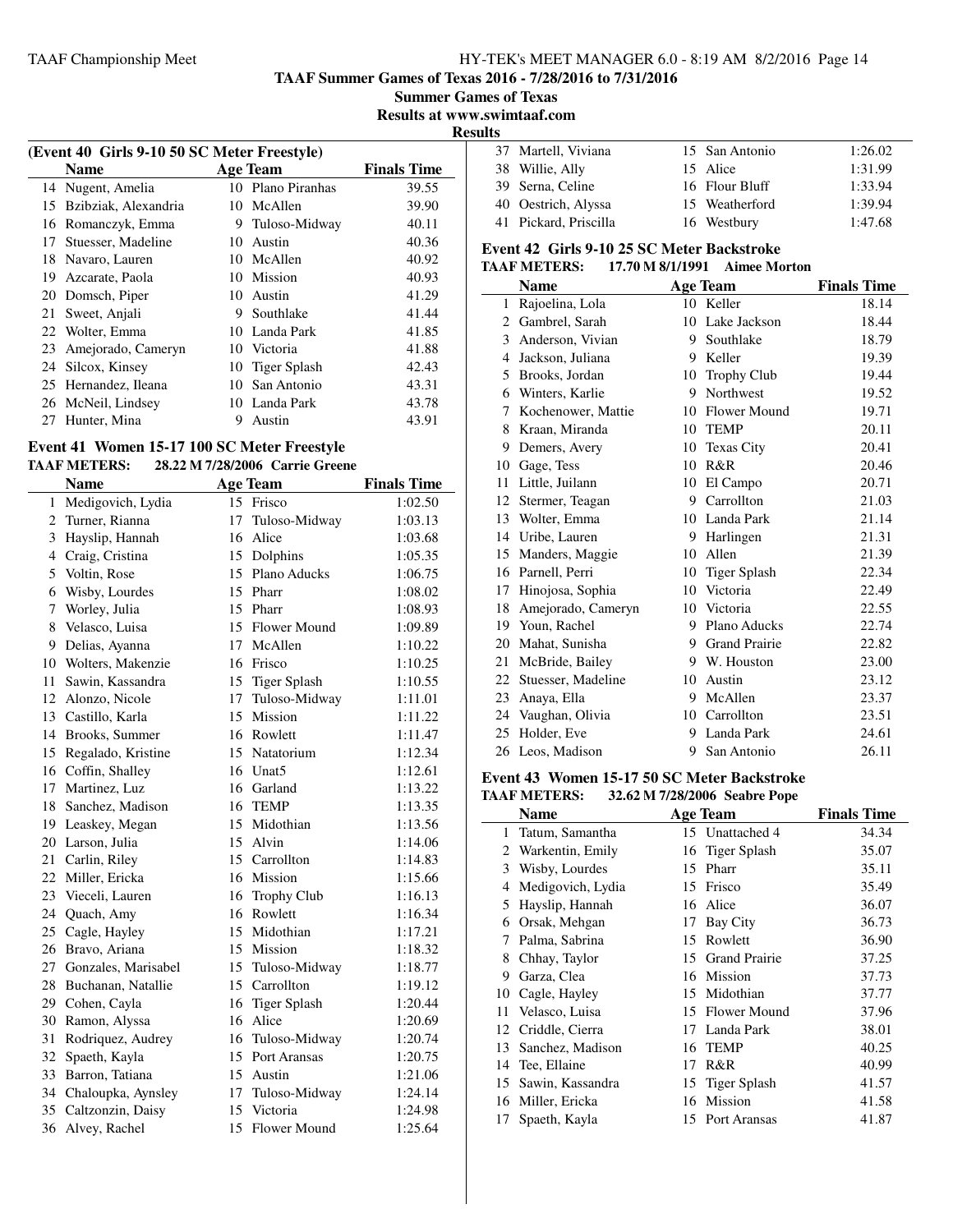**TAAF Summer Games of Texas 2016 - 7/28/2016 to 7/31/2016**

**Summer Games of Texas Results at www.swimtaaf.com**

**Results**

 $\overline{\phantom{0}}$ 

|    | (Event 43 Women 15-17 50 SC Meter Backstroke) |  |                   |                    |  |
|----|-----------------------------------------------|--|-------------------|--------------------|--|
|    |                                               |  |                   |                    |  |
|    | <b>Name</b>                                   |  | Age Team          | <b>Finals Time</b> |  |
| 18 | Salinas, Victoria                             |  | 16 Pharr          | 42.68              |  |
| 19 | Cohen, Cayla                                  |  | 16 Tiger Splash   | 43.33              |  |
| 20 | Kaja, Rishika                                 |  | 15 Plano Piranhas | 43.70              |  |
| 21 | Martinez, Carina                              |  | 16 Mission        | 44.18              |  |
| 22 | Ramon, Alyssa                                 |  | 16 Alice          | 44.54              |  |
| 23 | Gonzales, Marisabel                           |  | 15 Tuloso-Midway  | 44.96              |  |
|    | 24 Zambrano, Mariel                           |  | 15 Alice          | 45.03              |  |
|    | 25 Cruz, Aryssa                               |  | 16 Alice          | 45.22              |  |
| 26 | Lawler, Olivia                                |  | 16 Weatherford    | 45.26              |  |
| 27 | Barraza, Abigail                              |  | 15 Natatorium     | 46.37              |  |
| 28 | Taylor, Christiana                            |  | 15 Tomball        | 48.30              |  |
| 29 | Barron, Tatiana                               |  | 15 Austin         | 49.82              |  |
| 30 | Serna, Celine                                 |  | 16 Flour Bluff    | 50.66              |  |
| 31 | Willbanks, Kayleigh                           |  | 15 San Antonio    | 56.17              |  |
| 32 | Willie, Ally                                  |  | 15 Alice          | 59.00              |  |
|    |                                               |  |                   |                    |  |

#### **Event 44 Girls 9-10 25 SC Meter Breaststroke TAAF METERS: 19.28 M 7/28/2006 Riley Kmiecik**

|              | Name               |                 | <b>Age Team</b>     | <b>Finals Time</b> |
|--------------|--------------------|-----------------|---------------------|--------------------|
| $\mathbf{1}$ | Gabaldon, Jordis   | 10              | West of Brazos      | 20.69              |
| 2            | Scrivner, Madison  | 10              | <b>Trophy Club</b>  | 20.73              |
| 3            | Shofran, Dorothy   | 10              | Frisco              | 21.28              |
| 4            | Nugent, Amelia     | 10              | Plano Piranhas      | 21.54              |
| 5            | Light, Ava         | 9               | R&R                 | 21.85              |
| 6            | Jackson, Juliana   | 9               | Keller              | 22.03              |
| 7            | Hamisch, Catherine | 10 <sup>1</sup> | <b>Club Estates</b> | 22.04              |
| 8            | Mbaraka, Marya     | 10              | Lake Jackson        | 22.08              |
| 9            | Ng, Natalie        | 10              | Southlake           | 22.13              |
| 10           | Townsend, Carolyn  | 9               | McAllen             | 22.86              |
| 11           | Flores, Karisa     | 9               | McAllen             | 23.78              |
| 12           | Dang, Sophia       | 10              | Frisco              | 24.22              |
| 13           | Skelton, Zoe       | 10              | Landa Park          | 24.25              |
| 14           | Mitchon, Aimee     | 9               | Victoria            | 24.27              |
| 15           | Wallis, Riley      | 9               | El Campo            | 24.32              |
| 16           | Williams, Valery   | 9               | Plano Aducks        | 24.69              |
| 17           | Morford, Kylie     | 10              | Dolphins            | 25.28              |
| 18           | Newton, Natasha    | 10              | <b>Tiger Splash</b> | 25.50              |
| 19           | Michael, Ritikha   | 9               | W. Houston          | 25.54              |
| 20           | Cecil, Anna        | 10              | Austin              | 26.24              |
| 21           | Fox, Tessa         | 10              | Granbury            | 26.86              |
| 22           | Hunter, Mina       | 9               | Austin              | 28.50              |
| 23           | Silcox, Kinsey     | 10              | <b>Tiger Splash</b> | 28.61              |
| 24           | Guerra, Isa        | 9               | McAllen             | 28.82              |
| 25           | Rutten, Gianna     | 10              | San Antonio         | 28.97              |

### **Event 45 Women 15-17 50 SC Meter Breaststroke TAAF METERS: 35.47 M 7/28/2006 Michelle Martinez**

| <b>Name</b>        | Age Team         | <b>Finals Time</b> |
|--------------------|------------------|--------------------|
| 1 Turner, Rianna   | 17 Tuloso-Midway | 37.45              |
| 2 Chancoco, Gemini | 16 R&R           | 37.99              |
| 3 Malone, Jordan   | 17 De Sota       | 38.09              |
| 4 Carlin, Riley    | 15 Carrollton    | 38.65              |
| 5 Worley, Julia    | 15 Pharr         | 39.92              |
| 6 Craig, Cristina  | 15 Dolphins      | 40.55              |

| 7  | Jaime, Summer         | 15 | R&R                  | 40.74 |
|----|-----------------------|----|----------------------|-------|
| 8  | Brooks, Summer        | 16 | Rowlett              | 41.14 |
| 9  | Bone, Lindsey         | 15 | R&R                  | 42.35 |
| 10 | Benavides, Bianca     | 16 | Mission              | 42.47 |
| 11 | Eads, Nikki           | 16 | Golden Triangle      | 42.48 |
| 12 | Kalbfleisch, Lulu     | 16 | Santa Fe             | 42.95 |
|    | 13 Buchanan, Natallie | 15 | Carrollton           | 43.29 |
| 14 | McRae, Henna          | 15 | Austin               | 43.76 |
| 15 | Quach, Amy            |    | 16 Rowlett           | 43.84 |
| 16 | Vieceli, Lauren       | 16 | <b>Trophy Club</b>   | 44.54 |
|    | 17 Vu, Vivian         | 15 | <b>Flower Mound</b>  | 44.94 |
| 18 | Sawin, Kassandra      | 15 | <b>Tiger Splash</b>  | 45.50 |
| 19 | Spaeth, Kayla         | 15 | Port Aransas         | 46.56 |
| 20 | Chaloupka, Aynsley    | 17 | Tuloso-Midway        | 47.20 |
| 21 | Chhay, Taylor         | 15 | <b>Grand Prairie</b> | 47.75 |
| 22 | Regalado, Kristine    |    | 15 Natatorium        | 47.76 |
| 23 | Larson, Julia         | 15 | Alvin                | 48.42 |
| 24 | Alvey, Rachel         | 15 | <b>Flower Mound</b>  | 48.81 |
| 25 | Salinas, Victoria     |    | 16 Pharr             | 49.83 |
| 26 | Guerra, Makenzie      | 15 | Victoria             | 50.98 |
| 27 | Lawler, Olivia        |    | 16 Weatherford       | 51.64 |
| 28 | Taylor, Christiana    | 15 | Tomball              | 51.91 |
| 29 | Oestrich, Alyssa      |    | 15 Weatherford       | 52.29 |
| 30 | Barron, Tatiana       | 15 | Austin               | 52.60 |
| 31 | Perez, Alexa          | 15 | South Belt           | 52.72 |
| 32 | Wagner, Callee        |    | 16 Victoria          | 55.00 |
| 33 | Sparkman, Avery       | 15 | Victoria             | 57.05 |

# **Event 46 Girls 9-10 25 SC Meter Butterfly**

| <b>TAAF METERS:</b> | 16.10 M 8/1/1991 | <b>Amy Broussard</b> |
|---------------------|------------------|----------------------|
|---------------------|------------------|----------------------|

|    | <b>Name</b>              |    | <b>Age Team</b>     | <b>Finals Time</b> |
|----|--------------------------|----|---------------------|--------------------|
| 1  | McAlister, Caitlin       | 10 | Denton              | 16.83              |
| 2  | Vieceli, Kathryn         | 10 | <b>Trophy Club</b>  | 16.96              |
| 3  | Deischl, Paige           | 10 | Woodlands           | 17.00              |
| 4  | Winters, Karlie          | 9  | Northwest           | 17.46              |
| 5  | O'Connor, Teagon         | 10 | R&R                 | 17.73              |
| 6  | Kochenower, Mattie       | 10 | Flower Mound        | 18.15              |
| 7  | Peele, Lainey            | 10 | Carrollton          | 18.79              |
| 8  | Perry, Ryan              | 10 | <b>Tiger Splash</b> | 18.89              |
| 9  | Stenning, Lucy           | 9  | Flower Mound        | 18.90              |
| 10 | Veliyathumally, Isabella | 10 | Flower Mound        | 19.00              |
| 11 | Gallucci, Avery          | 9  | Carrollton          | 19.02              |
| 12 | Cisneros, Xytali         | 10 | San Antonio         | 19.17              |
| 13 | Dyer, Avery              | 10 | Carrollton          | 19.36              |
| 14 | Kesler, Mallory          | 9  | Lake Jackson        | 19.49              |
| 15 | Johnnie, Courtney        | 9  | Rockport            | 19.66              |
| 16 | Park, Mica               | 10 | Farmers Branch      | 19.93              |
| 17 | Rogers, Ann              | 10 | Portland            | 19.95              |
| 18 | Garza, Isabella          | 10 | W. Houston          | 20.21              |
| 19 | Domsch, Piper            | 10 | Austin              | 20.33              |
| 20 | Woodford, Elizabeth      | 9  | Austin              | 20.43              |
| 21 | Mixon, Emily             | 9  | Lake Jackson        | 20.74              |
| 22 | Youn, Rachel             | 9  | Plano Aducks        | 21.26              |
| 23 | Bzibziak, Alexandria     | 10 | McAllen             | 22.08              |
| 24 | Uribe, Lauren            | 9  | Harlingen           | 22.28              |
| 25 | Cline, Charlotte         | 9  | Killeen             | 23.02              |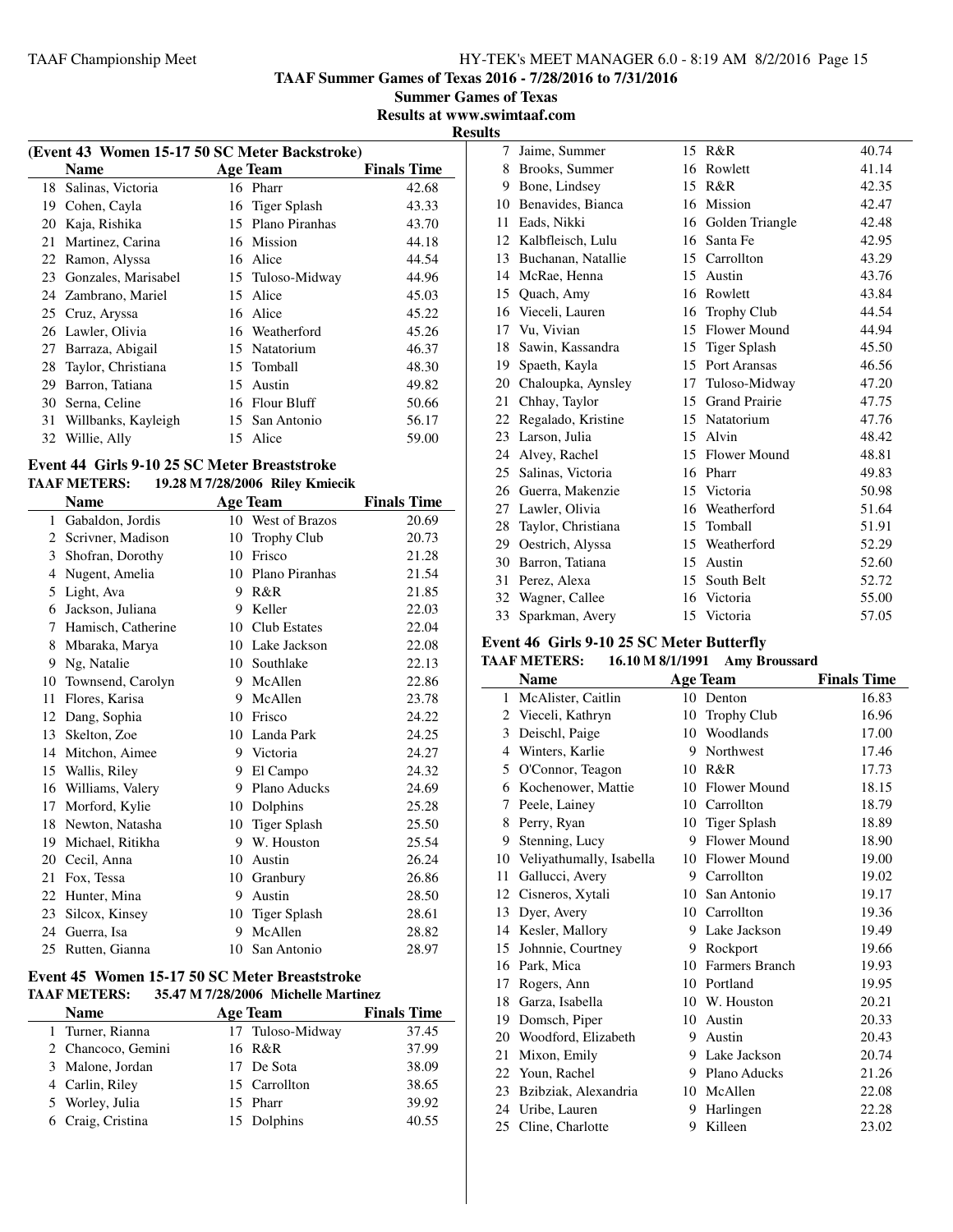**TAAF Summer Games of Texas 2016 - 7/28/2016 to 7/31/2016**

**Summer Games of Texas**

**Results at www.swimtaaf.com**

**Results**

| (Event 46 Girls 9-10 25 SC Meter Butterfly) |   |                 |                    |  |
|---------------------------------------------|---|-----------------|--------------------|--|
| <b>Name</b>                                 |   | Age Team        | <b>Finals Time</b> |  |
| 26 Reichert, Hope                           |   | 9 Landa Park    | 23.04              |  |
| 27 McBride, Bailey                          |   | 9 W. Houston    | 23.63              |  |
| 28 Christian, Lauren                        |   | 10 W. Houston   | 24.31              |  |
| 29 De Anda, Lauren                          | 9 | Mission         | 24.32              |  |
| 30 Hunter, Mina                             |   | Austin          | 25.97              |  |
| 31 Sullivan, Madison                        |   | 10 Tiger Splash | 26.68              |  |

# **Event 47 Women 15-17 50 SC Meter Butterfly**

|              | <b>TAAF METERS:</b> |    | 30.54 M 7/28/2006 Seabre Pope |                    |
|--------------|---------------------|----|-------------------------------|--------------------|
|              | <b>Name</b>         |    | Age Team                      | <b>Finals Time</b> |
| $\mathbf{1}$ | Hayslip, Hannah     | 16 | Alice                         | 31.60              |
| 2            | Medigovich, Lydia   | 15 | Frisco                        | 31.69              |
| 3            | Warkentin, Emily    | 16 | <b>Tiger Splash</b>           | 31.93              |
| 4            | Malone, Jordan      | 17 | De Sota                       | 32.13              |
| 5            | Orsak, Mehgan       | 17 | Bay City                      | 32.34              |
| 6            | Land, Abigail       | 17 | Tuloso-Midway                 | 33.25              |
| 7            | Tatum, Samantha     | 15 | Unattached 4                  | 33.78              |
| 8            | Gambrel, Rachel     | 15 | Lake Jackson                  | 34.21              |
| 9            | Delias, Ayanna      | 17 | McAllen                       | 35.27              |
| 10           | Martinez, Luz       | 16 | Garland                       | 35.52              |
| 11           | Chhay, Taylor       | 15 | <b>Grand Prairie</b>          | 35.72              |
| 12           | Jaime, Summer       | 15 | R&R                           | 37.17              |
| 13           | Quach, Amy          | 16 | Rowlett                       | 37.19              |
| 14           | Velasco, Luisa      | 15 | <b>Flower Mound</b>           | 37.47              |
| 15           | Sanchez, Madison    | 16 | <b>TEMP</b>                   | 37.74              |
| 16           | Pizzano, Gabi       | 15 | Mission                       | 37.77              |
| 17           | Larson, Julia       | 15 | Alvin                         | 38.43              |
| 18           | Bravo, Ariana       | 15 | Mission                       | 40.28              |
| 19           | Cruz, Aryssa        | 16 | Alice                         | 40.45              |
| 20           | Willbanks, Kayleigh | 15 | San Antonio                   | 41.01              |
| 21           | Rodriquez, Audrey   | 16 | Tuloso-Midway                 | 42.26              |
| 22           | Ramon, Alyssa       | 16 | Alice                         | 42.97              |
| 23           | Eads, Nikki         | 16 | Golden Triangle               | 44.26              |
| 24           | Martinez, Carina    | 16 | Mission                       | 47.64              |
| 25           | Willie, Ally        | 15 | Alice                         | 51.21              |
|              |                     |    |                               |                    |

#### **Event 48 Girls 9-10 25 SC Meter Freestyle TAAF METERS: 15.04 M 7/28/2006 Riley Kmiecik**

|                | <b>Name</b>        |    | <b>Age Team</b>    | <b>Finals Time</b> |
|----------------|--------------------|----|--------------------|--------------------|
| 1              | Sennett, Jasmine   | 10 | Frisco             | 15.85              |
| $\mathfrak{D}$ | Winters, Karlie    | 9  | <b>Northwest</b>   | 15.96              |
| 3              | Jackson, Juliana   | 9  | Keller             | 16.01              |
| 4              | Carlson, Alizay    | 10 | Carrollton         | 16.31              |
| 5              | Anderson, Vivian   | 9  | Southlake          | 16.53              |
| 6              | Vaughan, Olivia    | 10 | <b>Trophy Club</b> | 16.59              |
|                | Manders, Maggie    | 10 | Allen              | 16.68              |
| 8              | Lang, Bailey       | 10 | Flower Mound       | 16.71              |
| 9              | Demers, Avery      | 10 | <b>Texas City</b>  | 16.90              |
| $*10$          | Kraan, Miranda     | 10 | <b>TEMP</b>        | 16.92              |
| $*10$          | Gibbens, Alexis    | 10 | Bay City           | 16.92              |
|                | 12 Little, Juilann | 10 | El Campo           | 16.93              |
| 13             | Masters, Ann Marie | 10 | R&R                | 17.14              |
| 14             | Fowers, Madeline   | 9  | Carrollton         | 17.44              |
| 15             | Nethery, Kassidy   | 10 | Victoria           | 17.51              |
|                |                    |    |                    |                    |

|       | 16 Stuesser, Madeline  | 10 | Austin             | 17.57 |
|-------|------------------------|----|--------------------|-------|
| 17    | Garza, Isabella        | 10 | W. Houston         | 17.60 |
| 18    | Rogers, Ann            | 10 | Portland           | 17.77 |
| 19    | Edwards, Anna          | 10 | <b>Trophy Club</b> | 17.90 |
| 20    | Cisneros, Xytali       | 10 | San Antonio        | 17.97 |
| 21    | Navaro, Lauren         | 10 | McAllen            | 18.02 |
|       | 22 Uribe, Lauren       | 9  | Harlingen          | 18.08 |
| 23    | Hernandez, Ileana      | 10 | San Antonio        | 18.50 |
|       | 24 Woodford, Elizabeth | 9  | Austin             | 18.57 |
|       | 25 Youn, Rachel        | 9  | Plano Aducks       | 18.69 |
| 26    | Anaya, Ella            | 9. | McAllen            | 18.82 |
|       | 27 Lunsford, Aubrey    | 9. | Tex's Waves        | 18.92 |
| $*28$ | Domsch, Piper          | 10 | Austin             | 19.06 |
| $*28$ | Christian, Lauren      | 10 | W. Houston         | 19.06 |
| 30    | Cline, Charlotte       | 9  | Killeen            | 19.30 |
| 31    | Felderhoff, Katelyn    | 10 | Landa Park         | 19.84 |
| 32    | Wingrin, Madison       | 10 | Tiger Splash       | 21.17 |
| 33    | McBride, Bailey        | 9  | W. Houston         | 21.58 |
|       |                        |    |                    |       |

# **Event 49 Women 15-17 50 SC Meter Freestyle**

# **TAAF METERS: 28.37 M 8/6/2000 Kelly Parent**

|    | <b>Name</b>           |    | <b>Age Team</b>      | <b>Finals Time</b> |
|----|-----------------------|----|----------------------|--------------------|
| 1  | Medigovich, Lydia     |    | 15 Frisco            | 28.49              |
| 2  | Malone, Jordan        | 17 | De Sota              | 28.89              |
|    | 3 Warkentin, Emily    | 16 | <b>Tiger Splash</b>  | 29.09              |
| 4  | Turner, Rianna        | 17 | Tuloso-Midway        | 29.18              |
|    | 5 Hayslip, Hannah     | 16 | Alice                | 29.42              |
|    | 6 Tatum, Samantha     |    | 15 Unattached 4      | 30.19              |
|    | 7 Voltin, Rose        |    | 15 Plano Aducks      | 30.24              |
| 8  | Orsak, Mehgan         | 17 | <b>Bay City</b>      | 30.76              |
|    | 9 Worley, Julia       | 15 | Pharr                | 30.95              |
| 10 | Wolters, Makenzie     | 16 | Frisco               | 31.19              |
| 11 | Delias, Ayanna        | 17 | McAllen              | 31.53              |
|    | 12 Brooks, Summer     |    | 16 Rowlett           | 31.78              |
|    | 13 Velasco, Luisa     |    | 15 Flower Mound      | 31.80              |
|    | 14 Miller, Ericka     |    | 16 Mission           | 31.86              |
|    | 15 Sawin, Kassandra   |    | 15 Tiger Splash      | 31.91              |
|    | 16 Chhay, Taylor      | 15 | <b>Grand Prairie</b> | 32.13              |
| 17 | Martinez, Luz         | 16 | Garland              | 32.93              |
|    | 18 Alonzo, Nicole     | 17 | Tuloso-Midway        | 33.03              |
|    | 19 Benavides, Bianca  |    | 16 Mission           | 33.08              |
|    | 20 Coffin, Shalley    |    | 16 Unat5             | 33.09              |
| 21 | Larson, Julia         |    | 15 Alvin             | 33.22              |
|    | 22 Garza, Clea        |    | 16 Mission           | 33.32              |
|    | 23 Leaskey, Megan     | 15 | Midothian            | 33.51              |
|    | 24 Vieceli, Lauren    | 16 | <b>Trophy Club</b>   | 33.64              |
| 25 | Kalbfleisch, Lulu     | 16 | Santa Fe             | 33.90              |
|    | 26 Carlin, Riley      |    | 15 Carrollton        | 34.06              |
| 27 | Spaeth, Kayla         |    | 15 Port Aransas      | 34.47              |
| 28 | Rowland, Tabitha      | 15 | McAllen              | 34.54              |
|    | 29 Buchanan, Natallie | 15 | Carrollton           | 35.16              |
|    | 30 Bravo, Ariana      | 15 | Mission              | 35.32              |
| 31 | Gonzales, Marisabel   | 15 | Tuloso-Midway        | 35.53              |
|    | 32 Vu, Vivian         | 15 | Flower Mound         | 35.89              |
| 33 | Ramon, Alyssa         | 16 | Alice                | 36.43              |
| 34 | Zambrano, Mariel      | 15 | Alice                | 36.46              |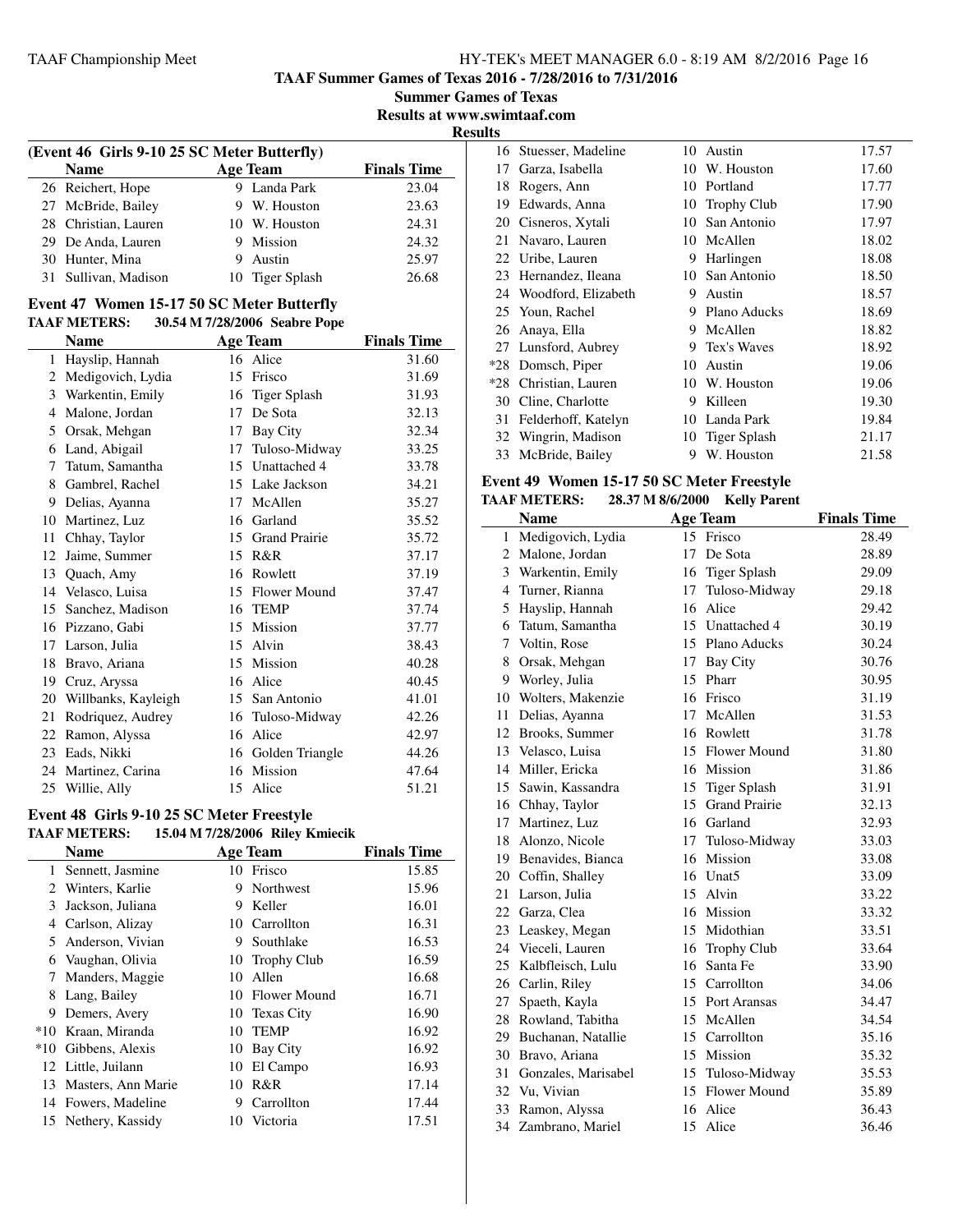**TAAF Summer Games of Texas 2016 - 7/28/2016 to 7/31/2016**

**Summer Games of Texas Results at www.swimtaaf.com**

**Results**

|    | (Event 49 Women 15-17 50 SC Meter Freestyle) |                   |                    |
|----|----------------------------------------------|-------------------|--------------------|
|    | <b>Name</b>                                  | <b>Age Team</b>   | <b>Finals Time</b> |
|    | 35 Chaloupka, Aynsley                        | 17 Tuloso-Midway  | 36.52              |
| 36 | Rodriquez, Audrey                            | 16 Tuloso-Midway  | 36.68              |
| 37 | Cruz, Aryssa                                 | 16 Alice          | 36.74              |
| 38 | Caltzonzin, Daisy                            | 15 Victoria       | 36.91              |
| 39 | Kaja, Rishika                                | 15 Plano Piranhas | 37.16              |
| 40 | Guerra, Makenzie                             | 15 Victoria       | 37.51              |
|    | 41 Lawler, Olivia                            | 16 Weatherford    | 38.21              |
|    | 42 Martell, Viviana                          | 15 San Antonio    | 38.30              |
| 43 | Escobar, Gabriella                           | 17 South Belt     | 38.32              |
| 44 | Taylor, Christiana                           | 15 Tomball        | 38.49              |
| 45 | Serna, Celine                                | 16 Flour Bluff    | 39.43              |
|    | 46 Willie, Ally                              | 15 Alice          | 43.32              |
| 47 | Pickard, Priscilla                           | 16 Westbury       | 43.62              |
| 48 | Willbanks, Kayleigh                          | 15 San Antonio    | 47.23              |

#### **Event 50 Girls 9-10 100 SC Meter IM**

#### **TAAF METERS: 1:26.53 M 8/1/1988 K. Fisher**

|       | <b>Name</b>          |         | <b>Age Team</b>     | <b>Finals Time</b> |
|-------|----------------------|---------|---------------------|--------------------|
| 1     | McAlister, Caitlin   | 10      | Denton              | 1:31.72            |
| 2     | Ciesiolka, Maeve     | 10      | Southlake           | 1:34.66            |
| 3     | Kraan, Miranda       | 10      | <b>TEMP</b>         | 1:34.87            |
| 4     | Stermer, Teagan      |         | 9 Carrollton        | 1:40.78            |
| 5     | Peele, Lainey        | 10      | Carrollton          | 1:42.14            |
| 6     | Garza, Isabella      |         | 10 W. Houston       | 1:44.96            |
| 7     | Rogers, Ann          |         | 10 Portland         | 1:45.72            |
| 8     | Townsend, Carolyn    | 9       | McAllen             | 1:45.75            |
| 9     | Reed, Kendall        | 9       | Golden Triangle     | 1:48.53            |
| 10    | Skelton, Zoe         | 10      | Landa Park          | 1:49.06            |
| 11    | Bloomquist, Lindsey  | 10      | <b>Club Estates</b> | 1:49.70            |
| 12    | Vaughan, Olivia      |         | 10 Carrollton       | 1:50.11            |
| 13    | Mahat, Sunisha       |         | 9 Grand Prairie     | 1:50.24            |
| 14    | Fick, Lilliana       | 9       | <b>Flour Bluff</b>  | 1:51.52            |
| 15    | Hundl, Adeline       | 9       | El Campo            | 1:51.90            |
| 16    | Woodford, Elizabeth  | 9       | Austin              | 1:53.80            |
| 17    | Fox, Tessa           | 10      | Granbury            | 1:54.58            |
| 18    | Reichert, Hope       | 9       | Landa Park          | 1:55.14            |
| 19    | Sweet, Anjali        | 9       | Southlake           | 1:57.56            |
| 20    | McCreight, Matty     | 10      | Austin              | 1:58.71            |
| 21    | Enlow, Elizabeth     |         | 9 Weatherford       | 1:59.22            |
|       | 22 Christian, Lauren |         | 10 W. Houston       | 2:03.50            |
| 23    | McNeil, Lindsey      | 10      | Landa Park          | 2:06.37            |
| 24    | Colunga Fre, Aurora  | 10      | Bellaire            | 2:13.52            |
| 25    | Rutten, Gianna       | $10-10$ | San Antonio         | 2:13.76            |
| $---$ | Estrada, Nicole      |         | 10 Plano Piranhas   | DO                 |
| $---$ | Azcarate, Valeria    | 10      | Mission             | DQ                 |
|       |                      |         |                     |                    |

#### **Event 51 Women 15-17 100 SC Meter IM TAAF METERS: 1:10.00 M 7/28/2006 Seabre Pope**

| <b>Name</b>        | Age Team         | <b>Finals Time</b> |
|--------------------|------------------|--------------------|
| 1 Malone, Jordan   | 17 De Sota       | 1:13.45            |
| 2 Warkentin, Emily | 16 Tiger Splash  | 1:15.54            |
| 3 Craig, Cristina  | 15 Dolphins      | 1:17.32            |
| 4 Gambrel, Rachel  | 15 Lake Jackson  | 1:19.51            |
| 5 Land, Abigail    | 17 Tuloso-Midway | 1:19.57            |

| 6  | Orsak, Mehgan      | 17 | <b>Bay City</b> | 1:20.09 |
|----|--------------------|----|-----------------|---------|
| 7  | Chancoco, Gemini   | 16 | R&R             | 1:20.14 |
| 8  | Wisby, Lourdes     | 15 | Pharr           | 1:20.50 |
| 9  | Palma, Sabrina     | 15 | Rowlett         | 1:21.52 |
| 10 | Chandler, Sarah    | 15 | Mission         | 1:22.93 |
| 11 | Castillo, Karla    | 15 | Mission         | 1:23.54 |
| 12 | Brooks, Summer     | 16 | Rowlett         | 1:25.08 |
| 13 | Regalado, Kristine | 15 | Natatorium      | 1:26.02 |
| 14 | Quach, Amy         | 16 | Rowlett         | 1:27.80 |
| 15 | Tee, Ellaine       | 17 | R&R             | 1:28.26 |
| 16 | Buchanan, Natallie | 15 | Carrollton      | 1:28.46 |
| 17 | Pizzano, Gabi      | 15 | Mission         | 1:28.62 |
| 18 | Martinez, Luz      | 16 | Garland         | 1:33.35 |
| 19 | Miller, Ericka     | 16 | Mission         | 1:37.67 |
| 20 | Martell, Viviana   | 15 | San Antonio     | 1:38.89 |
| 21 | Zambrano, Mariel   | 15 | Alice           | 1:44.74 |
| 22 | Oestrich, Alyssa   | 15 | Weatherford     | 1:47.16 |
| 23 | Taylor, Christiana | 15 | Tomball         | 1:48.01 |
| 24 | Sparkman, Avery    | 15 | Victoria        | 1:48.34 |
| 25 | Wagner, Callee     | 16 | Victoria        | 1:50.34 |
|    | Martinez, Carina   | 16 | Mission         | DQ      |
|    |                    |    |                 |         |

#### **Event 52 Women 15-17 200 SC Meter Freestyle TAAF METERS: 2:20.86 M 7/27/2007 Marissa Gale**

|    | <b>Name</b>           |    | <b>Age Team</b>    | <b>Finals Time</b> |
|----|-----------------------|----|--------------------|--------------------|
| 1. | Tatum, Samantha       |    | 15 Unattached 4    | 2:32.01            |
| 2. | Chandler, Sarah       |    | 15 Mission         | 2:32.19            |
| 3  | Wolters, Makenzie     |    | 16 Frisco          | 2:32.80            |
| 4  | Craig, Cristina       |    | 15 Dolphins        | 2:35.14            |
|    | 5 Coffin, Shalley     |    | 16 Unat5           | 2:38.23            |
| 6  | Criddle, Cierra       |    | 17 Landa Park      | 2:38.77            |
| 7  | Alonzo, Nicole        |    | 17 Tuloso-Midway   | 2:41.55            |
| 8  | Leaskey, Megan        |    | 15 Midothian       | 2:43.77            |
| 9  | Cagle, Hayley         | 15 | Midothian          | 2:48.68            |
| 10 | Palma, Sabrina        |    | 15 Rowlett         | 2:52.45            |
| 11 | Pizzano, Gabi         |    | 15 Mission         | 2:52.67            |
| 12 | Eads, Nikki           |    | 16 Golden Triangle | 2:54.33            |
| 13 | Barraza, Abigail      |    | 15 Natatorium      | 3:06.77            |
| 14 | Martinez, Carina      | 16 | Mission            | 3:09.08            |
|    | 15 Perez, Alexa       | 15 | South Belt         | 3:17.38            |
|    | 16 Pickard, Priscilla |    | 16 Westbury        | 4:02.17            |

#### **Event 53 Girls 9-10 100 SC Meter Freestyle Relay TAAF METERS: 1:03.86 M 8/1/1991 Freeport**

| <b>Team</b>                    | Relav                   | <b>Finals Time</b>       |
|--------------------------------|-------------------------|--------------------------|
| 1 Carrollton                   | А                       | 1:06.52                  |
| 1) Carlson, Alizay 10          | 2) Dyer, Avery 10       |                          |
| 3) Gallucci, Avery 9           | 4) Dillard, Kristen 10  |                          |
| 2 Flower Mound                 | A                       | 1:06.76                  |
| 1) Kochenower, Kylee 10        | 2) Lang, Bailey 10      |                          |
| 3) Veliyathumally, Isabella 10 |                         | 4) Kochenower, Mattie 10 |
| 3 Trophy Club                  | А                       | 1:08.58                  |
| 1) Vieceli, Kathryn 10         | 2) Scrivner, Madison 10 |                          |
| 3) Brooks, Jordan 10           | 4) Vaughan, Olivia 10   |                          |
| 4 Lake Jackson                 | A                       | 1:09.15                  |
| 1) Mixon, Emily 9              | 2) Kesler, Mallory 9    |                          |
| 3) Brown, Emily 10             | 4) Gambrel, Sarah 10    |                          |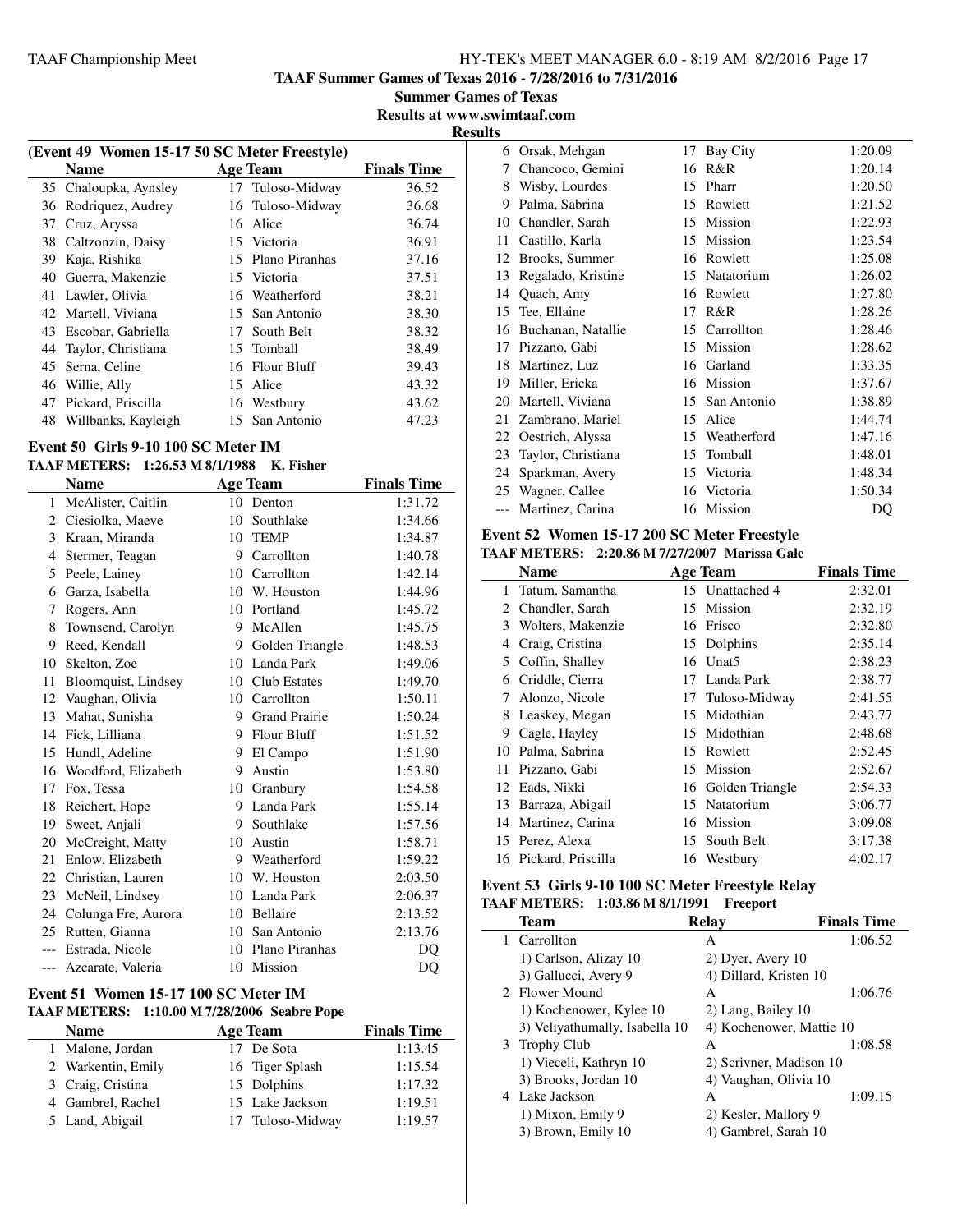**TAAF Summer Games of Texas 2016 - 7/28/2016 to 7/31/2016**

#### **Summer Games of Texas**

**Results at www.swimtaaf.com**

#### **Results**

| (Event 53 Girls 9-10 100 SC Meter Freestyle Relay) |                                              |                                          |                    |  |
|----------------------------------------------------|----------------------------------------------|------------------------------------------|--------------------|--|
|                                                    | <b>Team</b>                                  | <b>Relay</b>                             | <b>Finals Time</b> |  |
| 5                                                  | R&R                                          | А                                        | 1:09.89            |  |
|                                                    | 1) Masters, Ann Marie 10                     | 2) Light, Ava 9                          |                    |  |
|                                                    | 3) O'Connor, Teagon 10                       | 4) Gage, Tess 10                         |                    |  |
|                                                    | 6 Frisco                                     | А                                        | 1:12.00            |  |
|                                                    | 1) Karapurkar, Mauli 10                      | 2) Cummings, Katherine 9                 |                    |  |
|                                                    | 3) Gloier, Cameron 9                         | 4) Shofran, Dorothy 10                   |                    |  |
| 7                                                  | Tiger Splash                                 | А                                        | 1:12.52            |  |
|                                                    | 1) Perry, Ryan 10                            | 2) Newton, Natasha 10                    |                    |  |
|                                                    | 3) Silcox, Kinsey 10                         | 4) Parnell, Perri 10                     |                    |  |
| 8                                                  | R&R                                          | B                                        | 1:12.96            |  |
|                                                    | 1) Trevino, Estela 9                         | 2) Garza, Amarissa 10                    |                    |  |
|                                                    | 3) Juarez, Abigail 9                         | 4) Boettcher, Kady 9                     |                    |  |
| 9                                                  | Victoria                                     | A                                        | 1:12.98            |  |
|                                                    | 1) Lundy, Lauren 10                          | 2) Hinojosa, Sophia 10                   |                    |  |
|                                                    | 3) Smith, Annie 9                            | 4) Nethery, Kassidy 10                   |                    |  |
|                                                    | 10 Carrollton                                | B                                        | 1:13.19            |  |
|                                                    | 1) Fowers, Madeline 9                        | 2) Vaughan, Olivia 10                    |                    |  |
|                                                    | 3) Wright, Angelica 10                       | 4) Stermer, Teagan 9                     |                    |  |
| 11                                                 | McAllen                                      | A                                        | 1:14.10            |  |
|                                                    | 1) Bzibziak, Alexandria 10                   | 2) Townsend, Carolyn 9                   |                    |  |
|                                                    | 3) Navaro, Lauren 10                         | 4) Montemayor, Angelina 10               |                    |  |
| 12                                                 | Victoria                                     | В                                        | 1:14.45            |  |
|                                                    | 1) Brooks, Annika 9                          | 2) Cuellar, Katelynn 10                  |                    |  |
|                                                    | 3) Agarwal, Maanvi 10                        | 4) Amejorado, Cameryn 10                 |                    |  |
| 13                                                 | Southlake                                    | А                                        | 1:15.91            |  |
|                                                    | 1) Agarwal, Ananya 10                        | 2) Yochum, Frankie 9                     |                    |  |
|                                                    | 3) Sweet, Anjali 9                           | 4) Ng, Natalie 10                        |                    |  |
|                                                    | 14 Landa Park                                | A                                        | 1:16.76            |  |
|                                                    | 1) Skelton, Zoe 10                           | 2) Reichert, Hope 9                      |                    |  |
|                                                    | 3) Felderhoff, Katelyn 10                    | 4) Wolter, Emma 10                       |                    |  |
| 15                                                 | Frisco                                       | B                                        | 1:17.24            |  |
|                                                    | 1) Lendrihas, Naia 9                         | 2) Bray, Emily 9                         |                    |  |
|                                                    | 3) Lewis, Elizabeth 10                       | 4) Killian, Gabriella 10                 |                    |  |
|                                                    | 16 Alice                                     | А                                        | 1:18.06            |  |
|                                                    | 1) Sanchez, Leah 9                           | 2) Vasquez, Amaris 10                    |                    |  |
|                                                    | 3) Garcia, Natalie 9                         | 4) Rubio, Caitlynn 10                    |                    |  |
| 17                                                 | Trophy Club                                  | В                                        | 1:18.55            |  |
|                                                    | 1) Hutson, Lucy 10                           | 2) Delahoz, MiaGrace 9                   |                    |  |
|                                                    | 3) Bittick, Brianna 10                       | 4) Edwards, Anna 10                      |                    |  |
| 18                                                 | El Campo                                     | Α                                        | 1:18.65            |  |
|                                                    | 1) Hundl, Adeline 9<br>3) Wallis, Riley 9    | 2) Hill, Abigail 9                       |                    |  |
|                                                    | 19 Frisco                                    | 4) Little, Juilann 10<br>C               | 1:19.03            |  |
|                                                    |                                              |                                          |                    |  |
|                                                    | 1) Harthcock, Emily 10<br>3) Paton, Kyndle 9 | 2) Dang, Sophia 10<br>4) Riley, Faith 10 |                    |  |
| 20                                                 | San Antonio                                  | Α                                        | 1:19.53            |  |
|                                                    | 1) Limon, Ariana 9                           | 2) Robledo, Perla 10                     |                    |  |
|                                                    | 3) Leos, Madison 9                           | 4) Hernandez, Ileana 10                  |                    |  |
| 21                                                 | Mission                                      | А                                        | 1:25.14            |  |
|                                                    | 1) Rico, Estefania 10                        | 2) Fernandez, Kaitlyn 9                  |                    |  |
|                                                    | 3) Gonzalez, Berenice 9                      | 4) Kidd, Kathryn 9                       |                    |  |
| 22                                                 | Landa Park                                   | B                                        | 1:26.04            |  |
|                                                    | 1) Bowers, Elizabeth 9                       | 2) Trussell, Avery 9                     |                    |  |
|                                                    | 3) Zunker, MacKenzey 9                       | 4) Abel, Josslyn 10                      |                    |  |
|                                                    |                                              |                                          |                    |  |

| 23 McAllen                |                                 | 1:38.82 |
|---------------------------|---------------------------------|---------|
| 1) De La Garza, Maranda 9 | 2) Martinez Alvarez, Amaya 10   |         |
| 3) Ramirez, Nadia 9       | 4) Martienz Alvarez, Tatiana 10 |         |

#### **Event 54 Women 15-17 200 SC Meter Freestyle Relay TAAF METERS: 1:57.59 M 7/28/2006 R&R Aquatics V Snider, L Hlavaty, M Gale, L Littleton**

| Team                    | Relay                   | <b>Finals Time</b> |
|-------------------------|-------------------------|--------------------|
| Mission                 | А                       | 2:07.84            |
| 1) Benavides, Bianca 16 | 2) Garza, Clea 16       |                    |
| 3) Castillo, Karla 15   | 4) Chandler, Sarah 15   |                    |
| 2 R&R                   | А                       | 2:08.78            |
| 1) Chancoco, Gemini 16  | 2) Bone, Lindsey 15     |                    |
| 3) Tee, Ellaine 17      | 4) Jaime, Summer 15     |                    |
| 3 Victoria              | A                       | 2:39.29            |
| 1) Sparkman, Avery 15   | 2) Wagner, Callee 16    |                    |
| 3) Guerra, Makenzie 15  | 4) Caltzonzin, Daisy 15 |                    |

#### **Event 55 Boys 8 & Under 100 SC Meter Medley Relay TAAF METERS: 1:23.22 M 7/28/2007 Keller Barracudas Rutledge, Willenbring, Gopffarth, Bartholomew**

|                | Team                   | <b>Relay</b>             | <b>Finals Time</b> |
|----------------|------------------------|--------------------------|--------------------|
| 1              | <b>Trophy Club</b>     | A                        | 1:29.69            |
|                | 1) Brooks, Benjamin 8  | 2) Burraston, Stephen 8  |                    |
|                | 3) Nickler, Jack 8     | 4) Grube, Jacob 8        |                    |
| $\mathfrak{D}$ | Frisco                 | А                        | 1:30.16            |
|                | 1) Franklin, Nathan 8  | 2) Gulledge, Rhett 8     |                    |
|                | 3) Buchanan, Brock 8   | 4) Nicosia, Noah 7       |                    |
|                | 3 Lake Jackson         | A                        | 1:42.62            |
|                | 1) Owens, Karson 8     | 2) James, Nicholas 8     |                    |
|                | 3) Corn, Kasen 8       | 4) Mixon, Luke 8         |                    |
|                | 4 Frisco               | B                        | 1:43.62            |
|                | 1) Sennett, Hayden 8   | 2) Avula, Rithvik 8      |                    |
|                | 3) Hammons, Joshua 7   | 4) Xie, Nevin 7          |                    |
|                | 5 Flower Mound         | A                        | 1:43.65            |
|                | 1) DaCunha, Mattix 8   | 2) Smith, Dylan 8        |                    |
|                | 3) DeGraff, Dalton 8   | 4) Stenning, Oliver 6    |                    |
|                | 6 Alice                | А                        | 1:49.95            |
|                | 1) Hernandez, Oscar 8  | 2) Molina, Jason 8       |                    |
|                | 3) Molina, Jake 7      | 4) Hernandez, Octavian 7 |                    |
| 7              | Alice                  | B                        | 1:51.66            |
|                | 1) Lara, Christian 7   | 2) Hughes, Preston 8     |                    |
|                | 3) Galvan, Ayden 8     | 4) Urrutia, Francisco 7  |                    |
| 8              | <b>Tiger Splash</b>    | A                        | 1:53.90            |
|                | 1) Silcox, Jackson 8   | 2) Ballard, Keegan 8     |                    |
|                | 3) Williamson, Scott 7 | 4) Jordan, Tate 7        |                    |
|                | 9 Bay City             | A                        | 2:02.34            |
|                | 1) Sones, Bode 7       | 2) Sones, Paul Ryan 8    |                    |
|                | 3) Garza, Daiten 8     | 4) Rodriguez, Sergio 7   |                    |
|                | Frisco                 | $\mathcal{C}$            | DQ                 |
|                | 1) Chesney, Colton 8   | 2) Perry, Rex 7          |                    |
|                | 3) Fiorese, Arthur 7   | 4) Tate, Parker 8        |                    |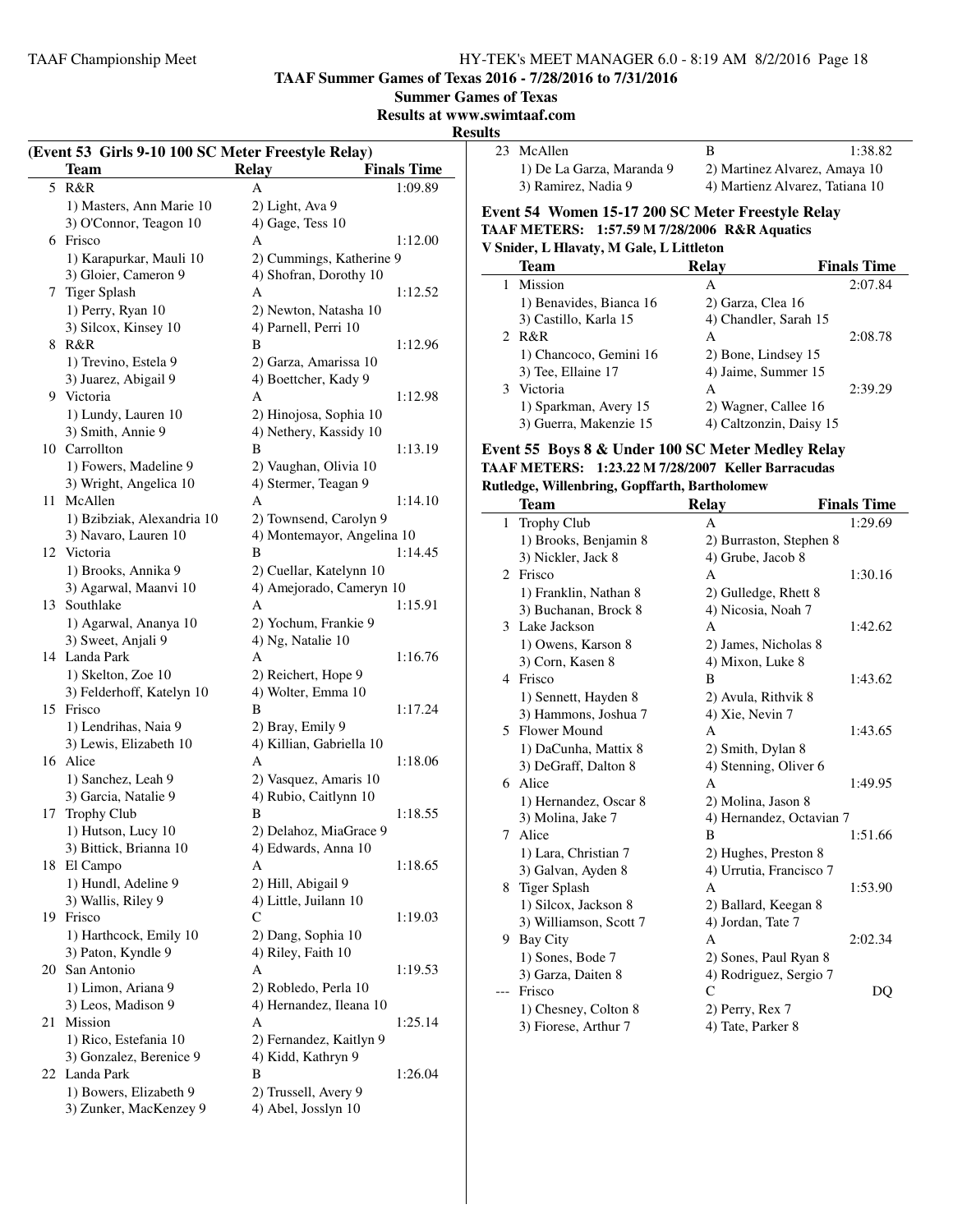**TAAF Summer Games of Texas 2016 - 7/28/2016 to 7/31/2016**

**Summer Games of Texas**

**Results at www.swimtaaf.com**

**Results**

| Event 56 Men 18 & Over 200 SC Meter Medley Relay |
|--------------------------------------------------|
| TAAF METERS: 1:52.34 M 7/28/2007 R&R Aquatics    |
| <b>D</b> Divers F Ruchy R Revent D Atkinson      |

| к китега, в разот, в ргтане, в жиннями |                          |                          |                    |  |  |  |
|----------------------------------------|--------------------------|--------------------------|--------------------|--|--|--|
|                                        | Team                     | Relay                    | <b>Finals Time</b> |  |  |  |
|                                        | 1 Trophy Club            | A                        | 1:54.13            |  |  |  |
|                                        | 1) Guthrie, Ryan 22      | 2) Langer, Brandon 19    |                    |  |  |  |
|                                        | 3) Millsap, Ty 21        | 4) Sampognaro, Daniel 20 |                    |  |  |  |
|                                        | 2 Frisco                 | A                        | 2:07.21            |  |  |  |
|                                        | 1) Gulledge, Billy 41    | 2) Snowden, Freddie 21   |                    |  |  |  |
|                                        | 3) Brandon, Chad 20      | 4) Buonanno, Chase 19    |                    |  |  |  |
|                                        | 3 South Belt             | A                        | 2:16.76            |  |  |  |
|                                        | 1) Howard, Landon 28     | 2) Graham, Devin 18      |                    |  |  |  |
|                                        | 3) Morgan, Tristan 18    | 4) Melo, Clayton 21      |                    |  |  |  |
|                                        | 4 Westbury               | A                        | 2:30.42            |  |  |  |
|                                        | 1) Ramirez, Noel 19      | 2) Smith, Rushed 25      |                    |  |  |  |
|                                        | 3) Jones, Vanarthur 21   | 4) Blanco, Francisco 21  |                    |  |  |  |
| 5.                                     | Frisco                   | B                        | 2:54.27            |  |  |  |
|                                        | 1) Medigovich, Robert 53 | 2) Buonanno, Charles 51  |                    |  |  |  |
|                                        | 3) Buchanan, Eric 45     | 4) Bray, Robert 54       |                    |  |  |  |
|                                        |                          |                          |                    |  |  |  |

### **Event 57 Boys 8 & Under 50 SC Meter Freestyle**

#### **TAAF METERS: 36.09 M 8/1/1990 J. Zimmerman**

| <b>Name</b> |                    |   | <b>Age Team</b>       | <b>Finals Time</b> |
|-------------|--------------------|---|-----------------------|--------------------|
| 1           | Loper, Evan        | 8 | <b>TACCM</b>          | 41.02              |
| 2           | Fernandes, Gareth  | 8 | W. Houston            | 42.16              |
| 3           | Macatee, Jack      | 7 | Rowlett               | 43.45              |
| 4           | Scott, Vincent     | 8 | Plano Aducks          | 43.77              |
| 5           | Mojdeh, Keegan     | 8 | <b>Farmers Branch</b> | 44.42              |
| 6           | Singh, Amani       | 8 | Mission               | 45.92              |
| 7           | Medeiros, Isaiah   | 8 | Midothian             | 46.80              |
| 8           | Guerrero, Edward   | 8 | Killeen               | 48.52              |
| 9           | Hafemeister, Andy  | 7 | Tuloso-Midway         | 49.18              |
| 10          | Salinas, Jose      | 8 | Alice                 | 49.32              |
| 11          | Barnes, Burt       | 8 | Landa Park            | 49.63              |
| 12          | Peterson, Grant    | 8 | Denton                | 49.74              |
| 13          | Clay, Kyler        | 8 | Plano Aducks          | 49.92              |
| 14          | Reichert, Augustus | 8 | Landa Park            | 52.15              |
| 15          | Merriken, Wyatt    | 7 | McAllen               | 53.67              |
| 16          | Velazquez, Javi    | 7 | Golden Triangle       | 53.72              |
| 17          | Deleon, Nicholas   | 8 | Alice                 | 54.31              |
| 18          | Hegar, Jonah       | 8 | W. Houston            | 54.40              |
| 19          | Wind, Andrew       | 8 | Wharton               | 54.63              |
| 20          | Zunker, Ryan       | 8 | Landa Park            | 55.64              |
| 21          | Delgado, Sebastian | 8 | Mission               | 55.66              |
| 22          | Vasquez, Evan      | 7 | El Campo              | 56.37              |
| 23          | Jimenez, Ignacio   | 8 | San Antonio           | 57.60              |
| 24          | Ruiz, Alexander    | 7 | R&R                   | 59.44              |
| 25          | Fiala, Ben         | 7 | <b>TEMP</b>           | 1:00.24            |

#### **Event 58 Men 18-24 100 SC Meter Freestyle TAAF METERS: 53.54 M 8/6/2000 Jim Svoboda**

| <b>Name</b>          | <b>Age Team</b> | <b>Finals Time</b> |
|----------------------|-----------------|--------------------|
| 1 Brandon, Chad      | 20 Frisco       | 54.50              |
| 2 Mangel, Sean       | 20 R&R          | 57.17              |
| 3 McAdoo, Luis       | 22 Kyle         | 58.64              |
| 4 Sampognaro, Daniel | 20 Trophy Club  | 59.58              |

| 5 Brown, Ryan      | 20 Lake Jackson     | 1:00.25 |
|--------------------|---------------------|---------|
| 6 Costas, Bradley  | 23 Austin           | 1:13.26 |
| 7 Elias, Hunter    | 18 Belterra Marlins | 1:14.44 |
| 8 Elizondo, Daniel | 18 McAllen          | 1:14.95 |
| 9 Graham, Devin    | 18 South Belt       | 1:25.23 |
| 10 Mejia, Mauricio | 19 Pharr            | 1:47.29 |
|                    |                     |         |

#### **Event 59 Men 35-39 100 SC Meter Freestyle**

|    | <b>Name</b>                                    |    | <b>Age Team</b>              | <b>Finals Time</b> |
|----|------------------------------------------------|----|------------------------------|--------------------|
|    | 1 Levine, Aaron                                |    | 37 Austin                    | 1:25.94            |
|    | 2 Benavidez, Michael                           |    | 39 San Antonio               | 2:07.31            |
|    | Event 60 Men 40-44 100 SC Meter Freestyle      |    |                              |                    |
|    | <b>Name</b>                                    |    | <b>Age Team</b>              | <b>Finals Time</b> |
|    | 1 Gulledge, Billy                              | 41 | Frisco                       | 1:05.44            |
|    | 2 Gilliam, Peter                               | 43 | Bellaire                     | 1:05.69            |
|    | 3 Mullen, Brian                                |    | 44 Landa Park                | 1:19.07            |
|    |                                                |    |                              |                    |
|    | Event 60 Men 50-54 100 SC Meter Freestyle      |    |                              |                    |
|    | Name                                           |    | <b>Age Team</b><br>53 Frisco | <b>Finals Time</b> |
| 1  | Medigovich, Robert                             |    |                              | 1:29.69            |
|    | Event 60 Men 60-64 100 SC Meter Freestyle      |    |                              |                    |
|    | <b>Name</b>                                    |    | <b>Age Team</b>              | <b>Finals Time</b> |
| 1  | Kelly, Robert                                  |    | 62 South Belt                | 2:06.87            |
|    | Event 60 Men 70-74 100 SC Meter Freestyle      |    |                              |                    |
|    | Name                                           |    | <b>Age Team</b>              | <b>Finals Time</b> |
| 1  | Thatcher, Sanford                              |    | 72 Frisco                    | 1:38.81            |
|    | Event 61 Boys 6 & Under 25 SC Meter Backstroke |    |                              |                    |
|    | <b>Name</b>                                    |    | <b>Age Team</b>              | <b>Finals Time</b> |
| 1  | Respondek, Gus                                 |    | 6 El Campo                   | 23.85              |
|    | 2 Gardner, Trevor                              | 5  | <b>Trophy Club</b>           | 24.35              |
|    | 3 Smith, Joey                                  |    | 6 Victoria                   | 24.70              |
|    | 4 Ciesiolka, Brodie                            |    | 6 Southlake                  | 24.74              |
|    | 5 Stenning, Oliver                             |    | 6 Flower Mound               | 26.36              |
|    | 6 Bailes, Ben                                  |    | 6 West of Brazos             | 26.58              |
|    | 7 Lacy, Jack                                   |    | 6 Frisco                     | 26.79              |
|    | 8 Efird, Logan                                 | 6  | Sienna                       | 28.98              |
|    | 9 Hendrickson, Aiden                           |    | 6 W. Houston                 | 29.02              |
|    | 10 Nicosia, Jacob                              |    | 5 Frisco                     | 29.97              |
| 11 | Beal, Konnor                                   |    | 6 El Campo                   | 30.03              |
|    | 12 Phillips, Marcus                            |    | 6 Rockport                   | 30.35              |
|    | 13 Jones, Chasyn                               |    | 6 Tiger Splash               | 30.43              |
|    | 14 Dorffeld, Colton                            |    | 6 W. Houston                 | 30.70              |
|    | 15 Ritch, William                              |    | 6 Dolphins                   | 31.13              |
|    | 16 Chretien, Zennie                            |    | 6 Frisco                     | 32.90              |
|    | 17 Lockett, Cai                                |    | 4 Landa Park                 | 33.81              |
|    | 18 Shamblin, Jackson                           |    | 6 Landa Park                 | 37.49              |
|    | 19 Soliz, Anthony                              |    | 6 Austin                     | 45.76              |
|    | 20 Brewster, Simon                             |    | 6 Austin                     | 47.19              |
|    | --- Riley, Aaron                               |    | 6 Frisco                     | DQ                 |
|    | --- Cordero, Gabriel                           |    | 6 Mesquite                   | DQ                 |
|    | --- Christian, Floyd                           | 6  | W. Houston                   | DQ                 |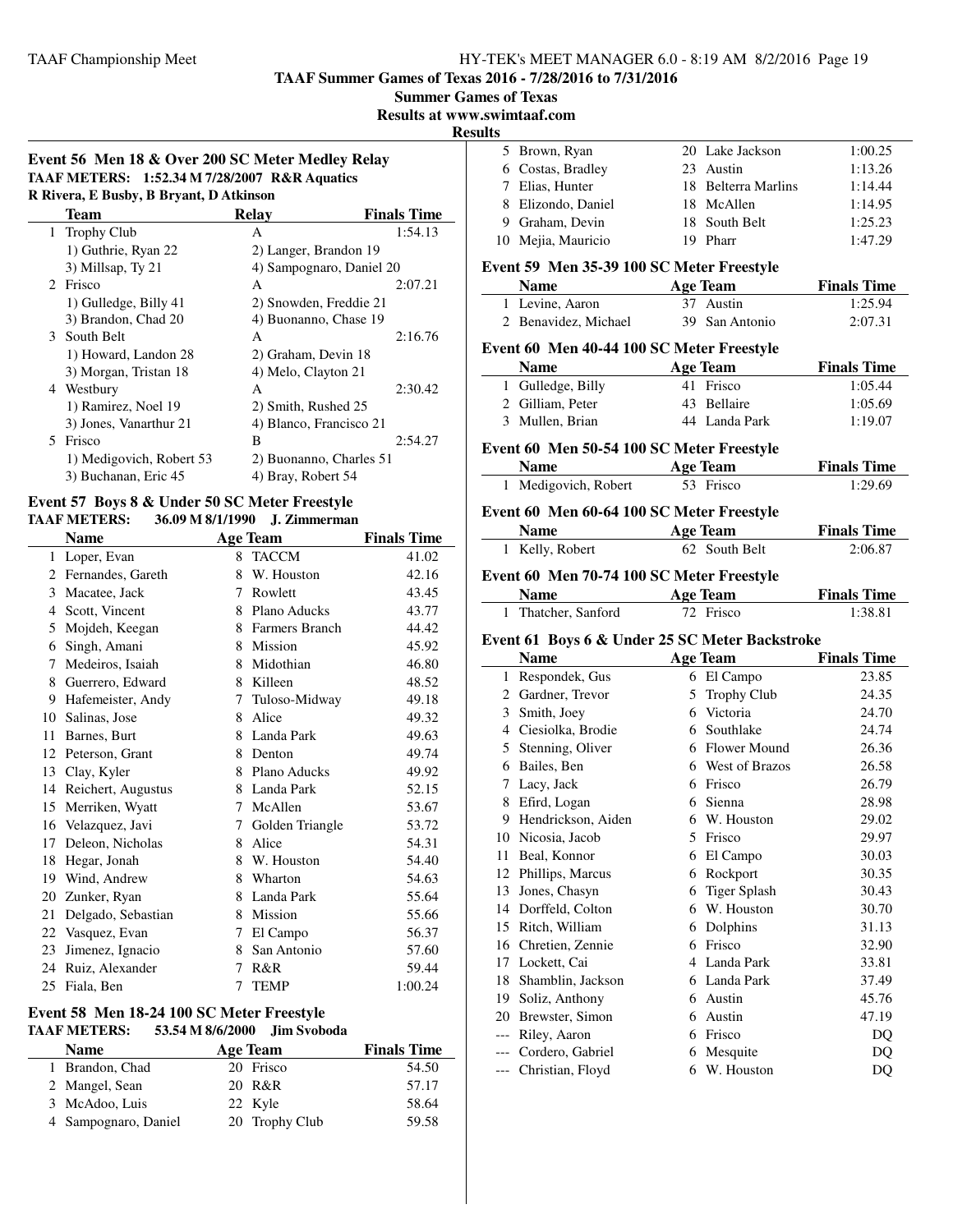**TAAF Summer Games of Texas 2016 - 7/28/2016 to 7/31/2016**

**Summer Games of Texas**

**Results at www.swimtaaf.com**

#### **Results**

| Event 62 Boys 8 & Under 25 SC Meter Backstroke<br><b>TAAF METERS:</b><br>20.42 M 8/1/1988<br><b>Travis Lewis</b> |                              |   |                    |                    |
|------------------------------------------------------------------------------------------------------------------|------------------------------|---|--------------------|--------------------|
|                                                                                                                  | <b>Name</b>                  |   | Age Team           | <b>Finals Time</b> |
| $\mathbf{1}$                                                                                                     | Corn. Kasen                  |   | 8 Lake Jackson     | 20.03M             |
|                                                                                                                  | 2 Yu, Charles                | 8 | Bellaire           | 20.98              |
| 3                                                                                                                | Wood, Tristan                |   | 8 Borne            | 22.73              |
| 4                                                                                                                | Heldenbrand, Dylan           | 7 | Southlake          | 22.88              |
| 5                                                                                                                | Nguyen, Landyn               |   | 8 Golden Triangle  | 23.07              |
| 6                                                                                                                | DaCunha, Mattix              |   | 8 Flower Mound     | 23.36              |
| 7                                                                                                                | Gardiner, William            |   | 8 Belterra Marlins | 23.64              |
|                                                                                                                  | 8 Calk, Morgan               |   | 8 Tuloso-Midway    | 23.76              |
| 9                                                                                                                | Burk, Tyler                  |   | 8 Keller           | 24.13              |
| 10                                                                                                               | Macatee, Jack                | 7 | Rowlett            | 25.00              |
| 11                                                                                                               | Franklin, Nathan             |   | 8 Frisco           | 25.04              |
|                                                                                                                  | 12 Scott, Vincent            |   | 8 Plano Aducks     | 25.14              |
| 13                                                                                                               | Hammons, Joshua              | 7 | Frisco             | 25.24              |
| 14                                                                                                               | Woodard, John Thomas         | 8 | Keller             | 25.62              |
| 15                                                                                                               | Brooks, Benjamin             | 8 | Trophy Club        | 25.86              |
| 16                                                                                                               | Bird, Hudson                 | 7 | Landa Park         | 27.64              |
| 17                                                                                                               | Ek, Magnus                   | 8 | Kingsville         | 28.12              |
| *18                                                                                                              | Sennett, Hayden              | 8 | Frisco             | 28.18              |
|                                                                                                                  | *18 Avalos-Martinez, Brenden | 8 | Austin             | 28.18              |
|                                                                                                                  | 20 Edmonds, Colt             | 8 | Victoria           | 28.40              |
| 21                                                                                                               | Hegar, Jonah                 | 8 | W. Houston         | 28.78              |
| 22                                                                                                               | Merriken, Wyatt              |   | 7 McAllen          | 30.63              |
| 23                                                                                                               | McCreight, Malcom            |   | 8 Austin           | 30.66              |
| 24                                                                                                               | Nunez, Leonel                | 8 | McAllen            | 37.86              |
| 25                                                                                                               | Barbin, Alexander            | 7 | McAllen            | 39.65              |
| $---$                                                                                                            | Roseales, Tristan            | 7 | San Antonio        | DQ                 |

#### **Event 63 Men 18-24 50 SC Meter Backstroke TAAF METERS: 28.57 M 7/28/2007 Roel Rivera**

|   | <b>Name</b>          | <b>Age Team</b> |                    | <b>Finals Time</b> |
|---|----------------------|-----------------|--------------------|--------------------|
|   | 1 Guthrie, Ryan      |                 | 22 Trophy Club     | 28.06M             |
|   | 2 Youngblood, Mason  |                 | 18 Golden Triangle | 28.61              |
|   | 3 Garza, David       |                 | 18 Edinst          | 31.75              |
|   | 4 Mouton, Justin     |                 | 23 Golden Triangle | 31.80              |
|   | 5 Sampognaro, Daniel |                 | 20 Trophy Club     | 32.43              |
|   | 6 Hinojosa, Aaron    |                 | 18 Alice           | 32.47              |
|   | 7 Teel, Keith        |                 | 24 Bellaire        | 32.90              |
|   | 8 Costas, Bradley    |                 | 23 Austin          | 41.17              |
| 9 | Elizondo, Daniel     |                 | 18 McAllen         | 43.13              |
|   | Mejia, Mauricio      | 19              | Pharr              | 1:05.44            |

### **Event 64 Men 25-29 50 SC Meter Backstroke**

| <b>Name</b>                                                                                             | <b>Age Team</b>                           | <b>Finals Time</b> |  |  |  |  |
|---------------------------------------------------------------------------------------------------------|-------------------------------------------|--------------------|--|--|--|--|
| 1 Howard, Landon                                                                                        | 28 South Belt                             | 34.20              |  |  |  |  |
|                                                                                                         | Event 65 Men 40-44 50 SC Meter Backstroke |                    |  |  |  |  |
| <b>Name</b>                                                                                             | Age Team                                  | <b>Finals Time</b> |  |  |  |  |
| 1 Brooks, Michael                                                                                       | 42 Trophy Club                            | 40.35              |  |  |  |  |
| 2 Gulledge, Billy                                                                                       | 41 Frisco                                 | 40.59              |  |  |  |  |
| Gilliam, Peter<br>3.                                                                                    | 43 Bellaire                               | 49.09              |  |  |  |  |
| $E_{\text{max}}$ (F M $_{\text{max}}$ 45 40 50 CC M $_{\text{max}}$ D $_{\text{max}}$ L $_{\text{max}}$ |                                           |                    |  |  |  |  |

# **Event 65 Men 45-49 50 SC Meter Backstroke**<br>Name **Age Tham**

| <b>Name</b>      | Age Team  | <b>Finals Time</b> |
|------------------|-----------|--------------------|
| Nuccitelli, Saul | 45 Austin | 36.94              |

|              | Event 65 Men 50-54 50 SC Meter Backstroke        |                  |                  |                    |  |  |
|--------------|--------------------------------------------------|------------------|------------------|--------------------|--|--|
|              | Name                                             |                  | <b>Age Team</b>  | <b>Finals Time</b> |  |  |
| 1            | Medigovich, Robert                               |                  | 53 Frisco        | 45.62              |  |  |
|              | Event 65 Men 55-59 50 SC Meter Backstroke        |                  |                  |                    |  |  |
|              | Name                                             |                  | <b>Age Team</b>  | <b>Finals Time</b> |  |  |
| 1            | Butler, Richard                                  |                  | 56 Bellaire      | 49.18              |  |  |
|              |                                                  |                  |                  |                    |  |  |
|              | Event 65 Men 60-64 50 SC Meter Backstroke        |                  |                  |                    |  |  |
|              | Name                                             |                  | <b>Age Team</b>  | <b>Finals Time</b> |  |  |
| 1            | Kelly, Robert                                    |                  | 62 South Belt    | 1:21.33            |  |  |
|              | Event 65 Men 70-74 50 SC Meter Backstroke        |                  |                  |                    |  |  |
|              | <b>Name</b>                                      |                  | <b>Age Team</b>  | <b>Finals Time</b> |  |  |
| $\mathbf{1}$ | Thatcher, Sanford                                |                  | 72 Frisco        | 52.38              |  |  |
|              | Event 66 Boys 8 & Under 25 SC Meter Breaststroke |                  |                  |                    |  |  |
|              | <b>TAAF METERS:</b>                              | 20.89 M 8/1/1990 | J. Kramer        |                    |  |  |
|              | <b>Name</b>                                      |                  | <b>Age Team</b>  | <b>Finals Time</b> |  |  |
|              | 1 Loper, Evan                                    |                  | 8 TACCM          | 23.40              |  |  |
|              | 2 Gulledge, Rhett                                |                  | 8 Frisco         | 23.49              |  |  |
|              | 3 Burraston, Stephen                             |                  | 8 Trophy Club    | 24.36              |  |  |
|              | 4 Medeiros, Isaiah                               |                  | 8 Midothian      | 26.18              |  |  |
|              | 5 Ballard, Keegan                                |                  | 8 Tiger Splash   | 26.54              |  |  |
|              | 6 Nguyen, Austin                                 |                  | 8 Grand Prairie  | 26.70              |  |  |
|              | 7 Slyker, William                                |                  | 7 Marble Falls   | 26.97              |  |  |
|              | 8 Cochran, Kolton                                |                  | 8 R&R            | 27.18              |  |  |
|              | 9 Werner, Bode                                   |                  | 7 Victoria       | 28.23              |  |  |
|              | 10 Stutz, Landon                                 |                  | 8 Trophy Club    | 28.55              |  |  |
|              | 11 Cecil, Jack                                   |                  | 8 Austin         | 29.08              |  |  |
|              | 12 Landry, Zavin                                 |                  | 7 Southlake      | 29.59              |  |  |
|              | 13 Ruiz, Alexander                               |                  | 7 R&R            | 30.71              |  |  |
|              | 14 Mehta, Rahul                                  |                  | 8 Plano Piranhas | 31.08              |  |  |
|              | 15 James, Nicholas                               |                  | 8 Lake Jackson   | 31.18              |  |  |
|              | 16 Clay, Kyler                                   |                  | 8 Plano Aducks   | 31.42              |  |  |
|              | 17 Seiler, Maclain                               |                  | 8 Austin         | 32.75              |  |  |
|              | 18 Wong, Cole                                    |                  | 8 Austin         | 33.73              |  |  |
|              | 19 Hafemeister, Andy                             |                  | 7 Tuloso-Midway  | 34.43              |  |  |
|              | 20 Hughes, Preston                               |                  | 8 Alice          | 35.01              |  |  |
|              | --- Singh, Amani                                 |                  | 8 Mission        | DQ                 |  |  |
|              | --- Kidd, John                                   |                  | 7 Mission        | DQ                 |  |  |
|              | --- Barbin, Alexander                            | 7                | McAllen          | DQ                 |  |  |
|              | --- Wood, Tristan                                |                  | 8 Borne          | DO                 |  |  |
|              | --- Wind, Andrew                                 |                  | 8 Wharton        | DQ                 |  |  |
|              |                                                  |                  |                  |                    |  |  |

#### **Event 67 Men 18-24 50 SC Meter Breaststroke TAAF METERS: 31.46 M 7/29/2006 Eddie Ortiz**

|   | Name                        |    | <b>Age Team</b> | <b>Finals Time</b> |
|---|-----------------------------|----|-----------------|--------------------|
|   | 1 Brandon, Chad             |    | 20 Frisco       | 30.44M             |
|   | 2 Wilkins, Matthew          |    | 18 Wharton      | 30.72M             |
|   | 3 Mangel, Sean              |    | 20 R&R          | 31.37M             |
|   | 4 McAllister-Johnson, Antho |    | 18 Lake Jackson | 31.89              |
|   | 5 Langer, Brandon           |    | 19 Trophy Club  | 33.19              |
|   | 6 Snowden, Freddie          |    | 21 Frisco       | 33.48              |
|   | 7 McAdoo, Luis              |    | 22 Kyle         | 34.53              |
|   | Fix, Andrew                 |    | 21 W. Houston   | 35.15              |
| 9 | Hinojosa, Aaron             | 18 | Alice           | 35.36              |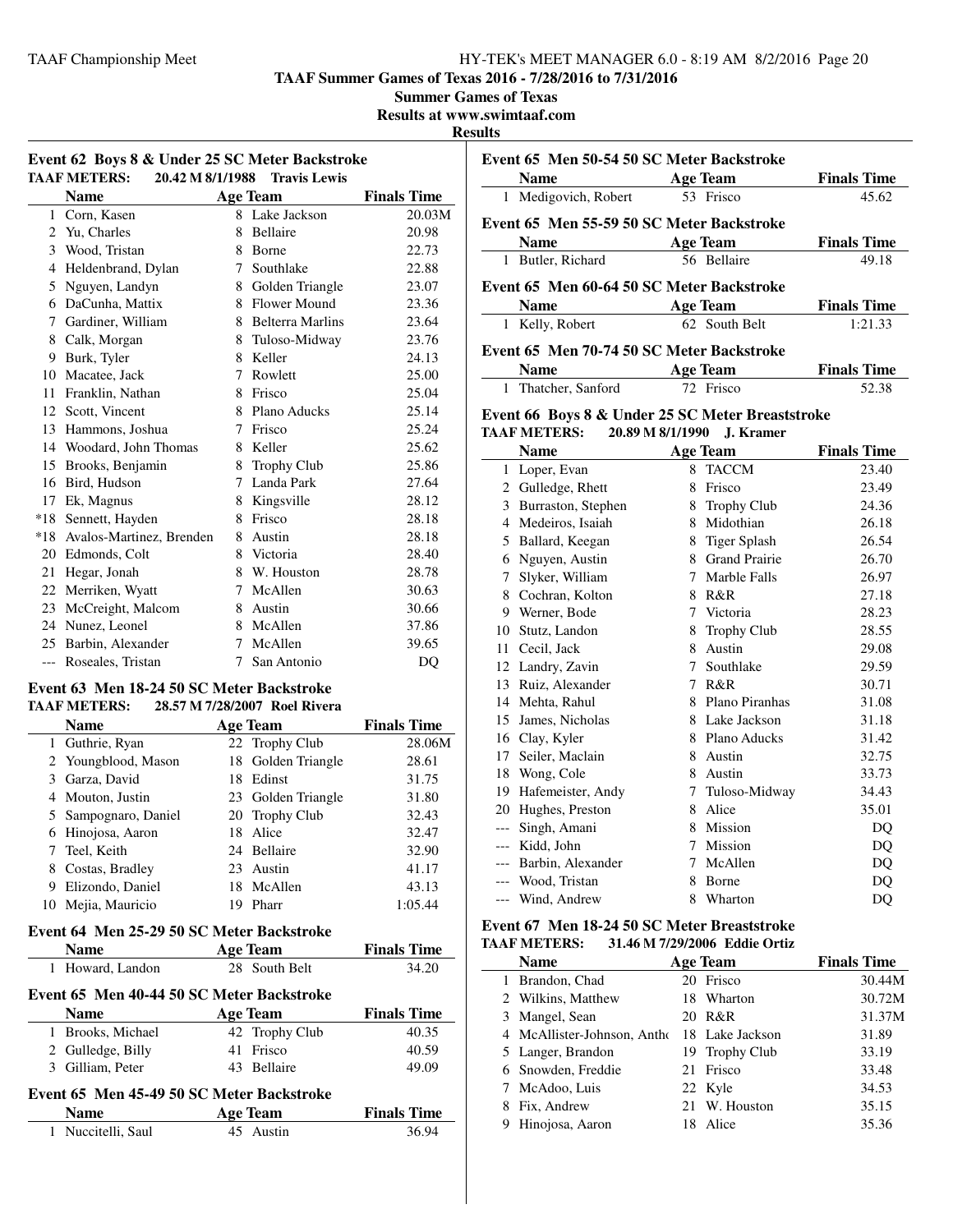**TAAF Summer Games of Texas 2016 - 7/28/2016 to 7/31/2016**

**Summer Games of Texas Results at www.swimtaaf.com**

**Results**

j.

 $\overline{a}$ 

|   |                                               |                  | (Event 67 Men 18-24 50 SC Meter Breaststroke) |                    |
|---|-----------------------------------------------|------------------|-----------------------------------------------|--------------------|
|   | <b>Name</b>                                   |                  | <b>Age Team</b>                               | <b>Finals Time</b> |
|   | 10 Hudzina, Jacob                             |                  | 18 W. Houston                                 | 35.69              |
|   | 11 Morgan, Tristan                            |                  | 18 South Belt                                 | 37.29              |
|   | 12 Hutson, Trevor                             |                  | 21 Trophy Club                                | 38.30              |
|   | 13 Melo, Clayton                              |                  | 21 South Belt                                 | 39.44              |
|   | 14 Elias, Hunter                              |                  | 18 Belterra Marlins                           | 39.47              |
|   | 15 Teel, Keith                                |                  | 24 Bellaire                                   | 40.07              |
|   | 16 Moya, Robert                               |                  | 18 Edinst                                     | 40.08              |
|   | 17 Jones, Vanarthur                           |                  | 21 Westbury                                   | 46.32              |
|   | Event 68 Men 25-29 50 SC Meter Breaststroke   |                  |                                               |                    |
|   | Name $\qquad \qquad \qquad$                   |                  | Age Team                                      | <b>Finals Time</b> |
|   | 1 Smith, Rushed                               |                  | 25 Westbury                                   | 41.60              |
|   | Event 68 Men 35-39 50 SC Meter Breaststroke   |                  |                                               |                    |
|   | <b>Name</b>                                   |                  | <b>Age Team</b>                               | <b>Finals Time</b> |
|   | 1 Levine, Aaron                               |                  | 37 Austin                                     | 43.02              |
|   | Event 69 Men 40-44 50 SC Meter Breaststroke   |                  |                                               |                    |
|   | <b>Name</b>                                   |                  | <b>Age Team</b>                               | <b>Finals Time</b> |
|   | 1 Gilliam, Peter                              |                  | 43 Bellaire                                   | 40.23              |
|   | 2 Gulledge, Billy                             |                  | 41 Frisco                                     | 42.74              |
|   | 3 Mullen, Brian                               |                  | 44 Landa Park                                 | 55.06              |
|   |                                               |                  |                                               |                    |
|   | Event 69 Men 45-49 50 SC Meter Breaststroke   |                  |                                               |                    |
|   | <b>Name</b>                                   |                  | <b>Age Team</b>                               | <b>Finals Time</b> |
|   | 1 Nuccitelli, Saul                            |                  | 45 Austin                                     | 40.37              |
|   | 2 Respondek, Todd                             |                  | 45 El Campo                                   | 41.01              |
|   | Event 69 Men 50-54 50 SC Meter Breaststroke   |                  |                                               |                    |
|   |                                               |                  |                                               |                    |
|   | <b>Name</b>                                   |                  | <b>Age Team</b>                               | <b>Finals Time</b> |
|   | 1 Bray, Robert                                |                  | 54 Frisco                                     | 40.57              |
|   | 2 Buonanno, Charles                           |                  | 51 Frisco                                     | 44.42              |
|   | 3 Medigovich, Robert                          |                  | 53 Frisco                                     | 48.58              |
|   | Event 69 Men 55-59 50 SC Meter Breaststroke   |                  |                                               |                    |
|   | Name Age Team                                 |                  |                                               | <b>Finals Time</b> |
|   | 1 Butler, Richard                             |                  | 56 Bellaire                                   | 44.61              |
|   | Event 69 Men 60-64 50 SC Meter Breaststroke   |                  |                                               |                    |
|   | Name                                          |                  | <u>Age Team</u>                               | <b>Finals Time</b> |
| 1 | Greenwell, Joe                                | 61               | R&R                                           | 41.80              |
| 2 | Kelly, Robert                                 |                  | 62 South Belt                                 | 58.33              |
|   | Event 69 Men 70-74 50 SC Meter Breaststroke   |                  |                                               |                    |
|   | <b>Name</b>                                   |                  | <b>Age Team</b>                               | <b>Finals Time</b> |
|   | 1 Thatcher, Sanford                           |                  | 72 Frisco                                     | 57.54              |
|   |                                               |                  |                                               |                    |
|   | Event 70 Boys 8 & Under 25 SC Meter Butterfly |                  | J. Messina                                    |                    |
|   | <b>TAAF METERS:</b><br><b>Name</b>            | 17.99 M 8/1/1989 | <b>Age Team</b>                               |                    |
|   |                                               | 8                |                                               | 19.97              |
|   | 1 Nickler, Jack                               | 8                | <b>Trophy Club</b>                            | <b>Finals Time</b> |
|   | 2 Loper, Evan                                 |                  | <b>TACCM</b>                                  | 20.81              |
|   | 3 Nguyen, Landyn                              |                  | 8 Golden Triangle                             | 21.41              |
|   | 4 Calk, Morgan                                |                  | 8 Tuloso-Midway                               | 22.96              |
|   | 5 Todd, Reid<br>6 Harrington, William         |                  | 8 Golden Triangle<br>8 Belterra Marlins       | 22.98<br>23.16     |

| 8     | Buchanan, Brock     | 8 | Frisco               | 23.62 |
|-------|---------------------|---|----------------------|-------|
| 9     | Myers, David        | 8 | Austin               | 23.97 |
| 10    | Burk, Tyler         | 8 | Keller               | 24.82 |
| 11.   | Mixon, Luke         | 8 | Lake Jackson         | 25.19 |
|       | 12 Wood, Tristan    | 8 | <b>Borne</b>         | 25.71 |
|       | 13 Guerrero, Edward | 8 | Killeen              | 27.71 |
|       | 14 Hegar, Jonah     | 8 | W. Houston           | 28.45 |
|       | 15 Molina, Jake     | 7 | Alice                | 28.97 |
|       | 16 Fiorese, Arthur  |   | Frisco               | 29.98 |
|       | 17 Power, Josh      | 8 | Kyle                 | 37.51 |
| $---$ | Galvan, Ayden       | 8 | Alice                | DQ    |
|       | --- Nguyen, Austin  | 8 | <b>Grand Prairie</b> | DO    |
|       | --- Voltin, John    | 8 | Plano Aducks         | DO    |

#### **Event 71 Men 18-24 50 SC Meter Butterfly**

#### **TAAF METERS: 26.42 M 7/28/2007 Blake Bryant Name Age Team Finals Time** 1 Guthrie, Ryan 22 Trophy Club 26.82 2 Langer, Brandon 19 Trophy Club 27.42 3 Mouton, Justin 23 Golden Triangle 27.65 4 Millsap, Ty 21 Trophy Club 27.98 5 Youngblood, Mason 18 Golden Triangle 28.76 6 Wilkins, Matthew 18 Wharton 28.90 7 Brown, Ryan 20 Lake Jackson 29.58 8 Garza, David 18 Edinst 30.02 9 Fix, Andrew 21 W. Houston 30.33 10 Buonanno, Chase 19 Frisco 31.66 11 Hutson, Trevor 21 Trophy Club 32.11 12 Morgan, Tristan 18 South Belt 34.33 13 Elias, Hunter 18 Belterra Marlins 35.21 14 Teel, Keith 24 Bellaire 35.35 15 Moya, Robert 18 Edinst 35.97 16 Graham, Devin 18 South Belt 38.55 17 Elizondo, Daniel 18 McAllen 39.40 18 Jones, Vanarthur 21 Westbury 44.58 --- Mejia, Mauricio 19 Pharr DQ **Event 72 Men 25-29 50 SC Meter Butterfly**

| Event <i>12</i> inten 23-29 30 SC intelet Butterny |                 |                    |  |  |
|----------------------------------------------------|-----------------|--------------------|--|--|
| <b>Name</b>                                        | <b>Age Team</b> | <b>Finals Time</b> |  |  |
| 1 Smith, Rushed                                    | 25 Westbury     | 40.18              |  |  |
| Event 72 Men 35-39 50 SC Meter Butterfly           |                 |                    |  |  |
| <b>Name</b>                                        | <b>Age Team</b> | <b>Finals Time</b> |  |  |
| 1 Benavidez, Michael                               | 39 San Antonio  | 1:04.75            |  |  |
| Event 73 Men 40-44 50 SC Meter Butterfly           |                 |                    |  |  |
| <b>Name</b>                                        | <b>Age Team</b> | <b>Finals Time</b> |  |  |
| 1 Gilliam, Peter                                   | 43 Bellaire     | 34.04              |  |  |
| 2 Gulledge, Billy                                  | Frisco<br>41    | 41.20              |  |  |
| Event 73 Men 45-49 50 SC Meter Butterfly           |                 |                    |  |  |
| <b>Name</b>                                        | <b>Age Team</b> | <b>Finals Time</b> |  |  |
| Respondek, Todd<br>$\mathbf{1}$                    | 45 El Campo     | 37.46              |  |  |
| Event 73 Men 55-59 50 SC Meter Butterfly           |                 |                    |  |  |
| <b>Name</b>                                        | <b>Age Team</b> | <b>Finals Time</b> |  |  |
| Butler, Richard<br>1                               | 56 Bellaire     | 48.51              |  |  |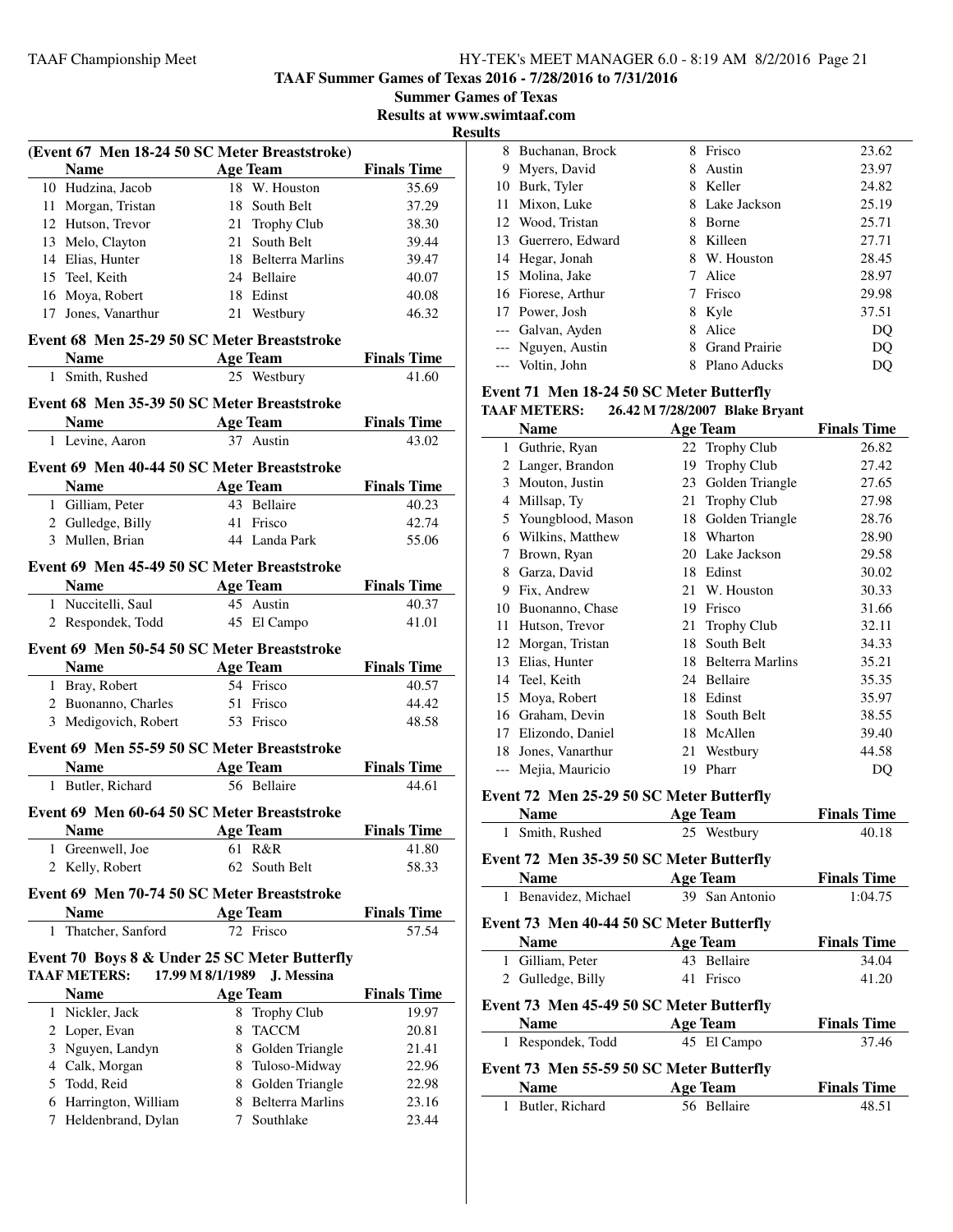**TAAF Summer Games of Texas 2016 - 7/28/2016 to 7/31/2016**

**Summer Games of Texas**

**Results at www.swimtaaf.com**

**Results**

|                                               | Event 73 Men 70-74 50 SC Meter Butterfly |                |                              |                             |  |  |
|-----------------------------------------------|------------------------------------------|----------------|------------------------------|-----------------------------|--|--|
|                                               | <b>Name</b>                              |                | <b>Age Team</b><br>72 Frisco | <b>Finals Time</b><br>57.95 |  |  |
|                                               | 1 Thatcher, Sanford                      |                |                              |                             |  |  |
| Event 74 Boys 6 & Under 25 SC Meter Freestyle |                                          |                |                              |                             |  |  |
|                                               | <b>Name</b>                              |                | <b>Age Team</b>              | <b>Finals Time</b>          |  |  |
| $\mathbf{1}$                                  | Gardner, Trevor                          | 5.             | <b>Trophy Club</b>           | 19.71                       |  |  |
| 2                                             | Dorffeld, Colton                         | 6              | W. Houston                   | 19.82                       |  |  |
| 3                                             | Stenning, Oliver                         | 6              | Flower Mound                 | 21.86                       |  |  |
| 4                                             | Lacy, Jack                               | 6              | Frisco                       | 21.93                       |  |  |
| 5                                             | Nicosia, Jacob                           | $\overline{5}$ | Frisco                       | 22.40                       |  |  |
| 6                                             | Beal, Konnor                             | 6              | El Campo                     | 23.39                       |  |  |
| 7                                             | Ciesiolka, Brodie                        | 6              | Southlake                    | 23.77                       |  |  |
| 8                                             | Bailes, Ben                              | 6              | West of Brazos               | 24.25                       |  |  |
| 9                                             | Christian, Floyd                         | 6              | W. Houston                   | 24.29                       |  |  |
| 10                                            | Respondek, Gus                           | 6              | El Campo                     | 24.82                       |  |  |
| 11                                            | Smith, Joey                              |                | 6 Victoria                   | 24.90                       |  |  |
| 12                                            | Smith, Colton                            | 6              | Ridglea                      | 25.12                       |  |  |
| 13                                            | Efird, Logan                             | 6              | Sienna                       | 25.23                       |  |  |
| 14                                            | Phillips, Marcus                         | 6              | Rockport                     | 25.76                       |  |  |
| 15                                            | Ward, Jack                               | 6              | <b>Trophy Club</b>           | 26.07                       |  |  |
| 16                                            | Hendrickson, Aiden                       | 6              | W. Houston                   | 26.38                       |  |  |
| 17                                            | Chretien, Zennie                         | 6              | Frisco                       | 27.08                       |  |  |
| 18                                            | Ritch, William                           | 6              | Dolphins                     | 27.44                       |  |  |
| 19                                            | Buchanan, Trey                           | 6              | Frisco                       | 28.02                       |  |  |
| 20                                            | Cordero, Gabriel                         | 6              | Mesquite                     | 29.84                       |  |  |
| 21                                            | Shamblin, Jackson                        | 6              | Landa Park                   | 30.48                       |  |  |
| 22                                            | Morelius, Kristopher                     | 6              | <b>Belterra Marlins</b>      | 31.17                       |  |  |
| 23                                            | Alvidrez, Karsen                         | 6              | Landa Park                   | 32.41                       |  |  |
| 24                                            | Soliz, Anthony                           | 6              | Austin                       | 33.72                       |  |  |
| 25                                            | Brewster, Simon                          |                | 6 Austin                     | 38.20                       |  |  |

#### **Event 75 Boys 8 & Under 25 SC Meter Freestyle TAAF METERS: 16.35 M 8/1/1992 J.T. Tollett/Corpus Christi**

|              | <b>Name</b>          |   | <b>Age Team</b>         | <b>Finals Time</b> |
|--------------|----------------------|---|-------------------------|--------------------|
| $\mathbf{1}$ | Nickler, Jack        | 8 | <b>Trophy Club</b>      | 16.80              |
| 2            | Yu, Charles          | 8 | <b>Bellaire</b>         | 17.75              |
| 3            | Fernandes, Gareth    | 8 | W. Houston              | 18.73              |
| 4            | DaCunha, Mattix      | 8 | Flower Mound            | 18.84              |
| 5            | Nguyen, Landyn       | 8 | Golden Triangle         | 19.18              |
| 6            | Nicosia, Noah        | 7 | Frisco                  | 19.27              |
| 7            | Todd, Reid           | 8 | Golden Triangle         | 19.28              |
| 8            | Hernandez, Oscar     | 8 | Alice                   | 19.34              |
| 9            | Macatee, Jack        | 7 | Rowlett                 | 19.37              |
| 10           | Myers, David         | 8 | Austin                  | 19.45              |
| 11           | Slyker, William      | 7 | Marble Falls            | 19.95              |
| 12           | Glanton, Tyler       | 8 | Midothian               | 19.98              |
| 13           | Dollins, Preston     | 7 | Southlake               | 20.44              |
| 14           | Peterson, Grant      | 8 | Denton                  | 20.58              |
| 15           | Alade, Joshua        | 7 | Bellaire                | 20.65              |
| 16           | Gardiner, William    | 8 | <b>Belterra Marlins</b> | 21.65              |
| 17           | Harrington, William  | 8 | <b>Belterra Marlins</b> | 21.79              |
| 18           | Voltin, John         | 8 | Plano Aducks            | 21.81              |
| 19           | Strait, Wesley       | 8 | Alice                   | 22.01              |
| 20           | Woodard, John Thomas | 8 | Keller                  | 22.23              |
| 21           | Salinas, Jose        | 8 | Alice                   | 22.75              |

| w |                       |                |       |
|---|-----------------------|----------------|-------|
|   | 22 Clay, Kyler        | 8 Plano Aducks | 23.03 |
|   | 23 Jimenez, Ignacio   | 8 San Antonio  | 23.16 |
|   | 24 Seiler, Maclain    | 8 Austin       | 23.82 |
|   | 25 Merriken, Wyatt    | 7 McAllen      | 23.95 |
|   | 26 Lucchesi, Bodhi    | 8 Austin       | 24.57 |
|   | 27 Delgado, Sebastian | 8 Mission      | 25.05 |
|   | 28 Nunez, Leonel      | 8 McAllen      | 33.56 |
|   |                       |                |       |

#### **Event 76 Men 18-24 50 SC Meter Freestyle TAAF METERS: 24.55 M 7/29/2006 Jon Walden**

|              |                           |    | $\sim$ 11. $\mu$ - 11. $\mu$ - 10. $\mu$ - 10. $\mu$ |                    |
|--------------|---------------------------|----|------------------------------------------------------|--------------------|
|              | <b>Name</b>               |    | <b>Age Team</b>                                      | <b>Finals Time</b> |
| $\mathbf{1}$ | Guthrie, Ryan             |    | 22 Trophy Club                                       | 24.01M             |
| 2            | Brandon, Chad             | 20 | Frisco                                               | 24.29M             |
| 3            | McAllister-Johnson, Antho |    | 18 Lake Jackson                                      | 24.83              |
| 4            | Mangel, Sean              | 20 | R&R                                                  | 25.60              |
| 5.           | Youngblood, Mason         | 18 | Golden Triangle                                      | 25.64              |
| 6            | Langer, Brandon           | 19 | <b>Trophy Club</b>                                   | 25.73              |
| 7            | McAdoo, Luis              | 22 | Kyle                                                 | 25.90              |
| 8            | Sampognaro, Daniel        | 20 | <b>Trophy Club</b>                                   | 26.27              |
| 9            | Garza, David              | 18 | Edinst                                               | 26.92              |
| 10           | Millsap, Ty               | 21 | <b>Trophy Club</b>                                   | 27.03              |
| 11           | Buonanno, Chase           | 19 | Frisco                                               | 27.71              |
| 12           | Hutson, Trevor            | 21 | <b>Trophy Club</b>                                   | 28.45              |
| 13           | Morgan, Tristan           | 18 | South Belt                                           | 31.10              |
| 14           | Costas, Bradley           | 23 | Austin                                               | 32.14              |
| 15           | Teel, Keith               | 24 | Bellaire                                             | 33.84              |
| 16           | Elizondo, Daniel          | 18 | McAllen                                              | 34.60              |
| 17           | Mejia, Mauricio           | 19 | Pharr                                                | 49.64              |
|              |                           |    |                                                      |                    |

#### **Event 77 Men 25-29 50 SC Meter Freestyle**

| <b>Name</b>                              | Age Team    | <b>Finals Time</b> |
|------------------------------------------|-------------|--------------------|
| 1 Smith, Rushed                          | 25 Westbury | 31.88              |
| Event 77 Men 30-34 50 SC Meter Freestyle |             |                    |

# **Name Age Team Finals Time** Allen, Brett 34 Tiger Splash 24.08

#### **Event 77 Men 35-39 50 SC Meter Freestyle**

| <b>Name</b>          | Age Team       | <b>Finals Time</b> |
|----------------------|----------------|--------------------|
| 1 Levine, Aaron      | 37 Austin      | 35.95              |
| 2 Benavidez, Michael | 39 San Antonio | 54.37              |

#### **Event 78 Men 40-44 50 SC Meter Freestyle**

|                                          | <b>Name</b>        | <b>Age Team</b> | <b>Finals Time</b> |  |
|------------------------------------------|--------------------|-----------------|--------------------|--|
| 1                                        | Gilliam, Peter     | 43 Bellaire     | 29.95              |  |
|                                          | 2 Mullen, Brian    | 44 Landa Park   | 31.42              |  |
| 3                                        | Gulledge, Billy    | 41 Frisco       | 31.87              |  |
| 4                                        | Brooks, Michael    | 42 Trophy Club  | 34.26              |  |
| 5                                        | Slimpin, Paul      | 42 Landa Park   | 41.45              |  |
| Event 78 Men 45-49 50 SC Meter Freestyle |                    |                 |                    |  |
|                                          | <b>Name</b>        | <b>Age Team</b> | <b>Finals Time</b> |  |
|                                          | 1 Nuccitelli, Saul | 45 Austin       | 29.85              |  |
| 2                                        | Respondek, Todd    | 45 El Campo     | 33.59              |  |
| Event 78 Men 50-54 50 SC Meter Freestyle |                    |                 |                    |  |
|                                          | <b>Name</b>        | <b>Age Team</b> | <b>Finals Time</b> |  |
| 1                                        | Bray, Robert       | 54 Frisco       | 31.96              |  |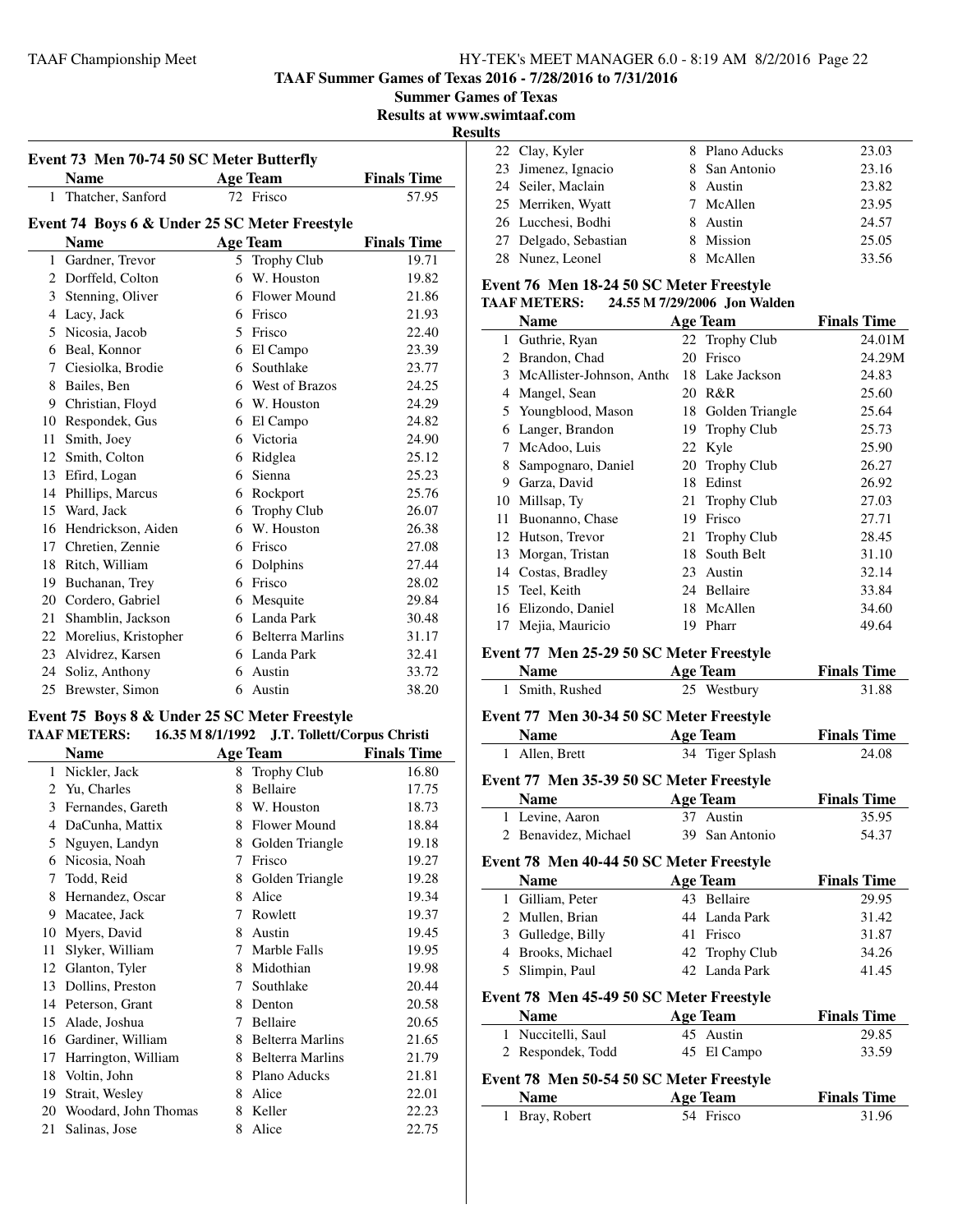**TAAF Summer Games of Texas 2016 - 7/28/2016 to 7/31/2016**

|    |                                               |    |                         |                             | <b>Summer Games of Texas</b><br><b>Results at www.swimtaaf.co</b><br><b>Results</b> |
|----|-----------------------------------------------|----|-------------------------|-----------------------------|-------------------------------------------------------------------------------------|
|    | (Event 78 Men 50-54 50 SC Meter Freestyle)    |    |                         |                             |                                                                                     |
|    | <b>Name</b>                                   |    | Age Team                | <b>Finals Time</b>          | Event 81 M                                                                          |
|    | 2 Buonanno, Charles                           |    | 51 Frisco               | 34.18                       | <b>Name</b>                                                                         |
|    |                                               |    |                         |                             | 1 Allen, E                                                                          |
|    | Event 78 Men 55-59 50 SC Meter Freestyle      |    |                         |                             | Event 81 M                                                                          |
|    | Name Age Team<br>1 Butler, Richard            |    | 56 Bellaire             | <b>Finals Time</b><br>40.43 | <b>Name</b>                                                                         |
|    |                                               |    |                         |                             | 1 Benavio                                                                           |
|    | Event 78 Men 60-64 50 SC Meter Freestyle      |    |                         |                             | Event 82 M                                                                          |
|    | <b>Name</b><br><b>Age Team</b>                |    |                         | <b>Finals Time</b>          | <b>Name</b>                                                                         |
|    | 1 Greenwell, Joe                              |    | 61 R&R                  | 31.90                       | 1 Gilliam                                                                           |
|    | 2 Kelly, Robert                               |    | 62 South Belt           | 52.65                       | 2 Gulledg                                                                           |
|    | Event 78 Men 70-74 50 SC Meter Freestyle      |    |                         |                             |                                                                                     |
|    | <b>Name</b>                                   |    | <b>Age Team</b>         | <b>Finals Time</b>          | Event 82 M                                                                          |
|    | 1 Thatcher, Sanford                           |    | 72 Frisco               | 43.86                       | <b>Name</b>                                                                         |
|    |                                               |    |                         |                             | 1 Butler,                                                                           |
|    | Event 79 Boys 8 & Under 100 SC Meter IM       |    |                         |                             | Event 82 M                                                                          |
|    | TAAF METERS: 1:30.33 M 5/1/2008               |    | <b>Matt Broussard</b>   |                             | <b>Name</b>                                                                         |
|    | <b>Name</b>                                   |    | <b>Age Team</b>         | <b>Finals Time</b>          | 1 Thatche                                                                           |
|    | 1 Corn, Kasen                                 |    | 8 Lake Jackson          | 1:43.47                     |                                                                                     |
|    | 2 Mojdeh, Keegan                              |    | 8 Farmers Branch        | 1:56.12                     | Event 83 M                                                                          |
|    | 3 Smith, Dylan                                |    | 8 Flower Mound          | 1:57.13                     | <b>Name</b>                                                                         |
|    | 4 Todd, Reid                                  |    | 8 Golden Triangle       | 1:57.70                     | 1 Mangel                                                                            |
|    | 5 Glanton, Tyler                              |    | 8 Midothian             | 1:59.69                     | 2 Hinojos                                                                           |
|    | 6 Voltin, John                                |    | 8 Plano Aducks          | 2:04.92                     | 3 Brown,                                                                            |
|    | 7 DeGraff, Dalton                             |    | 8 Flower Mound          | 2:07.40                     | 4 Elizond                                                                           |
|    | 8 Molina, Jason                               |    | 8 Alice                 | 2:08.81                     | Event 83 M                                                                          |
|    | 9 Wright, Kylan                               |    | 7 Landa Park            | 2:22.43                     | <b>Name</b>                                                                         |
|    | --- Cochran, Kolton                           |    | 8 R&R                   | DQ                          | 1 Medigo                                                                            |
|    | --- McCreight, Malcom<br>--- Medeiros, Isaiah |    | 8 Austin<br>8 Midothian | DQ                          |                                                                                     |
|    |                                               |    | 8 Grand Prairie         | DQ                          | Event 83 M                                                                          |
|    | --- Nguyen, Austin<br>--- Wright, Ayden       |    | 7 Landa Park            | DQ                          | <b>Name</b>                                                                         |
|    | --- Reichert, Augustus                        |    | 8 Landa Park            | DQ                          | 1 Kelly, F                                                                          |
|    |                                               |    |                         | DQ                          | Event 83 M                                                                          |
|    | <b>Event 80 Men 18-24 100 SC Meter IM</b>     |    |                         |                             | <b>Name</b>                                                                         |
|    | TAAF METERS: 1:02.44 M 8/1/1986 Larry Brown   |    |                         |                             | 1<br>Thatche                                                                        |
|    | <b>Name</b>                                   |    | <b>Age Team</b>         | <b>Finals Time</b>          |                                                                                     |
|    | 1 Youngblood, Mason                           |    | 18 Golden Triangle      | 1:06.45                     | Event 84 Bo                                                                         |
|    | 2 Wilkins, Matthew                            |    | 18 Wharton              | 1:06.60                     | <b>Team</b>                                                                         |
| 3  | Langer, Brandon                               | 19 | Trophy Club             | 1:08.54                     | 1 Frisco                                                                            |
| 4  | Millsap, Ty                                   | 21 | Trophy Club             | 1:09.03                     | 1) Nico                                                                             |
| 5  | Snowden, Freddie                              | 21 | Frisco                  | 1:09.85                     | 3) Riley<br>2 Frisco                                                                |
|    | 6 McAdoo, Luis                                |    | 22 Kyle                 | 1:11.61                     | 1) Buch                                                                             |
| 7  | Hinojosa, Aaron                               |    | 18 Alice                | 1:11.89                     | 3) Mean                                                                             |
| 8  | Bradshaw, Dylan                               |    | 19 Lake Jackson         | 1:11.91                     |                                                                                     |
| 9  | Sampognaro, Daniel                            | 20 | Trophy Club             | 1:12.57                     | Event 85 Bo                                                                         |
|    | 10 Hutson, Trevor                             | 21 | Trophy Club             | 1:14.46                     | <b>TAAF METE</b>                                                                    |
| 11 | Morgan, Tristan                               | 18 | South Belt              | 1:20.61                     | <b>Team</b>                                                                         |
| 12 | Melo, Clayton                                 | 21 | South Belt              | 1:25.26                     | 1 Frisco                                                                            |
|    | Event 81 Men 25-29 100 SC Meter IM            |    |                         |                             | 1) Buch                                                                             |
|    | <b>Name</b>                                   |    | <b>Age Team</b>         | <b>Finals Time</b>          | 3) Ham                                                                              |
|    | 1 Howard, Landon                              | 28 | South Belt              | 1:12.50                     | 2 Trophy                                                                            |
|    |                                               |    |                         |                             | $1)$ Broo                                                                           |

| Event 81 Men 30-34 100 SC Meter IM<br>Name Age Team<br><b>Finals Time</b><br>34 Tiger Splash<br>1:10.03<br>Event 81 Men 35-39 100 SC Meter IM<br><b>Solution Security Age Team</b><br><b>Finals Time</b><br>39 San Antonio<br>2:43.24<br>Event 82 Men 40-44 100 SC Meter IM<br><b>Finals Time</b><br>Name Age Team<br>43 Bellaire<br>1:30.24<br>41 Frisco<br>1:31.58<br>Event 82 Men 55-59 100 SC Meter IM<br>Name Age Team<br><b>Finals Time</b><br>56 Bellaire<br>1:54.37<br>Event 82 Men 70-74 100 SC Meter IM<br>Name Age Team<br><b>Finals Time</b><br>72 Frisco<br>1:56.28<br>Event 83 Men 18-24 200 SC Meter Freestyle<br>Name Age Team<br><b>Finals Time</b><br>20 R&R<br>2:09.94<br>18 Alice<br>2:15.95<br>20 Lake Jackson<br>2:21.14<br>18 McAllen<br>2:42.33<br>Event 83 Men 50-54 200 SC Meter Freestyle<br>Name Age Team<br><b>Finals Time</b> |
|-------------------------------------------------------------------------------------------------------------------------------------------------------------------------------------------------------------------------------------------------------------------------------------------------------------------------------------------------------------------------------------------------------------------------------------------------------------------------------------------------------------------------------------------------------------------------------------------------------------------------------------------------------------------------------------------------------------------------------------------------------------------------------------------------------------------------------------------------------------|
|                                                                                                                                                                                                                                                                                                                                                                                                                                                                                                                                                                                                                                                                                                                                                                                                                                                             |
|                                                                                                                                                                                                                                                                                                                                                                                                                                                                                                                                                                                                                                                                                                                                                                                                                                                             |
|                                                                                                                                                                                                                                                                                                                                                                                                                                                                                                                                                                                                                                                                                                                                                                                                                                                             |
|                                                                                                                                                                                                                                                                                                                                                                                                                                                                                                                                                                                                                                                                                                                                                                                                                                                             |
|                                                                                                                                                                                                                                                                                                                                                                                                                                                                                                                                                                                                                                                                                                                                                                                                                                                             |
|                                                                                                                                                                                                                                                                                                                                                                                                                                                                                                                                                                                                                                                                                                                                                                                                                                                             |
|                                                                                                                                                                                                                                                                                                                                                                                                                                                                                                                                                                                                                                                                                                                                                                                                                                                             |
|                                                                                                                                                                                                                                                                                                                                                                                                                                                                                                                                                                                                                                                                                                                                                                                                                                                             |
|                                                                                                                                                                                                                                                                                                                                                                                                                                                                                                                                                                                                                                                                                                                                                                                                                                                             |
|                                                                                                                                                                                                                                                                                                                                                                                                                                                                                                                                                                                                                                                                                                                                                                                                                                                             |
|                                                                                                                                                                                                                                                                                                                                                                                                                                                                                                                                                                                                                                                                                                                                                                                                                                                             |
|                                                                                                                                                                                                                                                                                                                                                                                                                                                                                                                                                                                                                                                                                                                                                                                                                                                             |
|                                                                                                                                                                                                                                                                                                                                                                                                                                                                                                                                                                                                                                                                                                                                                                                                                                                             |
|                                                                                                                                                                                                                                                                                                                                                                                                                                                                                                                                                                                                                                                                                                                                                                                                                                                             |
|                                                                                                                                                                                                                                                                                                                                                                                                                                                                                                                                                                                                                                                                                                                                                                                                                                                             |
|                                                                                                                                                                                                                                                                                                                                                                                                                                                                                                                                                                                                                                                                                                                                                                                                                                                             |
|                                                                                                                                                                                                                                                                                                                                                                                                                                                                                                                                                                                                                                                                                                                                                                                                                                                             |
|                                                                                                                                                                                                                                                                                                                                                                                                                                                                                                                                                                                                                                                                                                                                                                                                                                                             |
|                                                                                                                                                                                                                                                                                                                                                                                                                                                                                                                                                                                                                                                                                                                                                                                                                                                             |
|                                                                                                                                                                                                                                                                                                                                                                                                                                                                                                                                                                                                                                                                                                                                                                                                                                                             |
|                                                                                                                                                                                                                                                                                                                                                                                                                                                                                                                                                                                                                                                                                                                                                                                                                                                             |
|                                                                                                                                                                                                                                                                                                                                                                                                                                                                                                                                                                                                                                                                                                                                                                                                                                                             |
| 53 Frisco<br>3:29.18                                                                                                                                                                                                                                                                                                                                                                                                                                                                                                                                                                                                                                                                                                                                                                                                                                        |
| Event 83 Men 60-64 200 SC Meter Freestyle                                                                                                                                                                                                                                                                                                                                                                                                                                                                                                                                                                                                                                                                                                                                                                                                                   |
| Name Age Team<br><b>Finals Time</b><br>62 South Belt<br>5:09.88                                                                                                                                                                                                                                                                                                                                                                                                                                                                                                                                                                                                                                                                                                                                                                                             |
|                                                                                                                                                                                                                                                                                                                                                                                                                                                                                                                                                                                                                                                                                                                                                                                                                                                             |
| Event 83 Men 70-74 200 SC Meter Freestyle                                                                                                                                                                                                                                                                                                                                                                                                                                                                                                                                                                                                                                                                                                                                                                                                                   |
| <b>Age Team</b><br><b>Finals Time</b>                                                                                                                                                                                                                                                                                                                                                                                                                                                                                                                                                                                                                                                                                                                                                                                                                       |
| 72 Frisco<br>4:14.40                                                                                                                                                                                                                                                                                                                                                                                                                                                                                                                                                                                                                                                                                                                                                                                                                                        |
| Event 84 Boys 6 & Under 100 SC Meter Freestyle Relay                                                                                                                                                                                                                                                                                                                                                                                                                                                                                                                                                                                                                                                                                                                                                                                                        |
| <b>Finals Time</b>                                                                                                                                                                                                                                                                                                                                                                                                                                                                                                                                                                                                                                                                                                                                                                                                                                          |
| 1:52.25                                                                                                                                                                                                                                                                                                                                                                                                                                                                                                                                                                                                                                                                                                                                                                                                                                                     |
| 2) Chretien, Zennie 6                                                                                                                                                                                                                                                                                                                                                                                                                                                                                                                                                                                                                                                                                                                                                                                                                                       |
| 4) Lacy, Jack 6                                                                                                                                                                                                                                                                                                                                                                                                                                                                                                                                                                                                                                                                                                                                                                                                                                             |
| 2:40.90                                                                                                                                                                                                                                                                                                                                                                                                                                                                                                                                                                                                                                                                                                                                                                                                                                                     |
| 2) Pericherla, Siddark 5                                                                                                                                                                                                                                                                                                                                                                                                                                                                                                                                                                                                                                                                                                                                                                                                                                    |
| 4) Franklin, Evan 6                                                                                                                                                                                                                                                                                                                                                                                                                                                                                                                                                                                                                                                                                                                                                                                                                                         |
| Event 85 Boys 8 & Under 100 SC Meter Freestyle Relay                                                                                                                                                                                                                                                                                                                                                                                                                                                                                                                                                                                                                                                                                                                                                                                                        |
| <b>Corpus Christi</b>                                                                                                                                                                                                                                                                                                                                                                                                                                                                                                                                                                                                                                                                                                                                                                                                                                       |
| <b>Finals Time</b>                                                                                                                                                                                                                                                                                                                                                                                                                                                                                                                                                                                                                                                                                                                                                                                                                                          |
| 1:16.81                                                                                                                                                                                                                                                                                                                                                                                                                                                                                                                                                                                                                                                                                                                                                                                                                                                     |
| 2) Nicosia, Noah 7                                                                                                                                                                                                                                                                                                                                                                                                                                                                                                                                                                                                                                                                                                                                                                                                                                          |
|                                                                                                                                                                                                                                                                                                                                                                                                                                                                                                                                                                                                                                                                                                                                                                                                                                                             |
| 4) Gulledge, Rhett 8                                                                                                                                                                                                                                                                                                                                                                                                                                                                                                                                                                                                                                                                                                                                                                                                                                        |
| 1:19.32<br>2) Gardner, Trevor 5                                                                                                                                                                                                                                                                                                                                                                                                                                                                                                                                                                                                                                                                                                                                                                                                                             |
| <b>Relay</b><br><b>Relay</b>                                                                                                                                                                                                                                                                                                                                                                                                                                                                                                                                                                                                                                                                                                                                                                                                                                |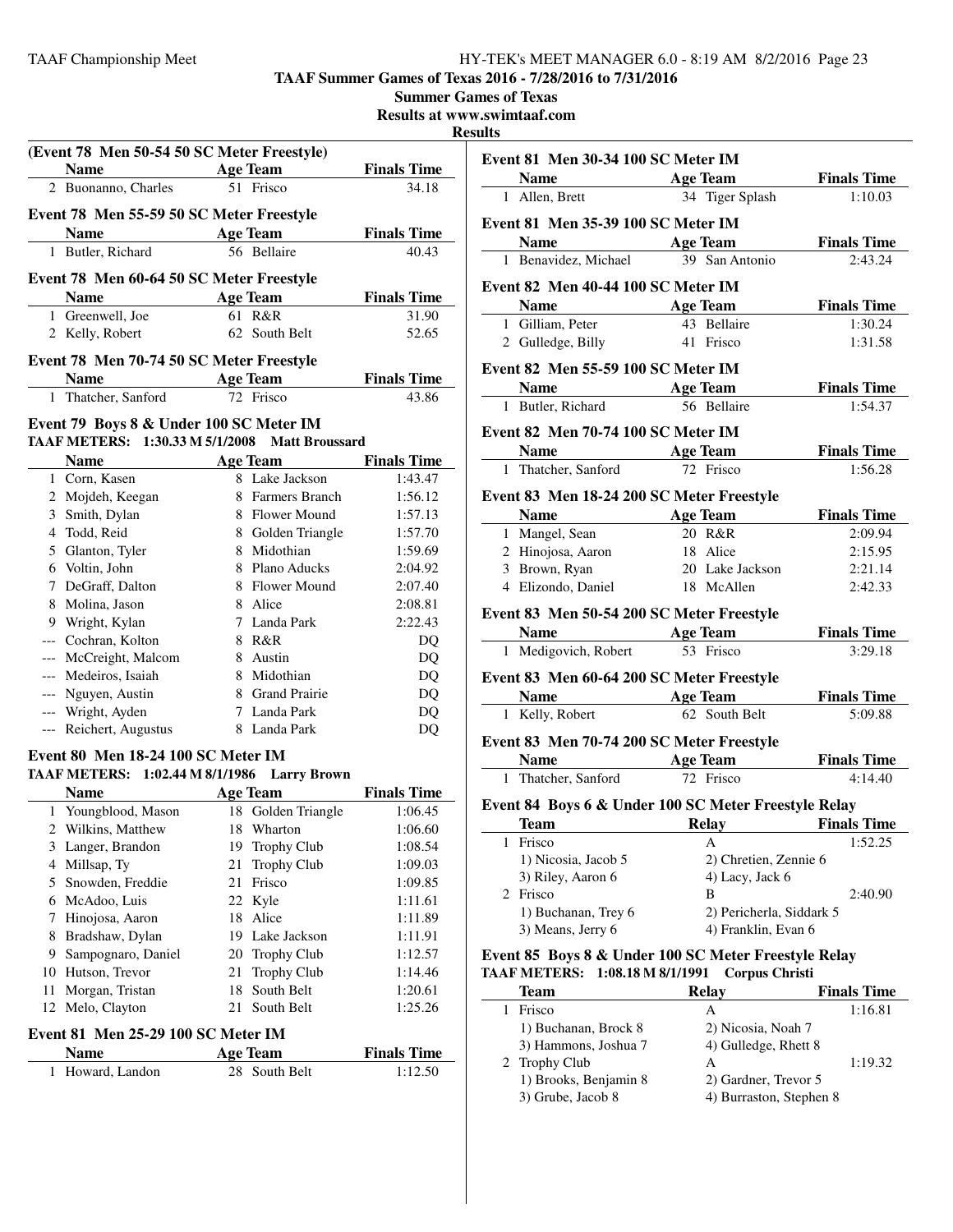**TAAF Summer Games of Texas 2016 - 7/28/2016 to 7/31/2016**

**Summer Games of Texas**

**Results at www.swimtaaf.com**

#### **Results**

| (Event 85 Boys 8 & Under 100 SC Meter Freestyle Relay) |                         |                                              |    |  |
|--------------------------------------------------------|-------------------------|----------------------------------------------|----|--|
|                                                        | <b>Team</b>             | <b>Finals Time</b><br><b>Relay</b>           |    |  |
| 3                                                      | Alice                   | 1:26.15<br>А                                 |    |  |
|                                                        | 1) Galvan, Ayden 8      | 2) Hernandez, Octavian 7                     |    |  |
|                                                        | 3) Hernandez, Oscar 8   | 4) Molina, Jason 8                           |    |  |
|                                                        | 4 Southlake             | 1:26.85<br>A                                 |    |  |
|                                                        | 1) Dollins, Preston 7   | 2) Heldenbrand, Dylan 7                      |    |  |
|                                                        | 3) Ciesiolka, Brodie 6  | 4) Landry, Zavin 7                           |    |  |
| 5.                                                     | Lake Jackson            | A<br>1:30.57                                 |    |  |
|                                                        | 1) Owens, Karson 8      | 2) Cobb, Jackson 8                           |    |  |
|                                                        | 3) James, Nicholas 8    | 4) Mixon, Luke 8                             |    |  |
|                                                        | 6 Landa Park            | A<br>1:31.80                                 |    |  |
|                                                        | 1) Bird, Hudson 7       | 2) Wright, Kylan 7                           |    |  |
|                                                        | 3) Trussell, Trenton 7  | 4) Hill, Wade 8                              |    |  |
| 7                                                      | Frisco                  | B<br>1:32.38                                 |    |  |
|                                                        | 1) Sennett, Hayden 8    | 2) Xie, Nevin 7                              |    |  |
|                                                        | 3) Fiorese, Arthur 7    | 4) Franklin, Nathan 8                        |    |  |
|                                                        | 8 Alice                 | B<br>1:33.15                                 |    |  |
|                                                        | 1) Molina, Jake 7       | 2) Deleon, Jacob 7                           |    |  |
|                                                        | 3) Lara, Christian 7    | 4) Urrutia, Francisco 7                      |    |  |
|                                                        | 9 El Campo              | 1:35.71<br>A                                 |    |  |
|                                                        | 1) Respondek, Gus 6     | 2) Ratcliff, Joaquin 8                       |    |  |
|                                                        | 3) Beal, Konnor 6       | 4) Vasquez, Evan 7                           |    |  |
|                                                        | 10 Tiger Splash         | A<br>1:36.18                                 |    |  |
|                                                        | 1) Williamson, Scott 7  |                                              |    |  |
|                                                        | 3) Jordan, Tate 7       | 2) Ballard, Keegan 8<br>4) Silcox, Jackson 8 |    |  |
| 11.                                                    | Landa Park              | B<br>1:36.28                                 |    |  |
|                                                        |                         |                                              |    |  |
|                                                        | 1) Barnes, Burt 8       | 2) Wright, Ayden 7                           |    |  |
|                                                        | 3) Zunker, Ryan 8       | 4) Reichert, Augustus 8                      |    |  |
|                                                        | 12 Bay City             | A<br>1:37.00                                 |    |  |
|                                                        | 1) Sones, Paul Ryan 8   | 2) Rodriguez, Sergio 7                       |    |  |
|                                                        | 3) Garza, Daiten 8      | 4) Sones, Bode 7                             |    |  |
|                                                        | 13 Flower Mound         | A<br>1:38.92                                 |    |  |
|                                                        | 1) Sim, Michael 8       | 2) Smith, Andrew 7                           |    |  |
|                                                        | 3) DeGraff, Dalton 8    | 4) Smith, Dylan 8                            |    |  |
|                                                        | 14 Austin               | 1:40.49<br>А                                 |    |  |
|                                                        | 1) Wong, Cole 8         | 2) Seiler, Maclain 8                         |    |  |
|                                                        | 3) Myers, David 8       | 4) McCreight, Malcom 8                       |    |  |
| 15                                                     | Mission                 | Α<br>2:00.14                                 |    |  |
|                                                        | 1) Delgado, Sebastian 8 | 2) Singh, Amani 8                            |    |  |
|                                                        | 3) Kidd, John 7         | 4) Ibarra, Alejandro 8                       |    |  |
|                                                        | 16 Frisco               | C<br>2:00.86                                 |    |  |
|                                                        | 1) Taylor, Andrew 8     | 2) Chesney, Colton 8                         |    |  |
|                                                        | 3) Perry, Rex 7         | 4) Tate, Parker 8                            |    |  |
|                                                        | Victoria                | Α                                            | DQ |  |
|                                                        | 1) Edmonds, Colt 8      | 2) Majefski, Paydin 7                        |    |  |
|                                                        | 3) Stravoski, Braylon 7 | 4) Smith, Freddie 7                          |    |  |

# **Event 86 Men 18 & Over 200 SC Meter Freestyle Relay TAAF METERS: 1:43.12 M 7/28/2007 R&R Aquatics**

#### **E Busby, B Bryant, D Atkinson, R Rivera**

| Team                     | Relav                  | <b>Finals Time</b> |
|--------------------------|------------------------|--------------------|
| 1 Trophy Club            | А                      | 1:43.57            |
| 1) Sampognaro, Daniel 20 | 2) Millsap, Ty 21      |                    |
| 3) Langer, Brandon 19    | 4) Guthrie, Ryan 22    |                    |
| 2 Frisco                 | А                      | 1:53.39            |
| 1) Gulledge, Billy 41    | 2) Snowden, Freddie 21 |                    |
| 3) Brandon, Chad 20      | 4) Buonanno, Chase 19  |                    |

|   | 3 South Belt            | А                       | 2:03.46 |
|---|-------------------------|-------------------------|---------|
|   | 1) Graham, Devin 18     | 2) Melo, Clayton 21     |         |
|   | 3) Morgan, Tristan 18   | 4) Howard, Landon 28    |         |
| 4 | Westbury                | А                       | 2:06.11 |
|   | 1) Blanco, Francisco 21 | 2) Ramirez, Noel 19     |         |
|   | 3) Jones, Vanarthur 21  | 4) Smith, Rushed 25     |         |
|   | 5 Frisco                | в                       | 2:36.49 |
|   | 1) Buonanno, Charles 51 | 2) Bray, Robert 54      |         |
|   | 3) Buchanan, Eric 45    | 4) Thatcher, Sanford 72 |         |

#### **Event 87 Mixed 18 & Over 100 SC Meter Freestyle Relay TAAF METERS: 52.14 M 7/29/2006 Tuloso-Midway T Alonzo, H Dixon, R Granbury, E Ortiz**

|   | <b>Team</b>               | Relay                   | <b>Finals Time</b> |
|---|---------------------------|-------------------------|--------------------|
| 1 | Frisco                    | A                       | 51.42M             |
|   | 1) Long, Jennifer W19     | 2) Wolters, Bailey W18  |                    |
|   | 3) Brandon, Chad M20      | 4) Buonanno, Chase M19  |                    |
|   | 2 Trophy Club             | A                       | 53.17              |
|   | 1) Sampognaro, Daniel M20 | 2) Millsap, Ty M21      |                    |
|   | 3) Miller, Anneke W42     | 4) Scrivner, Marika W36 |                    |
|   | 3 Trophy Club             | В                       | 1:01.42            |
|   | 1) Hutson, Trevor M21     | 2) Melbourn, Steve M49  |                    |
|   | 3) Damron, Susette W46    | 4) Readi, Daniela W35   |                    |
| 4 | Frisco                    | B                       | 1:02.11            |
|   | 1) Gulledge, Billy M41    | 2) Snowden, Freddie M21 |                    |
|   | 3) Lewis, Ginny W38       | 4) Franklin, Sarah W39  |                    |

#### **Event 88 Mixed 18 & Over 200 SC Meter Freestyle Relay TAAF METERS: 1:52.63 M 7/28/2007 Victoria**

#### **D Gaitan, J Tibbitts, J Walden, G Jaquay**

|   | <b>Team</b>               | <b>Relay</b>            | <b>Finals Time</b> |
|---|---------------------------|-------------------------|--------------------|
|   | 1 Trophy Club             | А                       | 1:55.81            |
|   | 1) Guthrie, Ryan M22      | 2) Langer, Brandon M19  |                    |
|   | 3) Reckmeyer, Hannah W19  | 4) Scrivner, Marika W36 |                    |
|   | 2 Frisco                  | A                       | 2:02.98            |
|   | 1) Long, Jennifer W19     | 2) Wolters, Bailey W18  |                    |
|   | 3) Brandon, Chad M20      | 4) Buonanno, Chase M19  |                    |
|   | 3 Trophy Club             | B                       | 2:09.83            |
|   | 1) Sampognaro, Daniel M20 | 2) Millsap, Ty M21      |                    |
|   | 3) Readi, Daniela W35     | 4) Miller, Anneke W42   |                    |
| 4 | Austin                    | A                       | 2:11.97            |
|   | 1) Cole, Elena W19        | 2) Costas, Bradley M23  |                    |
|   | 3) Levine, Aaron M37      | 4) Zieschang, Sarah W20 |                    |
|   | 5 Tiger Splash            | A                       | 2:20.81            |
|   | 1) Silcox, Karen W40      | 2) Rutter, Kristi W39   |                    |
|   | 3) Diemer, Holly W33      | 4) Allen, Brett M34     |                    |

#### **Event 89 Mixed 18 & Over 200 SC Meter Medley Relay**

| <b>Team</b>            | <b>Relay</b>             | <b>Finals Time</b> |
|------------------------|--------------------------|--------------------|
| Frisco                 | A                        | 2:12.40            |
| 1) Long, Jennifer W19  | 2) Wolters, Bailey W18   |                    |
| 3) Brandon, Chad M20   | 4) Buonanno, Chase M19   |                    |
| 2 W. Houston           | А                        | 2:22.27            |
| 1) Rockey, Kirsten W19 | 2) Hudzina, Jacob M18    |                    |
| 3) Fix, Andrew M21     | 4) Ng, April W32         |                    |
| 3 Trophy Club          | в                        | 2:39.39            |
| 1) Brooks, Michael M42 | 2) Priller, Michelle W54 |                    |
| 3) Hutson, Trevor M21  | 4) Damron, Susette W46   |                    |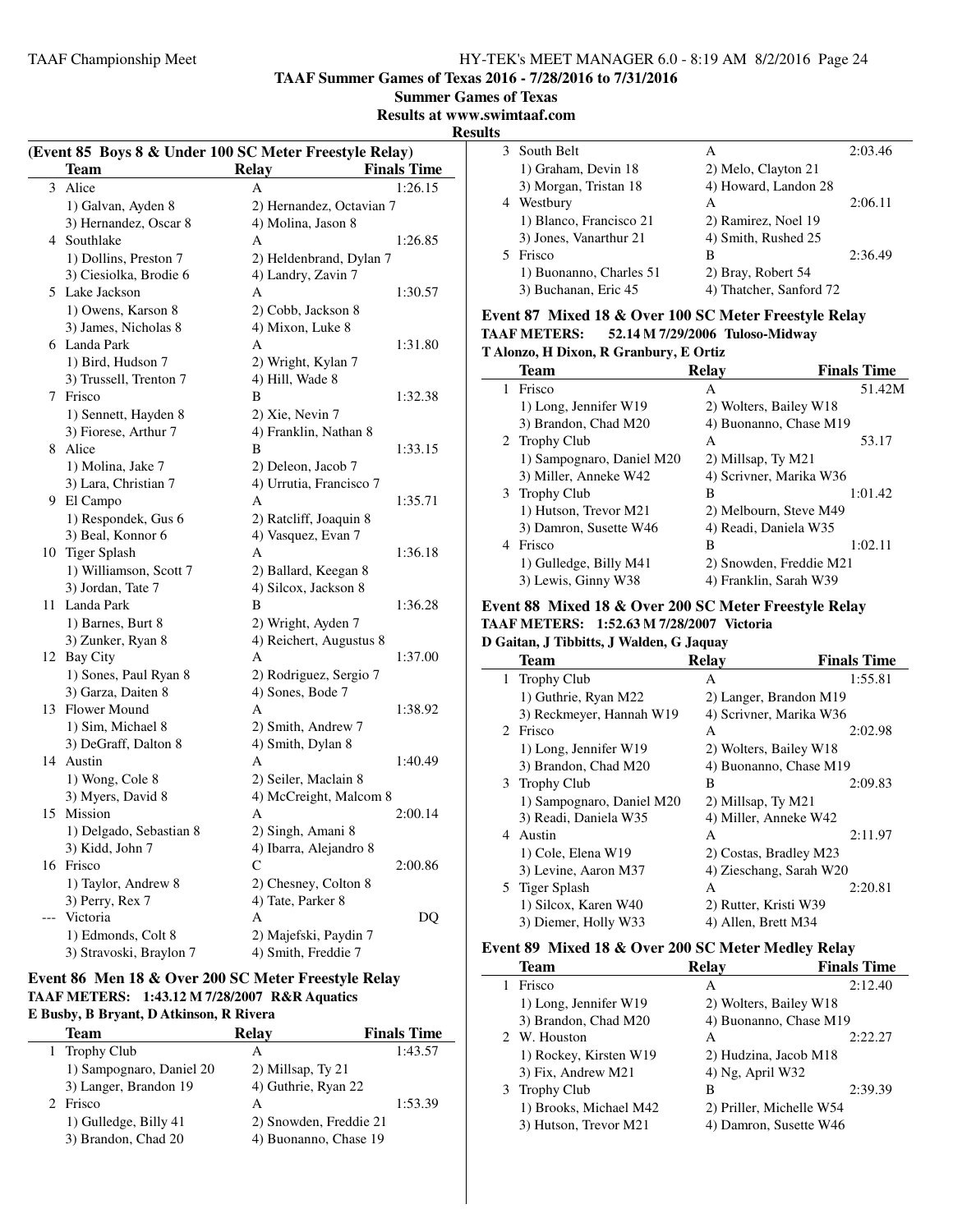**TAAF Summer Games of Texas 2016 - 7/28/2016 to 7/31/2016**

**Results at www.swimtaaf.com**

**Results**

| (Event 89 Mixed 18 & Over 200 SC Meter Medley Relay) |                         |                    |  |  |
|------------------------------------------------------|-------------------------|--------------------|--|--|
| <b>Team</b>                                          | <b>Relay</b>            | <b>Finals Time</b> |  |  |
| 4 Tiger Splash                                       | А                       | 2:52.93            |  |  |
| 1) Diemer, Holly W33                                 | 2) Silcox, Karen W40    |                    |  |  |
| 3) Allen, Brett M34                                  | 4) Rutter, Kristi W39   |                    |  |  |
| --- Trophy Club                                      | A                       | DO                 |  |  |
| 1) Guthrie, Ryan M22                                 | 2) Langer, Brandon M19  |                    |  |  |
| 3) Reckmeyer, Hannah W19                             | 4) Scrivner, Marika W36 |                    |  |  |

#### **Event 90 Girls 8 & Under 100 SC Meter Medley Relay TAAF METERS: 1:22.14 M 8/1/1984 Grapevine**

|       | <b>Team</b>                | <b>Relay</b>                   | <b>Finals Time</b> |
|-------|----------------------------|--------------------------------|--------------------|
| 1     | Trophy Club                | А                              | 1:29.63            |
|       | 1) Petz, Scarlett 8        | 2) Miller, Tyler 8             |                    |
|       | 3) Gardner, Morgan 8       | 4) Nash, Evelyn 8              |                    |
|       | 2 Frisco                   | А                              | 1:29.66            |
|       | 1) Santos, Casey 8         | 2) Shofran, Veronica 8         |                    |
|       | 3) Gloier, Morgan 7        | 4) Boyle, Elizabeth 7          |                    |
|       | 3 Victoria                 | A                              | 1:35.71            |
|       | 1) Palmer, Glory 7         | 2) Stanush, Karli 7            |                    |
|       | 3) Berger, Allison 8       | 4) McCoy, Brynlee 8            |                    |
|       | 4 Frisco                   | C                              | 1:38.31            |
|       | 1) Backus, Kendall 7       | 2) Bunion, Hannah Chaniel 8    |                    |
|       | 3) Turner, Makayla 7       | 4) Bannister, Ava 8            |                    |
| 5     | <b>Tiger Splash</b>        | А                              | 1:38.80            |
|       | 1) Allen, Brooklynn 8      | 2) Rutter, Elise 8             |                    |
|       | 3) Nuccio, Sarah 8         | 4) Gunn, Liberty 8             |                    |
|       | 6 Frisco                   | B                              | 1:39.16            |
|       | 1) Schneider, Zoe 8        | 2) Victoriano, Madison Haley 8 |                    |
|       | 3) Bel Hadj Kacem, Leena 8 | 4) Means, Jocelyn 8            |                    |
|       | 7 Bay City                 | А                              | 1:39.54            |
|       | 1) Ashworth, Madilyn 8     | 2) Holden, Jayleen 8           |                    |
|       | 3) Gibbens, Iralynn 8      | 4) Cook, Alaysia 8             |                    |
|       | 8 Alice                    | A                              | 1:41.12            |
|       | 1) Bazan, K'Lee 7          | 2) Saenz, Iliana 8             |                    |
|       | 3) Elizondo, Ema 8         | 4) Martinez, Catalina 7        |                    |
|       | 9 Lake Jackson             | A                              | 1:43.25            |
|       | 1) Stowers, Sophie 8       | 2) Kadlecik, Hope 7            |                    |
|       | 3) Day, Juli 7             | 4) Gilliam, Callie 8           |                    |
|       | 10 Trophy Club             | B                              | 1:45.42            |
|       | 1) Black, Chayse 8         | 2) Roskop, Miranda 8           |                    |
|       | 3) Farden, Maile 8         | 4) Matthews, Lillian 8         |                    |
| 11    | Frisco                     | D                              | 1:49.49            |
|       | 1) Nandre, Anshu 8         | 2) Bongale, Sarayu 8           |                    |
|       | 3) Riley, Samantha 7       | 4) Chretien, Laryn Kate 8      |                    |
|       | 12 El Campo                | А                              | 1:49.84            |
|       | 1) Wallis, Abby 7          | 2) Bures, Hallie 7             |                    |
|       | 3) Chilton, Kate 7         | 4) Hundl, Olivia 7             |                    |
| 13    | Mission                    | A                              | 1:50.68            |
|       | 1) Serda, Olivia 7         | 2) Krider, Juliet 8            |                    |
|       | 3) Castillo, Mia 8         | 4) Garza, Anndrea 8            |                    |
| $---$ | Austin                     | A                              | DQ                 |
|       | 1) Palmgren, Reese 8       | 2) Brewster, Lucy 8            |                    |
|       | 3) Adams, Anne 6           | 4) McCreight, Makaylah 6       |                    |

#### **Event 91 Women 18 & Over 200 SC Meter Medley Relay TAAF METERS: 2:08.66 M 7/28/2007 R&R Aquatics C Phillips, H D'Antoni, L Littleton, E Floyd**

| <b>Team</b>             | <b>Relay</b>           | <b>Finals Time</b> |
|-------------------------|------------------------|--------------------|
| 1 Trophy Club           | А                      | 2:27.30            |
| 1) Priller, Michelle 54 | 2) Readi, Daniela 35   |                    |
| 3) Reckmeyer, Hannah 19 | 4) Scrivner, Marika 36 |                    |
| 2 Frisco                | А                      | 2:34.27            |
| 1) Long, Jennifer 19    | 2) Lewis, Ginny 38     |                    |
| 3) Wolters, Bailey 18   | 4) Franklin, Sarah 39  |                    |
| <b>Borne</b>            | А                      | 2:42.28            |
| 1) Prescott, Rebecca 37 | 2) Hollimon, Barb 44   |                    |
| 3) McQuaid, Cynthia 54  | 4) Cantu, Kristen 36   |                    |

#### **Event 92 Girls 8 & Under 50 SC Meter Freestyle TAAF METERS: 37.33 M 7/28/2007 Audrey Huggins**

| IAAF MEIERS:<br>37.33 M 7720/2007 Audrey Huggins |                    |    |                      |                    |  |  |
|--------------------------------------------------|--------------------|----|----------------------|--------------------|--|--|
|                                                  | <b>Name</b>        |    | <b>Age Team</b>      | <b>Finals Time</b> |  |  |
| 1                                                | Elizondo, Ema      |    | 8 Alice              | 38.97              |  |  |
| 2                                                | Gibbens, Iralynn   | 8  | <b>Bay City</b>      | 41.60              |  |  |
| 3                                                | Loper, Rylann      | 8  | <b>TACCM</b>         | 42.18              |  |  |
| 4                                                | Stewart, Abby      | 8  | Odem                 | 42.81              |  |  |
| 5                                                | Smith, Savannah    | 8  | Ridglea              | 44.31              |  |  |
| 6                                                | Gunn, Liberty      | 8  | <b>Tiger Splash</b>  | 44.32              |  |  |
| 7                                                | Garza, Anndrea     | 8  | Mission              | 44.37              |  |  |
| 8                                                | Kubecka, Ansley    | 8  | Palacios             | 44.57              |  |  |
| 9                                                | Hesseltine, Sara   |    | 8 Portland           | 44.77              |  |  |
| 10                                               | Reeves, Malyah     | 7  | Midothian            | 45.11              |  |  |
| 11                                               | Bensley, Siena     | 8  | Denison              | 46.03              |  |  |
| 12                                               | Metzger, Nicolette |    | 8 Landa Park         | 46.88              |  |  |
| 13                                               | Castillo, Mia      | 8  | Mission              | 50.54              |  |  |
|                                                  | 14 Renteria, Laura | 8  | Pharr                | 51.63              |  |  |
| 15                                               | Holden, Jayleen    | 8  | Bay City             | 51.72              |  |  |
| 16                                               | Kissinger, Olivia  | 8  | Flower Mound         | 51.76              |  |  |
| 17                                               | Vasquez, Amanda    | 8  | <b>Grand Prairie</b> | 52.76              |  |  |
| 18                                               | Melvin, Cailey     | 8  | Killeen              | 53.56              |  |  |
| 19                                               | Medeiros, Lia      | 7  | Midothian            | 54.09              |  |  |
| 20                                               | Garza, Gabriela    | 8  | Coppell              | 55.15              |  |  |
| 21                                               | Hundl, Olivia      | 7  | El Campo             | 55.35              |  |  |
| 22                                               | Sosa, Lyza         |    | 5 Westbury           | 1:01.88            |  |  |
| 23                                               | Anakalea, Jia      | 8  | W. Houston           | 1:04.25            |  |  |
| 24                                               | Sosa, Lylah        | 5. | Westbury             | 1:04.95            |  |  |
| 25                                               | Godina, Johana     | 8  | San Antonio          | 1:08.61            |  |  |
| 26                                               | Nuccitelli, Amelia | 7  | Austin               | 1:18.10            |  |  |

#### **Event 93 Women 18-24 100 SC Meter Freestyle TAAF METERS: 1:02.02 M 7/29/2006 Emily Floyd**

 $\overline{\phantom{a}}$ 

| <b>Name</b>          |     | <b>Age Team</b> | <b>Finals Time</b> |  |
|----------------------|-----|-----------------|--------------------|--|
| 1 Sullivan, Carleigh | 19  | <b>TEMP</b>     | 1:01.13M           |  |
| 2 Teel, Kennedy      |     | 18 Bellaire     | 1:05.39            |  |
| 3 Reckmeyer, Hannah  |     | 19 Trophy Club  | 1:05.43            |  |
| 4 Zieschang, Sarah   | 20  | Austin          | 1:06.51            |  |
| 5 Long, Jennifer     | 19. | Frisco          | 1:09.63            |  |
| 6 Cole, Elena        | 19  | Austin          | 1:12.72            |  |
| 7 Barrett, Kasey     |     | 23 San Antonio  | 1:19.97            |  |
| Coleman, Lucy        |     | 18 Victoria     | 1:26.27            |  |
| Andrews, Melissa     |     | 24 Flower Mound | 1:36.37            |  |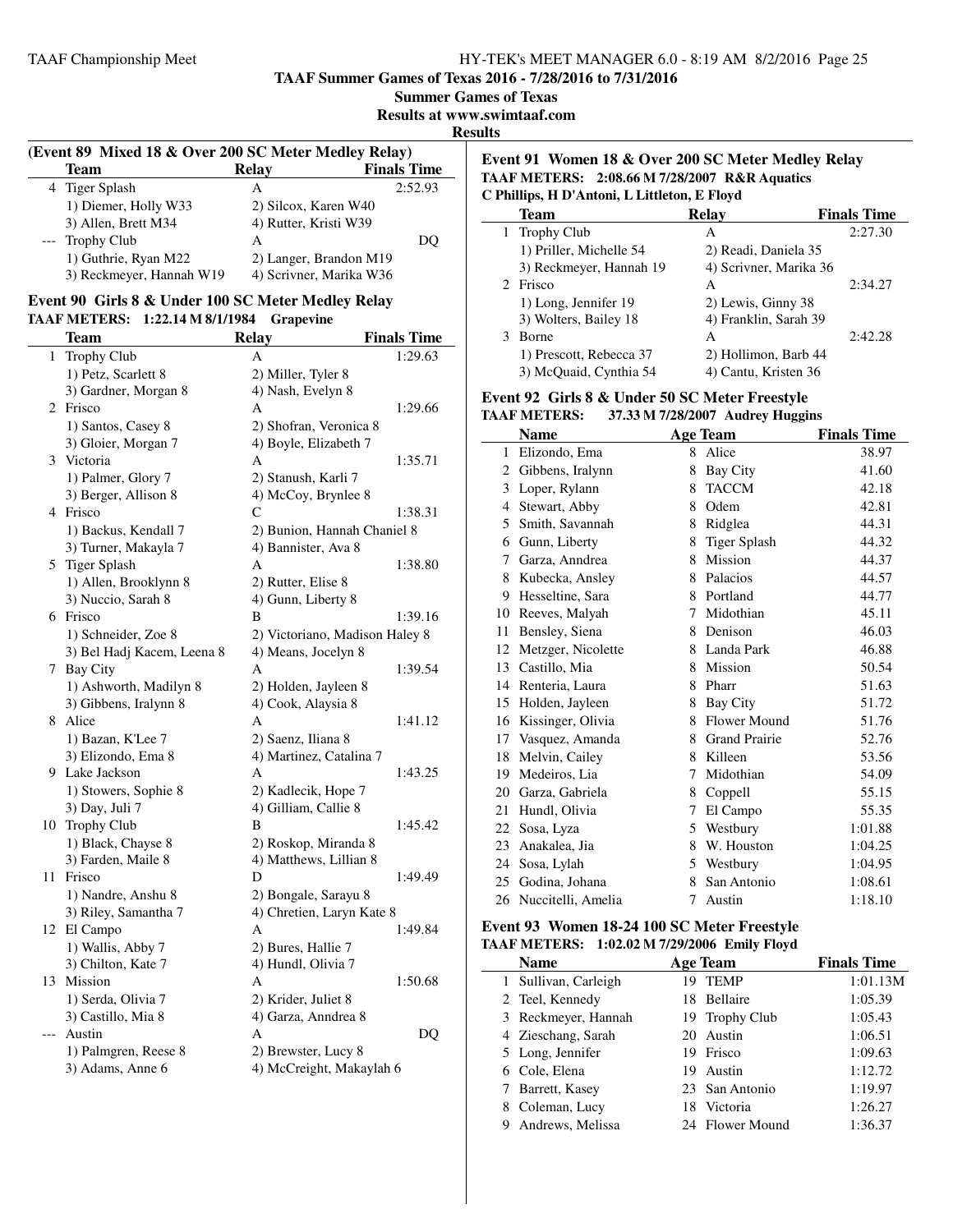**TAAF Summer Games of Texas 2016 - 7/28/2016 to 7/31/2016**

**Summer Games of Texas**

**Results at www.swimtaaf.com**

#### **Results**

| Event 94 Women 35-39 100 SC Meter Freestyle |                                                       |                                                 |                    |  |  |  |
|---------------------------------------------|-------------------------------------------------------|-------------------------------------------------|--------------------|--|--|--|
|                                             | Name                                                  | <b>Age Team</b>                                 | <b>Finals Time</b> |  |  |  |
|                                             | 1 Readi, Daniela                                      | 35 Trophy Club                                  | 1:16.93            |  |  |  |
|                                             | 2 Smith, Lydia                                        | 35 Ridglea                                      | 1:25.76            |  |  |  |
|                                             |                                                       |                                                 |                    |  |  |  |
|                                             |                                                       | Event 95 Women 40-44 100 SC Meter Freestyle     |                    |  |  |  |
|                                             | <b>Name</b>                                           | Age Team                                        | <b>Finals Time</b> |  |  |  |
|                                             | 1 Lawler, Kim                                         | 43 Weatherford                                  | 1:22.58            |  |  |  |
|                                             |                                                       | Event 95 Women 45-49 100 SC Meter Freestyle     |                    |  |  |  |
|                                             | <b>Name</b>                                           | <b>Age Team</b>                                 | <u>Finals Time</u> |  |  |  |
|                                             | 1 Nuccitelli, Suzanne                                 | 46 Austin                                       | 1:32.26            |  |  |  |
|                                             |                                                       | Event 95 Women 50-54 100 SC Meter Freestyle     |                    |  |  |  |
|                                             | Name $\frac{1}{\sqrt{1-\frac{1}{2}}\cdot\frac{1}{2}}$ | <b>Age Team</b>                                 | <b>Finals Time</b> |  |  |  |
|                                             | 1 Priller, Michelle                                   | 54 Trophy Club                                  | 1:24.42            |  |  |  |
|                                             |                                                       |                                                 |                    |  |  |  |
|                                             |                                                       | Event 95 Women 60-64 100 SC Meter Freestyle     |                    |  |  |  |
|                                             | <b>Name</b>                                           | <b>Age Team</b><br>61 Flower Mound              | <b>Finals Time</b> |  |  |  |
|                                             | 1 Merrill, Teresa                                     |                                                 | 2:13.08            |  |  |  |
|                                             |                                                       | Event 95 Women 70-74 100 SC Meter Freestyle     |                    |  |  |  |
|                                             | <b>Name</b>                                           | <b>Age Team</b>                                 | <b>Finals Time</b> |  |  |  |
|                                             | 1 Riedl, Barbara                                      | 70 Denison                                      | 1:36.31            |  |  |  |
|                                             |                                                       | Event 96 Girls 6 & Under 25 SC Meter Backstroke |                    |  |  |  |
|                                             | <b>Name</b>                                           | Age Team                                        | <b>Finals Time</b> |  |  |  |
|                                             | 1 Richard, Dakota                                     | 6 Frisco                                        | 23.44              |  |  |  |
|                                             | 2 Anderson, Stella                                    | 6 Southlake                                     | 25.02              |  |  |  |
|                                             | 3 Corbin, Mackenzie                                   | 6 Frisco                                        | 25.93              |  |  |  |
|                                             | 4 Black, Leighton                                     | 6 Trophy Club                                   | 27.21              |  |  |  |
|                                             | 5 Sosa, Lylah                                         | 5 Westbury                                      | 27.63              |  |  |  |
|                                             | 6 Sennett, Madison                                    | 6 Frisco                                        | 27.66              |  |  |  |
|                                             | 7 Carey, Mia                                          | 6 R&R                                           | 27.74              |  |  |  |
|                                             | 8 Ferguson, Ryleigh                                   | 6 Grapevine                                     | 28.29              |  |  |  |
|                                             | 9 May, Caroline                                       | 6 Frisco                                        | 28.67              |  |  |  |
|                                             | 10 Gottemoller, Caroline                              | 6 Santa Fe                                      | 29.04              |  |  |  |
|                                             | 11 O'Connor, Delaney                                  | 6 R&R                                           | 29.38              |  |  |  |
|                                             | 12 Oushalkas, Anna                                    | 6 Frisco                                        | 30.23              |  |  |  |
|                                             | 13 Bower, Bailey                                      | 6 West of Brazos                                | 30.82              |  |  |  |
|                                             | 14 Johnson, Madeline                                  | 6 Trophy Club                                   | 31.01              |  |  |  |
| 15                                          |                                                       |                                                 | 31.26              |  |  |  |
| 16                                          | Sosa, Lyza<br>Wingrin, Hannah                         | 5 Westbury<br>6 Tiger Splash                    | 31.41              |  |  |  |
| 17                                          | Jones, Evangeline                                     | 6 Kingsville                                    | 31.57              |  |  |  |
| 18                                          | Zolnierek, Kirra                                      | 6 Landa Park                                    | 31.76              |  |  |  |
|                                             | 19 Hopper, Lauryn                                     |                                                 |                    |  |  |  |
|                                             | 20 Adams, Anne                                        | 6 El Campo<br>6 Austin                          | 32.58<br>33.54     |  |  |  |
| 21                                          | Dominguez, Daniela                                    | 6 Alice                                         | 33.66              |  |  |  |
|                                             | 22 Lazzarino, Mimi                                    | 6 Austin                                        |                    |  |  |  |
| 23                                          | Garfield, Sofia                                       | 6 McAllen                                       | 33.84<br>34.21     |  |  |  |
|                                             | 24 Fralic, Bethany                                    | 5 Keller                                        | 35.46              |  |  |  |
| 25                                          | Litton, Sienna                                        | 5 Landa Park                                    | 36.51              |  |  |  |
|                                             | 26 Moser, Sarah                                       | 6 Austin                                        | 39.04              |  |  |  |
|                                             | 27 Penk, Kaylin                                       | 5 Mission                                       | 47.36              |  |  |  |
| 28                                          | Cutbirth, Blayne                                      | 5 Unat5                                         | 48.16              |  |  |  |
| 29                                          | Flores, Raylin                                        | 6 Mission                                       | 53.24              |  |  |  |
|                                             |                                                       |                                                 |                    |  |  |  |

| Event 97 Girls 8 & Under 25 SC Meter Backstroke                       |                    |        |                         |                    |  |  |  |  |
|-----------------------------------------------------------------------|--------------------|--------|-------------------------|--------------------|--|--|--|--|
| <b>TAAF METERS:</b><br>19.43 M 7/1/1994 Stephani Caver/Houston-N.Line |                    |        |                         |                    |  |  |  |  |
|                                                                       | <b>Name</b>        |        | <b>Age Team</b>         | <b>Finals Time</b> |  |  |  |  |
|                                                                       | 1 Wood, Madison    | 8      | W. Houston              | 19.65              |  |  |  |  |
| 2                                                                     | Heiner, Lila       | 8      | Granbury                | 21.52              |  |  |  |  |
|                                                                       | 3 Stowers, Sophie  |        | 8 Lake Jackson          | 21.69              |  |  |  |  |
| $\overline{4}$                                                        | Petz, Scarlett     | 8      | <b>Trophy Club</b>      | 21.74              |  |  |  |  |
| 5.                                                                    | Valchar, Ava       | 8      | R&R                     | 22.42              |  |  |  |  |
|                                                                       | 6 Fralic, Eden     | 7      | Keller                  | 22.66              |  |  |  |  |
| $\tau$                                                                | Alade, Naomi       |        | 8 Bellaire              | 22.69              |  |  |  |  |
|                                                                       | 8 Berger, Allison  |        | 8 Victoria              | 23.06              |  |  |  |  |
| 9                                                                     | Backus, Kendall    | 7      | Frisco                  | 23.18              |  |  |  |  |
|                                                                       | 10 Loper, Rylann   | 8      | <b>TACCM</b>            | 23.45              |  |  |  |  |
| 11                                                                    | Hall, Jenna        | 8      | <b>Belterra Marlins</b> | 23.61              |  |  |  |  |
| 12                                                                    | Reeves, Aubrey     |        | 7 Belterra Marlins      | 24.22              |  |  |  |  |
| 13                                                                    | Griffin, Leah      | 7      | Plano Piranhas          | 24.23              |  |  |  |  |
|                                                                       | 14 Saenz, Iliana   | 8      | Alice                   | 24.24              |  |  |  |  |
|                                                                       | 15 Farden, Maile   | 8      | <b>Trophy Club</b>      | 24.67              |  |  |  |  |
|                                                                       | 16 Jackson, Ella   | 7      | Keller                  | 24.90              |  |  |  |  |
|                                                                       | 17 Johnson, Kendal | 8      | Texas City              | 25.00              |  |  |  |  |
| 18                                                                    | McKallip, Sarah    | 8      | Austin                  | 26.81              |  |  |  |  |
| 19                                                                    | Bannister, Ava     | 8      | Frisco                  | 27.43              |  |  |  |  |
| 20                                                                    | Krider, Juliet     | 8      | Mission                 | 28.29              |  |  |  |  |
| 21                                                                    | Hegar, Julia       | 8      | W. Houston              | 29.22              |  |  |  |  |
| 22                                                                    | Renteria, Laura    | 8      | Pharr                   | 29.31              |  |  |  |  |
| 23                                                                    | Unberhagen, Mary   | $\tau$ | Austin                  | 30.45              |  |  |  |  |
| 24                                                                    | Li, Rosie          |        | 8 W. Houston            | 33.99              |  |  |  |  |
| 25                                                                    | Gutierrez, Joanna  |        | 8 San Antonio           | 37.40              |  |  |  |  |
|                                                                       | 26 Palmgren, Reese |        | 8 Austin                | 40.47              |  |  |  |  |
| 27                                                                    | Godina, Johana     | 8      | San Antonio             | 40.88              |  |  |  |  |
|                                                                       |                    |        |                         |                    |  |  |  |  |

#### **Event 98 Women 18-24 50 SC Meter Backstroke**

#### **TAAF METERS: 33.18 M 7/29/2006 Courtney Phillips**

| <b>Name</b>        | <b>Age Team</b> | <b>Finals Time</b> |
|--------------------|-----------------|--------------------|
| 1 Long, Jennifer   | 19 Frisco       | 32.63M             |
| 2 Teel, Kennedy    | 18 Bellaire     | 33.32              |
| 3 Ward, Jenna      | 20 Port Aransas | 36.35              |
| 4 Haskett, Ariel   | 19 Denison      | 40.21              |
| 5 Pohl, Kara       | 18 Victoria     | 45.19              |
| 6 Andrews, Melissa | 24 Flower Mound | 52.13              |

#### **Event 99 Women 25-29 50 SC Meter Backstroke**

| <b>Name</b>        | Age Team | <b>Finals Time</b> |
|--------------------|----------|--------------------|
| 1 Escobedo, Celina | 27 Pharr | 1:15.43            |
| 2 Navarro, Roxy    | 25 Pharr | 1:40.00            |

# **Event 99 Women 30-34 50 SC Meter Backstroke**

 $\overline{a}$ 

 $\overline{a}$ 

| <b>Name</b> |                                             |     | <b>Age Team</b> | <b>Finals Time</b> |
|-------------|---------------------------------------------|-----|-----------------|--------------------|
|             | 1 Beeghley, Kristin                         |     | 33 Landa Park   | 38.06              |
|             | Event 99 Women 35-39 50 SC Meter Backstroke |     |                 |                    |
|             | <b>Name</b>                                 |     | Age Team        | <b>Finals Time</b> |
|             | 1 Prescott, Rebecca                         |     | 37 Borne        | 36.90              |
|             | 2 Brown, Adriana                            |     | 37 McAllen      | 39.40              |
|             | 3 Cantu, Kristen                            |     | 36 Borne        | 43.52              |
|             | 4 Franklin, Sarah                           | 39. | Frisco          | 48.35              |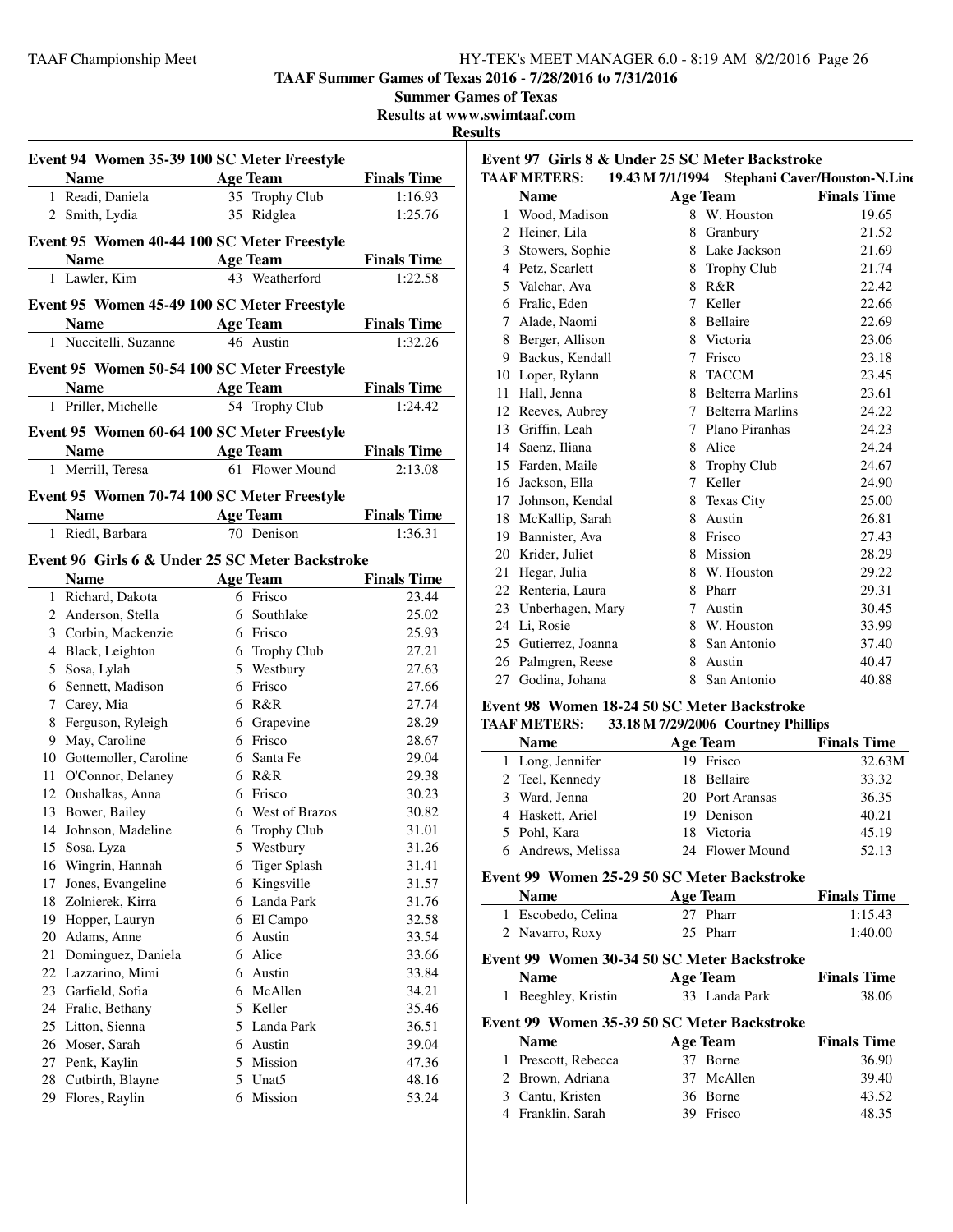**TAAF Summer Games of Texas 2016 - 7/28/2016 to 7/31/2016 Summer Games of Texas**

|       |                                                    |   |                                       |                    | Results at www.swimtaaf.com<br><b>Results</b> |
|-------|----------------------------------------------------|---|---------------------------------------|--------------------|-----------------------------------------------|
|       | Event 100 Women 40-44 50 SC Meter Backstroke       |   |                                       |                    | Event 103 Wo                                  |
|       | <b>Name</b>                                        |   | <b>Example 2 Age Team</b>             | <b>Finals Time</b> | <b>Name</b>                                   |
|       | 1 Lawler, Kim                                      |   | 43 Weatherford                        | 43.67              | 1 Tuhn, Dan                                   |
|       | 2 Smith, Dorothy 41 Denison                        |   |                                       | 55.71              |                                               |
|       |                                                    |   |                                       |                    | Event 103 Wo                                  |
|       | Event 100 Women 55-59 50 SC Meter Backstroke       |   |                                       |                    | <b>Name</b>                                   |
|       | <b>Example 2 Age Team</b><br><b>Name</b>           |   |                                       | <b>Finals Time</b> | 1 Beeghley,                                   |
|       | 1 Coulehan, Kathy 58 Landa Park                    |   |                                       | 53.23              | 2 Ng, April                                   |
|       | 2 Kelly, Darla                                     |   | 59 South Belt                         | 2:09.32            | Event 103 Wo                                  |
|       | Event 100 Women 60-64 50 SC Meter Backstroke       |   |                                       |                    | <b>Name</b>                                   |
|       | Name                                               |   | <b>Example 2 Age Team</b>             | <b>Finals Time</b> | 1 Readi, Dar                                  |
|       | 1 Merrill, Teresa                                  |   | 61 Flower Mound                       | 1:02.38            | 2 Scrivner, N                                 |
|       |                                                    |   |                                       |                    | 3 Lewis, Gir                                  |
|       | Event 100 Women 70-74 50 SC Meter Backstroke       |   |                                       |                    | 4 Smith, Lyc                                  |
|       | <b>Name</b>                                        |   | <b>Example 2 Age Team</b> Finals Time |                    | 5 Wallis, An                                  |
|       | 1 Finch, Nancy                                     |   | 70 W. Houston                         | 1:08.71            |                                               |
|       | Event 101 Girls 8 & Under 25 SC Meter Breaststroke |   |                                       |                    | Event 104 Wo                                  |
|       | TAAF METERS: 22.04 M 8/1/1987 Wendy Demback        |   |                                       |                    | <b>Name</b>                                   |
|       | Name Age Team                                      |   |                                       | <b>Finals Time</b> | 1 Miller, An<br>2 Hollimon,                   |
|       | 1 Stanush, Karli                                   |   | 7 Victoria                            | 23.94              | 3 Silcox, Ka                                  |
|       | 2 Shofran, Veronica                                |   | 8 Frisco                              | 24.03              | 4 Smith, Dor                                  |
|       | 3 Victoriano, Madison Haley                        |   | 8 Frisco                              | 25.10              |                                               |
|       | 4 Loper, Rylann                                    |   | 8 TACCM                               | 25.37              | Event 104 Wo                                  |
|       | 5 Skelton, Piper                                   |   | 8 Landa Park                          | 25.50              | <b>Name</b>                                   |
|       | 6 Stewart, Abby                                    |   | 8 Odem                                | 25.60              | 1 Damron, S                                   |
|       | 7 Schneider, Zoe                                   |   | 8 Frisco                              | 26.11              | --- Brooks, Cl                                |
|       | 8 Fralic, Eden                                     |   | 7 Keller                              | 26.50              | Event 104 Wo                                  |
|       | 9 Miller, Tyler                                    |   | 8 Trophy Club                         | 27.26              | <b>Name</b>                                   |
|       | 10 Heiner, Lila                                    |   | 8 Granbury                            | 27.47              | 1 Priller, Mi                                 |
|       | 11 Roskop, Miranda                                 |   | 8 Trophy Club                         | 27.64              | 2 McQuaid,                                    |
|       | 12 Li, Rosie                                       |   | 8 W. Houston                          | 27.82              |                                               |
|       | 13 Brewster, Lucy                                  |   | 8 Austin                              | 27.86              | Event 104 Wo                                  |
|       | 14 Rutter, Elise                                   |   | 8 Tiger Splash                        | 27.97              | <b>Name</b>                                   |
|       | 15 Bloomquist, Zoey                                |   | 7 Club Estates                        | 28.03              | 1 Coulehan,                                   |
|       | 16 Bures, Hallie                                   |   | 7 El Campo                            | 28.75              | 2 Kelly, Dar                                  |
|       | 17 McKallip, Rebecca                               |   | 8 Austin                              | 30.65              | Event 104 Wo                                  |
|       | 18 Corn, Kesleigh                                  | 7 | Lake Jackson                          | 31.73              | <b>Name</b>                                   |
| 19.   | McNamera, Sofia                                    | 8 | McAllen                               | 32.29              | 1 Finch, Nar                                  |
|       | 20 Deaver, Kyndal                                  | 8 | Lake Jackson                          | 36.16              |                                               |
| 21    | Moser, Kate                                        | 8 | Austin                                | 36.30              | Event 105 Gir                                 |
| ---   | Ruiz, Jaida                                        | 8 | McAllen                               | DQ                 | <b>TAAF METERS</b>                            |
| $---$ | Rivera, Mia                                        |   | 7 Edinst                              | DQ                 | <b>Name</b>                                   |
| $---$ | Penk, Kaylin                                       |   | 5 Mission                             | DQ                 | 1 O'Connor,                                   |
|       | --- Garfield, Sofia                                |   | 6 McAllen                             | DQ                 | $2$ Gardner $\Lambda$                         |

#### **Event 102 Women 18-24 50 SC Meter Breaststroke TAAF METERS: 36.14 M 7/28/2007 Harmony D'Antoni**

| <b>Name</b>        | <b>Age Team</b> | <b>Finals Time</b> |
|--------------------|-----------------|--------------------|
| 1 Wilkins, Kari    | 20 El Campo     | 38.61              |
| 2 Zieschang, Sarah | 20 Austin       | 39.11              |
| 3 Teel, Kennedy    | 18 Bellaire     | 39.73              |
| 4 Ward, Jenna      | 20 Port Aransas | 41.53              |
| 5 Pohl, Kara       | 18 Victoria     | 51.11              |
| 6 Coleman, Lucy    | 18 Victoria     | 52.66              |
| 7 Randall, Bethany | Killeen         | 56.26              |

|                                                                                                                                                                                                                               | Age Team Finals Time                               |                    |
|-------------------------------------------------------------------------------------------------------------------------------------------------------------------------------------------------------------------------------|----------------------------------------------------|--------------------|
| 1 Tuhn, Danae                                                                                                                                                                                                                 | 28 Golden Triangle                                 | 49.27              |
|                                                                                                                                                                                                                               | Event 103 Women 30-34 50 SC Meter Breaststroke     |                    |
|                                                                                                                                                                                                                               | Name Age Team Finals Time                          |                    |
| 1 Beeghley, Kristin                                                                                                                                                                                                           | 33 Landa Park                                      | 43.20              |
| 2 Ng, April                                                                                                                                                                                                                   | 32 W. Houston                                      | 51.38              |
|                                                                                                                                                                                                                               | Event 103 Women 35-39 50 SC Meter Breaststroke     |                    |
| Name                                                                                                                                                                                                                          | <b>Age Team</b>                                    | <b>Finals Time</b> |
| 1 Readi, Daniela                                                                                                                                                                                                              | 35 Trophy Club                                     | 40.02              |
| 2 Scrivner, Marika                                                                                                                                                                                                            | 36 Trophy Club                                     | 41.19              |
| 3 Lewis, Ginny                                                                                                                                                                                                                | 38 Frisco                                          | 44.30              |
| 4 Smith, Lydia                                                                                                                                                                                                                | 35 Ridglea                                         | 47.91              |
| 5 Wallis, Andrea                                                                                                                                                                                                              | 38 El Campo                                        | 53.30              |
|                                                                                                                                                                                                                               | Event 104 Women 40-44 50 SC Meter Breaststroke     |                    |
| <b>Name</b>                                                                                                                                                                                                                   | <b>Age Team</b>                                    | <b>Finals Time</b> |
| 1 Miller, Anneke                                                                                                                                                                                                              | 42 Trophy Club                                     | 42.61              |
| 2 Hollimon, Barb                                                                                                                                                                                                              | 44 Borne                                           | 47.38              |
| 3 Silcox, Karen                                                                                                                                                                                                               | 40 Tiger Splash                                    | 54.47              |
| 4 Smith, Dorothy                                                                                                                                                                                                              | 41 Denison                                         | 56.68              |
|                                                                                                                                                                                                                               | Event 104 Women 45-49 50 SC Meter Breaststroke     |                    |
| <b>Name</b>                                                                                                                                                                                                                   | <b>Age Team</b>                                    | <b>Finals Time</b> |
| 1 Damron, Susette                                                                                                                                                                                                             | 46 Trophy Club                                     | 47.39              |
| --- Brooks, Christina                                                                                                                                                                                                         | 45 Victoria                                        | DQ                 |
|                                                                                                                                                                                                                               | Event 104 Women 50-54 50 SC Meter Breaststroke     |                    |
| <b>Name</b>                                                                                                                                                                                                                   | <b>Age Team</b>                                    | <b>Finals Time</b> |
| 1 Priller, Michelle                                                                                                                                                                                                           | 54 Trophy Club                                     | 46.03              |
| 2 McQuaid, Cynthia                                                                                                                                                                                                            | 54 Borne                                           | 50.49              |
|                                                                                                                                                                                                                               | Event 104 Women 55-59 50 SC Meter Breaststroke     |                    |
| <b>Name</b>                                                                                                                                                                                                                   | <b>Age Team</b>                                    | <b>Finals Time</b> |
| 1 Coulehan, Kathy                                                                                                                                                                                                             | 58 Landa Park                                      | 57.91              |
| 2 Kelly, Darla                                                                                                                                                                                                                | 59 South Belt                                      | 1:54.69            |
|                                                                                                                                                                                                                               | Event 104 Women 70-74 50 SC Meter Breaststroke     |                    |
| Name and the same state of the state of the state of the state of the state of the state of the state of the state of the state of the state of the state of the state of the state of the state of the state of the state of | Age Team                                           | <b>Finals Time</b> |
| 1 Finch, Nancy                                                                                                                                                                                                                | 70 W. Houston                                      | 1:15.99            |
|                                                                                                                                                                                                                               | Event 105 Girls 8 & Under 25 SC Meter Butterfly    |                    |
|                                                                                                                                                                                                                               | <b>TAAF METERS:</b> 18.36 M 7/28/2007 Sadie Wilson |                    |
| <b>Name</b>                                                                                                                                                                                                                   | <b>Age Team</b>                                    | <b>Finals Time</b> |
| 1 O'Connor, Peyton                                                                                                                                                                                                            | 8 R&R                                              | 19.26              |

|    | гуаніс               |   | дес теаш            | гшаю тше |
|----|----------------------|---|---------------------|----------|
|    | 1 O'Connor, Peyton   | 8 | R&R                 | 19.26    |
|    | 2 Gardner, Morgan    | 8 | <b>Trophy Club</b>  | 20.10    |
|    | 3 Nguyen, Sophia     | 8 | <b>Flower Mound</b> | 20.61    |
| 4  | Nash, Evelyn         |   | 8 Trophy Club       | 21.59    |
|    | 5 Ewald, Mary Claire |   | Landa Park          | 21.74    |
| 6  | Dickson, Jillian     | 8 | Dolphins            | 22.07    |
|    | Valchar, Ava         | 8 | R&R                 | 22.08    |
| 8  | Kadlecik, Hope       |   | Lake Jackson        | 22.57    |
| 9  | Gloier, Morgan       |   | Frisco              | 22.85    |
|    | 10 Hesseltine, Sara  | 8 | Portland            | 23.24    |
| 11 | Bensley, Siena       | 8 | Denison             | 23.45    |
|    | 12 Reeves, Malyah    |   | Midothian           | 24.17    |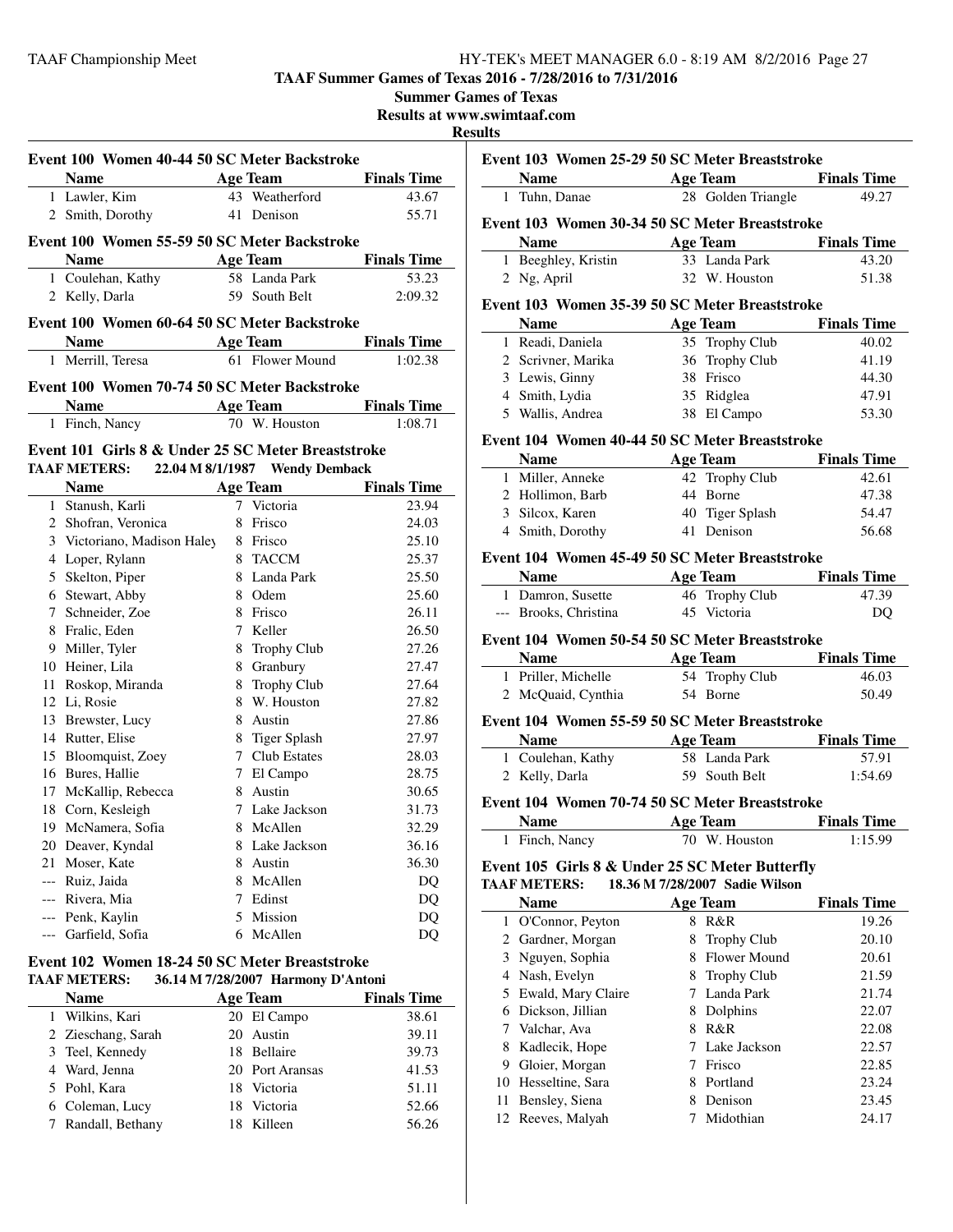**TAAF Summer Games of Texas 2016 - 7/28/2016 to 7/31/2016**

**Summer Games of Texas**

**Results at www.swimtaaf.com**

#### **Results**

| (Event 105 Girls 8 & Under 25 SC Meter Butterfly) |                     |   |                      |                    |
|---------------------------------------------------|---------------------|---|----------------------|--------------------|
|                                                   | Name                |   | Age Team             | <b>Finals Time</b> |
| 13                                                | Robbins, Emerson    | 8 | Tiger Splash         | 25.42              |
| 14                                                | Kuschel, Christina  | 8 | Weatherford          | 26.32              |
| 15                                                | Estrada, Natalie    |   | Plano Piranhas       | 27.22              |
| 16                                                | Ruiz, Natalia       |   | <b>Grand Prairie</b> | 27.70              |
| 17                                                | Castillo, Mia       | 8 | Mission              | 28.81              |
| 18                                                | Anderson, Elizabeth | 8 | <b>Trophy Club</b>   | 29.33              |
| 19                                                | Chaney, Gabrielle   |   | Landa Park           | 30.36              |
| 20                                                | Serda, Olivia       | 7 | Mission              | 31.17              |
| 21                                                | Hegar, Julia        | 8 | W. Houston           | 31.20              |
| 22                                                | Renteria, Laura     | 8 | Pharr                | 31.29              |
| 23                                                | Barron, Yessenia    | 8 | Austin               | 32.47              |
| 24                                                | Unberhagen, Mary    | 7 | Austin               | 33.15              |
| 25                                                | Moser, Kate         | 8 | Austin               | 39.81              |
|                                                   | 26 Cutbirth, Blayne | 5 | Unat <sub>5</sub>    | 52.07              |
|                                                   | Heath, Kaitlyn      | 8 | Club Estates         | DO                 |
|                                                   | Hailey, Klair       |   | El Campo             | DO                 |
|                                                   |                     |   |                      |                    |

#### **Event 106 Women 18-24 50 SC Meter Butterfly TAAF METERS: 30.51 M 7/29/2006 Jessica Tibbitts**

|    | <b>Name</b>         |     | <b>Age Team</b>     | <b>Finals Time</b> |
|----|---------------------|-----|---------------------|--------------------|
| 1  | Sullivan, Carleigh  | 19  | <b>TEMP</b>         | 31.18              |
|    | 2 Teel, Kennedy     | 18  | Bellaire            | 31.30              |
|    | 3 Reckmeyer, Hannah |     | 19 Trophy Club      | 31.89              |
| 4  | Long, Jennifer      | 19  | Frisco              | 32.69              |
|    | 5 Walker, Shanna    |     | 20 Golden Triangle  | 34.12              |
|    | 6 Zieschang, Sarah  | 20. | Austin              | 34.27              |
|    | 7 Cole, Elena       | 19  | Austin              | 34.48              |
| 8  | Fick, Alyssa        | 18  | Flour Bluff         | 35.97              |
| 9  | Linebarger, Grace   | 19  | <b>Flower Mound</b> | 36.56              |
|    | 10 Haskett, Ariel   | 19  | Denison             | 39.82              |
| 11 | Barrett, Kasey      |     | 23 San Antonio      | 42.14              |
|    | 12 Randall, Bethany | 18  | Killeen             | 48.21              |

#### **Event 107 Women 25-29 50 SC Meter Butterfly**

| <b>Name</b>        | Age Team           | <b>Finals Time</b> |
|--------------------|--------------------|--------------------|
| 1 Walker, Shawna   | 25 Golden Triangle | 36.82              |
| 2 Escobedo, Celina | 27 Pharr           | 1:12.68            |

#### **Event 107 Women 35-39 50 SC Meter Butterfly**

|   | Event for avoinen 99-99 90 BC meter Dutterity      |                 |                    |  |  |  |
|---|----------------------------------------------------|-----------------|--------------------|--|--|--|
|   | <b>Name</b>                                        | <b>Age Team</b> | <b>Finals Time</b> |  |  |  |
| 1 | Prescott, Rebecca                                  | 37 Borne        | 34.67              |  |  |  |
| 2 | Brown, Adriana                                     | 37 McAllen      | 35.79              |  |  |  |
|   | <b>Event 108 Women 40-44 50 SC Meter Butterfly</b> |                 |                    |  |  |  |
|   | <b>Name</b>                                        | <b>Age Team</b> | <b>Finals Time</b> |  |  |  |
|   |                                                    |                 |                    |  |  |  |
| 1 | Hollimon, Barb                                     | 44 Borne        | 52.13              |  |  |  |
|   | Event 108 Women 45-49 50 SC Meter Butterfly        |                 |                    |  |  |  |
|   | <b>Name</b>                                        | <b>Age Team</b> | <b>Finals Time</b> |  |  |  |
| 1 | Oliver, Terri                                      | 46 Landa Park   | 39.85              |  |  |  |
| 2 | Smith, Nancy                                       | 46 Flower Mound | 42.34              |  |  |  |
| 3 | Damron, Susette                                    | 46 Trophy Club  | 43.33              |  |  |  |
|   | 4 Nuccitelli, Suzanne                              | 46 Austin       | 51.73              |  |  |  |

| uns |                                                 |                 |                    |
|-----|-------------------------------------------------|-----------------|--------------------|
|     | Event 108 Women 50-54 50 SC Meter Butterfly     |                 |                    |
|     | <b>Name</b>                                     | <b>Age Team</b> | <b>Finals Time</b> |
|     | 1 McQuaid, Cynthia                              | 54 Borne        | 44.36              |
|     | Event 108 Women 60-64 50 SC Meter Butterfly     |                 |                    |
|     | <b>Name</b>                                     | <b>Age Team</b> | <b>Finals Time</b> |
|     | Merrill, Teresa                                 | 61 Flower Mound | 1:06.34            |
|     | Event 109 Girls 6 & Under 25 SC Meter Freestyle |                 |                    |
|     | <b>Name</b>                                     | <b>Age Team</b> | <b>Finals Time</b> |
| 1   | Richard, Dakota                                 | 6 Frisco        | 20.60              |
|     | 2 Sennett, Madison                              | 6 Frisco        | 21.81              |
|     | 3 May, Caroline                                 | Frisco          | 22.30              |
|     | Corbin, Mackenzie                               | Frisco          | 22.37              |

| 4     | Corbin, Mackenzie   | 6 | Frisco              | 22.37 |
|-------|---------------------|---|---------------------|-------|
| 5     | Black, Leighton     | 6 | <b>Trophy Club</b>  | 22.47 |
| 6     | Anderson, Stella    | 6 | Southlake           | 22.59 |
| 7     | Nguyen, Audrey      | 6 | Flower Mound        | 23.02 |
| 8     | Morgan, Jayde       | 6 | Golden Triangle     | 24.61 |
| 9     | Means, Raleigh      | 6 | Frisco              | 25.24 |
| 10    | Sosa, Lyza          | 5 | Westbury            | 25.62 |
| $*11$ | Carey, Mia          | 6 | R&R                 | 25.81 |
| $*11$ | MacNeil, Alexandria | 6 | Golden Triangle     | 25.81 |
| $*13$ | James, Rylee        | 6 | Lake Jackson        | 26.12 |
|       | *13 Wingrin, Hannah | 6 | <b>Tiger Splash</b> | 26.12 |
| 15    | Johnson, Marsai     | 6 | Flower Mound        | 26.72 |
| 16    | Sosa, Lylah         | 5 | Westbury            | 27.49 |
| 17    | Storm, Sophia       | 6 | <b>Burnett</b>      | 28.74 |
| 18    | Dominguez, Daniela  | 6 | Alice               | 29.21 |
| 19    | Williams, Soleil    | 6 | Portland            | 29.85 |
| 20    | Adams, Anne         | 6 | Austin              | 30.77 |
| 21    | Jones, Evangeline   | 6 | Kingsville          | 31.37 |
| 22    | Moser, Sarah        | 6 | Austin              | 31.71 |
| 23    | Lazzarino, Mimi     | 6 | Austin              | 33.20 |
| 24    | Gunn, Adeline       | 6 | <b>Tiger Splash</b> | 33.61 |
| 25    | Garfield, Sofia     | 6 | McAllen             | 35.00 |
| 26    | Cutbirth, Blayne    | 5 | Unat <sub>5</sub>   | 37.80 |
| 27    | Penk, Kaylin        | 5 | Mission             | 41.83 |
| 28    | Flores, Raylin      | 6 | Mission             | 42.57 |

#### **Event 110 Girls 8 & Under 25 SC Meter Freestyle TAAF METERS: 16.90 M 8/5/2000 Hannah Ferrin**

|     | <b>Name</b>        |   | <b>Age Team</b>    | <b>Finals Time</b> |
|-----|--------------------|---|--------------------|--------------------|
| 1   | Gardner, Morgan    | 8 | <b>Trophy Club</b> | 17.46              |
| 2   | Wood, Madison      | 8 | W. Houston         | 17.70              |
| 3   | Santos, Casey      | 8 | Frisco             | 17.80              |
| 4   | Alade, Naomi       | 8 | <b>Bellaire</b>    | 18.06              |
| 5   | Boyle, Elizabeth   |   | Frisco             | 18.17              |
| 6   | Stewart, Abby      | 8 | Odem               | 18.75              |
| 7   | Nuccio, Sarah      | 8 | Tiger Splash       | 19.09              |
| 8   | Hesseltine, Sara   | 8 | Portland           | 19.14              |
| 9   | Smith, Savannah    | 8 | Ridglea            | 19.26              |
| 10  | Ashworth, Madilyn  | 8 | Bay City           | 19.35              |
| 11- | McCoy, Brynlee     | 8 | Victoria           | 19.56              |
|     | 12 Kubecka, Ansley | 8 | Palacios           | 19.71              |
| 13  | Means, Jocelyn     | 8 | Frisco             | 19.76              |
| 14  | Griffin, Leah      |   | Plano Piranhas     | 19.82              |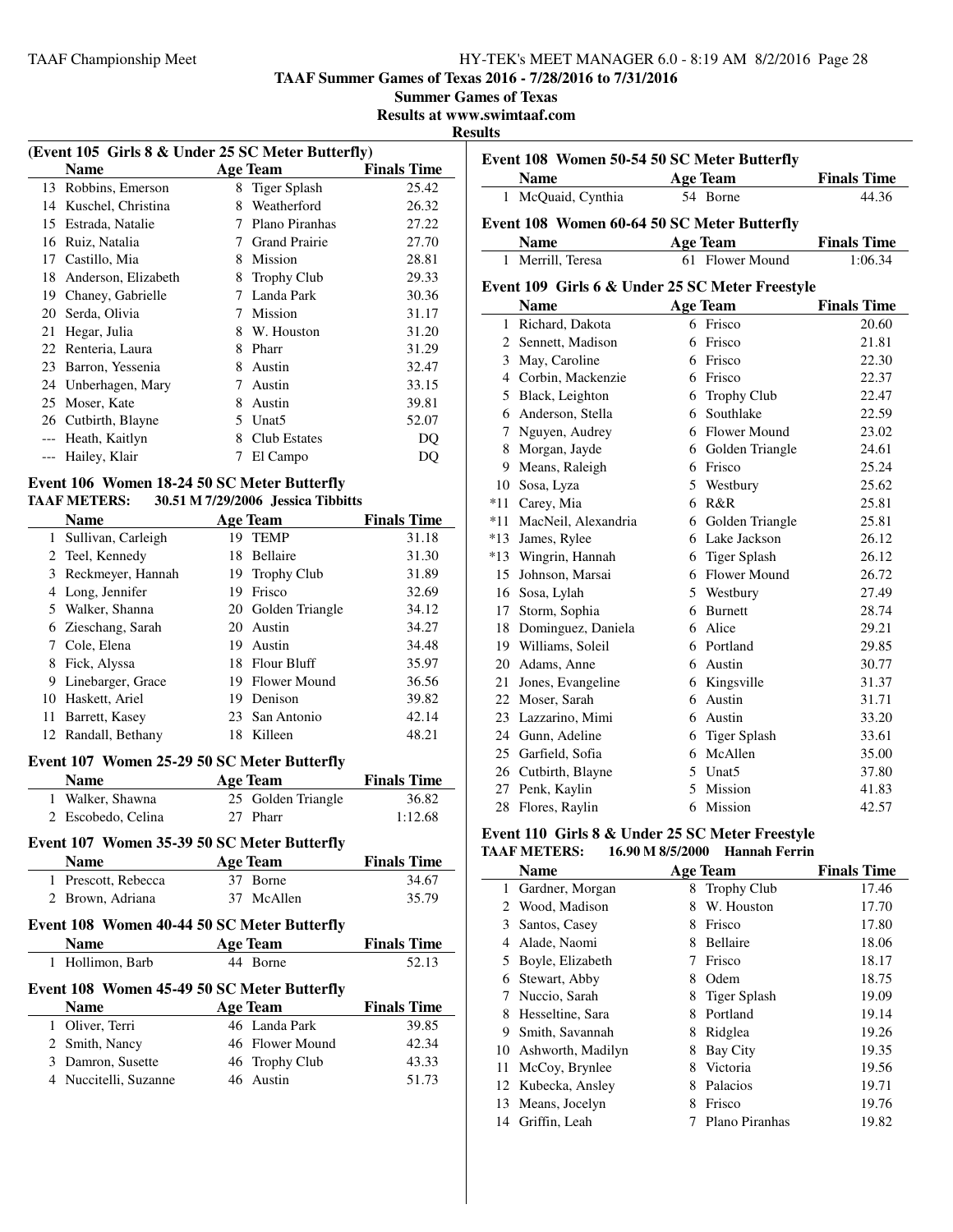**TAAF Summer Games of Texas 2016 - 7/28/2016 to 7/31/2016**

**Summer Games of Texas**

**Results at www.swimtaaf.com**

#### **Results**

|    | (Event 110 Girls 8 & Under 25 SC Meter Freestyle)                   |   |                      |                    |  |
|----|---------------------------------------------------------------------|---|----------------------|--------------------|--|
|    | <b>Name</b>                                                         |   | Age Team             | <b>Finals Time</b> |  |
| 15 | Jackson, Ella                                                       | 7 | Keller               | 20.15              |  |
| 16 | Garza, Anndrea                                                      | 8 | Mission              | 20.31              |  |
| 17 | Cook, Alaysia                                                       | 8 | Bay City             | 20.40              |  |
| 18 | Beeghley, Paige                                                     | 8 | Landa Park           | 20.57              |  |
| 19 | Mahat, Sayesha                                                      | 7 | <b>Grand Prairie</b> | 21.37              |  |
| 20 | Wollny, Madeline                                                    | 8 | Pharr                | 21.42              |  |
| 21 | Camp, Brynlie                                                       | 8 | Weatherford          | 21.45              |  |
| 22 | Robbins, Emerson                                                    | 8 | <b>Tiger Splash</b>  | 21.77              |  |
| 23 | McKallip, Sarah                                                     | 8 | Austin               | 22.15              |  |
| 24 | Anderson, Elizabeth                                                 | 8 | Trophy Club          | 22.17              |  |
| 25 | Krider, Juliet                                                      | 8 | Mission              | 22.65              |  |
| 26 | Brewster, Lucy                                                      | 8 | Austin               | 24.66              |  |
| 27 | Christian, Meagan                                                   | 8 | W. Houston           | 24.90              |  |
| 28 | Melvin, Cailey                                                      | 8 | Killeen              | 25.56              |  |
| 29 | Barron, Yessenia                                                    | 8 | Austin               | 25.69              |  |
| 30 | Hegar, Julia                                                        | 8 | W. Houston           | 25.77              |  |
| 31 | Godina, Johana                                                      | 8 | San Antonio          | 29.78              |  |
| 32 | Leos, Mackenzie                                                     | 8 | San Antonio          | 31.81              |  |
|    | $E_{\text{max}}$ (111 M), ,  10 A4 E0 CC M , $E_{\text{max}}$ (1.1) |   |                      |                    |  |

#### **Event 111 Women 18-24 50 SC Meter Freestyle** 28.50 M 7/29/2006 A lyse Anderson

|              | AAF METEKS:         |    | 20.50 M <i>112912</i> 000 Alyse Angerson |                    |
|--------------|---------------------|----|------------------------------------------|--------------------|
|              | Name                |    | Age Team                                 | <b>Finals Time</b> |
| $\mathbf{1}$ | Reckmeyer, Hannah   | 19 | <b>Trophy Club</b>                       | 29.56              |
|              | 2 Teel, Kennedy     | 18 | Bellaire                                 | 29.81              |
|              | 3 Wilkins, Kari     |    | 20 El Campo                              | 30.33              |
|              | 4 Zieschang, Sarah  | 20 | Austin                                   | 30.63              |
|              | 5 Long, Jennifer    | 19 | Frisco                                   | 30.78              |
| 6            | Wolters, Bailey     | 18 | Frisco                                   | 31.05              |
| 7            | Fick, Alyssa        | 18 | <b>Flour Bluff</b>                       | 31.47              |
| 8            | Cole, Elena         | 19 | Austin                                   | 32.73              |
| 9            | Haskett, Ariel      | 19 | Denison                                  | 34.64              |
| 10           | Barrett, Kasey      |    | 23 San Antonio                           | 36.81              |
| 11           | Coleman, Lucy       | 18 | Victoria                                 | 38.05              |
|              | 12 Sophia, Ashley   | 19 | West of Brazos                           | 39.55              |
| 13           | Randall, Bethany    | 18 | Killeen                                  | 42.10              |
|              | 14 Andrews, Melissa |    | 24 Flower Mound                          | 42.85              |

#### **Event 112 Women 25-29 50 SC Meter Freestyle**

| <b>Name</b>        | Age Team | <b>Finals Time</b> |
|--------------------|----------|--------------------|
| 1 Navarro, Roxy    | 25 Pharr | 1:06.29            |
| 2 Escobedo, Celina | 27 Pharr | 1:08.15            |

# **Event 112 Women 30-34 50 SC Meter Freestyle**

|   | <b>Name</b>                                 | <b>Age Team</b> | <b>Finals Time</b> |
|---|---------------------------------------------|-----------------|--------------------|
| 1 | Diemer, Holly                               | 33 Tiger Splash | 33.17              |
|   | Event 112 Women 35-39 50 SC Meter Freestyle |                 |                    |
|   | <b>Name</b>                                 | <b>Age Team</b> | <b>Finals Time</b> |
|   | Prescott, Rebecca                           | 37 Borne        | 30.52              |
|   | 2 Scrivner, Marika                          | 36 Trophy Club  | 31.34              |
|   | 3 Brown, Adriana                            | 37 McAllen      | 32.12              |
|   | 4 Lewis, Ginny                              | 38 Frisco       | 34.79              |
|   | Cantu, Kristen                              | 36 Borne        | 35.01              |
| 6 | Rutter, Kristi                              | 39 Tiger Splash | 36.77              |
|   | Smith, Lydia                                | 35 Ridglea      | 38.28              |
|   |                                             |                 |                    |

| Event 113 Women 40-44 50 SC Meter Freestyle |                                                   |                 |                 |                    |
|---------------------------------------------|---------------------------------------------------|-----------------|-----------------|--------------------|
|                                             | <b>Name</b>                                       | <b>Age Team</b> |                 | <b>Finals Time</b> |
|                                             | 1 Miller, Anneke                                  | 42 Trophy Club  |                 | 32.61              |
|                                             | 2 Lawler, Kim                                     | 43 Weatherford  |                 | 36.20              |
|                                             | 3 Hollimon, Barb                                  | 44 Borne        |                 | 39.41              |
|                                             | 4 Silcox, Karen                                   | 40 Tiger Splash |                 | 43.77              |
|                                             | 5 Smith, Dorothy                                  | 41 Denison      |                 | 47.40              |
|                                             | Event 113 Women 45-49 50 SC Meter Freestyle       |                 |                 |                    |
|                                             | <b>Name</b>                                       | <b>Age Team</b> |                 | <b>Finals Time</b> |
|                                             | 1 Smith, Nancy                                    |                 | 46 Flower Mound | 34.42              |
|                                             | 2 Brooks, Christina                               | 45 Victoria     |                 | 50.46              |
|                                             |                                                   |                 |                 |                    |
|                                             | Event 113 Women 50-54 50 SC Meter Freestyle       |                 |                 |                    |
|                                             | <b>Name</b>                                       | <b>Age Team</b> |                 | <b>Finals Time</b> |
|                                             | 1 Priller, Michelle                               | 54 Trophy Club  |                 | 37.55              |
|                                             | 2 Dupree, Anita                                   | 51 Plano Aducks |                 | 1:02.61            |
|                                             | Event 113 Women 55-59 50 SC Meter Freestyle       |                 |                 |                    |
|                                             | <b>Name</b>                                       | <b>Age Team</b> |                 | <b>Finals Time</b> |
|                                             | 1 Coulehan, Kathy                                 | 58 Landa Park   |                 | 42.41              |
|                                             | 2 Kelly, Darla                                    | 59 South Belt   |                 | 1:27.73            |
|                                             | Event 113 Women 70-74 50 SC Meter Freestyle       |                 |                 |                    |
|                                             | <b>Name</b>                                       | Age Team        |                 | <b>Finals Time</b> |
|                                             | 1 Riedl, Barbara                                  | 70 Denison      |                 | 42.97              |
|                                             | 2 Finch, Nancy                                    | 70 W. Houston   |                 | 1:05.32            |
|                                             | Event 114 Girls 8 & Under 100 SC Meter IM         |                 |                 |                    |
|                                             | TAAF METERS: 1:39.11 M 8/1/1988                   |                 | <b>J. Novak</b> |                    |
|                                             | <b>Name</b>                                       | <b>Age Team</b> |                 | <b>Finals Time</b> |
|                                             | 1 O'Connor, Peyton                                | 8 R&R           |                 | 1:44.55            |
|                                             | 2 Elizondo, Ema                                   | Alice<br>8      |                 | 1:48.59            |
|                                             | 3 Nguyen, Sophia                                  |                 | 8 Flower Mound  | 1:51.51            |
|                                             | 4 Fralic, Eden                                    | 7 Keller        |                 | 1:53.93            |
|                                             | 5 Mahat, Sayesha                                  |                 | 7 Grand Prairie | 1:58.90            |
|                                             | 6 Allen, Brooklynn                                | 8 Tiger Splash  |                 | 1:59.71            |
|                                             | 7 Valchar, Ava                                    | 8 R&R           |                 | 2:00.07            |
|                                             | 8 Ewald, Mary Claire                              | 7 Landa Park    |                 | 2:03.77            |
|                                             | 9 Metzger, Nicolette                              | 8 Landa Park    |                 | 2:05.36            |
|                                             | 10 Turner, Makayla                                | 7 Frisco        |                 | 2:05.46            |
|                                             | 11 Chilton, Kate                                  | 7 El Campo      |                 | 2:05.59            |
|                                             | 12 Dickson, Jillian                               | 8 Dolphins      |                 | 2:07.14            |
|                                             | 13 Nguyen, Audrey                                 |                 | 6 Flower Mound  | 2:11.33            |
|                                             | 14 Ruiz, Natalia                                  |                 | 7 Grand Prairie | 2:21.81            |
|                                             | 15 Corn, Kesleigh                                 |                 | 7 Lake Jackson  | 2:35.94            |
|                                             | 16 Barron, Yessenia                               | 8 Austin        |                 | 2:37.41            |
|                                             | --- Heath, Kaitlyn                                | 8 Club Estates  |                 | DQ                 |
|                                             | --- Reeves, Malyah                                | 7 Midothian     |                 | DQ                 |
|                                             | --- Heiner, Lila                                  | 8 Granbury      |                 | DQ                 |
|                                             | --- Serda, Olivia                                 | 7 Mission       |                 | DQ                 |
|                                             | --- Vasquez, Amanda                               |                 | 8 Grand Prairie | DQ                 |
|                                             | Event 115 Women 18-24 100 SC Meter IM             |                 |                 |                    |
|                                             | TAAF METERS: 1:11.81 M 7/29/2006 Harmony D'Antoni |                 |                 |                    |
|                                             | Name                                              | <b>Age Team</b> |                 | <b>Finals Time</b> |

### Sullivan, Carleigh 19 TEMP 1:11.58M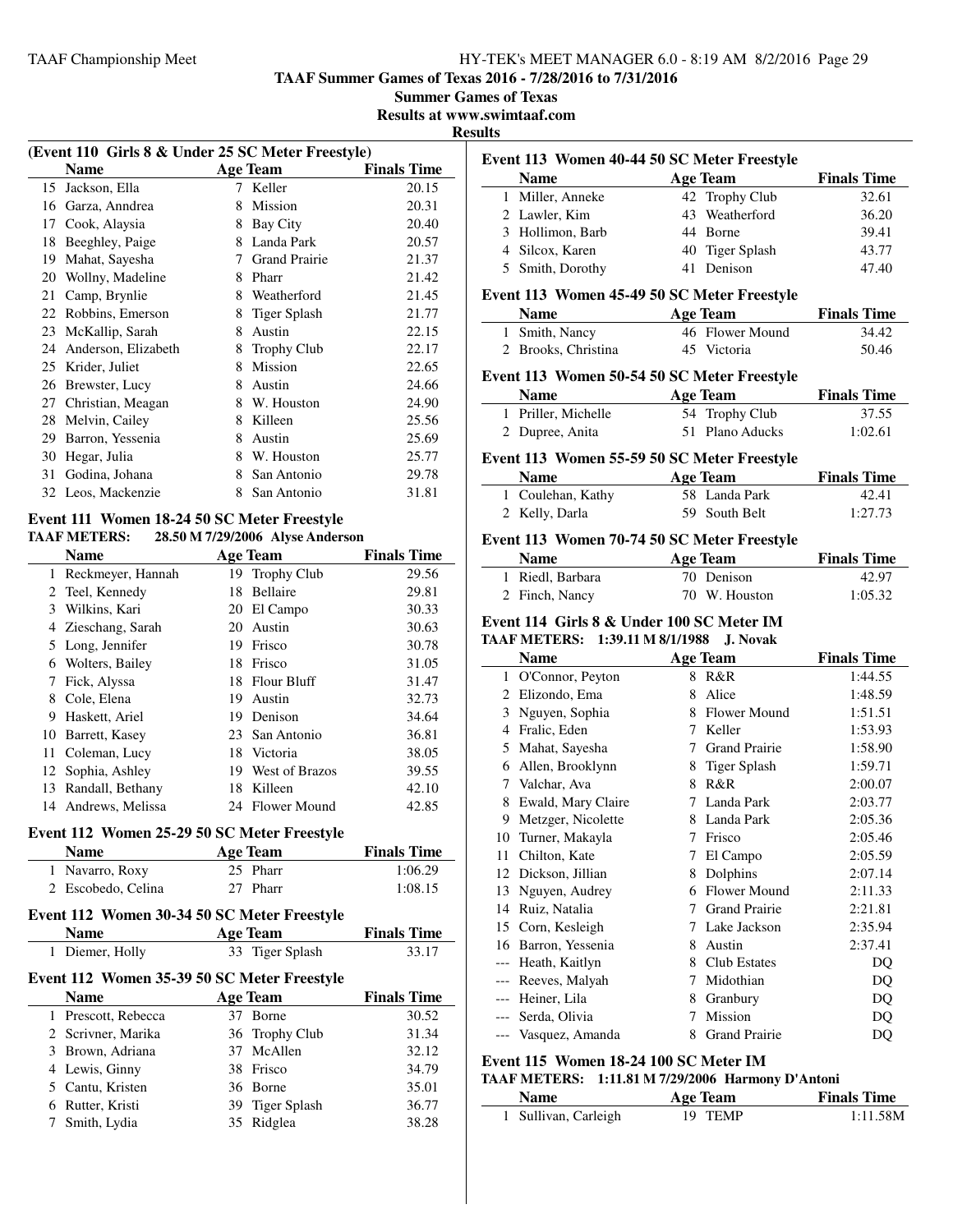**TAAF Summer Games of Texas 2016 - 7/28/2016 to 7/31/2016**

| <b>Summer Games of Texas</b> |  |  |
|------------------------------|--|--|
|------------------------------|--|--|

**Results at www.swimtaaf.com**

#### **Results**

| (Event 115 Women 18-24 100 SC Meter IM)              |                 |                    |  |
|------------------------------------------------------|-----------------|--------------------|--|
| <b>Name</b>                                          | <b>Age Team</b> | <b>Finals Time</b> |  |
| 2 Reckmeyer, Hannah                                  | 19 Trophy Club  | 1:16.00            |  |
| 3 Teel, Kennedy                                      | 18 Bellaire     | 1:16.24            |  |
| 4 Wilkins, Kari                                      | 20 El Campo     | 1:16.91            |  |
| 5 Ward, Jenna                                        | 20 Port Aransas | 1:18.18            |  |
| 6 Long, Jennifer                                     | 19 Frisco       | 1:20.54            |  |
| 7 Zieschang, Sarah                                   | 20 Austin       | 1:22.08            |  |
| 8 Linebarger, Grace                                  | 19 Flower Mound | 1:30.77            |  |
| 9 Haskett, Ariel                                     | 19 Denison      | 1:36.90            |  |
| 10 Barrett, Kasey                                    | 23 San Antonio  | 1:38.99            |  |
| Event 116 Women 25-29 100 SC Meter IM                |                 |                    |  |
| Name $\qquad \qquad$                                 | <b>Age Team</b> | <b>Finals Time</b> |  |
| --- Escobedo, Celina                                 | 27 Pharr        | DQ                 |  |
|                                                      |                 |                    |  |
| Event 116 Women 30-34 100 SC Meter IM<br><b>Name</b> | <b>Age Team</b> | <b>Finals Time</b> |  |
| 1 Beeghley, Kristin                                  | 33 Landa Park   | 1:24.84            |  |
|                                                      |                 |                    |  |
| Event 116 Women 35-39 100 SC Meter IM                |                 |                    |  |
| <b>Name</b>                                          | <b>Age Team</b> | <b>Finals Time</b> |  |
| 1 Readi, Daniela                                     | 35 Trophy Club  | 1:22.91            |  |
| 2 Brown, Adriana                                     | 37 McAllen      | 1:23.52            |  |
| 3 Rutter, Kristi                                     | 39 Tiger Splash | 1:38.74            |  |
| Event 117 Women 40-44 100 SC Meter IM                |                 |                    |  |
| Name $\qquad \qquad$                                 | Age Team        | <b>Finals Time</b> |  |
| 1 Smith, Dorothy                                     | 41 Denison      | 1:58.37            |  |
|                                                      |                 |                    |  |
| Event 117 Women 45-49 100 SC Meter IM                |                 |                    |  |
| <b>Name</b>                                          | <b>Age Team</b> | <b>Finals Time</b> |  |
| 1 Damron, Susette                                    | 46 Trophy Club  | 1:39.38            |  |
| Event 117 Women 50-54 100 SC Meter IM                |                 |                    |  |
|                                                      | <b>Age Team</b> | <b>Finals Time</b> |  |
| 1 Priller, Michelle                                  | 54 Trophy Club  | 1:34.09            |  |
| Event 117 Women 55-59 100 SC Meter IM                |                 |                    |  |
| Name                                                 | <b>Age Team</b> | <b>Finals Time</b> |  |
| 1 Coulehan, Kathy                                    | 58 Landa Park   | 1:52.40            |  |
| Event 118 Women 18-24 200 SC Meter Freestyle         |                 |                    |  |
| <b>Name</b>                                          | <b>Age Team</b> | <b>Finals Time</b> |  |
| 1 Fick, Alyssa                                       | 18 Flour Bluff  | 2:33.20            |  |
| 2 Zieschang, Sarah                                   | 20 Austin       | 2:49.90            |  |
| 3 Long, Jennifer                                     | 19 Frisco       | 2:54.74            |  |
|                                                      |                 |                    |  |
| Event 118 Women 35-39 200 SC Meter Freestyle         |                 |                    |  |
| <b>Name</b>                                          | <b>Age Team</b> | <b>Finals Time</b> |  |
| Scrivner, Marika<br>$\mathbf{1}$                     | 36 Trophy Club  | 2:38.09            |  |
| Event 118 Women 40-44 200 SC Meter Freestyle         |                 |                    |  |
| <b>Name</b>                                          | Age Team        | <b>Finals Time</b> |  |
| 1 Lawler, Kim                                        | 43 Weatherford  | 3:01.02            |  |
| Event 118 Women 45-49 200 SC Meter Freestyle         |                 |                    |  |
| <b>Name</b>                                          | <b>Age Team</b> | <b>Finals Time</b> |  |
| 1 Oliver, Terri                                      | 46 Landa Park   | 2:52.48            |  |
| 2 Nuccitelli, Suzanne                                | 46 Austin       | 3:30.68            |  |
|                                                      |                 |                    |  |

| Event 118 Women 50-54 200 SC Meter Freestyle |                                                        |                        |                    |
|----------------------------------------------|--------------------------------------------------------|------------------------|--------------------|
|                                              | <b>Name</b>                                            | <b>Age Team</b>        | <b>Finals Time</b> |
|                                              | 1 McQuaid, Cynthia                                     | 54 Borne               | 3:38.36            |
|                                              | Event 118 Women 70-74 200 SC Meter Freestyle           |                        |                    |
|                                              | <b>Name</b>                                            | <b>Age Team</b>        | <b>Finals Time</b> |
|                                              | 1 Riedl, Barbara                                       | 70 Denison             | 3:35.02            |
|                                              | Event 119 Girls 6 & Under 100 SC Meter Freestyle Relay |                        |                    |
|                                              | <b>Team</b>                                            | <b>Relay</b>           | <b>Finals Time</b> |
| 1                                            | Frisco                                                 | A                      | 1:32.54            |
|                                              | 1) Corbin, Mackenzie 6                                 | 2) Sennett, Madison 6  |                    |
|                                              | 3) May, Caroline 6                                     | 4) Richard, Dakota 6   |                    |
|                                              | 2 Flower Mound                                         | A                      | 1:47.48            |
|                                              | 1) Smith, Megan 6                                      | 2) Johnson, Marsai 6   |                    |
|                                              | 3) Potter, Tinsley 6                                   | 4) Nguyen, Audrey 6    |                    |
| 3                                            | Frisco                                                 | B                      | 1:47.58            |
|                                              | 1) Means, Raleigh 6                                    | 2) Clinger, Elaine 6   |                    |
|                                              | 3) Knippenberg, Lexi 6                                 | 4) Oushalkas, Anna 6   |                    |
|                                              | 4 Trophy Club                                          | A                      | 1:47.60            |
|                                              | 1) Black, Leighton 6                                   | 2) McDonald, Abby 6    |                    |
|                                              | 3) Black, Karsyn 5                                     | 4) Johnson, Madeline 6 |                    |
|                                              | 5 Landa Park                                           | A                      | 2:08.57            |
|                                              | 1) Bird, Sophia 5                                      | 2) Abel, Jillian 6     |                    |
|                                              | 3) Litton, Sienna 5                                    | 4) Zolnierek, Kirra 6  |                    |
|                                              | 6 Flower Mound                                         | B                      | 2:15.27            |
|                                              | 1) Johnson, Maci 6                                     | 2) Lacasse, Solomia 6  |                    |
|                                              | 3) Keesara, Zivanka 6                                  | 4) Gordon, Georgia 6   |                    |
| 7                                            | Frisco                                                 | $\mathcal{C}$          | 2:34.79            |
|                                              | 1) Kufert, Ava 6                                       | 2) Singhal, Taarini 6  |                    |
|                                              | 3) Clinger, Ellison 5                                  | 4) Heldt, Bailey 5     |                    |
| 8                                            | <b>Tiger Splash</b>                                    | A                      | 3:13.23            |
|                                              | 1) Gunn, Adeline 6                                     | 2) Allen, Lilly 5      |                    |
|                                              | 3) Gunn, Pepper 4                                      | 4) Wingrin, Hannah 6   |                    |

#### **Event 120 Girls 8 & Under 100 SC Meter Freestyle Relay TAAF METERS: 1:15.50 M 8/1/1989 Freeport**

|    | <b>Team</b>                    | <b>Relay</b>           | <b>Finals Time</b> |
|----|--------------------------------|------------------------|--------------------|
| 1  | Frisco                         | A                      | 1:18.09            |
|    | 1) Santos, Casey 8             | 2) Boyle, Elizabeth 7  |                    |
|    | 3) Means, Jocelyn 8            | 4) Shofran, Veronica 8 |                    |
|    | 2 Victoria                     | A                      | 1:20.35            |
|    | 1) Stanush, Karli 7            | 2) McCoy, Brynlee 8    |                    |
|    | 3) Palmer, Glory 7             | 4) Berger, Allison 8   |                    |
|    | 3 Trophy Club                  | A                      | 1:21.88            |
|    | 1) Petz, Scarlett 8            | 2) Roskop, Miranda 8   |                    |
|    | 3) Farden, Maile 8             | 4) Nash, Evelyn 8      |                    |
|    | 4 Landa Park                   | A                      | 1:23.77            |
|    | 1) Ewald, Mary Claire 7        | 2) Skelton, Piper 8    |                    |
|    | 3) Metzger, Nicolette 8        | 4) Beeghley, Paige 8   |                    |
| 5. | Frisco                         | B                      | 1:24.10            |
|    | 1) Victoriano, Madison Haley 8 | 2) Bannister, Ava 8    |                    |
|    | 3) Bel Hadj Kacem, Leena 8     | 4) Schneider, Zoe 8    |                    |
|    | 6 Tiger Splash                 | А                      | 1:24.76            |
|    | 1) Gunn, Liberty 8             | 2) Allen, Brooklynn 8  |                    |
|    | 3) Allen, Katelynn 8           | 4) Nuccio, Sarah 8     |                    |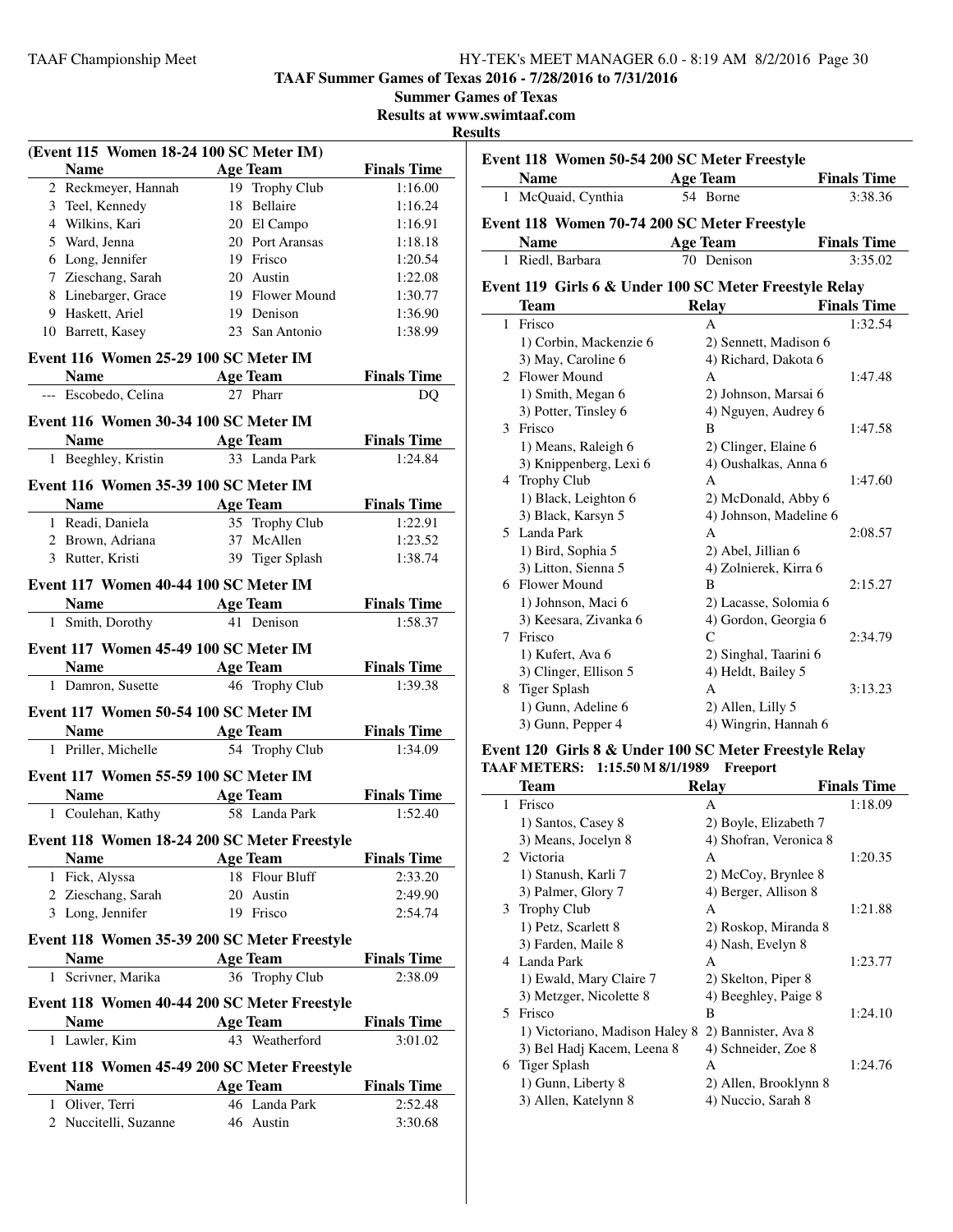**TAAF Summer Games of Texas 2016 - 7/28/2016 to 7/31/2016**

**Summer Games of Texas**

**Results at www.swimtaaf.com**

#### **Results**

 $\overline{\phantom{a}}$ 

|     | (Event 120 Girls 8 & Under 100 SC Meter Freestyle Relay)<br><b>Team</b> | <b>Relay</b>                                 | <b>Finals Time</b> |
|-----|-------------------------------------------------------------------------|----------------------------------------------|--------------------|
| 7   | <b>Bay City</b>                                                         | А                                            | 1:26.36            |
|     | 1) Ashworth, Madilyn 8                                                  | 2) Holden, Jayleen 8                         |                    |
|     | 3) Castillo, Rachel 8                                                   | 4) Cook, Alaysia 8                           |                    |
|     | 8 Lake Jackson                                                          | A                                            | 1:28.72            |
|     | 1) Stowers, Sophie 8                                                    |                                              |                    |
|     | 3) Gilliam, Callie 8                                                    | 2) Bracken, Larissa 7<br>4) Kadlecik, Hope 7 |                    |
|     | 9 Frisco                                                                | D                                            |                    |
|     |                                                                         |                                              | 1:29.70            |
|     | 1) Riley, Samantha 7                                                    | 2) Turner, Makayla 7                         |                    |
|     | 3) Killian, Alaina 8                                                    | 4) Nandre, Anshu 8                           |                    |
|     | 10 Trophy Club                                                          | В                                            | 1:30.33            |
|     | 1) Miller, Tyler 8                                                      | 2) Matthews, Lillian 8                       |                    |
|     | 3) Anderson, Elizabeth 8                                                | 4) Black, Chayse 8                           |                    |
| 11  | Frisco                                                                  | C                                            | 1:31.14            |
|     | 1) Bunion, Hannah Chaniel 8                                             | 2) Chretien, Laryn Kate 8                    |                    |
|     | 3) Gloier, Morgan 7                                                     | 4) Backus, Kendall 7                         |                    |
|     | 12 Flower Mound                                                         | А                                            | 1:32.41            |
|     | 1) Kissinger, Olivia 8                                                  | 2) Carrier, Evelyn 8                         |                    |
|     | 3) DeGraff, Grace 6                                                     | 4) Nguyen, Sophia 8                          |                    |
| 13  | Alice                                                                   | A                                            | 1:34.63            |
|     | 1) Vasquez, Ava 8                                                       | 2) Trigo, Alianah 7                          |                    |
|     | 3) Saenz, Iliana 8                                                      | 4) Bazan, K'Lee 7                            |                    |
|     | 14 Landa Park                                                           | B                                            | 1:40.47            |
|     | 1) Chaney, Gabrielle 7                                                  | 2) Slimpin, Sarah 8                          |                    |
|     | 3) Gallaher, Jacie 8                                                    | 4) Minus, Fynn 7                             |                    |
|     | 15 Frisco                                                               | Е                                            | 1:44.60            |
|     | 1) Bunner, Avery 8                                                      | 2) Cummings, Caroline 7                      |                    |
|     | 3) Bongale, Sarayu 8                                                    | 4) Cook, Molly 7                             |                    |
|     | 16 W. Houston                                                           | A                                            | 1:45.69            |
|     | 1) Anakalea, Jia 8                                                      | 2) Wood, Madison 8                           |                    |
|     | 3) Li, Rosie 8                                                          | 4) Christian, Meagan 8                       |                    |
|     | 17 Lake Jackson                                                         | B                                            | 1:46.06            |
|     | 1) Mbaraka, Naila 8                                                     | 2) Corn, Kesleigh 7                          |                    |
|     | 3) James, Rylee 6                                                       | 4) Day, Juli 7                               |                    |
|     | 18 Weatherford                                                          | A                                            | 1:48.93            |
|     | 1) Buchfink, Saphira 8                                                  | 2) Camp, Brynlie 8                           |                    |
|     | 3) Haggard, Reese 8                                                     | 4) Nortier, Avalon 8                         |                    |
| 19  | El Campo                                                                | А                                            | 1:50.92            |
|     | 1) Wallis, Abby 7                                                       | 2) Mills, Holley 7                           |                    |
|     | 3) Little, Caroline 7                                                   | 4) Hailey, Klair 7                           |                    |
| 20  | Austin                                                                  | А                                            | 1:51.37            |
|     | 1) McKallip, Rebecca 8                                                  | 2) McKallip, Sarah 8                         |                    |
|     | 3) Moser, Kate 8                                                        | 4) Palmgren, Reese 8                         |                    |
| 21  | Pharr                                                                   | A                                            | 1:52.90            |
|     | 1) Wollny, Madeline 8                                                   | 2) Mendoza, Maria 8                          |                    |
|     | 3) Salinas, Miranda 8                                                   |                                              |                    |
|     | Kingsville                                                              | 4) Renteria, Laura 8<br>А                    |                    |
| --- |                                                                         |                                              | DQ                 |
|     | 1) West, Margeree 8                                                     | 2) Morgan, Paige 8                           |                    |
|     | 3) Jones, Evangeline 6                                                  | 4) Perotto, Emilia 8                         |                    |

#### **Event 121 Women 18 & Over 200 SC Meter Freestyle Relay TAAF METERS: 1:58.24 M 7/28/2007 R&R Aquatics E Floyd, H D'Antoni, L Littleton, C Phillips**

| Team                   | Relay                   | <b>Finals Time</b> |
|------------------------|-------------------------|--------------------|
| 1 Trophy Club          | А                       | 2:15.52            |
| 1) Scrivner, Marika 36 | 2) Damron, Susette 46   |                    |
| 3) Readi, Daniela 35   | 4) Priller, Michelle 54 |                    |

| 2 Frisco                |                        | 2:18.56 |
|-------------------------|------------------------|---------|
| 1) Long, Jennifer 19    | 2) Wolters, Bailey 18  |         |
| 3) Lewis, Ginny 38      | 4) Franklin, Sarah 39  |         |
| <b>Borne</b>            | А                      | 2:26.84 |
| 1) Hollimon, Barb 44    | 2) McQuaid, Cynthia 54 |         |
| 3) Prescott, Rebecca 37 | 4) Cantu, Kristen 36   |         |

#### **Event 122 Girls 11-12 200 SC Meter Medley Relay TAAF METERS: 2:27.86 M 8/5/2000 Alvin**

| Kelly | , Lostracco               | , Leslie                |                                |
|-------|---------------------------|-------------------------|--------------------------------|
|       | Team                      | <b>Relay</b>            | <b>Finals Time</b>             |
| 1     | Frisco                    | А                       | 2:29.43                        |
|       | 1) Showalter, Mallory 12  | 2) Caspari, Abigail 12  |                                |
|       | 3) McCurry, Emily 11      |                         | 4) Victoriano, Amber Lauren 12 |
| 2     | Southlake                 | А                       | 2:29.46                        |
|       | 1) Dollins, Whitney 12    | 2) Burgar, Chloe 11     |                                |
|       | 3) Heldenbrand, Hailey 11 | 4) Summitt, Halle 12    |                                |
| 3     | <b>Trophy Club</b>        | А                       | 2:29.47                        |
|       | 1) Gerard, Reagan 12      | 2) Kisner, Aubri 11     |                                |
|       | 3) Repsky, Sierra 11      | 4) Miller, Makenna 12   |                                |
|       | 4 Trophy Club             | В                       | 2:39.42                        |
|       | 1) Wilson, Tess 12        | 2) Thomason, Whitney 12 |                                |
|       | 3) Burraston, Natalie 11  | 4) Roskop, Kailey 12    |                                |
|       | 5 Tiger Splash            | А                       | 2:43.82                        |
|       | 1) McGilvray, Alexa 12    | 2) Ballard, Ainsley 12  |                                |
|       | 3) Wingrin, Abigail 12    | 4) Nuccio, Sophia 11    |                                |
|       | 6 Lake Jackson            | A                       | 2:44.47                        |
|       | 1) Simons, Samantha 12    | 2) Mize, Madeline 11    |                                |
|       | 3) Sanders, Summer 12     | 4) Agan, Emily 11       |                                |
| 7     | Midothian                 | А                       | 2:44.94                        |
|       | 1) Garling, Grace 12      | 2) Glanton, Madelyn 12  |                                |
|       | 3) Glanton, Kailyn 12     | 4) Potter, Kayleen 12   |                                |
| 8     | Frisco                    | B                       | 2:46.03                        |
|       | 1) Perry, Laney 11        | 2) Nash, Ryann 11       |                                |
|       | 3) Gonzales, Paige 11     | 4) Gnidziejko, Emma 12  |                                |
|       | 9 Weatherford             | А                       | 2:46.38                        |
|       | 1) Lee, Adi Jo 12         | 2) Morrison, Abby 12    |                                |
|       | 3) Samples, Emma 11       | 4) Wright, Aislyn 12    |                                |
|       | 10 Flower Mound           | А                       | 2:48.88                        |
|       | 1) Ortiz, Izabella 11     | 2) Sengupta, Anusha 11  |                                |
|       | 3) Larson, Taylor 12      | 4) Lang, Milena 12      |                                |
| 11    | El Campo                  | А                       | 2:53.64                        |
|       | 1) You, Alex 12           | 2) Evans, Allison 11    |                                |
|       | 3) Evans, Rachel 11       | 4) Evans, Grace 12      |                                |
| 12    | Mission                   | А                       | 2:54.20                        |
|       | 1) Castillo, Andrea 11    | 2) Serda, Cienna 12     |                                |
|       | 3) Martinez, Melyna 12    | 4) Garcia, Hailey 11    |                                |
|       | 13 Alice                  | А                       | 2:59.83                        |
|       | 1) Galvan, Saydee 11      | 2) Garcia, Emily 11     |                                |
|       | 3) Escobar, Bria 11       | 4) Mercer, Kaylin 12    |                                |
|       | 14 Tiger Splash           | В                       | 3:02.23                        |
|       | 1) Cook, Kingsley 11      | 2) Bailey, Gwendolyn 12 |                                |
|       | 3) Williamson, Ava 11     | 4) Akers, Maggie 11     |                                |
| 15    | Frisco                    | С                       | 3:02.33                        |
|       | 1) Brady, Kaplan 11       | 2) Barrow, Avery 12     |                                |
|       | 3) Domino, Avery 12       | 4) Mather, Hannah 11    |                                |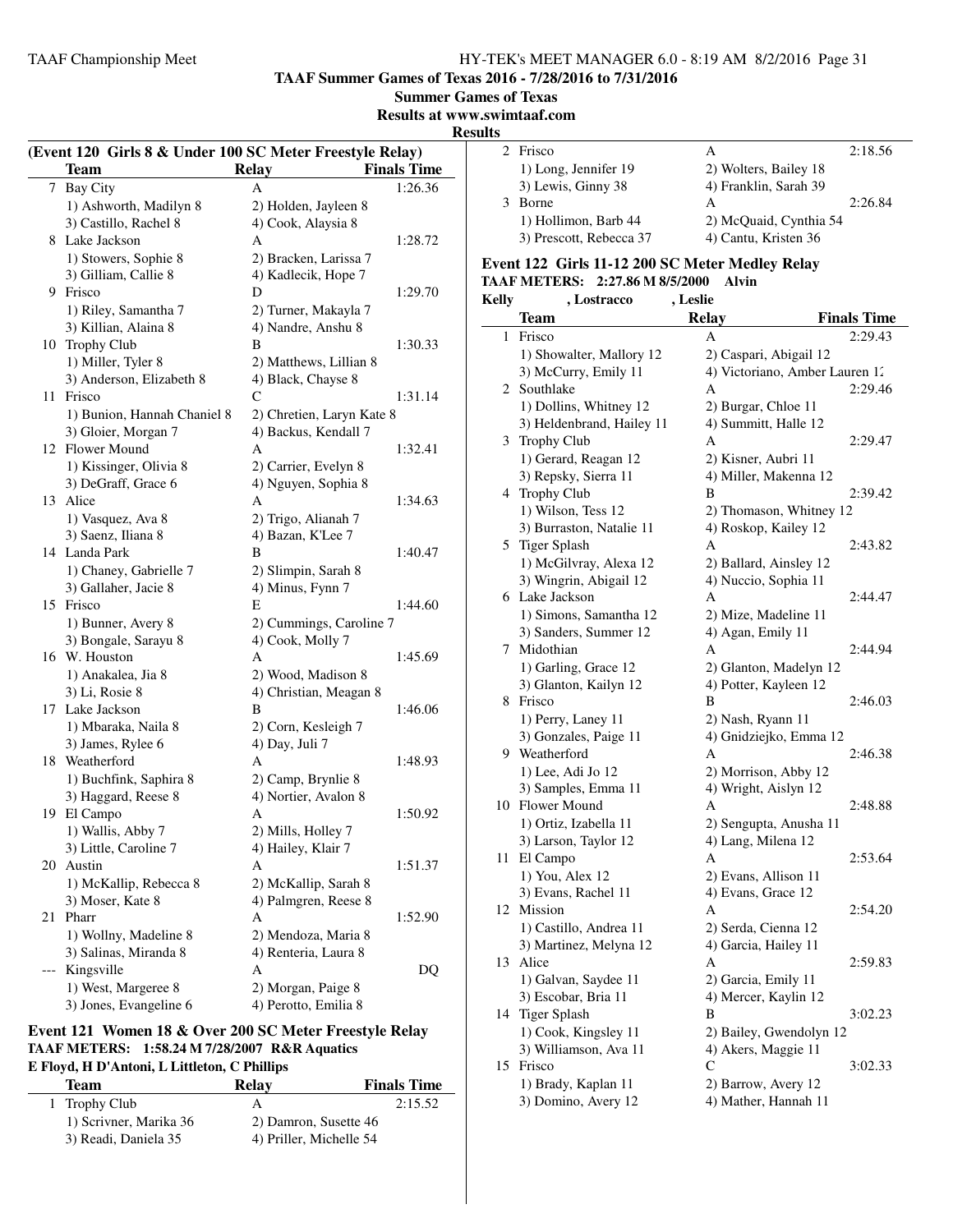**TAAF Summer Games of Texas 2016 - 7/28/2016 to 7/31/2016**

**Summer Games of Texas**

#### **Results at www.swimtaaf.com**

#### **Results**

| (Event 122 Girls 11-12 200 SC Meter Medley Relay) |                           |                    |  |
|---------------------------------------------------|---------------------------|--------------------|--|
| Team                                              | Relay                     | <b>Finals Time</b> |  |
| 16 Kingsville                                     | A                         | 3:02.75            |  |
| 1) Hanzak, Daphne 12                              | 2) Mosqueda, Taryn 11     |                    |  |
| 3) Perotto, Vivian 11                             | 4) Menchaca, Yasmin 12    |                    |  |
| 17 Victoria                                       | A                         | 3:03.20            |  |
| 1) Matak-Rogers, Emma 12                          | 2) Immenhauser, Hannah 11 |                    |  |
| 3) Sevier, Abigail 11                             | 4) Schultz, Emily 12      |                    |  |
| Pharr                                             | A                         | 3:16.88            |  |
| 1) Galvan, Aylin 12                               | 2) Espinoza, Biance 11    |                    |  |
| 3) Pedraza, Karla 12                              | 4) Rodriguez, Jessica 12  |                    |  |
| Frisco                                            | D                         | 3:21.18            |  |
| 1) Rizzotto, Lanie 12                             | 2) Lewis, Madelyn 12      |                    |  |
| 3) Buchanan, Kendyl 12                            | 4) Tate, Caitlyn 11       |                    |  |
|                                                   |                           |                    |  |

#### **Event 123 Girls 13-14 200 SC Meter Medley Relay TAAF METERS: 2:18.91 M 7/30/2006 Trophy Club K Duinick, T Orred, N Blair, M Laurion**

|    | Team                     | <b>Relay</b>             | <b>Finals Time</b> |
|----|--------------------------|--------------------------|--------------------|
| 1  | Granbury                 | A                        | 2:15.40M           |
|    | 1) Buchanan, Avery 14    | 2) Alberts, Payton 13    |                    |
|    | 3) Power, Mary 13        | 4) Fox, Marley 13        |                    |
| 2  | Wharton                  | А                        | 2:28.24            |
|    | 1) Hamlin, Mia 13        | 2) Evanicky, Madison 14  |                    |
|    | 3) Pierce, Morgan 13     | 4) Grigar, Valerie 13    |                    |
| 3  | R&R                      | А                        | 2:29.30            |
|    | 1) Gage, Sarita 14       | 2) Egwu, Joy 13          |                    |
|    | 3) May, Kenedy 13        | 4) Juarez, Melody 13     |                    |
|    | 4 Tiger Splash           | A                        | 2:30.54            |
|    | 1) Warkentin, Alexi 13   | 2) Akers, Molly 14       |                    |
|    | 3) McElwee, Spencer 13   | 4) Williamson, Audrey 13 |                    |
|    | 5 Mission                | A                        | 2:30.96            |
|    | 1) Hernandez, Rebecca 13 | 2) Sanchez, Aryn 14      |                    |
|    | 3) Trevino, Victoria 14  | 4) Martinez, Mariana 13  |                    |
|    | 6 Landa Park             | A                        | 2:31.41            |
|    | 1) Wendel, Jami 13       | 2) Davis, Helen 13       |                    |
|    | 3) Kirchhoff, Emma 13    | 4) Buck, Jenna 13        |                    |
| 7  | Tuloso-Midway            | А                        | 2:33.89            |
|    | 1) Thompson, Sydney 14   | 2) Grossman, Emily 14    |                    |
|    | 3) Garcia, Zoe 14        | 4) Wilcox, Mallory 13    |                    |
| 8  | Southlake                | А                        | 2:40.93            |
|    | 1) LeNguyen, Mitianna 14 | 2) Anderson, Evi 14      |                    |
|    | 3) Ferris, Bridget 14    | 4) Thomas, Hailey 13     |                    |
|    | 9 Frisco                 | B                        | 2:42.44            |
|    | 1) Yang, Megan 13        | 2) Dobbins, Alexandra 14 |                    |
|    | 3) Burnett, Rachel 13    | 4) Perry, Keely 14       |                    |
| 10 | Flower Mound             | А                        | 2:43.93            |
|    | 1) Engberson, Emily 13   | 2) Cargo, Hannah 13      |                    |
|    | 3) Woods, Madeline 14    | 4) Kissinger, Abbey 14   |                    |
| 11 | Carrollton               | A                        | 2:49.31            |
|    | 1) Wright, Katerina 13   | 2) Rodriguez, Trinity 13 |                    |
|    | 3) Dyer, Delaney 13      | 4) Short, Lily 14        |                    |
|    | 12 Pharr                 | А                        | 2:50.03            |
|    | 1) Davila, Jordan 14     | 2) Campos, Carina 13     |                    |
|    | 3) Ruiz, Isela 13        | 4) Salinas, Gianna 14    |                    |
| 13 | McAllen                  | Α                        | 2:52.65            |
|    | 1) Bzibziak, Kaitlyn 13  | 2) Arizpe, Andrea 13     |                    |
|    | 3) Garza, Monique 14     | 4) Saenz, Ayssa 13       |                    |

| w |                          |                        |     |
|---|--------------------------|------------------------|-----|
|   | Denison                  | А                      |     |
|   | 1) Jones, Asahel 14      | 2) Finch, Brinley 13   |     |
|   | 3) Michaelsen, Brenna 13 | 4) Williams, Sydney 13 |     |
|   | Frisco                   | А                      | DO. |
|   | 1) Showalter, Abby 14    | 2) Gonzales, Shea 13   |     |
|   | 3) Sangalang, Nichola 14 | 4) Hammons, Hannah 13  |     |
|   | Austin                   | А                      | DO  |
|   | 1) Hoogendam, Hanna 13   | 2) Cho, Eunsuh 13      |     |
|   | 3) Rech, Chloe 13        | 4) Grant, Virginia 13  |     |

#### **Event 124 Girls 11-12 100 SC Meter Freestyle TAAF METERS: 1:08.96 M 8/1/1987 Leigh Anne Frontz**

|                | <b>Name</b>          |    | <b>Age Team</b>     | <b>Finals Time</b> |
|----------------|----------------------|----|---------------------|--------------------|
| 1              | Dykehouse, Eliana    |    | 12 Portland         | 1:08.44M           |
|                | 2 Potter, Kayleen    |    | 12 Midothian        | 1:08.83M           |
| 3              | Wilson, Bianca       |    | 12 Flour Bluff      | 1:09.90            |
| $\overline{4}$ | Yoon, Seojin         |    | 12 Farmers Branch   | 1:11.72            |
| 5              | Winters, Katie       | 12 | Northwest           | 1:12.92            |
| 6              | Summitt, Halle       |    | 12 Southlake        | 1:13.31            |
| 7              | Beal, Kendall        | 12 | El Campo            | 1:14.01            |
| 8              | Chancoco, Deanna     |    | 12 R&R              | 1:14.02            |
| 9              | Metzger, Nicole      | 12 | Landa Park          | 1:14.78            |
| 10             | Lang, Milena         | 12 | <b>Flower Mound</b> | 1:14.83            |
| 11             | Miller, Makenna      | 12 | <b>Trophy Club</b>  | 1:14.94            |
| 12             | Dollins, Whitney     | 12 | Southlake           | 1:15.01            |
| 13             | Burgett, Abby        | 11 | Austin              | 1:15.05            |
| 14             | McCurry, Emily       | 11 | Frisco              | 1:16.01            |
| 15             | Gutierrez, Devyn     |    | 12 McAllen          | 1:16.05            |
| 16             | Roskop, Kailey       |    | 12 Trophy Club      | 1:17.34            |
| 17             | Perry, Laney         | 11 | Frisco              | 1:17.81            |
| 18             | Macatee, Jenna       | 11 | Rowlett             | 1:18.29            |
| 19             | Grones, Brooke       |    | 12 Palacios         | 1:19.30            |
| 20             | Martinez, Melyna     |    | 12 Mission          | 1:20.01            |
| 21             | Medrano, Mya         | 12 | Austin              | 1:20.87            |
| 22             | Malone, Bailey       | 12 | R&R                 | 1:21.82            |
| 23             | Pedraza, Karla       |    | 12 Pharr            | 1:23.30            |
|                | 24 Combs, MacKenzie  | 11 | Landa Park          | 1:25.87            |
| 25             | McRae, Elle          |    | 12 Austin           | 1:26.14            |
| 26             | Ibarra, Victoria     | 12 | San Antonio         | 1:27.36            |
| 27             | Ballard, Ainsley     | 12 | <b>Tiger Splash</b> | 1:27.46            |
| 28             | Lehmann, Mary-Ilysse | 11 | W. Houston          | 1:31.97            |
| 29             | Cruz, Amber          | 12 | San Antonio         | 1:38.81            |

#### **Event 125 Girls 13-14 100 SC Meter Freestyle TAAF METERS: 1:04.56 M 8/1/1989 Leigh Anne Frontz**

|   | <b>Name</b>           |     | <b>Age Team</b>   | <b>Finals Time</b> |
|---|-----------------------|-----|-------------------|--------------------|
|   | 1 Garcia, Zoe         |     | 14 Tuloso-Midway  | 1:03.25M           |
|   | 2 Moralez, Sierra     |     | 14 Deer Park      | 1:03.44M           |
|   | 3 Rudd, K'Lee         |     | 14 Bryan          | 1:06.70            |
|   | 4 Buchanan, Avery     |     | 14 Granbury       | 1:06.78            |
|   | 5 Cervantes, Cristina |     | 13 Victoria       | 1:07.21            |
|   | 6 Jansky, Camryn      |     | 14 El Campo       | 1:07.84            |
|   | 7 Grigar, Valerie     | 13. | Wharton           | 1:09.07            |
|   | 8 Nickler, Samantha   |     | 14 Trophy Club    | 1:09.25            |
| 9 | Gonzalez, Victoria    |     | 14 Edinst         | 1:10.06            |
|   | 10 Kubecka, Avery     |     | 14 Palacios       | 1:10.58            |
|   | Coffin, Faith         | 13  | Unat <sub>5</sub> | 1:10.83            |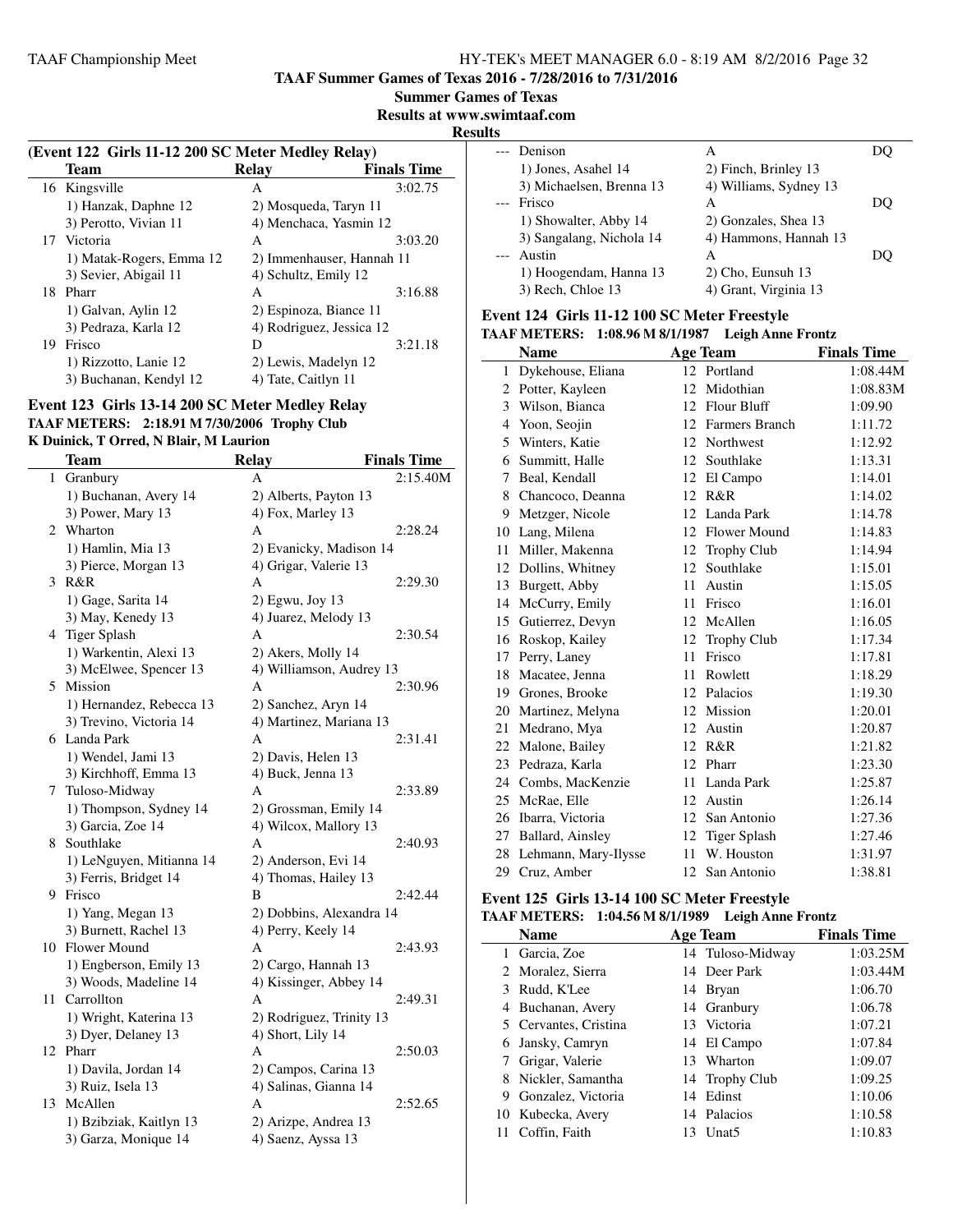**TAAF Summer Games of Texas 2016 - 7/28/2016 to 7/31/2016**

**Summer Games of Texas Results at www.swimtaaf.com**

**Results**

|    | (Event 125 Girls 13-14 100 SC Meter Freestyle) |    |                      |                    |  |  |
|----|------------------------------------------------|----|----------------------|--------------------|--|--|
|    | <b>Name</b>                                    |    | <b>Age Team</b>      | <b>Finals Time</b> |  |  |
|    | 12 Lansdowne, Kellyn                           |    | 14 Midothian         | 1:10.96            |  |  |
| 13 | Waldrum, Meagan                                | 14 | Mineral Wells        | 1:12.46            |  |  |
| 14 | Kraan, Mia                                     | 13 | <b>TEMP</b>          | 1:13.02            |  |  |
| 15 | Perry, Keely                                   | 14 | Frisco               | 1:13.85            |  |  |
| 16 | Ng, Anna                                       | 13 | W. Houston           | 1:14.23            |  |  |
| 17 | Salinas, Gianna                                | 14 | Pharr                | 1:14.41            |  |  |
| 18 | Finch, Brooke                                  | 13 | Denison              | 1:14.77            |  |  |
| 19 | Trevino, Victoria                              | 14 | Mission              | 1:15.33            |  |  |
| 20 | Brent, Courtlyn                                | 13 | Lewisville           | 1:15.46            |  |  |
| 21 | Glover, Alaliyah                               | 14 | San Antonio          | 1:16.34            |  |  |
| 22 | Fangman, Lily                                  | 14 | Stephenville         | 1:18.03            |  |  |
| 23 | Davis, Helen                                   | 13 | Landa Park           | 1:18.25            |  |  |
| 24 | McElwee, Spencer                               | 13 | <b>Tiger Splash</b>  | 1:18.27            |  |  |
| 25 | Nguyen, Emily                                  | 14 | <b>Grand Prairie</b> | 1:18.80            |  |  |
| 26 | Buck, Jenna                                    | 13 | Landa Park           | 1:23.04            |  |  |
| 27 | Grant, Virginia                                | 13 | Austin               | 1:26.57            |  |  |
| 28 | Orrick, Mia                                    | 14 | Austin               | 1:28.70            |  |  |
|    | Pratka, Emma                                   | 13 | Victoria             | DQ                 |  |  |
|    |                                                |    |                      |                    |  |  |

#### **Event 126 Girls 11-12 50 SC Meter Backstroke TAAF METERS: 34.34 M 8/1/1988 Ashley Bigbie**

|       | Name                |    | <b>Age Team</b>     | <b>Finals Time</b> |
|-------|---------------------|----|---------------------|--------------------|
| 1     | Showalter, Mallory  | 12 | Frisco              | 34.56              |
| 2     | Edmonds, Callie     | 12 | Victoria            | 36.49              |
| 3     | Sanders, Summer     | 12 | Lake Jackson        | 36.72              |
| 4     | Morrison, Abby      | 12 | Weatherford         | 37.74              |
| 5     | Caspari, Abigail    | 12 | Frisco              | 38.75              |
| 6     | Gerard, Reagan      | 12 | Trophy Club         | 39.02              |
| 7     | Wight, Kya          | 12 | <b>Club Estates</b> | 39.13              |
| 8     | Hegar, Claire       | 11 | W. Houston          | 39.23              |
| 9     | Wright, Aislyn      | 12 | Weatherford         | 39.29              |
| 10    | Heldenbrand, Hailey | 11 | Southlake           | 39.71              |
| 11    | Beal, Kendall       | 12 | El Campo            | 40.34              |
| 12    | Shepherd, Allie     | 11 | Austin              | 40.49              |
| 13    | McGilvray, Alexa    | 12 | <b>Tiger Splash</b> | 40.92              |
| 14    | Dollins, Whitney    | 12 | Southlake           | 41.67              |
| 15    | Garling, Grace      | 12 | Midothian           | 42.27              |
| 16    | Youn, Kathryn       | 12 | Plano Aducks        | 42.65              |
| 17    | Garcia, Isabel      | 12 | Tuloso-Midway       | 42.94              |
| 18    | Malone, Bailey      | 12 | R&R                 | 43.03              |
| 19    | Wingrin, Abigail    | 12 | <b>Tiger Splash</b> | 43.15              |
| $*20$ | You, Alex           | 12 | El Campo            | 44.19              |
| $*20$ | Ewald, Caroline     | 11 | Landa Park          | 44.19              |
| 22    | Pedraza, Karla      | 12 | Pharr               | 44.60              |
| 23    | Gutierrez, Devyn    | 12 | McAllen             | 44.63              |
| 24    | Gnidziejko, Emma    | 12 | Frisco              | 44.95              |
| 25    | Kelly, Alexandra    | 11 | Austin              | 46.57              |
| 26    | Cruz, Amber         |    | 12 San Antonio      | 52.29              |

# **Event 127 Girls 13-14 50 SC Meter Backstroke**

# **TAAF METERS: 33.27 M 8/1/1984 Tracy German**<br>Name **Age** Team

| <b>Name</b>      | Age Team    | <b>Finals Time</b> |
|------------------|-------------|--------------------|
| 1 Jansky, Camryn | 14 El Campo | 33.44              |
| 2 Rudd, K'Lee    | 14 Bryan    | 33.69              |

|    | 3 Buchanan, Avery      | 14 | Granbury           | 34.91 |
|----|------------------------|----|--------------------|-------|
| 4  | Showalter, Abby        | 14 | Frisco             | 36.06 |
| 5  | Wilson, Rosalie-Ann    | 14 | Flour Bluff        | 36.56 |
| 6  | Egwu, Joy              | 13 | R&R                | 37.62 |
| 7  | Park, Christine        | 13 | Keller             | 38.57 |
| 8  | Tovar, Corina          | 13 | Portland           | 38.58 |
| 9  | Engberson, Emily       |    | 13 Flower Mound    | 39.14 |
| 10 | Graber, MeiMei         | 14 | Austin             | 39.15 |
| 11 | Hailey, Kyana          | 13 | El Campo           | 39.37 |
| 12 | Finch, Brooke          | 13 | Denison            | 39.86 |
| 13 | Hamlin, Mia            | 13 | Wharton            | 40.03 |
| 14 | Ferris, Bridget        | 14 | Southlake          | 40.06 |
| 15 | Bristol, Lauren        | 13 | Plano Piranhas     | 40.23 |
| 16 | Sawin, Julia           | 13 | Tiger Splash       | 40.41 |
| 17 | Wright, Katerina       | 13 | Carrollton         | 40.71 |
| 18 | Hernandez, Rebecca     |    | 13 Mission         | 40.95 |
| 19 | Bzibziak, Kaitlyn      | 13 | McAllen            | 41.30 |
| 20 | Ng, Anna               | 13 | W. Houston         | 41.43 |
| 21 | Michaelsen, Brenna     | 13 | Denison            | 41.75 |
|    | 22 Williamson, Madison | 13 | <b>Trophy Club</b> | 42.18 |
| 23 | Dillon, Emiley         | 13 | W. Houston         | 42.70 |
| 24 | Buck, Jenna            | 13 | Landa Park         | 43.98 |
| 25 | Melvin, Cassidy        |    | 13 Killeen         | 45.01 |
| 26 | Martinez, Mariana      | 13 | Mission            | 45.20 |
| 27 | Reyna, Annabelle       | 13 | San Antonio        | 49.09 |
| 28 | Bravo, Anyssa          |    | 14 Pharr           | 52.66 |

# **Event 128 Girls 11-12 50 SC Meter Breaststroke**

|    | <b>TAAF METERS:</b>    |    | 36.63 M 7/30/2006 Kirsten Ericksen |                    |
|----|------------------------|----|------------------------------------|--------------------|
|    | <b>Name</b>            |    | <b>Age Team</b>                    | <b>Finals Time</b> |
| 1  | Burgar, Chloe          | 11 | Southlake                          | 41.01              |
| 2  | Thomason, Whitney      | 12 | <b>Trophy Club</b>                 | 41.15              |
| 3  | Caspari, Abigail       | 12 | Frisco                             | 41.20              |
| 4  | Edmonds, Callie        | 12 | Victoria                           | 41.65              |
| 5  | Kisner, Aubri          | 11 | <b>Trophy Club</b>                 | 41.95              |
| 6  | Yoon, Seojin           | 12 | Farmers Branch                     | 41.96              |
| 7  | Redland, Kathryn       | 12 | Landa Park                         | 42.04              |
| 8  | Serda, Cienna          | 12 | Mission                            | 43.13              |
| 9  | McKinney, Lindsay      | 12 | Rockport                           | 43.45              |
| 10 | Boydstun, Clara        | 11 | Ridglea                            | 45.77              |
| 11 | Salmon, Hannah         | 12 | Keller                             | 45.87              |
| 12 | Gonzalez-Yanni, Gracyn | 12 | <b>Texas City</b>                  | 46.33              |
| 13 | Ballard, Ainsley       | 12 | Tiger Splash                       | 46.45              |
| 14 | Dronova, Sophia        | 12 | R&R                                | 46.50              |
| 15 | Gonzales, Paige        | 11 | Frisco                             | 46.55              |
| 16 | Medrano, Mya           | 12 | Austin                             | 47.44              |
| 17 | Nuccio, Sophia         | 11 | <b>Tiger Splash</b>                | 47.52              |
| 18 | Glanton, Madelyn       | 12 | Midothian                          | 47.55              |
| 19 | Nguyen, Karen          | 12 | <b>Grand Prairie</b>               | 47.66              |
| 20 | Avila, Katarina        | 11 | Edinst                             | 47.69              |
| 21 | Agan, Emily            | 11 | Lake Jackson                       | 48.34              |
| 22 | Simons, Samantha       | 12 | Lake Jackson                       | 48.64              |
| 23 | Wight, Kya             | 12 | <b>Club Estates</b>                | 48.84              |
| 24 | Lehmann, Mary-Ilysse   | 11 | W. Houston                         | 49.26              |
| 25 | Garza, Hayley          | 12 | Mission                            | 49.65              |
| 26 | Kelly, Alexandra       | 11 | Austin                             | 50.16              |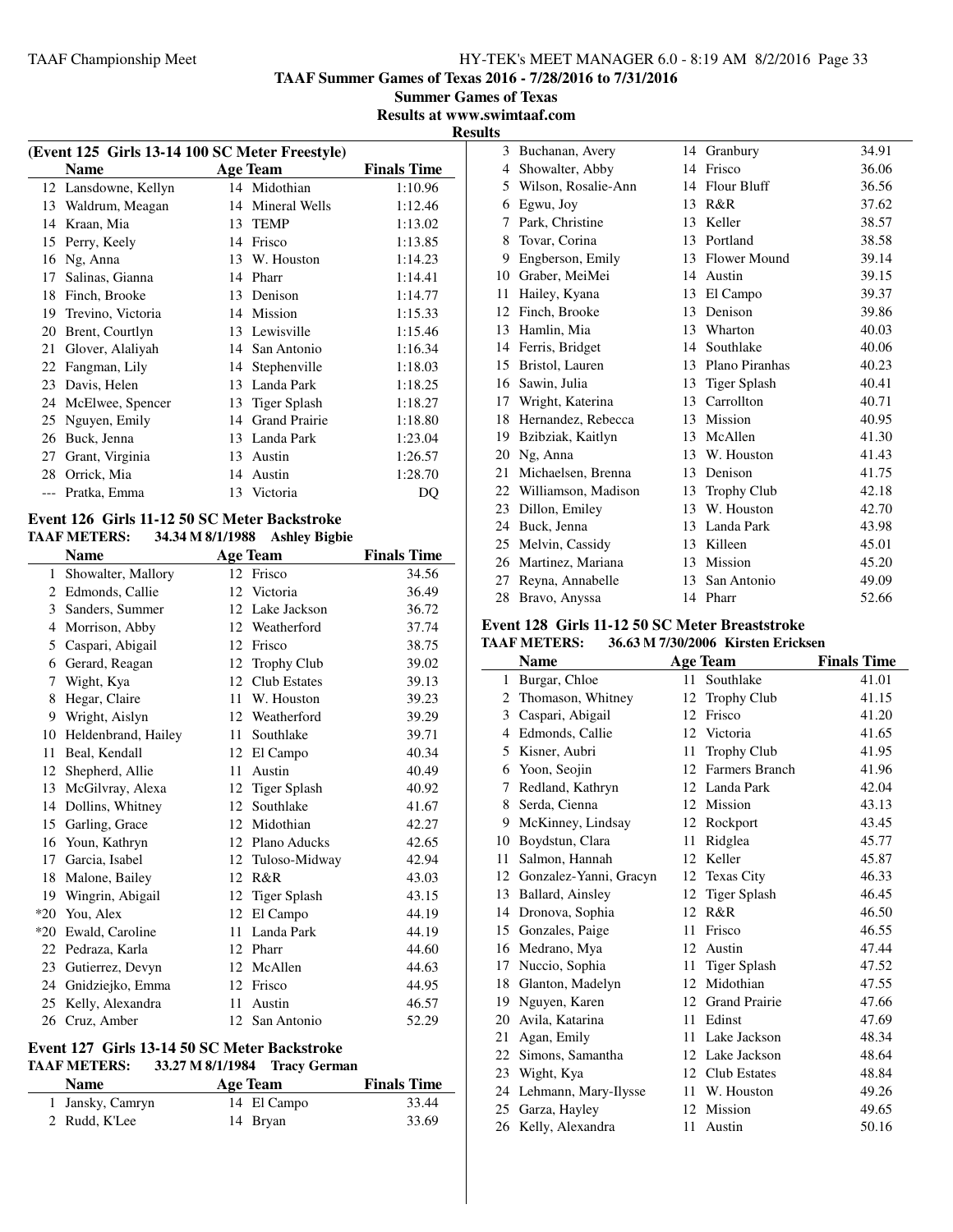**TAAF Summer Games of Texas 2016 - 7/28/2016 to 7/31/2016 Summer Games of Texas**

**Results at www.swimtaaf.com**

j.

|                | (Event 128 Girls 11-12 50 SC Meter Breaststroke) |    |                                |                    |  |  |
|----------------|--------------------------------------------------|----|--------------------------------|--------------------|--|--|
|                | <b>Name</b>                                      |    | <b>Age Team</b>                | <b>Finals Time</b> |  |  |
|                | 27 Villela, Leandra                              |    | 12 San Antonio                 | 58.64              |  |  |
|                | Event 129 Girls 13-14 50 SC Meter Breaststroke   |    |                                |                    |  |  |
|                | <b>TAAF METERS:</b>                              |    | 37.35 M 7/29/2007 Jamie Shults |                    |  |  |
|                | <b>Name</b>                                      |    | <b>Age Team</b>                | <b>Finals Time</b> |  |  |
|                | 1 Moralez, Sierra                                |    | 14 Deer Park                   | 35.84M             |  |  |
| $\overline{2}$ | Alberts, Payton                                  | 13 | Granbury                       | 35.92M             |  |  |
|                | 3 Criddle, Chaeli                                |    | 13 Landa Park                  | 36.78M             |  |  |
|                | 4 Torres, Celia                                  |    | 14 Angleton                    | 38.96              |  |  |
|                | 5 Gonzales, Shea                                 |    | 13 Frisco                      | 39.38              |  |  |
|                | 6 Thiele, Sammi                                  |    | 13 Keller                      | 39.57              |  |  |
|                | 7 Kubecka, Avery                                 |    | 14 Palacios                    | 39.88              |  |  |
| 8              | Waldrum, Meagan                                  |    | 14 Mineral Wells               | 40.39              |  |  |
| 9              | Anderson, Evi                                    | 14 | Southlake                      | 41.07              |  |  |
| 10             | Egwu, Joy                                        |    | 13 R&R                         | 41.19              |  |  |
| 11             | Gonzalez, Victoria                               |    | 14 Edinst                      | 41.71              |  |  |
| 12             | Nethery, Kyleigh                                 |    | 14 Victoria                    | 42.42              |  |  |
|                | 13 Akers, Molly                                  |    | 14 Tiger Splash                | 42.66              |  |  |
|                | *14 Sanchez, Aryn                                |    | 14 Mission                     | 43.14              |  |  |
|                | *14 Williamson, Audrey                           | 13 | <b>Tiger Splash</b>            | 43.14              |  |  |
| 16             | Frerich, Megan                                   | 14 | Odem                           | 43.47              |  |  |
| 17             | Woods, Madeline                                  |    | 14 Flower Mound                | 43.59              |  |  |
|                | 18 Grossman, Emily                               |    | 14 Tuloso-Midway               | 44.05              |  |  |
|                | 19 Dobbins, Alexandra                            |    | 14 Frisco                      | 44.11              |  |  |
| 20             | Dillon, Emiley                                   |    | 13 W. Houston                  | 44.15              |  |  |
| 21             | Coleman, Breyahnna                               |    | 14 Plano Piranhas              | 45.43              |  |  |
| 22             | Coker, Alyssa                                    |    | 13 Rowlett                     | 45.79              |  |  |
| 23             | Dyer, Delaney                                    |    | 13 Carrollton                  | 46.23              |  |  |
|                | 24 Reyna, Annabelle                              |    | 13 San Antonio                 | 58.70              |  |  |
|                | --- Flores, Isabel                               |    | 13 Mission                     | DQ                 |  |  |

#### **Event 130 Girls 11-12 50 SC Meter Butterfly TAAF METERS: 32.24 M 7/30/2006 Kirsten Ericksen**

|    | Name                |    | <b>Age Team</b>      | <b>Finals Time</b> |
|----|---------------------|----|----------------------|--------------------|
| 1  | Dykehouse, Eliana   |    | 12 Portland          | 34.49              |
| 2  | Morrison, Abby      | 12 | Weatherford          | 34.53              |
| 3  | Sanders, Summer     | 12 | Lake Jackson         | 34.57              |
| 4  | Wilson, Bianca      | 12 | Flour Bluff          | 34.99              |
| 5  | Lipscomb, Taylah    | 12 | Bryan                | 35.92              |
| 6  | Repsky, Sierra      | 11 | <b>Trophy Club</b>   | 36.10              |
| 7  | Wright, Aislyn      | 12 | Weatherford          | 36.33              |
| 8  | Brown, Alana        | 11 | McAllen              | 36.74              |
| 9  | Gutierrez, Davina   | 11 | Harlingen            | 37.76              |
| 10 | Garcia, Isabel      |    | 12 Tuloso-Midway     | 37.84              |
| 11 | Hegar, Claire       | 11 | W. Houston           | 38.21              |
| 12 | Heldenbrand, Hailey | 11 | Southlake            | 38.29              |
| 13 | Beal, Kendall       | 12 | El Campo             | 38.89              |
| 14 | Vargas, Glory       | 12 | Bay City             | 39.37              |
| 15 | Chancoco, Deanna    | 12 | R&R                  | 39.73              |
| 16 | Metzger, Nicole     | 12 | Landa Park           | 39.94              |
| 17 | Burgett, Abby       | 11 | Austin               | 40.05              |
| 18 | Youn, Kathryn       | 12 | Plano Aducks         | 40.16              |
| 19 | Le, Savannah        | 12 | <b>Grand Prairie</b> | 40.27              |
| 20 | Williamson, Ava     | 11 | Tiger Splash         | 40.41              |

| <b>desults</b> |                         |                 |       |
|----------------|-------------------------|-----------------|-------|
|                | 21 Bangert, Hailey      | 12 Carrollton   | 41.43 |
|                | 22 Burgar, Chloe        | 11 Southlake    | 42.04 |
|                | 23 Macatee, Jenna       | 11 Rowlett      | 42.62 |
|                | 24 Wingrin, Abigail     | 12 Tiger Splash | 43.81 |
|                | 25 Glanton, Kailyn      | 12 Midothian    | 45.08 |
|                | 26 Martinez, Melyna     | 12 Mission      | 45.46 |
|                | 27 Lehmann, Mary-Ilysse | 11 W. Houston   | 45.64 |

# **Event 131 Girls 13-14 50 SC Meter Butterfly**

|              | <b>TAAF METERS:</b> |    | 32.07 M 8/1/1989 Leigh Anne Frontz |                    |
|--------------|---------------------|----|------------------------------------|--------------------|
|              | Name                |    | <b>Age Team</b>                    | <b>Finals Time</b> |
| $\mathbf{1}$ | Power, Mary         |    | 13 Granbury                        | 31.78M             |
| 2            | Sangalang, Nichola  | 14 | Frisco                             | 31.80M             |
| 3            | Moralez, Sierra     | 14 | Deer Park                          | 32.12              |
| 4            | Pierce, Morgan      | 13 | Wharton                            | 33.10              |
| 5            | Cervantes, Cristina | 13 | Victoria                           | 33.58              |
| 6            | Hammons, Hannah     | 13 | Frisco                             | 33.75              |
| 7            | Nickler, Samantha   | 14 | <b>Trophy Club</b>                 | 34.59              |
| 8            | Warkentin, Alexi    | 13 | <b>Tiger Splash</b>                | 35.51              |
| 9            | Lansdowne, Kellyn   | 14 | Midothian                          | 35.94              |
| $*10$        | Johnston, Hannah    | 14 | Denison                            | 35.95              |
| $*10$        | May, Kenedy         | 13 | R&R                                | 35.95              |
| 12           | Ruiz, Maya          | 14 | Odem                               | 35.98              |
| 13           | Tovar, Corina       | 13 | Portland                           | 36.14              |
| 14           | Ferris, Bridget     | 14 | Southlake                          | 36.80              |
| 15           | Glover, Alaliyah    | 14 | San Antonio                        | 36.82              |
| 16           | Anderson, Evi       | 14 | Southlake                          | 37.13              |
| 17           | Trevino, Victoria   |    | 14 Mission                         | 37.44              |
| 18           | Sanchez, Aryn       | 14 | Mission                            | 38.97              |
| 19           | Fowler, Shanan      | 13 | Stephenville                       | 40.07              |
| 20           | Kraan, Mia          | 13 | <b>TEMP</b>                        | 41.05              |
| 21           | Martinez, Mariana   |    | 13 Mission                         | 42.23              |
| 22           | Dillon, Emiley      | 13 | W. Houston                         | 42.71              |
| 23           | Portie, Mackenzie   | 14 | R&R                                | 47.24              |
| 24           | Orrick, Mia         |    | 14 Austin                          | 48.14              |

#### **Event 132 Girls 11-12 50 SC Meter Freestyle**<br>TAAE METERS: 30 50 M 8/1/1989 Danielle S **TAAF METERS: 30.50 M 8/1/1989 Danielle Svehla**

|    | ІААР ІЛЕТЕЛО.               |    | $30.30$ M $0/1/1707$ Danielle Syema |                    |
|----|-----------------------------|----|-------------------------------------|--------------------|
|    | Name                        |    | Age Team                            | <b>Finals Time</b> |
| 1  | Showalter, Mallory          |    | 12 Frisco                           | 30.16M             |
| 2  | Wilson, Bianca              | 12 | Flour Bluff                         | 31.00              |
| 3  | Dykehouse, Eliana           |    | 12 Portland                         | 31.39              |
| 4  | Winters, Katie              |    | 12 Northwest                        | 31.97              |
| 5  | Lang, Milena                |    | 12 Flower Mound                     | 32.14              |
| 6  | McCurry, Emily              | 11 | Frisco                              | 32.44              |
| 7  | Summitt, Halle              | 12 | Southlake                           | 32.93              |
| 8  | Miller, Makenna             |    | 12 Trophy Club                      | 33.27              |
| 9  | Kisner, Aubri               | 11 | <b>Trophy Club</b>                  | 33.84              |
| 10 | Redland, Kathryn            |    | 12 Landa Park                       | 33.86              |
| 11 | Wright, Aislyn              |    | 12 Weatherford                      | 34.13              |
| 12 | Gutierrez, Devyn            |    | 12 McAllen                          | 34.81              |
| 13 | McGilvray, Alexa            |    | 12 Tiger Splash                     | 34.83              |
| 14 | Grones, Brooke              |    | 12 Palacios                         | 35.63              |
| 15 | Malone, Bailey              | 12 | R&R                                 | 35.86              |
| 16 | Serda, Cienna               |    | 12 Mission                          | 36.14              |
|    | 17 Victoriano, Amber Lauren |    | 12 Frisco                           | 36.56              |
|    |                             |    |                                     |                    |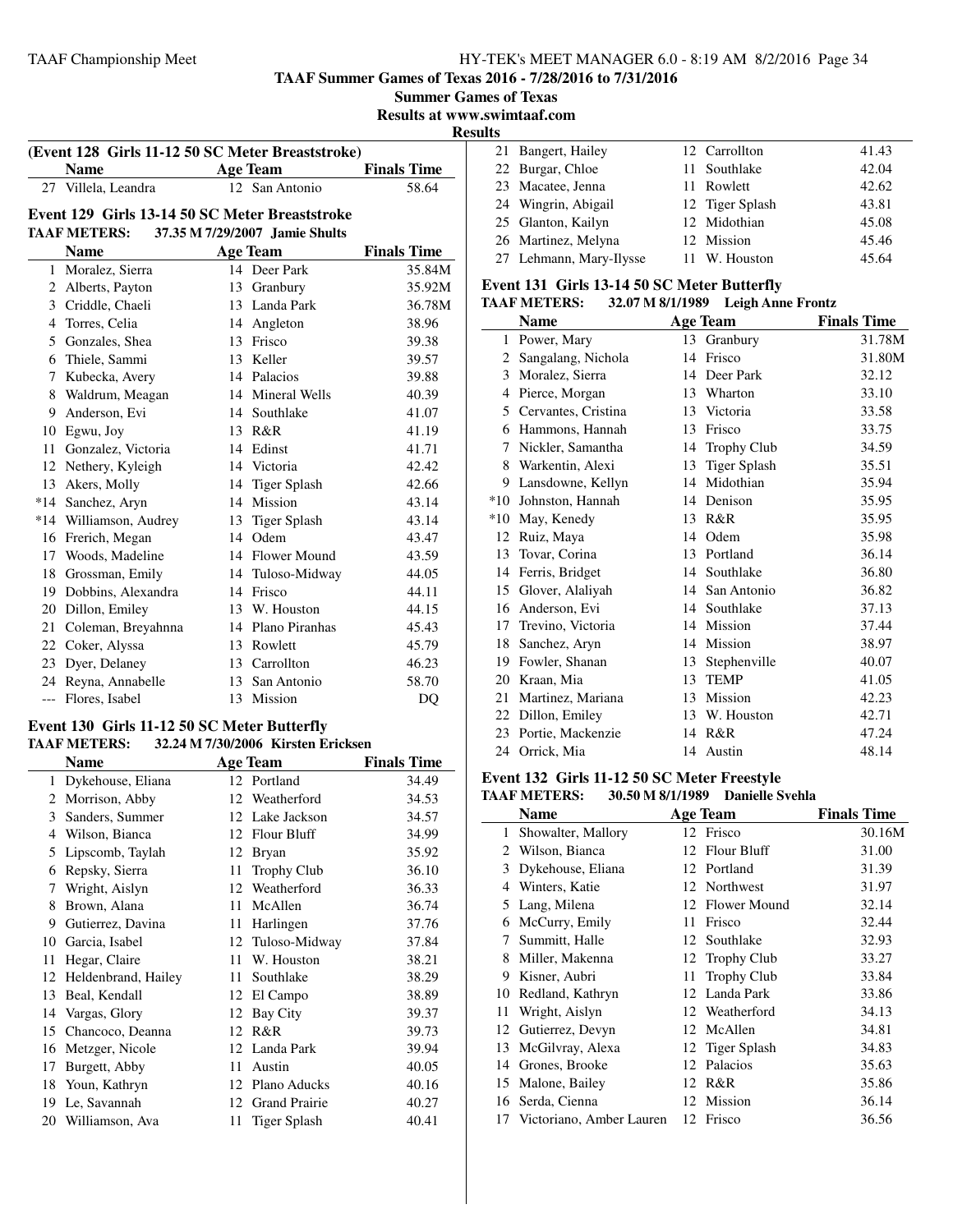**TAAF Summer Games of Texas 2016 - 7/28/2016 to 7/31/2016**

**Summer Games of Texas Results at www.swimtaaf.com**

**Results**

|                                        | (Event 132 Girls 11-12 50 SC Meter Freestyle) |                 |       |  |  |
|----------------------------------------|-----------------------------------------------|-----------------|-------|--|--|
| <b>Finals Time</b><br>Age Team<br>Name |                                               |                 |       |  |  |
|                                        | 18 Nuccio, Sophia                             | 11 Tiger Splash | 36.63 |  |  |
| 19                                     | Bangert, Hailey                               | 12 Carrollton   | 36.84 |  |  |
| 20                                     | Vargas, Glory                                 | 12 Bay City     | 36.93 |  |  |
| 21                                     | Gonzalez-Yanni, Gracyn                        | 12 Texas City   | 36.99 |  |  |
|                                        | 22 Pedraza, Karla                             | 12 Pharr        | 37.08 |  |  |
|                                        | 23 Hegar, Claire                              | 11 W. Houston   | 37.23 |  |  |
|                                        | 24 Medrano, Mya                               | 12 Austin       | 37.25 |  |  |
|                                        | 25 McRae, Elle                                | 12 Austin       | 38.93 |  |  |
|                                        | 26 Ibarra, Victoria                           | 12 San Antonio  | 39.42 |  |  |
|                                        | 27 Kelly, Alexandra                           | Austin<br>11    | 40.09 |  |  |
| 28                                     | Alderson, Serina                              | 12 San Antonio  | 40.17 |  |  |

#### **Event 133 Girls 13-14 50 SC Meter Freestyle TAAF METERS: 29.06 M 8/1/1987 Joyce Rayburn**

|    | ілді інгірім,      |    | 27.00 M 0/1/170/ JUYCE Kayburn |                    |
|----|--------------------|----|--------------------------------|--------------------|
|    | <b>Name</b>        |    | <b>Age Team</b>                | <b>Finals Time</b> |
| 1  | Criddle, Chaeli    |    | 13 Landa Park                  | 28.15M             |
| 2  | Gage, Sarita       |    | 14 R&R                         | 30.04              |
| 3  | Johnston, Hannah   | 14 | Denison                        | 30.06              |
| 4  | Jansky, Camryn     |    | 14 El Campo                    | 30.27              |
| 5. | Pratka, Emma       |    | 13 Victoria                    | 30.46              |
| 6  | Grigar, Valerie    | 13 | Wharton                        | 30.70              |
| 7  | Rudd, K'Lee        | 14 | <b>Bryan</b>                   | 31.19              |
| 8  | Nickler, Samantha  | 14 | Trophy Club                    | 31.59              |
| 9  | Waldrum, Meagan    | 14 | Mineral Wells                  | 31.64              |
| 10 | Williamson, Audrey | 13 | Tiger Splash                   | 31.67              |
| 11 | Gonzalez, Victoria | 14 | Edinst                         | 32.01              |
| 12 | Hailey, Kyana      | 13 | El Campo                       | 32.14              |
| 13 | Nethery, Kyleigh   |    | 14 Victoria                    | 32.20              |
| 14 | Park, Christine    | 13 | Keller                         | 32.22              |
|    | 15 Wendel, Jami    | 13 | Landa Park                     | 32.31              |
| 16 | Thiele, Sammi      |    | 13 Keller                      | 32.76              |
| 17 | Jones, Asahel      |    | 14 Denison                     | 32.90              |
| 18 | Coffin, Faith      |    | 13 Unat5                       | 32.96              |
| 19 | Sanchez, Aryn      | 14 | Mission                        | 33.83              |
| 20 | Finch, Brooke      | 13 | Denison                        | 33.89              |
| 21 | Fangman, Lily      | 14 | Stephenville                   | 34.23              |
| 22 | Dyer, Delaney      | 13 | Carrollton                     | 34.29              |
| 23 | Glover, Alaliyah   | 14 | San Antonio                    | 34.55              |
| 24 | Vu, Teresa         | 13 | <b>Grand Prairie</b>           | 34.78              |
| 25 | Martinez, Mariana  | 13 | Mission                        | 35.52              |
| 26 | Dillon, Emiley     |    | 13 W. Houston                  | 36.17              |
| 27 | Bravo, Anyssa      |    | 14 Pharr                       | 41.47              |

#### **Event 134 Girls 11-12 100 SC Meter IM TAAF METERS: 1:15.74 M 7/30/2006 Kirsten Ericksen**

| <b>Name</b>         | <b>Age Team</b>   | <b>Finals Time</b> |
|---------------------|-------------------|--------------------|
| 1 Sanders, Summer   | 12 Lake Jackson   | 1:20.21            |
| 2 Burgar, Chloe     | 11 Southlake      | 1:21.28            |
| 3 Edmonds, Callie   | 12 Victoria       | 1:21.79            |
| 4 Dykehouse, Eliana | 12 Portland       | 1:21.95            |
| 5 Yoon, Seojin      | 12 Farmers Branch | 1:25.18            |
| 6 Morrison, Abby    | 12 Weatherford    | 1:25.96            |
| 7 Metzger, Nicole   | 12 Landa Park     | 1:26.63            |
| 8 Thomason, Whitney | 12 Trophy Club    | 1:27.32            |

| 9     | Redland, Kathryn        |    | 12 Landa Park      | 1:27.74 |
|-------|-------------------------|----|--------------------|---------|
| 10    | Lipscomb, Taylah        | 12 | Bryan              | 1:28.10 |
| 11    | Wilson, Bianca          |    | 12 Flour Bluff     | 1:28.14 |
| 12    | Chancoco, Deanna        |    | 12 R&R             | 1:28.37 |
| 13    | Summitt, Halle          | 12 | Southlake          | 1:30.38 |
| 14    | Burgett, Abby           | 11 | Austin             | 1:31.25 |
| 15    | Gonzales, Paige         | 11 | Frisco             | 1:31.27 |
| 16    | Burraston, Natalie      | 11 | <b>Trophy Club</b> | 1:31.32 |
| 17    | Serda, Cienna           | 12 | Mission            | 1:31.52 |
| 18    | Dronova, Sophia         |    | 12 R&R             | 1:31.68 |
| 19    | Brown, Alana            | 11 | McAllen            | 1:34.87 |
| 20    | Youn, Kathryn           |    | 12 Plano Aducks    | 1:35.14 |
| 21    | Hegar, Claire           | 11 | W. Houston         | 1:37.45 |
|       | 22 Velazquez, Kelly     |    | 12 Golden Triangle | 1:37.72 |
| 23    | McNamera, Regina        | 12 | McAllen            | 1:38.45 |
|       | 24 Lehmann, Mary-Ilysse | 11 | W. Houston         | 1:43.77 |
| 25    | Shepherd, Allie         | 11 | Austin             | 1:44.56 |
| 26    | Akers, Maggie           | 11 | Tiger Splash       | 1:46.21 |
| 27    | Kelly, Alexandra        | 11 | Austin             | 1:50.00 |
| $---$ | Potter, Kayleen         |    | 12 Midothian       | DQ      |

#### **Event 135 Girls 13-14 100 SC Meter IM**<br>TAAEMETERS: 1412.58 M 8/1/1987 **Lewis TAAF METERS: 1:13.58 M 8/1/1987 Joyce Rayburn**

|    | TAAF METERS: 1:13.58 M 8/1/1987 - Joyce Rayburn |    |                     |                    |
|----|-------------------------------------------------|----|---------------------|--------------------|
|    | <b>Name</b>                                     |    | Age Team            | <b>Finals Time</b> |
| 1  | Moralez, Sierra                                 |    | 14 Deer Park        | 1:12.42M           |
| 2  | Criddle, Chaeli                                 | 13 | Landa Park          | 1:13.86            |
| 3  | Rudd, K'Lee                                     |    | 14 Bryan            | 1:16.12            |
| 4  | Power, Mary                                     | 13 | Granbury            | 1:16.88            |
| 5  | Garcia, Zoe                                     | 14 | Tuloso-Midway       | 1:16.97            |
| 6  | Sangalang, Nichola                              | 14 | Frisco              | 1:17.96            |
| 7  | Gonzales, Shea                                  | 13 | Frisco              | 1:19.22            |
| 8  | Gage, Sarita                                    | 14 | R&R                 | 1:19.49            |
| 9  | Cervantes, Cristina                             | 13 | Victoria            | 1:20.71            |
| 10 | Thiele, Sammi                                   | 13 | Keller              | 1:21.38            |
| 11 | Warkentin, Alexi                                | 13 | <b>Tiger Splash</b> | 1:22.34            |
| 12 | Hailey, Kyana                                   | 13 | El Campo            | 1:22.35            |
| 13 | Pratka, Emma                                    | 13 | Victoria            | 1:22.41            |
| 14 | Hammons, Hannah                                 | 13 | Frisco              | 1:23.00            |
| 15 | Nickler, Samantha                               | 14 | <b>Trophy Club</b>  | 1:23.55            |
| 16 | Gonzalez, Victoria                              | 14 | Edinst              | 1:26.64            |
| 17 | Brent, Courtlyn                                 | 13 | Lewisville          | 1:26.67            |
| 18 | Glover, Alaliyah                                | 14 | San Antonio         | 1:29.40            |
| 19 | Alanis, Grace                                   | 14 | Edinst              | 1:30.78            |
| 20 | Graber, MeiMei                                  | 14 | Austin              | 1:31.76            |
| 21 | Ng, Anna                                        | 13 | W. Houston          | 1:32.70            |
|    | 22 Cantu, Alexis                                | 13 | Mission             | 1:34.31            |
|    |                                                 |    |                     |                    |

#### **Event 136 Girls 13-14 200 SC Meter Freestyle TAAF METERS: 2:25.16 M 7/30/2006 Meredith Bard**

 $\overline{a}$ 

| <b>Name</b>       | <b>Age Team</b> | <b>Finals Time</b> |
|-------------------|-----------------|--------------------|
| 1 Torres, Celia   | 14 Angleton     | 2:22.77M           |
| 2 Pierce, Morgan  | 13 Wharton      | 2:26.81            |
| 3 Alberts, Payton | 13 Granbury     | 2:30.96            |
| 4 Coffin, Faith   | 13 Unat5        | 2:33.34            |
| 5 Showalter, Abby | 14 Frisco       | 2:36.14            |
| 6 Kraan, Mia      | TEMP            | 2:36.86            |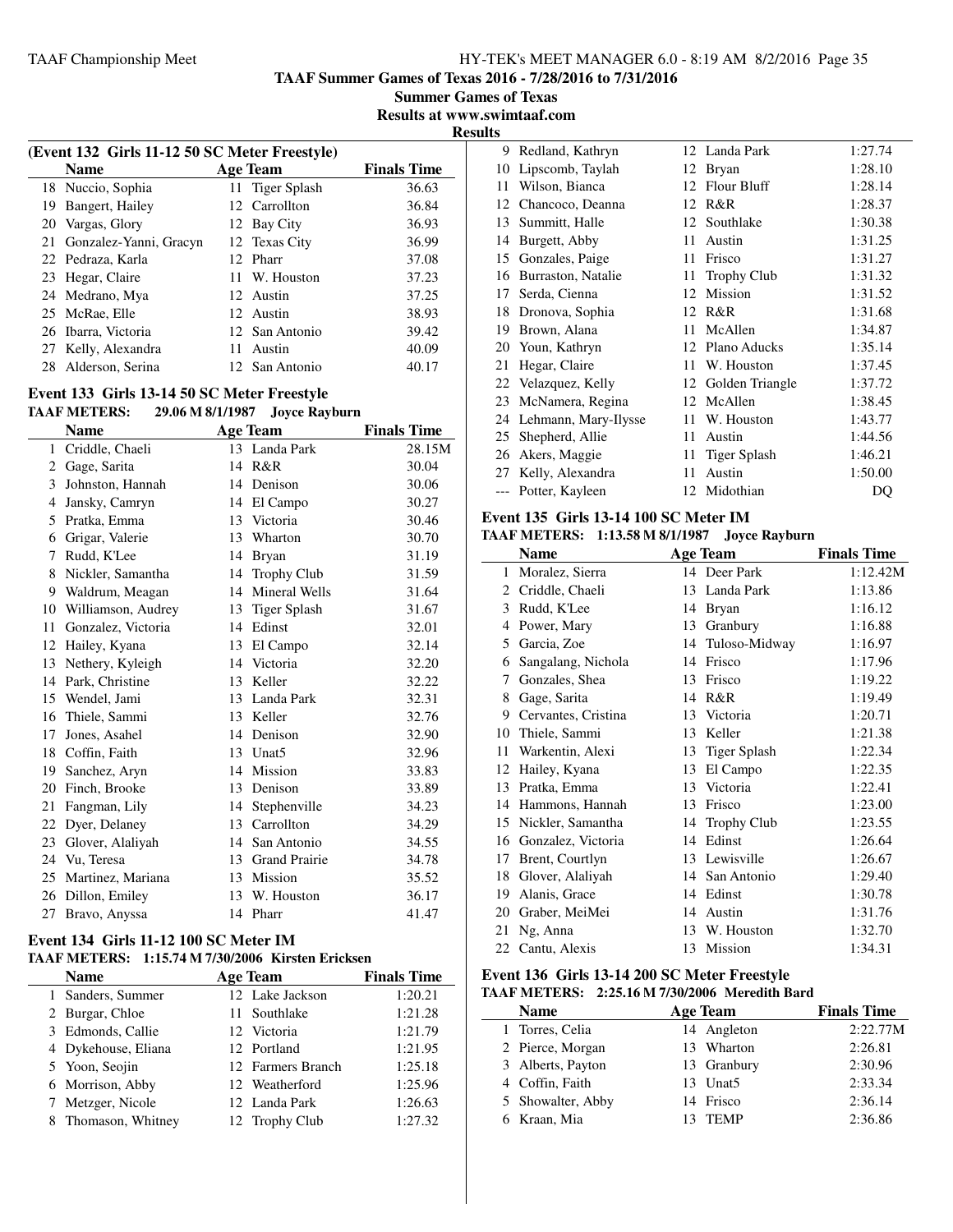**TAAF Summer Games of Texas 2016 - 7/28/2016 to 7/31/2016**

**Summer Games of Texas Results at www.swimtaaf.com**

# **Results**

| (Event 136 Girls 13-14 200 SC Meter Freestyle) |                     |    |                    |                    |
|------------------------------------------------|---------------------|----|--------------------|--------------------|
|                                                | Name                |    | Age Team           | <b>Finals Time</b> |
| 7                                              | Hernandez, Rebecca  |    | 13 Mission         | 2:41.12            |
| 8                                              | Kubecka, Avery      | 14 | Palacios           | 2:41.38            |
| 9                                              | Lansdowne, Kellyn   | 14 | Midothian          | 2:42.19            |
| 10                                             | Anderson, Evi       | 14 | Southlake          | 2:43.13            |
| 11                                             | Ferris, Bridget     | 14 | Southlake          | 2:47.12            |
| 12                                             | Frerich, Megan      | 14 | Odem               | 2:47.40            |
| 13                                             | Hunsucker, Breck    | 14 | Plano Piranhas     | 2:48.90            |
| 14                                             | Pollakis, Amanda    | 13 | Club Estates       | 2:48.92            |
| 15                                             | Woodard, Mackenzie  | 13 | Tuloso-Midway      | 2:50.78            |
| 16                                             | Ng, Anna            | 13 | W. Houston         | 2:53.26            |
| 17                                             | Gonzalez, Sofia     | 13 | Midothian          | 2:57.20            |
| 18                                             | Buck, Jenna         | 13 | Landa Park         | 3:01.51            |
| 19                                             | Williamson, Madison | 13 | <b>Trophy Club</b> | 3:02.09            |
| 20                                             | Fangman, Lily       | 14 | Stephenville       | 3:02.37            |
| 21                                             | Respondek, Riley    | 13 | El Campo           | 3:05.94            |
| 22                                             | Rech, Chloe         | 13 | Austin             | 3:06.01            |
| 23                                             | Salinas, Brianna    | 14 | Edinst             | 3:08.38            |
| 24                                             | Herrera, Cecilia    | 14 | Mission            | 3:18.19            |
|                                                |                     |    |                    |                    |

#### **Event 137 Girls 11-12 200 SC Meter Freestyle Relay TAAF METERS: 2:10.74 M 7/1/1994 Bay City**

|    | <b>Team</b>              | <b>Relay</b>                   | <b>Finals Time</b> |
|----|--------------------------|--------------------------------|--------------------|
| 1  | Frisco                   | A                              | 2:09.73M           |
|    | 1) Caspari, Abigail 12   | 2) McCurry, Emily 11           |                    |
|    | 3) Perry, Laney 11       | 4) Showalter, Mallory 12       |                    |
| 2  | <b>Trophy Club</b>       | A                              | 2:12.10            |
|    | 1) Repsky, Sierra 11     | 2) Kisner, Aubri 11            |                    |
|    | 3) Gerard, Reagan 12     | 4) Miller, Makenna 12          |                    |
| 3  | <b>Trophy Club</b>       | B                              | 2:19.21            |
|    | 1) Wilson, Tess 12       | 2) Thomason, Whitney 12        |                    |
|    | 3) Burraston, Natalie 11 | 4) Roskop, Kailey 12           |                    |
| 4  | Victoria                 | A                              | 2:19.27            |
|    | 1) Pratka, Kate Lynn 11  | 2) Schultz, Emily 12           |                    |
|    | 3) Sevier, Abigail 11    | 4) Edmonds, Callie 12          |                    |
| 5  | Midothian                | A                              | 2:19.99            |
|    | 1) Garling, Grace 12     | 2) Potter, Kayleen 12          |                    |
|    | 3) Glanton, Madelyn 12   | 4) Glanton, Kailyn 12          |                    |
| 6  | <b>Tiger Splash</b>      | А                              | 2:24.81            |
|    | 1) Nuccio, Sophia 11     | 2) Cook, Kingsley 11           |                    |
|    | 3) Wingrin, Abigail 12   | 4) McGilvray, Alexa 12         |                    |
| 7  | El Campo                 | A                              | 2:26.44            |
|    | 1) Evans, Rachel 11      | 2) You, Alex 12                |                    |
|    | 3) Evans, Margaret 11    | 4) Beal, Kendall 12            |                    |
| 8  | Frisco                   | B                              | 2:26.51            |
|    | 1) Nash, Ryann 11        | 2) Gnidziejko, Emma 12         |                    |
|    | 3) Mather, Hannah 11     | 4) Victoriano, Amber Lauren 12 |                    |
| 9  | Landa Park               | A                              | 2:29.30            |
|    | 1) Ewald, Caroline 11    | 2) Combs, MacKenzie 11         |                    |
|    | 3) Rios, Absedy 12       | 4) Redland, Kathryn 12         |                    |
| 10 | <b>Grand Prairie</b>     | А                              | 2:31.60            |
|    | 1) Indejejczak, Luiza 12 | 2) Alvarado, Celeste 12        |                    |
|    | 3) Nguyen, Karen 12      | 4) Le, Savannah 12             |                    |
| 11 | Golden Triangle          | A                              | 2:33.90            |
|    | 1) Edwards, Jordynn 11   | 2) Woodson, Sera 12            |                    |
|    | 3) Sias, Holly 11        | 4) Velazquez, Kelly 12         |                    |

|    | 12 Weatherford           | А                        | 2:34.35 |
|----|--------------------------|--------------------------|---------|
|    | 1) Kupper, Kamryn 11     | 2) Lehmer, Jamie 12      |         |
|    | 3) Harris, Georgia 12    | 4) Frank, Madison 11     |         |
|    | 13 Lake Jackson          | A                        | 2:34.65 |
|    | 1) Mize, Madeline 11     | 2) Agan, Emily 11        |         |
|    | 3) Simons, Samantha 12   | 4) Strawn, Megan 12      |         |
|    | 14 Alice                 | A                        | 2:35.40 |
|    | 1) Arizpe, Celene 11     | 2) Gonzalez, Alyssa 11   |         |
|    | 3) Mercer, Kaylin 12     | 4) Galvan, Saydee 11     |         |
|    | 15 Frisco                | C                        | 2:38.40 |
|    | 1) Tate, Caitlyn 11      | 2) Gonzales, Paige 11    |         |
|    | 3) Domino, Avery 12      | 4) Barrow, Avery 12      |         |
|    | 16 Portland              | A                        | 2:40.79 |
|    | 1) Hesseltine, Hailey 11 | 2) Krisl, Abby 11        |         |
|    | 3) Horine, Jadeyn 12     | 4) Edwards, Katryn 12    |         |
| 17 | Flower Mound             | A                        | 2:43.71 |
|    | 1) Larson, Taylor 12     | 2) Ortiz, Izabella 11    |         |
|    | 3) Sengupta, Anusha 11   | $(4)$ Cox, Darby 12      |         |
|    | 18 Tiger Splash          | B                        | 2:45.18 |
|    | 1) Ballard, Ainsley 12   | 2) Akers, Maggie 11      |         |
|    | 3) Nix, Caroline 12      | 4) Williamson, Ava 11    |         |
|    | 19 Pharr                 | A                        | 2:47.68 |
|    | 1) Espinoza, Biance 11   | 2) Galvan, Aylin 12      |         |
|    | 3) Zamora, Valeria 12    | 4) Rodriguez, Jessica 12 |         |
| 20 | San Antonio              | A                        | 2:52.40 |
|    | 1) Ibarra, Victoria 12   | 2) Alderson, Serina 12   |         |
|    | 3) Cruz, Amber 12        | 4) Villela, Leandra 12   |         |
|    | McAllen                  | A                        | DQ      |
|    | 1) Saenz, Aleah 11       | 2) Brown, Alana 11       |         |
|    | 3) McNamera, Regina 12   | 4) Gutierrez, Devyn 12   |         |

#### **Event 138 Girls 13-14 200 SC Meter Freestyle Relay TAAF METERS: 2:04.73 M 7/30/2006 Trophy Club M Laurion, K Duinick, N Blair, T Orred**

|                             | Team                     | <b>Relay</b>              | <b>Finals Time</b> |
|-----------------------------|--------------------------|---------------------------|--------------------|
| 1                           | Granbury                 | A                         | 2:04.79            |
|                             | 1) Alberts, Payton 13    | 2) Fox, Marley 13         |                    |
|                             | 3) Power, Mary 13        | 4) Buchanan, Avery 14     |                    |
| $\mathcal{D}_{\mathcal{L}}$ | Frisco                   | A                         | 2:05.05            |
|                             | 1) Showalter, Abby 14    | 2) Sangalang, Nichola 14  |                    |
|                             | 3) Dobbins, Alexandra 14 | 4) Hammons, Hannah 13     |                    |
|                             | 3 Wharton                | A                         | 2:08.46            |
|                             | 1) Grigar, Valerie 13    | 2) Hamlin, Mia 13         |                    |
|                             | 3) Evanicky, Madison 14  | 4) Pierce, Morgan 13      |                    |
|                             | 4 Victoria               | A                         | 2:08.93            |
|                             | 1) Pratka, Emma 13       | 2) Nethery, Kyleigh 14    |                    |
|                             | 3) Short, Amber 13       | 4) Cervantes, Cristina 13 |                    |
|                             | 5 Tiger Splash           | A                         | 2:13.36            |
|                             | 1) Warkentin, Alexi 13   | 2) Williamson, Audrey 13  |                    |
|                             | 3) McElwee, Spencer 13   | 4) Akers, Molly 14        |                    |
|                             | 6 Tuloso-Midway          | A                         | 2:13.58            |
|                             | 1) Wilcox, Mallory 13    | 2) Saenz, Kallyia 13      |                    |
|                             | 3) Thompson, Sydney 14   | 4) Garcia, Zoe 14         |                    |
| 7                           | R&R                      | A                         | 2:16.42            |
|                             | 1) Gage, Sarita 14       | $2)$ Egwu, Joy 13         |                    |
|                             | 3) May, Kenedy 13        | 4) Juarez, Melody 13      |                    |